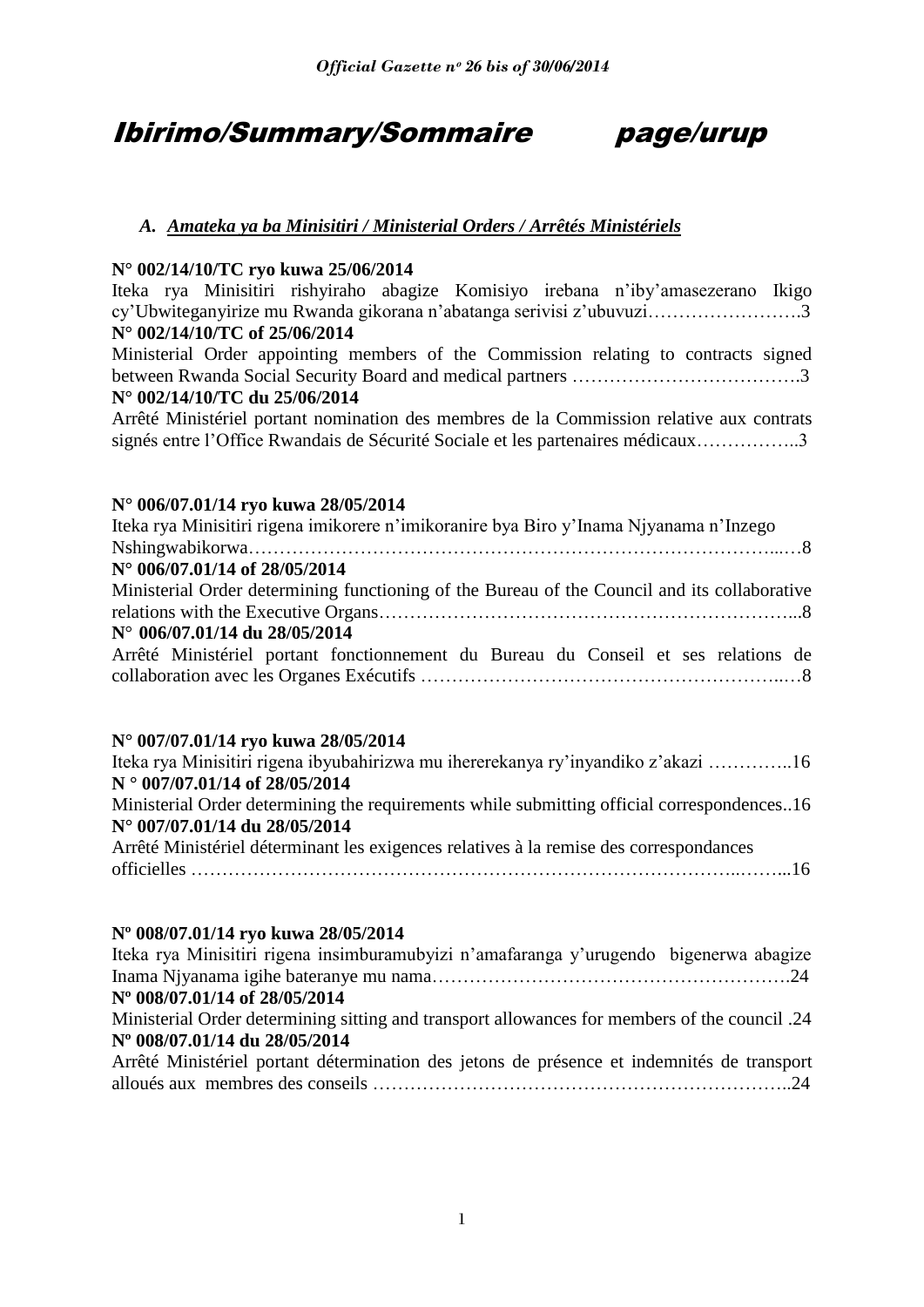| Nº 009/07.01/14 ryo kuwa 28/05/2014                                                |  |
|------------------------------------------------------------------------------------|--|
|                                                                                    |  |
| N° 009/07.01/14 of 28/05/2014                                                      |  |
|                                                                                    |  |
| N° 009/07.01/14 du 28/05/2014                                                      |  |
|                                                                                    |  |
|                                                                                    |  |
| N°01/Mininter/14 ryo kuwa 28/05/2014                                               |  |
|                                                                                    |  |
| N°01/Mininter/14 of 28/05/2014                                                     |  |
|                                                                                    |  |
| N°01/Mininter/14 du 28/05/2014                                                     |  |
| Arrêté Ministériel déterminant les maisons de détention de la police judiciaire 41 |  |

#### *B. Imiryango / Organizations / Organisations*

| Umuryango ushingiye kw'Idini : COMMUNAUTE DES EGLISES BETHEL AU RWANDA |  |
|------------------------------------------------------------------------|--|
|                                                                        |  |
| Religious-Based Organizations: COMMUNAUTE DES EGLISES BETHEL AU RWANDA |  |
|                                                                        |  |
| Organisation fondée sur la Religion : COMMUNAUTE DES EGLISES BETHEL AU |  |
|                                                                        |  |

Umuryango Nyarwanda utari uwa Leta **«** Association pour Encadrement sur des Enfants Orphelins et autres Enfants Vulnérables de Kivumu (APESEK-GIRIMPUHWE) …………63 National non-Governmental Organization « Association pour encadrement sur des Enfants Orphelins et autres Enfants Vulnérables de Kivumu (APESEK-GIRIMPUHWE) ………....63 Organisation non-Gouvernementale Nationale « Association pour Encadrement sur des Enfants Orphelins et autres Enfants Vulnérables de Kivumu *(*APESEK-GIRIMPUHWE)…63

#### *C. Amakoperative / Cooperatives / Coopératives*

| $\sim$ $-$ |  |
|------------|--|
| $\sim$ $-$ |  |
|            |  |
|            |  |
|            |  |
|            |  |
|            |  |
|            |  |
|            |  |
|            |  |
|            |  |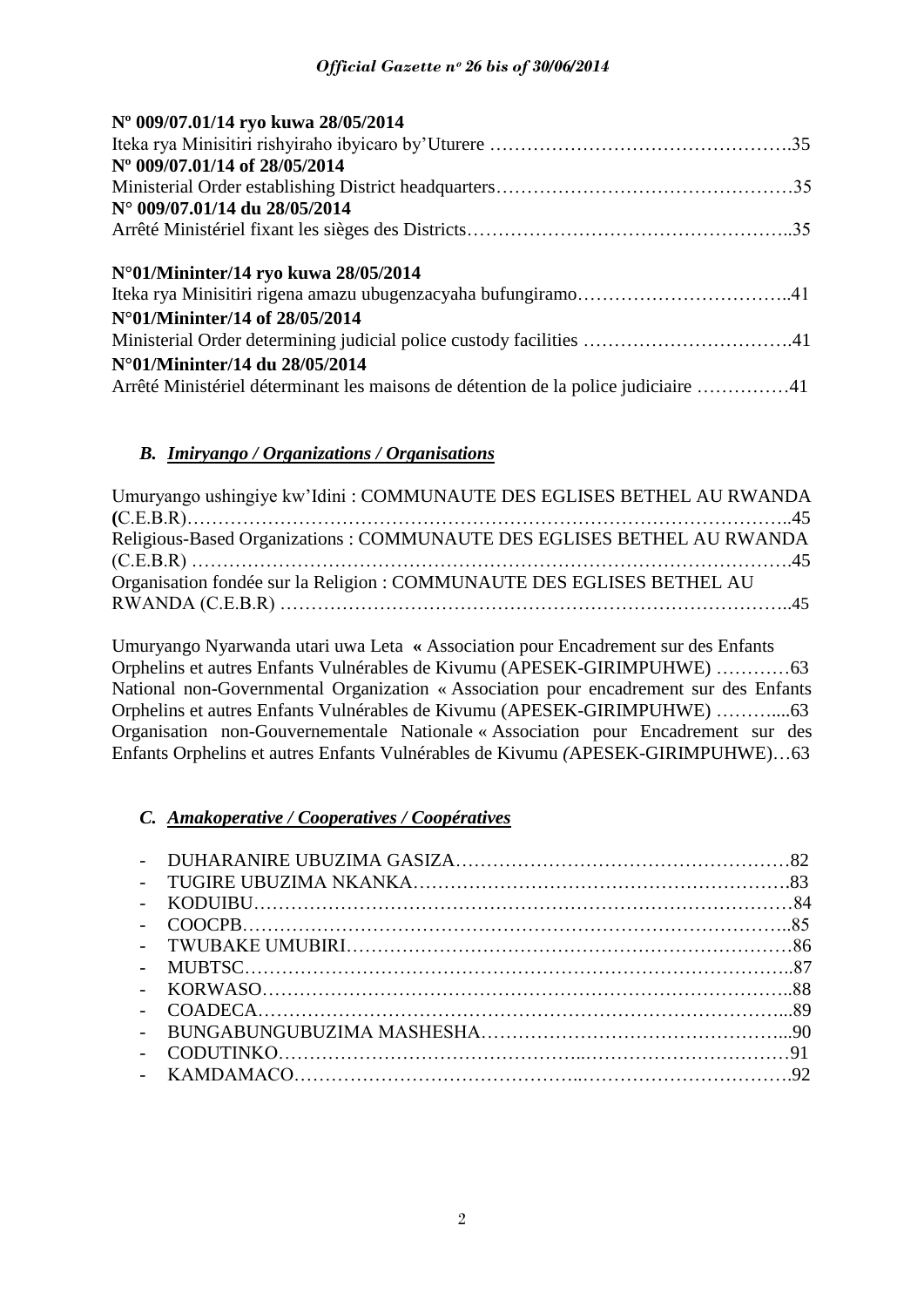**ITEKA RYA MINISITIRI N° 002/14/10/TC MINISTERIAL ORDER N° 002/14/10/TC OF ARRETE MINISTERIEL N° 002/14/10/TC RYO KUWA 25/06/2014 RISHYIRAHO 25/06/2014 APPOINTING MEMBERS OF DU 25/06/2014 PORTANT NOMINATION**  ABAGIZE KOMISIYO **N'IBY'AMASEZERANO CY'UBWITEGANYIRIZE MU RWANDA SOCIAL SECURITY BOARD AND MEDICAL ENTRE L'OFFICE RWANDAIS DE GIKORANA N'ABATANGA Z'UBUVUZI THE COMMISSION RELATING TO DES MEMBRES DE LA COMMISSION CONTRACTS SIGNED BETWEEN RWANDA RELATIVE AUX CONTRATS SIGNES SERIVISI PARTNERS SECURITE SOCIALE ET LES PARTENAIRES MEDICAUX**

**ISHAKIRO**

#### **TABLE OF CONTENTS**

#### **TABLE DES MATIERES**

| Ingingo ya mbere: Ishyirwaho                                                                | <b>Article One: Appointment</b> | <b>Article premier: Nomination</b>        |
|---------------------------------------------------------------------------------------------|---------------------------------|-------------------------------------------|
| Ingingo ya 2: Ivanwaho ry'ingingo zinyuranyije Article 2: Repealing provision<br>n'iri teka |                                 | <b>Article 2: Disposition abrogatoire</b> |
| Ingingo ya 3: Igihe iteka ritangira gukurikizwa                                             | <b>Article 3: Commencement</b>  | Article 3: Entrée en vigueur              |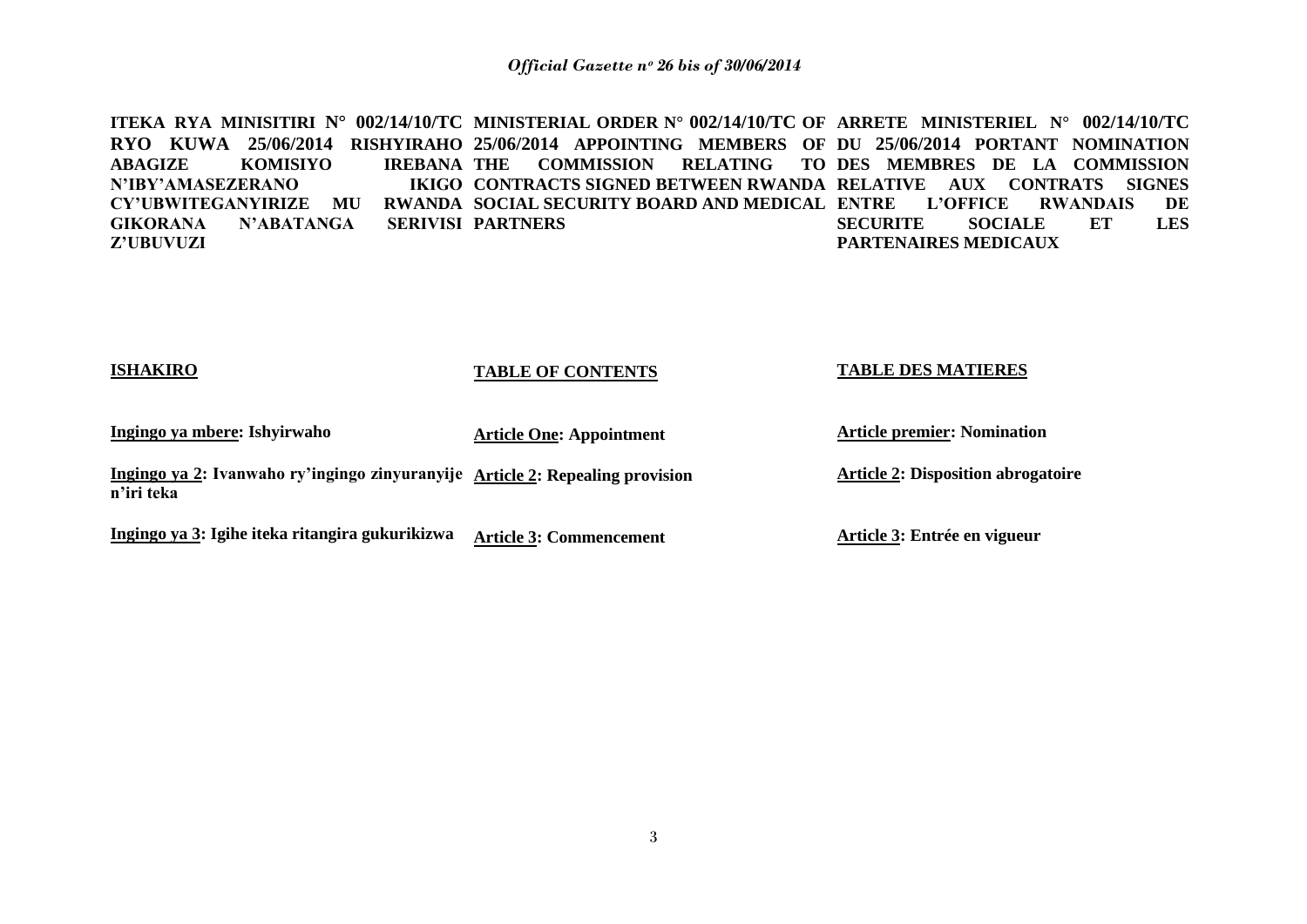**ITEKA RYA MINISITIRI N° 002/14/10/TC MINISTERIAL ORDER N° 002/14/10/TC OF ARRETE MINISTERIEL N° 002/14/10/TC RYO KUWA 25/06/2014 RISHYIRAHO 25/06/2014 APPOINTING MEMBERS OF DU 25/06/2014 PORTANT NOMINATION**  ABAGIZE KOMISIYO **N'IBY'AMASEZERANO CY'UBWITEGANYIRIZE MU GIKORANA N'ABATANGA Z'UBUVUZI TREBANA THE COMMISSION RELATING CONTRACTS SIGNED BETWEEN RWANDA RELATIVE AUX CONTRATS SIGNES RWANDA SOCIAL SECURITY BOARD AND MEDICAL ENTRE SERIVISI PARTNERS** TO DES MEMBRES DE LA COMMISSION **ENTRE ENTRAINAIS DE SECURITE SOCIALE ET LES PARTENAIRES MEDICAUX**

| Minisitiri w'Imari n'Igenamigambi; |                   |  |  | The Minister of Finance and Economic Le Ministre des Finances et de la Plannification |
|------------------------------------|-------------------|--|--|---------------------------------------------------------------------------------------|
|                                    | <b>Planning</b> ; |  |  | Economique;                                                                           |

Ashingiye ku Itegeko Nshinga rya Repubulika y"u Pursuant to the Constitution of the Republic of Vu la Constitution de la République du Rwanda du Rwanda ryo kuwa 04 Kamena 2003, nk'uko Rwanda of 04 June 2003 as amended to date, 04 juin 2003 telle que révisée à ce jour, ryavuguruwe kugeza ubu, cyane cyane mu ngingo especially in Articles 120, 121 and 201; zaryo, iya 120, iya 121 n"iya 201; spécialement en ses articles 120, 121 et 201;

Ashingiye ku Itegeko n° 45/2010 ryo kuwa Pursuant to Law n° 45/2010 of 14/12/2010 Vu la Loi n°45/2010 du 14/12/2010 portant 14/12/2010 rishyiraho Ikigo cy"Ubwiteganyirize establishing Rwanda Social Security Board création de l"Office Rwandais de Sécurité Sociale mu Rwanda (RSSB) rikanagena inshingano, (RSSB) and determining its mission, organization (RSSB) et déterminant sa mission, son imiterere n'imikorere byacyo, cyane cyane mu and functioning, especially in Articles 5, 6 and 12; organisation et son fonctionnement spécialement ngingo zaryo, iya 5, iya 6 n"iya 12; en ses articles 5, 6 et 12;

Ashingiye ku Iteka rya Minisitiri w'Intebe n° Pursuant to Prime Minister's Order n° 23/03 of Vu l'Arrêté du Premier Ministre n° 23/03 du 23/03 ryo kuwa 26/03/2012 rigena icyiciro 26/03/2012 determining the category and 26/03/2012 déterminant la catégorie et l'organe de n'urwego rureberera Ikigo cy'Ubwiteganyirize mu supervizing authority of the Rwanda Social tutelle de l'Office Rwandais de Sécurité Sociale; Rwanda, rikanagena imiterere, n'inshingano by'inzego z'imirimo zacyo, cyane and responsibilities of its organs, especially in de ses organes spécialement en ses articles 4, 18, cyane mu ngingo zaryo, iya 4, iya 18, iya 19, iya Articles 4, 18, 19, 20 and 21; 20 n"iya 21; Security Board and the organization, functionning l'organisation, le fonctionnement et les attributions 19, 20 and 21;

Inama y'Abaminisitiri yateranye kuwa 14/05/2014 After consideration and approval by the Cabinet, in Après examen et adoption par le Conseil des imaze kubisuzuma no kubyemeza; its session of 14/05/2014; Ministre, en sa séance du14/05/2014 ;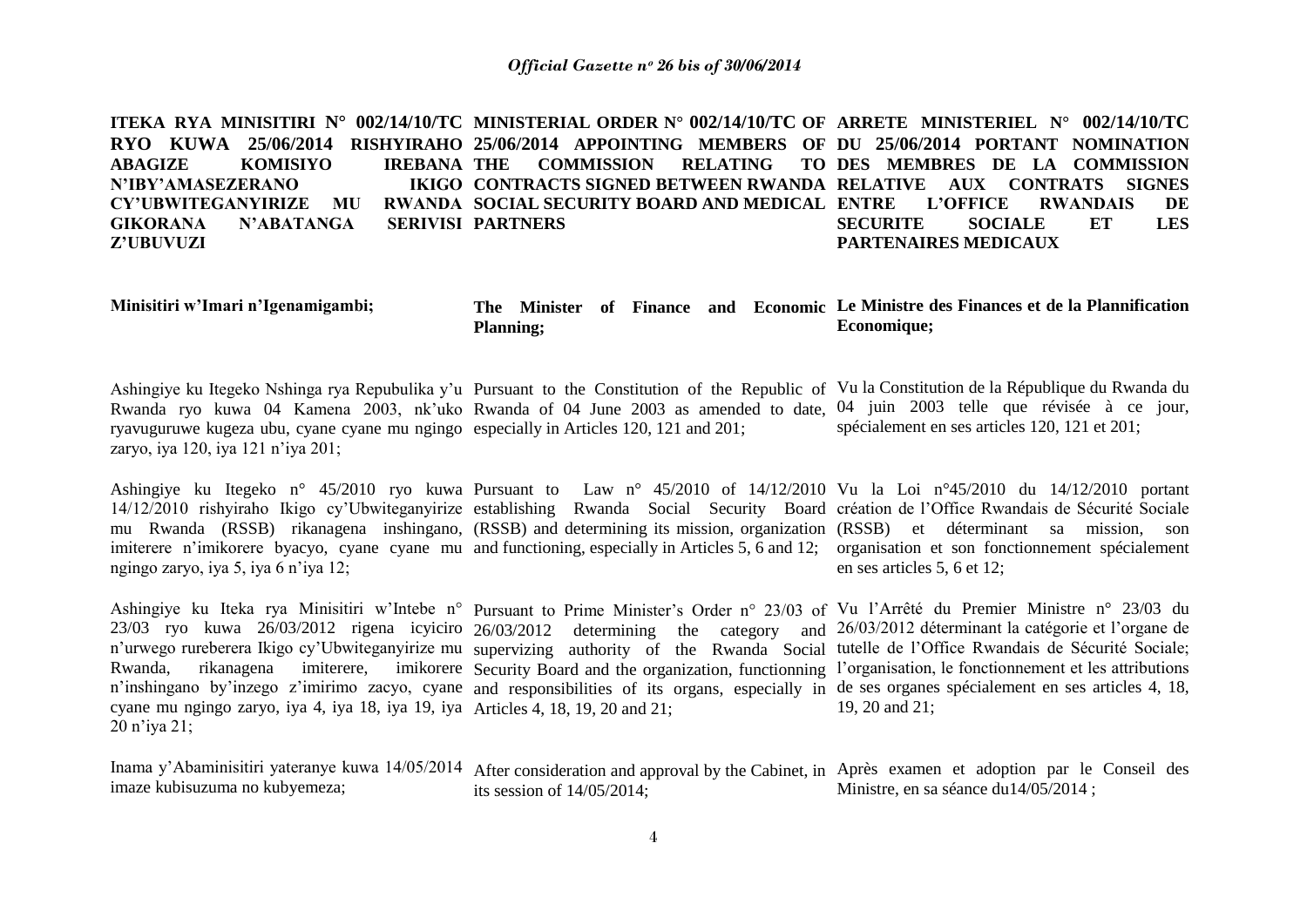| <b>ATEGETSE:</b>                                                              | <b>HEREBY ORDERS:</b>                                                                                                                                                                                                                                                                | <b>ARRETE:</b>                                              |
|-------------------------------------------------------------------------------|--------------------------------------------------------------------------------------------------------------------------------------------------------------------------------------------------------------------------------------------------------------------------------------|-------------------------------------------------------------|
| Ingingo ya mbere: Ishyirwaho                                                  | <b>Article One: Appointment</b>                                                                                                                                                                                                                                                      | <b>Article premier: Nomination</b>                          |
| <b>RSSB</b><br>n'iby'amasezerano<br>irebana<br>n'abatanga serivisi z'ubuvuzi: | Abantu bakurikira bagizwe Abagize Komisiyo The following persons are hereby appointed Les personnes dont les noms suivent sont<br>ikorana Members of the Commission relating to Contracts nommées membres de la Commission relative aux<br>signed between RSSB and medical partners: | contrats signés entre RSSB et les partenaires<br>médicaux:  |
| 1. Bwana RULISA Alexis, Perezida                                              | 1. Mr. RULISA Alexis, Chairman                                                                                                                                                                                                                                                       | 1. Monsieur RULISA Alexis, Président                        |
| <b>KIRENGA</b><br><b>BATAMURIZA</b><br>2. Madamu<br>Viviane                   | 2. Mme KIRENGA BATAMURIZA Viviane                                                                                                                                                                                                                                                    | <b>KIRENGA</b><br><b>BATAMURIZA</b><br>2. Madame<br>Viviane |
| 3. Dr. RURANGANWA Diane                                                       | 3. Dr. RURANGANWA Diane                                                                                                                                                                                                                                                              | 3. Dr. RURANGANWA Diane                                     |
| 4. Dr. KANKINDI Ida                                                           | 4. Dr. KANKINDI Ida                                                                                                                                                                                                                                                                  | 4. Dr. KANKINDI Ida                                         |
| 5. Dr NKEZABERA Emmanuel                                                      | 5. Dr NKEZABERA Emmanuel                                                                                                                                                                                                                                                             | 5. Dr NKEZABERA Emmanuel                                    |
| 6. Bwana RWEKAZA Gad                                                          | 6. Mr. RWEKAZA Gad                                                                                                                                                                                                                                                                   | 6. Monsieur RWEKAZA Gad                                     |
| 7. Bwana CYAMURESI Bernard                                                    | 7. Mr. CYAMURESI Bernard                                                                                                                                                                                                                                                             | 7. Monsieur CYAMURESI Bernard                               |
| NYIRINGANGO<br>KABAGEMA<br>8. Bwana<br>Patrick                                | 8. Mr. NYIRINGANGO KABAGEMA Patrick                                                                                                                                                                                                                                                  | 8. Monsieur NYIRINGANGO KABAGEMA<br>Patrick                 |
| 9. Bwana NSENGIYUMVA Aloys                                                    | 9. Mr. NSENGIYUMVA Aloys                                                                                                                                                                                                                                                             | 9. Monsieur NSENGIYUMVA Aloys                               |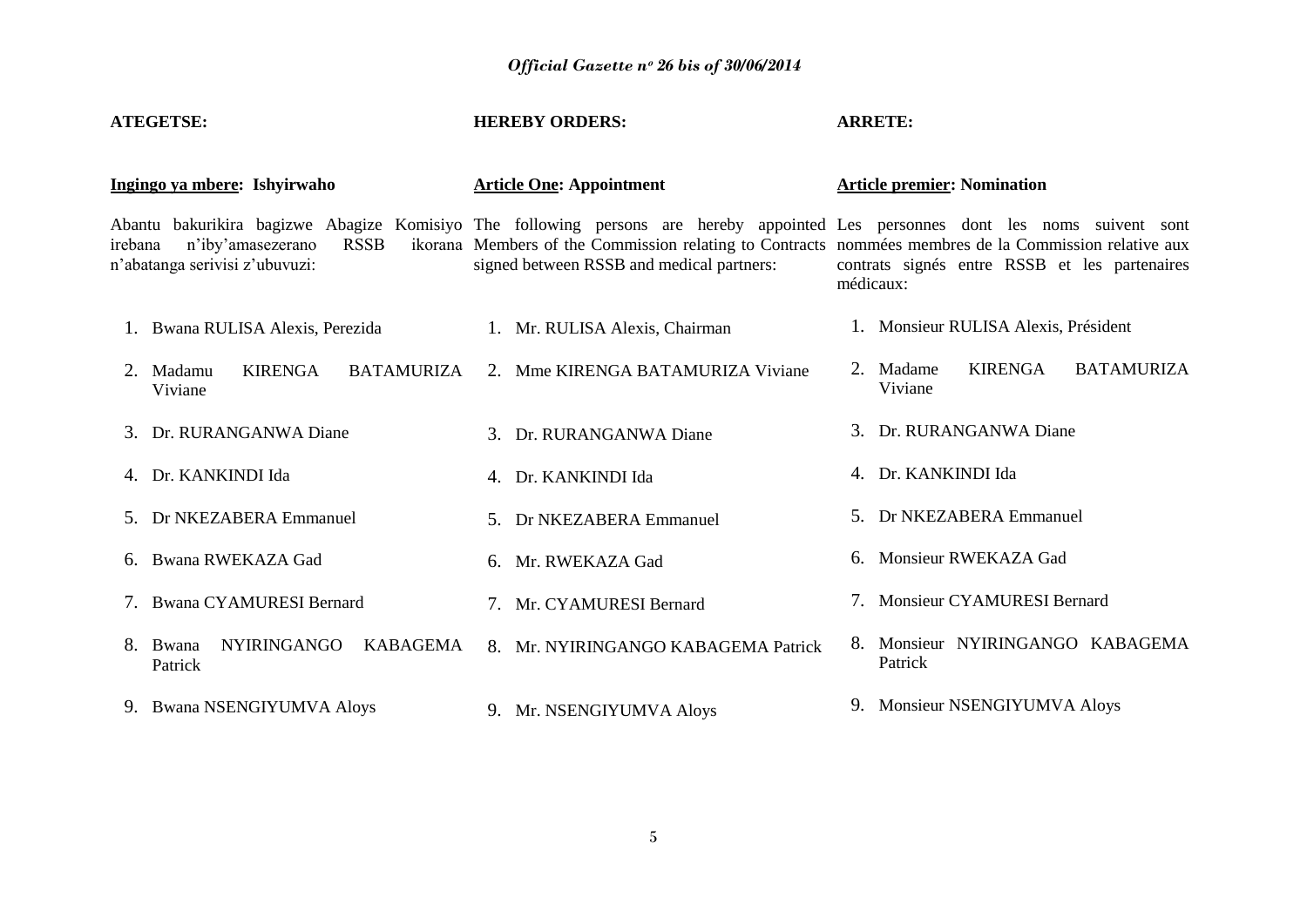| Ingingo ya 2: Ivanwaho ry'ingingo zinyuranyije Article 2: Repealing provision<br>n'iri teka                              |                                                                                                                             | <b>Article 2: Disposition abrogatoire</b>                                                                                                                                                                                  |
|--------------------------------------------------------------------------------------------------------------------------|-----------------------------------------------------------------------------------------------------------------------------|----------------------------------------------------------------------------------------------------------------------------------------------------------------------------------------------------------------------------|
| z'amateka<br>abanziriza<br>Ingingo<br>1r1<br>zinyuranyije naryo zivanyweho.                                              | kandi All prior provisions contrary to this Order are Toutes les dispositions antérieures contraires au<br>hereby repealed. | présent arrêté sont abrogées.                                                                                                                                                                                              |
| Igihe iri<br>Ingingo ya 3:<br>gukurikizwa                                                                                | teka ritangira Article 3: Commencement                                                                                      | Article 3: Entrée en vigueur                                                                                                                                                                                               |
| gukurikizwa<br>teka<br>ritangira<br>Iri<br>ku<br>munsi<br>ritangarijweho mu Igazeti ya Leta ya Repubulika<br>y'u Rwanda. | of Rwanda.                                                                                                                  | This Order shall come into force on the date of its Le présent arrêté entre en vigueur le jour de sa<br>publication in the Official Gazette of the Republic publication au Journal Officiel de la République du<br>Rwanda. |

Kigali, ku wa 25/06/2014

Kigali, on 25/06/2014

Kigali, le 25/06/2014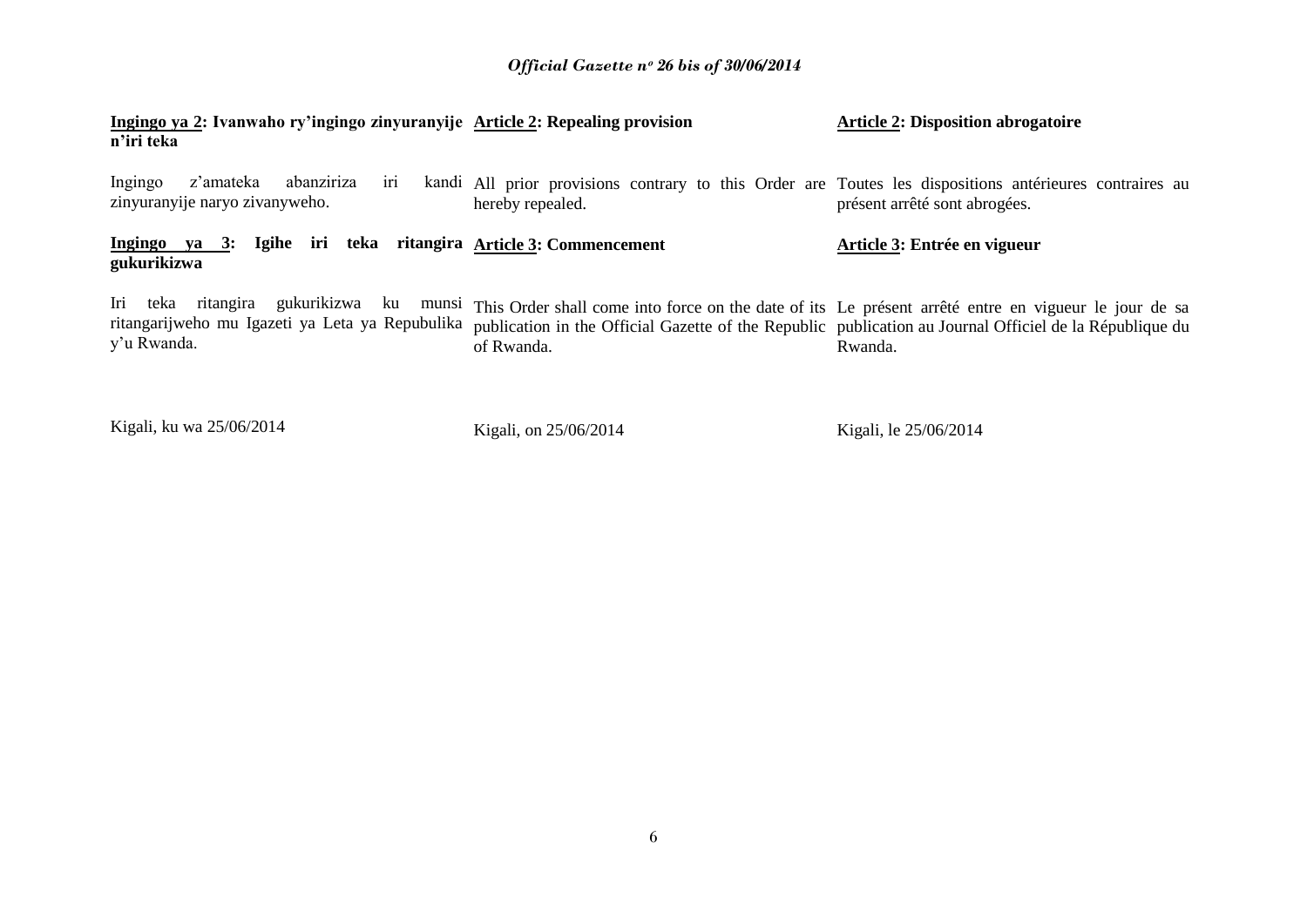(sé) **GATETE Claver** Minisitiri w"Imari n"Igenamigambi

(sé) **GATETE Claver**  Minister of Finance and Economic Planning

(sé) **GATETE Claver**  Ministre des Finances et de la Planification Economique

**Bibonywe kandi bishyizweho Ikirango cya Repubulika :**

**Seen and sealed with the Seal of the Republic :** 

**Vu et scellé du Sceau de la République :**

(sé) **BUSINGYE Johnston** Minisitiri w"Ubutabera/Intumwa Nkuru ya Leta

(sé) **BUSINGYE Johnston** Minister of Justice/Attorney General

(sé) **BUSINGYE Johnston** Ministre de la Justice/Garde des Sceaux

7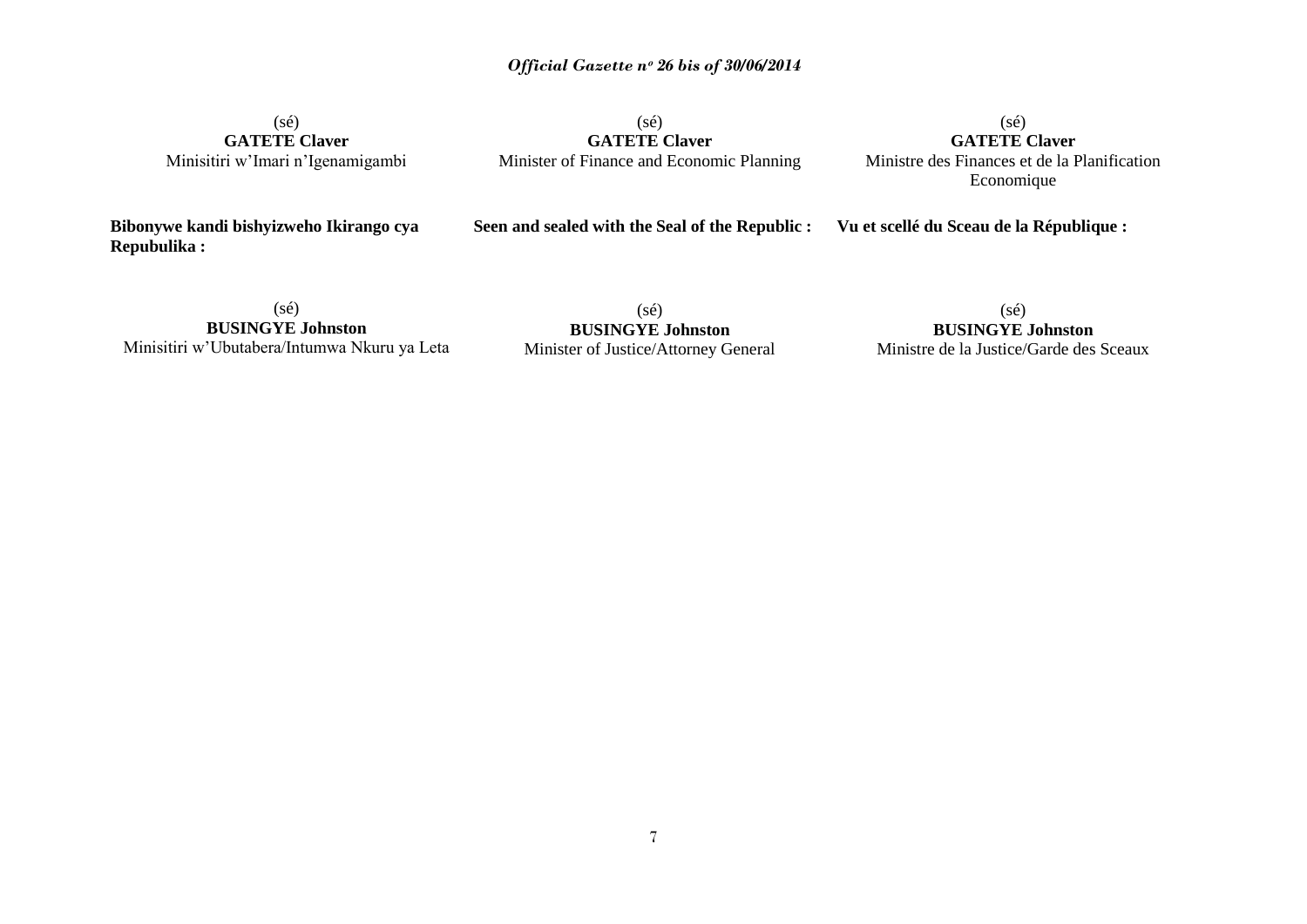**ITEKA RYA MINISITIRI N° 006/07.01/14 MINISTERIAL ORDER N° 006/07.01/14 OF ARRETE MINISTERIEL N**°  **006/07.01/14 DU RYO KUWA 28/05/2014 IMIKORERE N'IMIKORANIRE BYA BIRO OF THE BUREAU OF THE COUNCIL AND DU BUREAU DU CONSEIL ET SES Y'INAMA NJYANAMA NSHINGWABIKORWA 28/05/2014 DETERMINING FUNCTIONING 28/05/2014 PORTANT FONCTIONNEMENT ITS COLLABORATIVE RELATIONS WITH RELATIONS DE COLLABORATION AVEC THE EXECUTIVE ORGANS LES ORGANES EXECUTIFS** 

| <b>ISHAKIRO</b>                                                                                                        | <b>TABLE OF CONTENTS</b>                                                                                                                                                                | <b>TABLE DES MATIERES</b>                                                                                                                                                                   |
|------------------------------------------------------------------------------------------------------------------------|-----------------------------------------------------------------------------------------------------------------------------------------------------------------------------------------|---------------------------------------------------------------------------------------------------------------------------------------------------------------------------------------------|
| <b>UMUTWE</b><br><b>MBERE:</b><br><b>INGINGO</b><br><b>WA</b><br><b>RUSANGE</b>                                        | <b>CHAPTER ONE: GENERAL PROVISIONS</b>                                                                                                                                                  | <b>DISPOSITIONS</b><br><b>CHAPITRE</b><br><b>PREMIER:</b><br><b>GENRALES</b>                                                                                                                |
| Ingingo ya mbere: Icyo iteka rigamije                                                                                  | <b>Article One: Purpose of the Order</b>                                                                                                                                                | Article premier : Objet du présent arrêté                                                                                                                                                   |
| Ingingo ya 2: Ibirebwa n'iri teka                                                                                      | <b>Article 2: Scope of application of this Order</b>                                                                                                                                    | Article 2: Champ d'application du présent<br>arrêté                                                                                                                                         |
| UMUTWE WA II: IMIKORANIRE HAGATI<br><b>BIRO</b><br><b>Y'INAMA</b><br><b>NJYANAMA</b><br>YA<br>N'URWEGO NSHINGWABIKORWA | <b>CHAPTER</b><br>$\Pi$ :<br><b>COLLABORATIVE</b><br><b>RELATIONS OF THE</b><br><b>BUREAU OF THE</b><br><b>EXECUTIVE</b><br><b>COUNCIL</b><br><b>WITH</b><br><b>THE</b><br><b>ORGAN</b> | <b>CHAPITRE</b><br><b>RELATION</b><br>$\mathbf{u}$ :<br>DE<br><b>COLLABORATION</b><br>DU<br><b>BUREAU</b><br>DU<br><b>CONSEIL AVEC L'ORGANE EXECUTIF</b>                                    |
| Ingingo ya 3: Gutegura gahunda y'ibyigwa                                                                               | Article 3: Preparation of the agenda                                                                                                                                                    | Article 3 : Préparation de l'ordre du jour                                                                                                                                                  |
| <b>Ishyirwa</b><br>bikorwa<br><b>Ingingo</b><br>4:<br>va<br>mu<br>ry'ibyemezo                                          | <b>Article 4: Implementation of decisions</b>                                                                                                                                           | <b>Article 4 : Exécution des décisions</b>                                                                                                                                                  |
| Ingingo ya 5: Umukozi<br>ufasha Inama<br><b>Njyanama</b>                                                               | <b>Article 5: Assistant to the Council</b>                                                                                                                                              | <b>Article 5: Agent assistant le Conseil</b>                                                                                                                                                |
| Ingingo ya 6: Kutivanga kw'abagize biro mu<br>y'Urwego<br>mikorere<br>buri<br>va<br>munsi                              |                                                                                                                                                                                         | Article 6: Non interference of the members of Article 6: Non ingérence du Bureau du Conseil<br>the Rureau of Council in daily activities of the dans les activités quotidiennes de l'Organe |

**the Bureau of Council in daily activities of the dans les activités quotidiennes de l'Organe**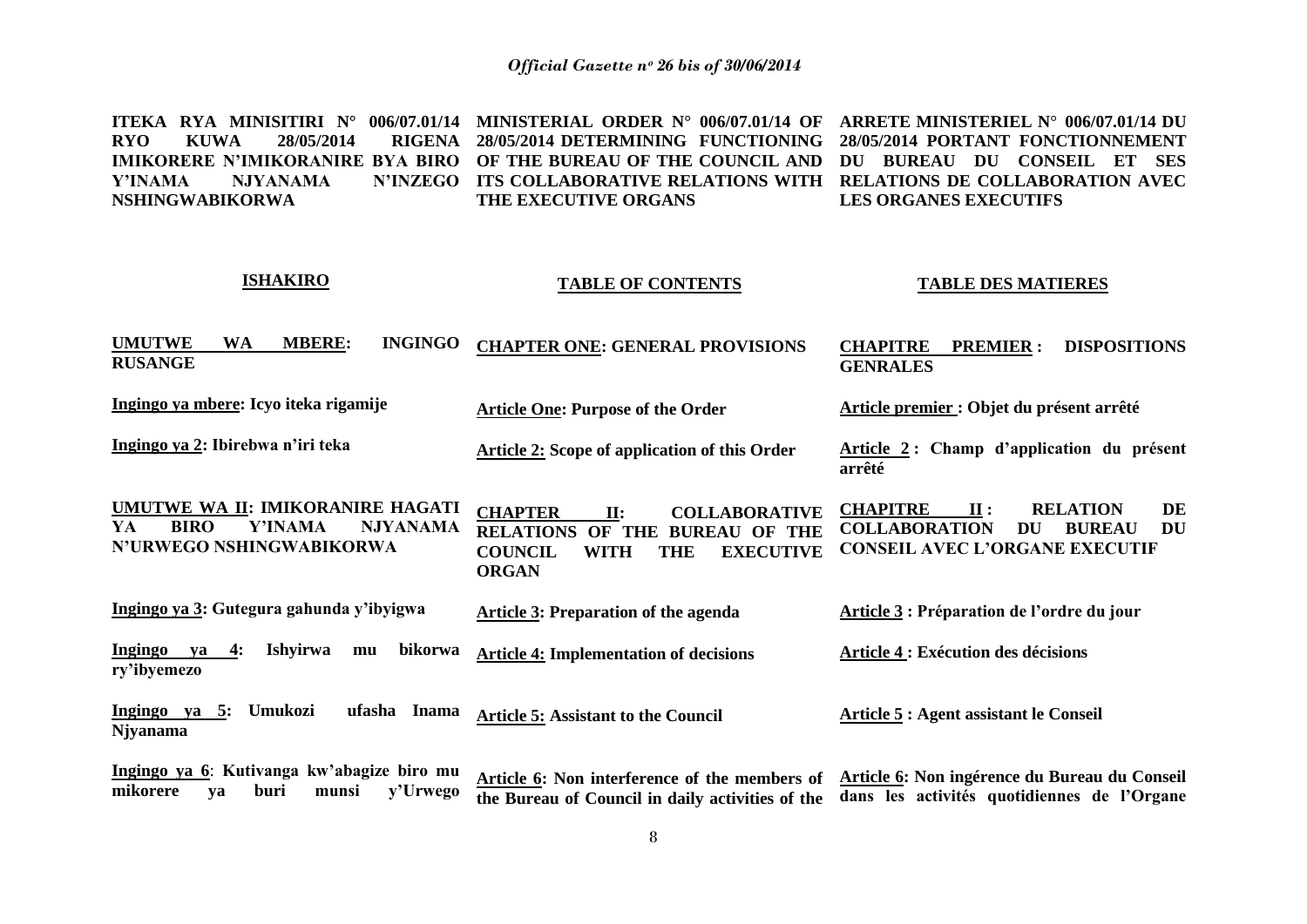| Nshingwabikorwa                                                                              | <b>Executive organ</b>                                                  | Exécutif.                                                              |
|----------------------------------------------------------------------------------------------|-------------------------------------------------------------------------|------------------------------------------------------------------------|
| Ingingo ya 7: Kugenerwa biro                                                                 | <b>Article 7: Office of Council</b>                                     | Article 7 : Bureau du Bureau Conseil                                   |
| Ingingo ya 8: Ishyikirizwa rya gahunda na<br>raporo y'ibikorwa                               | Article 8: Transmission of action plan and<br>activities reports        | Article 8 : Transmission du plan d'action et du<br>rapport d'activités |
| Ingingo ya 9: Inama ihuza Biro n'urwego<br><b>Nshingwabikorwa</b>                            | Article 9: Meeting of the bureau of Council<br>with the Executive Organ | Article 9: Réunion du Bureau du Conseil et<br>l'Organe Exécutif.       |
| Ingingo ya 10: Ikemurwa ry'ibibazo                                                           | <b>Article 10: Settlement of disputes</b>                               | Article 10 : Résolution des conflits                                   |
| UMUTWE WA III: INGINGO ZISOZA                                                                | <b>CHAPTER III: FINAL PROVISIONS</b>                                    | <b>CHAPITRE III: DISPOSITIONS FINALES</b>                              |
| Ingingo ya 11: Ivanwaho ry'ingingo zinyuranye Article 11: Repealing provisions<br>n'iri teka |                                                                         | <b>Article 11 : Disposition abrogatoire</b>                            |
| Ingingo ya $12$ :<br><b>Igihe</b><br>ritangirira<br>iteka<br>gukurikizwa                     | <b>Article 12: Commencement</b>                                         | Article 12 : Entrée en vigueur                                         |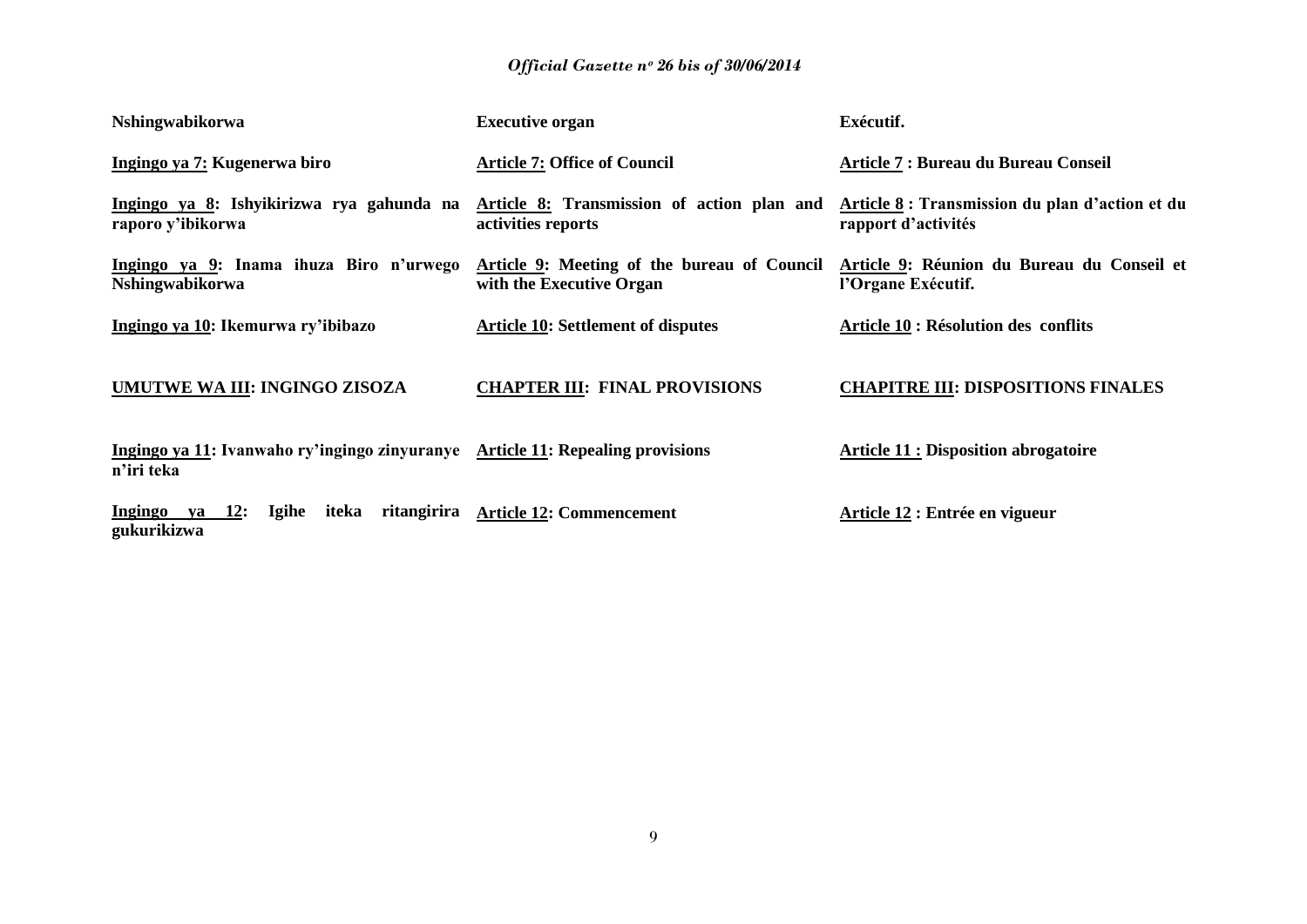| <b>ITEKA RYA MINISITIRI N° 006/07.01/14</b><br><b>KUWA</b><br>28/05/2014<br><b>RIGENA</b><br><b>RYO</b><br>Y'INAMA<br><b>NJYANAMA</b><br><b>N'INZEGO</b><br><b>NSHINGWABIKORWA</b>                                                  | MINISTERIAL ORDER $N^{\circ}$ 006/07.01/14 OF<br>28/05/2014 DETERMINING FUNCTIONING<br>IMIKORERE N'IMIKORANIRE BYA BIRO OF THE BUREAU OF THE COUNCIL AND<br>ITS COLLABORATIVE RELATIONS WITH<br>THE EXECUTIVE ORGANS | ARRETE MINISTERIEL N° 006/07.01/14 DU<br>28/05/2014 PORTANT FONCTIONNEMENT<br>DU BUREAU DU CONSEIL ET<br><b>SES</b><br>RELATIONS DE COLLABORATION AVEC<br><b>LES ORGANES EXECUTIFS</b>                         |
|-------------------------------------------------------------------------------------------------------------------------------------------------------------------------------------------------------------------------------------|----------------------------------------------------------------------------------------------------------------------------------------------------------------------------------------------------------------------|----------------------------------------------------------------------------------------------------------------------------------------------------------------------------------------------------------------|
| Minisitiri w'Ubutegetsi bw'Igihugu,                                                                                                                                                                                                 | The Minister of Local Government,                                                                                                                                                                                    | Le Ministre de l'Administration Locale,                                                                                                                                                                        |
| Ashingiye ku Itegeko Nshinga rya Repubulika<br>y'u Rwanda ryo kuwa 04 Kamena 2003 nk'uko<br>ryavuguruwe kugeza ubu, cyane cyane mu ngingo<br>zaryo iya 120, iya 121 n'iya 201;                                                      | Pursuant to the Constitution of the Republic of Vu la Constitution de la République du Rwanda du<br>Rwanda of 04 June 2003 as amended to date,<br>especially in Articles 120, 121 and 201;                           | 04 juin 2003 telle que révisée à ce jour,<br>spécialement en ses articles 120, 121 et 201;                                                                                                                     |
| Ashingiye ku Itegeko n° 87/2013 ryo kuwa<br>11/09/2013 rigena imitunganyirize n'imikorere<br>y'inzego z'imitegekere y'Igihugu zegerejwe<br>abaturage, cyane cyane mu ngingo yaryo ya 14;                                            | Pursuant to Law $n^{\circ}$ 87/2013 of 11/09/2013<br>organisation and functioning of<br>determining<br>decentralized administrative entities, especially in<br>Article 14;                                           | Vu la Loi nº 87/2013 de la 11/09/2013 portant<br>organisation et fonctionnement des entités<br>administratives décentralisées, spécialement en<br>son article 14;                                              |
| y'Abaminisitiri<br>kuwa<br>Inama<br>yateranye<br>28/03/2014 imaze kubisuzuma no kubyemeza;                                                                                                                                          | After consideration and approval by the Cabinet, in<br>its session of $28/03/2014$ ;                                                                                                                                 | Après examen et adoption par le Conseil des<br>Ministres en sa séance du 28/03/2014;                                                                                                                           |
| <b>ATEGETSE:</b>                                                                                                                                                                                                                    | <b>HEREBY ORDERS:</b>                                                                                                                                                                                                | <b>ARRETE:</b>                                                                                                                                                                                                 |
| <b>INGINGO</b><br><b>UMUTWE</b><br><b>WA</b><br><b>MBERE:</b><br><b>RUSANGE</b>                                                                                                                                                     | <b>CHAPTER ONE: GENERAL PROVISIONS</b>                                                                                                                                                                               | <b>CHAPITRE</b><br><b>DISPOSITIONS</b><br><b>PREMIER:</b><br><b>GENRALES</b>                                                                                                                                   |
| Ingingo ya mbere: Icyo iteka rigamije                                                                                                                                                                                               | <b>Article One: Purpose of this Order</b>                                                                                                                                                                            | Article premier : Objet du présent arrêté                                                                                                                                                                      |
| Iri teka rigena imikorere ya Biro z'Inama<br>Njyanama z'inzego z'imitegekere y'Igihugu<br>abaturage<br>zitwa "Biro z'Inama<br>zegerejwe<br>Njyanama" mu ngingo zikurikira rigena kandi<br>imikoranire yazo n'inzego Nshingwabikorwa | This Order determines the functioning of the<br>Bureau of Executive Councils of the decentralized<br>administration called "Bureau of the Executive<br>Council" in the following articles and also                   | Le présent arrêté détermine le fonctionnement du<br>Bureau des Conseils Exécutifs de l'administration<br>territoriale décentralisée appelée « Bureau du<br>Conseil Exécutif » dans les articles qui suivent et |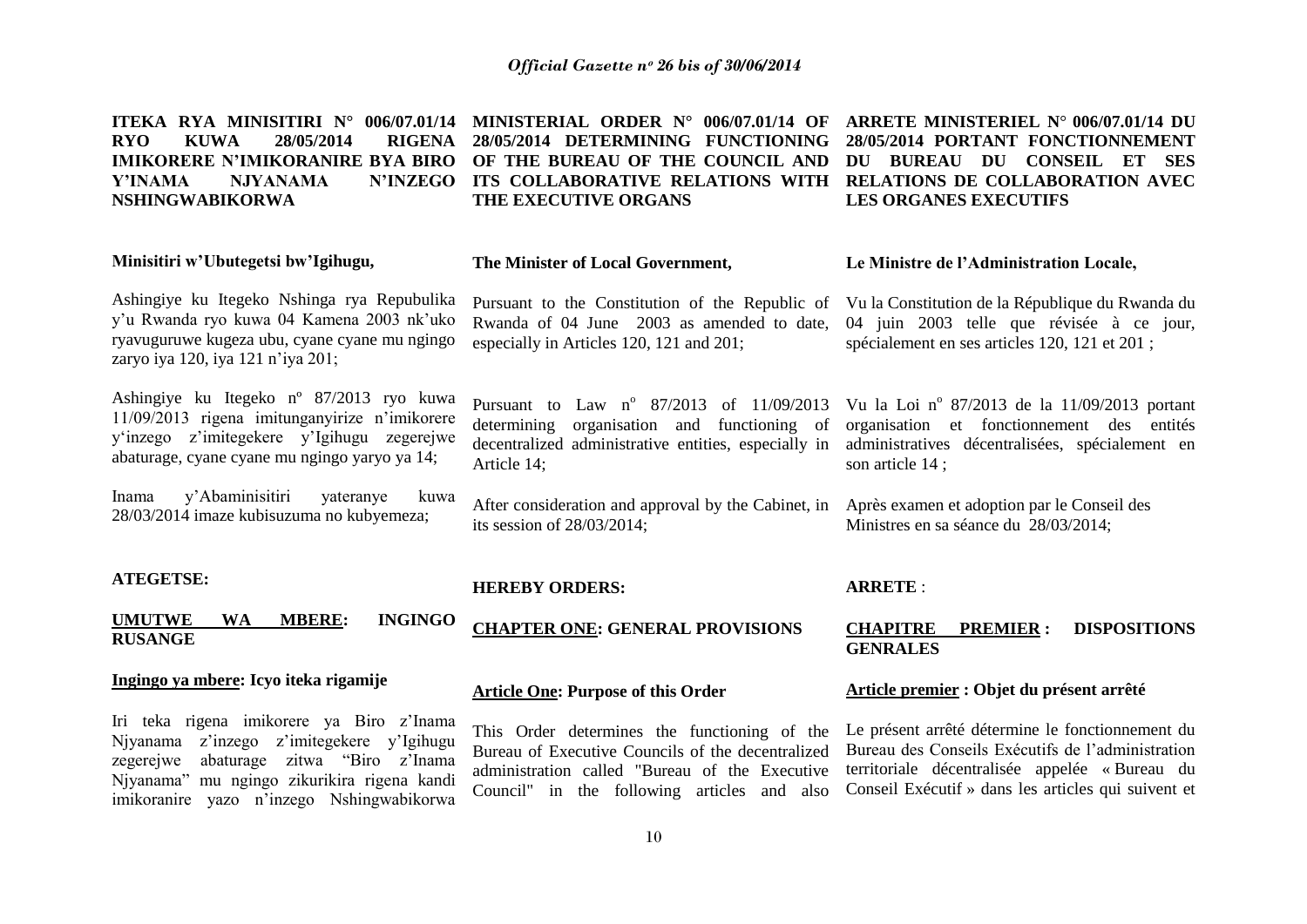bikorana.

**Ingingo ya 2: Ibirebwa n'iri teka**

Muri iri teka, Inzego Nshingwabikorwa ni:

- **1º Ku rwego rw'Umujyi wa Kigali**: Komite Nyobozi n"Ubunyamabanga Nshingwabikorwa bw"Umujyi wa Kigali;
- **2º Ku rwego rw'Akarere:** Komite Nyobozi n'I Ibunyamabanga Nshingwabikorwa bw"Akarere;
- **3º Ku rwego rw'Umurenge:** Ubunyamabanga Nshingwabikorwa bw"Umurenge;
- **4º Ku rwego rw'Akagari:** Ubunyamabanga Nshingwabikorwa bw"Akagari.

Executive Organs.

#### **Article 2: Scope of application of this Order**

In this Order, the Executive Organs are:

- **1º At Kigali City level**: the Executive Committee and the Executive Secretary of City of Kigali;
- **2º At the District level**: the District Executive Committee and the Executive Secretary of the District;
- **3º At the Sector level**: The Executive Secretary of the Sector;
- **4º At the Cell level**: The Executive Secretary of the Cell.

determines its collaborative relationships with the détermine aussi ses relations de collaboration avec les Organes Exécutifs.

#### **Article 2 : Champ d'application du présent arrêté**

Dans le présent arrêté, les Organes Exécutifs sont :

- **1º Au niveau de la Ville de Kigali**: le Comité Exécutif et le Secrétaire Exécutif de la Ville de Kigali ;
- **2º Au niveau de District** : Le Comité Exécutif et le Secrétaire Exécutif de District :
- **3º Au niveau de Secteur** : le Secrétaire Exécutif de Secteur ;
- **4º Au niveau de Cellule** : le Secrétaire Exécutif de Cellule.

**UMUTWE WA II: IMIKORANIRE HAGATI YA BIRO Y'INAMA NJYANAMA N'URWEGO NSHINGWABIKORWA CHAPTER II: COLLABORATIVE RELATIONS OF THE BUREAU OF THE COUNCIL WITH THE EXECUTIVE ORGAN CHAPITRE II : RELATION DE COLLABORATION DU BUREAU DU CONSEIL AVEC L'ORGANE EXECUTIF**

#### **Ingingo ya 3: Gutegura gahunda y'ibyigwa**

Ibisuzumwa mu nama y"Inama Njyanama bitegurwa na Biro yayo. Urwego nshingwabikorwa kuri urwo rwego rushobora gusaba mu nyandiko ko biro ishyira ku murongo w"ibyigwa ikibazo cyose kireba urwo rwego.

**Article 3: Preparation of the agenda**

The agenda of the meeting of the Council shall be prepared by its Bureau. The Executive Organ at the concerned level may request in writing that the Bureau include on the agenda of the meeting any item related to the concerned Organ.

#### **Article 3 : Préparation de l'ordre du jour**

Le Bureau du Conseil prépare l"ordre du jour de la réunion du Conseil. L"Organe Exécutif au niveau concerné peut demander par écrit au Bureau d"inscrire à l"ordre du jour tout point qui intéresse cet Organe.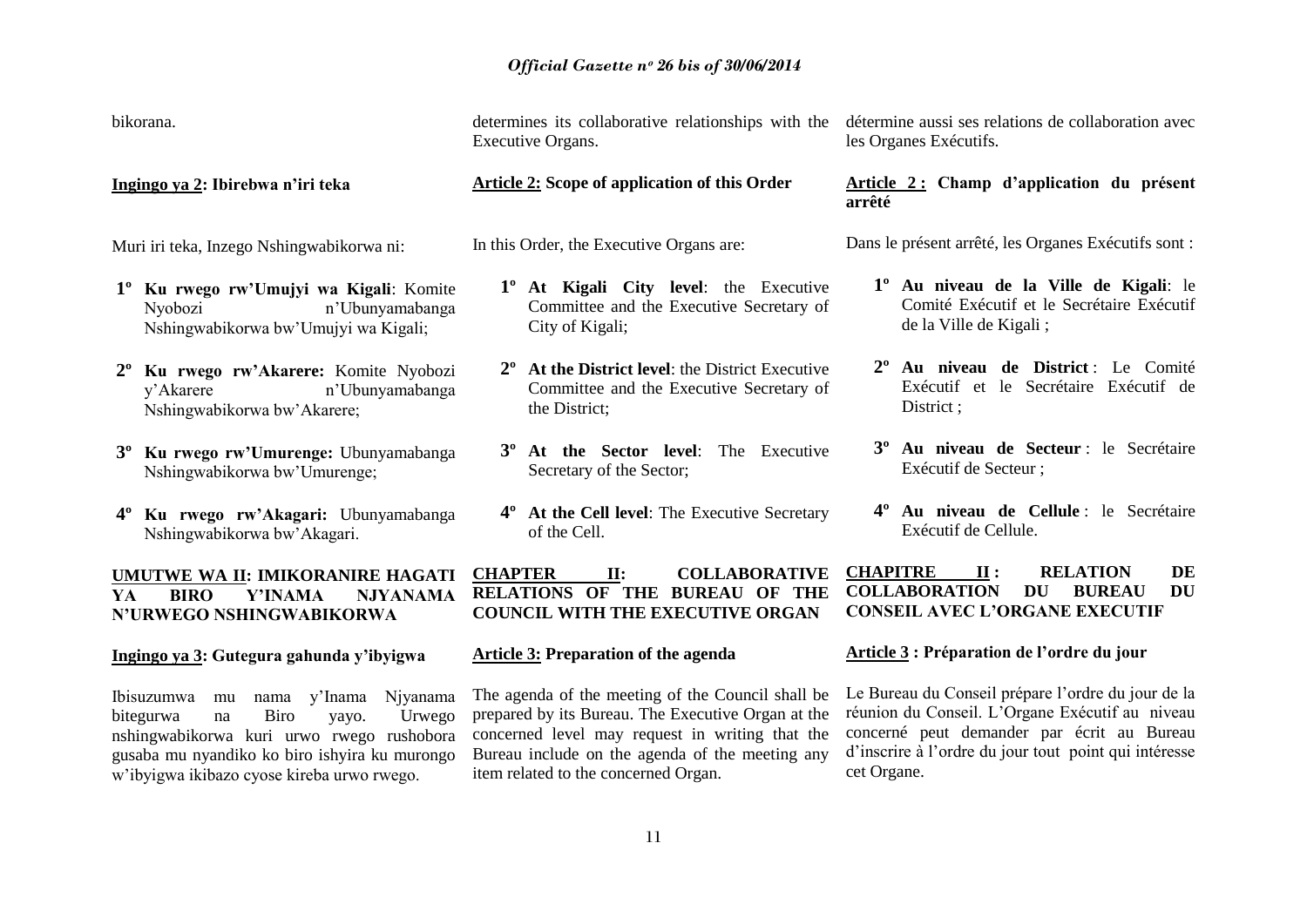Iyo urwego nshingwabikorwa rwifuje gushyira kuri gahunda ingingo izigwa mu nama y"Inama Njyanama, ibimenyesha mu nyandiko Umuyobozi wa Biro y'Inama Niyanama hasigaye nibura iminsi y"akazi itatu (3) ngo inama iterane.

Iyo iyo ngingo idashyizwe ku murongo w"ibyigwa, Umuyobozi w"Inama Njyanama abimenyesha Umuyobozi w"urwego nshingwabikorwa bireba mu nyandiko agaragaza impamvu iyo ngingo itashyizwe kuri gahunda y"ibyigwa. Iyo urwego nshingwabikorwa rutanyuzwe rubigeza ku nama y"iyo Nama Njyanama yateranye kugira ngo ibifateho icyemezo. Iyo bitihutirwa cyane, bisuzumwa mu nama y"Inama Njyanama ikurikira.

#### **Ingingo ya 4: Ishyirwa mu bikorwa ry'ibyemezo**

Ibyemezo byafashwe n"Inama Njyanama bimenyeshwa urwego nshingwabikorwa kuri urwo rwego kugira ngo rubishyire mu bikorwa nyuma yo kwemezwa n"urwego rubifitiye ububasha nk"uko biteganywa n"amategeko.

#### **Ingingo ya 5: Umukozi ufasha Inama Njyanama**

Mu kurangiza inshingano zayo, Inama Njyanama ibifashwamo n"umukozi wo mu rwego Nshingwabikorwa ukorera kuri urwo rwego ugenwa n"Ukuriye urwo rwego.

Inshingano zihariye z"uyu mukozi mu bijyanye

discussed by the Council meeting, it shall notify the Chairperson of the Bureau of the Council in writing at least three (3) working days before the meeting is held.

In the event the item is not added to the agenda, the Chairperson of the Council shall inform in writing the concerned Executive Chairperson explaining why the item was not considered for the agenda. In case the Executive Organ is not satisfied with the explanations, it shall take it to the meeting of the Council for action. If it is not deemed urgent, it shall be discussed in the next Council meeting.

**Article 4: Implementation of decisions**

communicated to the concerned Executive Organ organ in accordance with the law.

#### **Article 5: Staff assisting the Council**

assisted by a staff from the Executive Organ assisté par un agent de l"Organe Exécutif concerné concerned appointed by a competent authority of nommé par l"autorité supérieure. the Organ.

Specific responsibilities of this staff related to Les attributions spécifiques de cet agent relatif à la

While accomplishing its attributions, the Council is En accomplissant ses attributions, le Conseil est

**Article 5 : Agent assistant le Conseil**

Decisions taken by the Council shall be Les décisions prises par le Conseil sont for implementation upon approval by a competent la mise en exécution après approbation par une communiquées à l"Organe Exécutif concerné pour autorité compétente conformément à la loi.

#### **Article 4 : Mise en exécution des décisions**

Si le point n"est pas inscrit à l"ordre du jour, le président du Conseil informe le président de l"Organe Exécutif par écrit en donnant des raisons pour lesquelles le point n"a pas été mis à l"ordre du jour. Au cas où l"Organe Exécutif n"est pas satisfait, il soumet sa requête au Conseil en réunion pour qu"il statue sur le cas. Si aucune

urgence ne s"impose, le cas sera traité lors de la prochaine réunion du Conseil.

If the Executive Organ wishes to have an item to be Au cas où l"Organe Exécutif veut faire inscrire un point à être discuté dans une réunion du Conseil, il informe le Président du Conseil au moins trois (3) jours ouvrables avant la tenu de la réunion.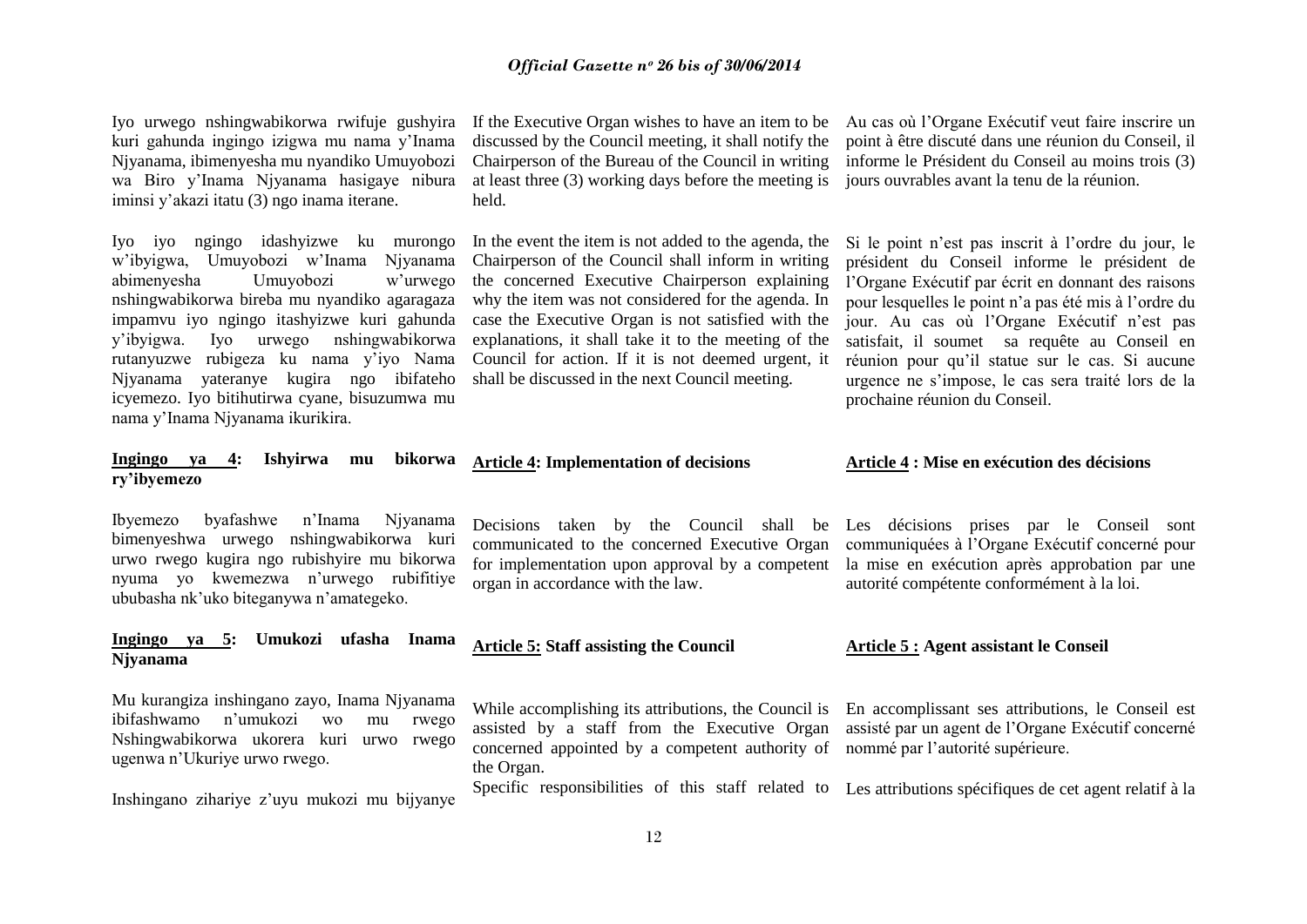no gukorana n"Inama Njyanama zigenwa n"urwego rw"ibanze bireba rufite ubuzimagatozi bireba.

#### **Ingingo ya 6**: **Kutivanga kw'abagize Biro mu mikorere ya buri munsi y'urwego nshingwabikorwa**

Birabujijwe ku bagize Biro y"Inama Njyanama kwivanga mu kazi ka buri munsi k"urwego nshingwabikorwa bakorana.

Nyamara, abagize Biro y"Inama Njyanama bashobora gutumiza mu nyandiko umwe mu bagize Komite Nyobozi cyangwa Umunyamabanga Nshingwabikorwa kugira ngo atange ibisobanuro ku bibazo binyuranye mu nama y"Inama Njyanama.

#### **Ingingo ya 7: Aho Biro ikorera**

Abagize Biro y"Inama Njyanama bagenerwa aho bakorera mu nyubako urwo rwego rw"imitegekere y"Igihugu rukoreramo.

Icyakora, bibaye ngombwa, Biro y"Inama Njyanama ibyumvikanyeho n"Umuyobozi w"urwego nshingwabikorwa bireba ishobora gukorera ahandi mu ifasi yayo.

Nta nama y"Inama Njyanama ishobora guteranira ahandi hatari mu ifasi yayo.

determined by the concerned decentralized administrative entities with legal personality.

#### **Article 6: Non interference of the members of the Bureau of Council in daily activities of the Executive Organ**

daily activities of the Executive Organ within their jurisdiction.

However, members of the Bureau of the Council may request in writing a member of the Executive Committee or the Executive Secretary to provide explanations on different issues in a meeting of the Council.

#### **Article 7: Office of Bureau**

Members of the Council shall be given an office in the building in which the administrative entities carries its activities.

Nevertheless, when deemed necessary and upon agreement with the chairperson of the concerned Executive Organ, the Bureau of the Council may carry its activities elsewhere within its jurisdiction.

jurisdiction.

collaborative relations with the Council shall be collaboration avec le Conseil sont déterminées par l"entité administrative locale dotée de la personnalité juridique.

#### **Article 6 : Non ingérence du Bureau du Conseil dans les activités quotidiennes de l'Organe Exécutif.**

The Bureau of the Council shall not interfere in Les membres du Bureau du Conseil ne doivent pas se mêler dans les activités quotidiennes de l"Organe Exécutif de leur ressort.

> Cependant, les membres du Bureau du Conseil peuvent demander par écrit à un membre du Comité Exécutif ou au Secrétaire Exécutif de venir donner des explications à différentes questions lors de la réunion du Conseil.

#### **Article 7 : Bureau du Bureau du Conseil**

Les membres du Bureau du Conseil disposent d'un bureau dans le bâtiment dans lequel l"entité administrative mène ses activités.

Toutefois, quand cela s"avère nécessaire, et en accord avec le président de l"Organe Exécutif concerné, ils peuvent mener leurs activités dans un autre endroit de leur ressort.

No meeting of the Council shall be held outside its Aucune réunion du Conseil n"est autorisée à se tenir dans un autre ressort.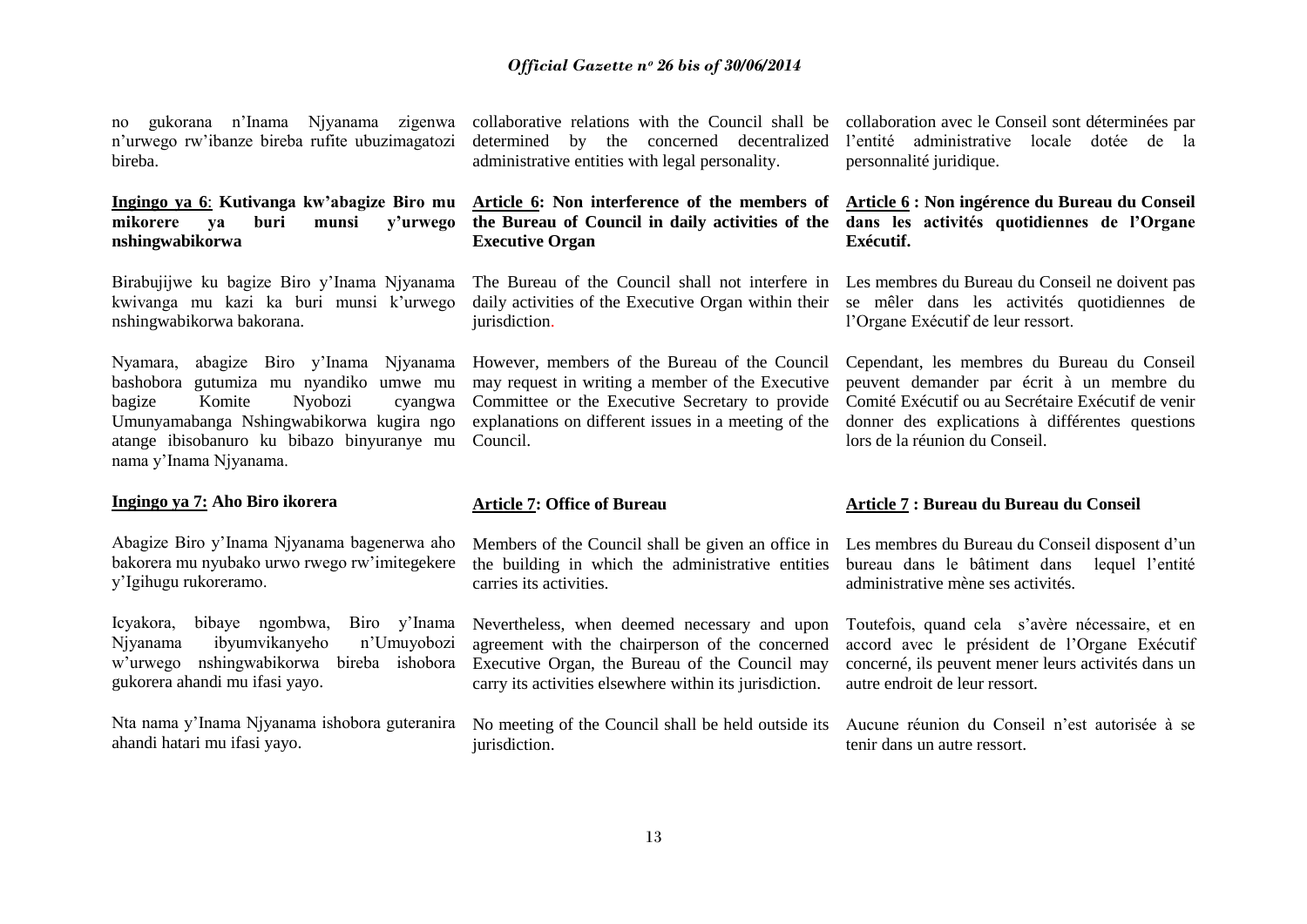**Ingingo ya 8: Ishyikirizwa rya gahunda na raporo y'ibikorwa**

Buri rwego nshingwabikorwa rushyikiriza gahunda na raporo y"ibikorwa bya buri gihembwe n"ibya buri mwaka Biro y"Inama Njyanama bireba kugira ngo biyifashe gukurikirana imikorere yarwo.

#### **Ingingo ya 9: Inama ihuza Biro n'urwego Nshingwabikorwa**

Biro y"Inama Njyanama n"urwego Nshingwabikorwa bireba bishobora buri gihe ari ngombwa kugirana inama ibahuza kugira ngo bigire hamwe ikibazo cyihutirwa. Icyo gihe inama iyoborwa n"Umuyobozi w"urwego nshingwabikorwa bireba.

Imyanzuro ifashwe muri iyo nama, ishyikirizwa Inama Njyanama kugira ngo ifatirwe icyemezo hubahirizwa ibiteganywa n"amategeko. Iyo iyo myanzuro idasuzumwe mu nama y"Inama Njyanama ya vuba, ita agaciro.

#### **Ingingo ya 10: Ikemurwa ry'ibibazo**

Haramutse havutse ikibazo kidateganyijwe n"iri teka, abagize Biro y"Inama Njyanama n"Urwego Nshingwabikorwa bagena uburyo bwakoreshwa mu kugikemura bikemezwa mu nama y"Inama Njyanama ikurikira bitanyuranyije n"amategeko.

## **activity reports**

Each Executive Organ shall submit quarterly and annual programmes and activity reports to the concerned Bureau of the Council to facilitate it the monitoring of its functioning.

#### **Article 9: Meeting of the bureau of Council with the Executive Organ**

Whenever deemed necessary, the concerned Bureau of the Council and the Executive Organ shall hold a joint meeting in order to discuss any urgent issue. In this case, the meeting shall be chaired by the chairperson of the concerned Executive Organ.

Resolutions from the meeting shall be submitted the Council for actions in accordance with the Law. In case the resolutions are not submitted to earliest meeting of Council, the resolutions shall not be considered.

#### **Article 10: Settlement of disputes**

In the event of a dispute not provided for in this Order, members of the Bureau of Council and the Executive Organ shall find mechanism for settlement and it shall be approved in the next meeting of the Counsel without prejudice to the law.

#### **Article 8: Transmission of action plan and Article 8 : Transmission du plan d'action et du rapport d'activités**

Chaque Organe Exécutif transmet le plan d"action et les rapports d"activités trimestriels et annuels au Bureau du Conseil concerné pour que ce dernier puisse faire le suivi du fonctionnement de l"Organe Exécutif.

#### **Article 9 : Réunion du Bureau du Conseil et de l'Organe Exécutif.**

Le Bureau du Conseil et l"Organe Exécutif concerné peuvent se réunir chaque fois que de besoin pour discuter sur certains points jugés urgents. Dans ce cas, la réunion est dirigée par le président de l"Organe Exécutif concerné.

Les résolutions de la réunion sont transmises au Conseil pour considération conformément à la loi. Si les résolutions prises dans ce cadre ne sont pas examinées lors de la plus prochaine réunion du Conseil, elles sont réputées nulles.

#### **Article 10 : Résolution des conflits**

En cas de conflit non prévus dans le présent arrêté, les membres du Bureau du Conseil et de l"Organe Exécutif s"accordent sur les modalités de les résoudre qui sont approuvées lors de la prochaine réunion du Conseil sans préjudice à la loi.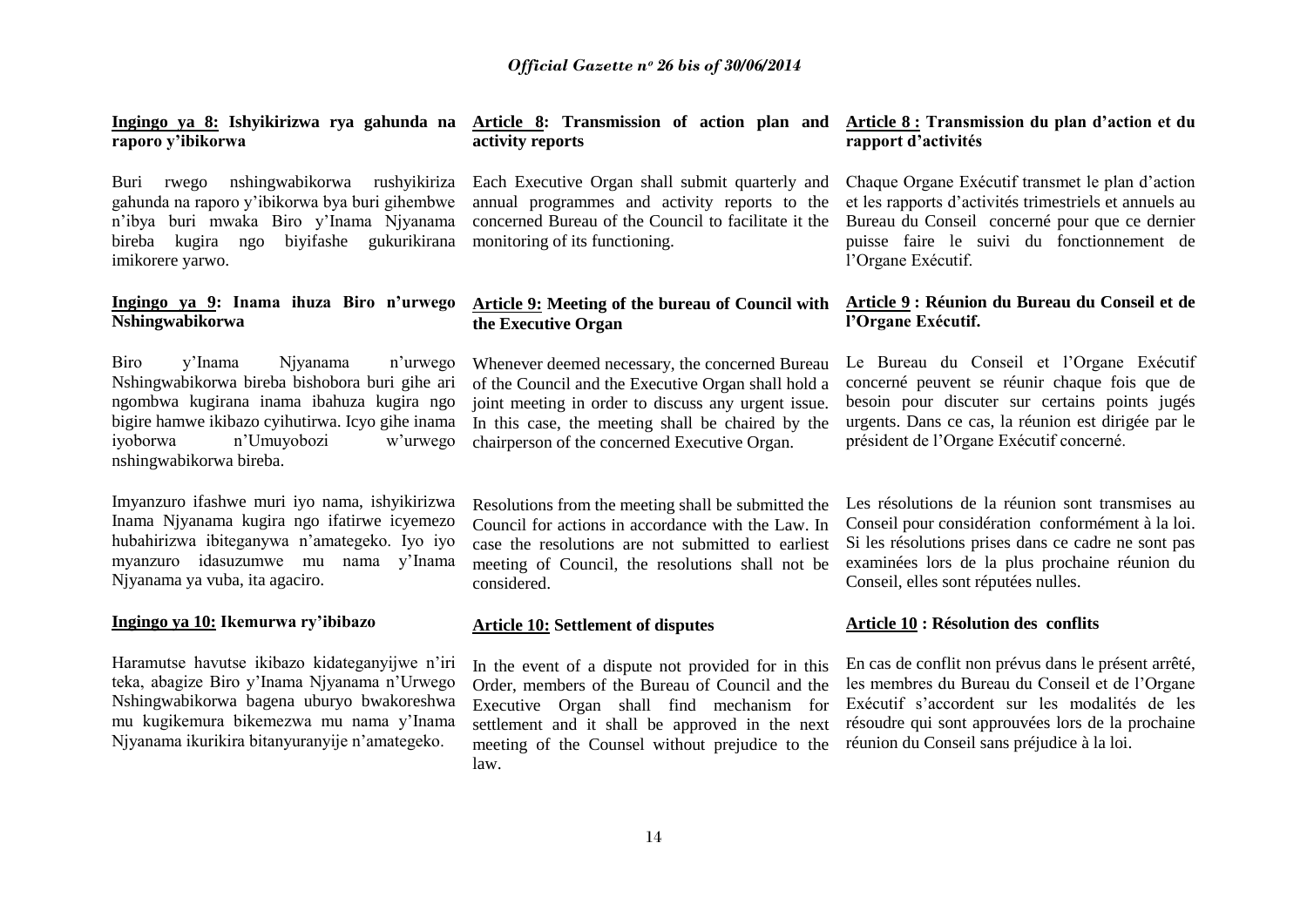| UMUTWE WA III: INGINGO ZISOZA                                                                             | <b>CHAPTER III: FINAL PROVISIONS</b>                                                                                     | <b>CHAPITRE III : DISPOSITIONS FINALES</b>                                                                         |  |
|-----------------------------------------------------------------------------------------------------------|--------------------------------------------------------------------------------------------------------------------------|--------------------------------------------------------------------------------------------------------------------|--|
| ry'ingingo<br>Ivanwaho<br>Ingingo ya 11:<br>zinyuranyije n'iri teka                                       | <b>Article 11: Repealing provision</b>                                                                                   | <b>Article 11 : Disposition abrogatoire</b>                                                                        |  |
| Ingingo zose z'amateka abanziriza iri kandi<br>zinyuranyije na ryo zivanyweho.                            | All prior provisions contrary to this Order are Toutes les dispositions antérieures contraires au<br>hereby repealed     | présent arrêté sont abrogées.                                                                                      |  |
| 12: Igihe iteka ritangirira<br>Ingingo ya<br>gukurikizwa                                                  | <b>Article 12: Commencement</b>                                                                                          | Article 12 : Entrée en vigueur                                                                                     |  |
| Iri teka ritangira gukurikizwa ku munsi<br>ritangarijweho mu Igazeti ya Leta ya Repubulika<br>y'u Rwanda. | This Order shall come into force on the date of its<br>publication in the Official Gazette of the Republic<br>of Rwanda. | Le présent arrêté entre en vigueur le jour de sa<br>publication au Journal Officiel de la République<br>du Rwanda. |  |
| Kigali, kuwa 28/05/2014                                                                                   | Kigali, on 28/05/2014                                                                                                    | Kigali, le 28/05/2014                                                                                              |  |
| $(s\acute{e})$<br><b>MUSONI James</b><br>Minisitiri w'Ubutegetsi bw'Igihugu                               | $(s\acute{e})$<br><b>MUSONI James</b><br>Minister of Local Government                                                    | $(s\acute{e})$<br><b>MUSONI James</b><br>Ministre de l'Administration Locale                                       |  |
| Bibonywe kandi bishyizweho Ikirango cya<br>Repubulika:                                                    | Seen and sealed with the Seal of the Republic:                                                                           | Vu et scellé du Sceau de la République :                                                                           |  |
| $(s\acute{e})$<br><b>BUSINGYE Johnston</b><br>Minisitiri w'Ubutabera /Intumwa Nkuru ya Leta               | $(s\acute{e})$<br><b>BUSINGYE Johnston</b><br>Minister of Justice/Attorney General                                       | $(s\acute{e})$<br><b>BUSINGYE Johnston</b><br>Ministre de la Justice/Garde des Sceaux                              |  |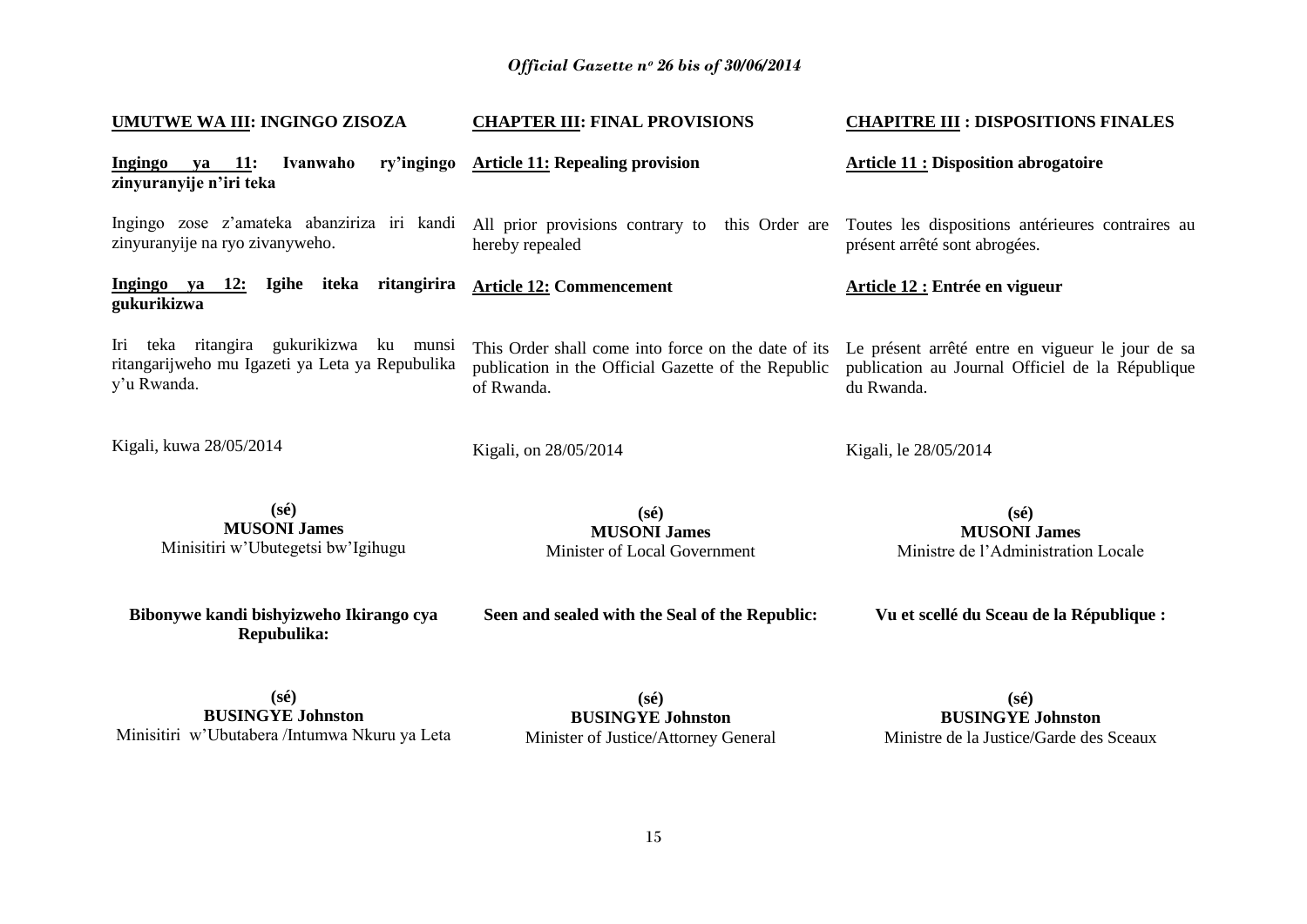**ITEKA RYA MINISITIRI N° 007/07.01/14 MINISTERIAL ORDER N °007/07.01/14 OF ARRETE MINISTERIEL N° 007/07.01/14 DU RYO KUWA 28/05/2014 RIGENA IBYUBAHIRIZWA MU IHEREREKANYA REQUIREMENTS WHILE SUBMITTING EXIGENCES RELATIVES A LA REMISE RY'INYANDIKO Z'AKAZI 28/05/2014 DETERMINING THE OFFICIAL CORRESPONDENCES 28/05/2014 DETERMINANT LES DES CORRESPONDANCES OFFICIELLES**

#### **ISHAKIRO TABLE OF CONTENTS TABLE DES MATIERES**

**UMUTWE WA MBERE: INGINGO RUSANGE CHAPTER ONE: GENERAL PROVISIONS CHAPITRE PREMIER: DISPOSITIONS GENERALES**

**Article One: Purpose of this Order**

**Ingingo ya mbere: Icyo iri teka rigamije**

**Article premier: Objet du présent arrêté**

**UMUTWE WA II : INYANDIKO HAGATI Y'UBUYOBOZI BW'INZEGO Z'IBANZE CHAPTER II: OFFICIAL CHAPITRE**  $$ **AUTHORITIES OF ADMINISTRATIVE ENTITIES II: CORRESPONDANCES ENTRE LES AUTORITES DES ENTITES ADMINISTRATIVES LOCALES** 

**Ingingo ya 2: Inyandiko hagati y'Inama Article 2: Correspondences between Councils Njyanama Article 2: Correspondances entre les Conseils**

**Ingingo ya 3: Inyandiko z'akazi hagati Article 3: Official correspondence between Article 3: Correspondances officielles entre les y'Abayobozi b'Uturere District authorities autorités des Districts**

**Ingingo ya 4: Inyandiko z'akazi z'Inama Article 4: Official correspondences of City of Article 4: Correspondances officielles du Njyanama y'Umujyi wa Kigali Kigali Council Conseil de la Ville de Kigali**

**Ingingo ya 5: Inyandiko z'akazi hagati Article 5: Official Correspondences between Article 5: Correspondances officielles entre le y'Inama Njyanama y'Umujyi wa Kigali City of Kigali Council and its Districts n'Uturere twawo Conseil de la Ville de Kigali et les Districts qui la composent**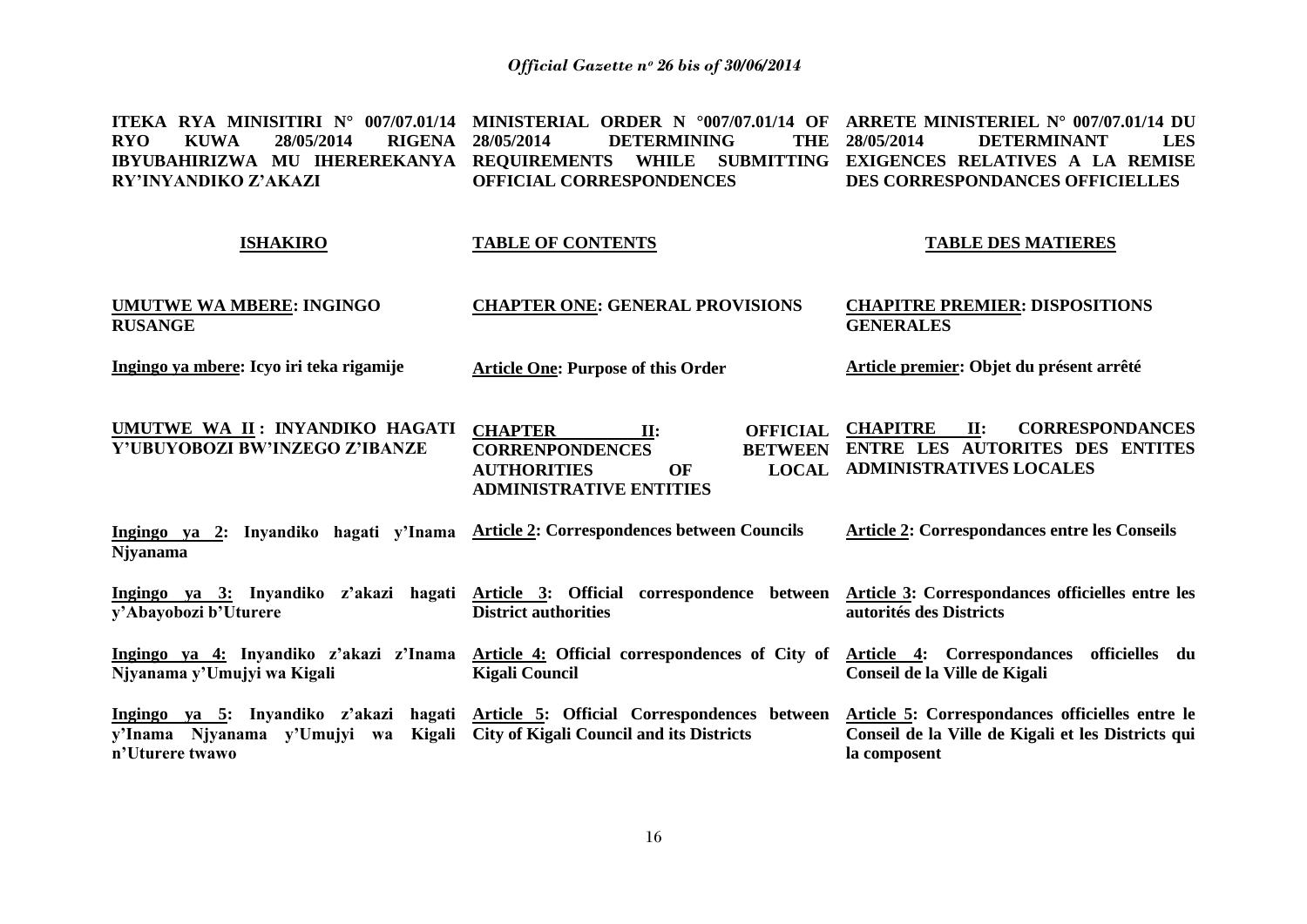| UMUTWE WA III : INYANDIKO Z'AKAZI                                | <b>CHAPTER</b><br><b>OFFICIAL</b><br>III:                   | <b>CHAPITRE</b><br><b>CORRESPONDANCES</b><br>III:           |
|------------------------------------------------------------------|-------------------------------------------------------------|-------------------------------------------------------------|
| <b>BW'INZEGO</b><br><b>HAGATI</b><br>Y'UBUYOBOZI                 | <b>CORRESPONDENCES</b><br><b>BETWEEN</b>                    | OFFICIELLES ENTRE LES AUTORITES                             |
| <b>BUTARI</b><br>Z'IBANZE<br>N'UBUYOBOZI                         | <b>AUTHORITIES</b><br><b>LOCAL</b><br>OF                    | <b>ENTITES</b><br><b>DES</b><br><b>ADMINISTRATIVES</b>      |
| <b>UBW'INZEGO Z'IBANZE</b>                                       | <b>ADMINISTRATIVE</b><br><b>AND</b><br><b>ENTITIES</b>      | <b>LOCALES ET LES AUTORITES AUTRES</b>                      |
|                                                                  | <b>AUTHORITIES OTHER THAN THOSE OF</b>                      | <b>QUE</b><br><b>CELLES</b><br><b>ENTITES</b><br><b>DES</b> |
|                                                                  | <b>LOCAL ADMINISTRATIVE ENTITIES</b>                        | <b>ADMINISTRATIVES LOCALES</b>                              |
|                                                                  |                                                             |                                                             |
| Ingingo ya 6: Inyandiko z'akazi hagati                           | Official correspondences between<br>Article 6:              | Article 6: Correspondances officielles entre les            |
| y'Uturere n'izindi nzego                                         | <b>Districts</b><br>entities<br>other<br>and                | Districts et d'autres entités                               |
|                                                                  |                                                             |                                                             |
| Ingingo ya 7: Inyandiko z'akazi zandikirwa                       | Article 7: Official correspondences sent to                 | Article 7: Correspondances officielles destinées            |
| inzego z'ikirenga z'Igihugu                                      | highest institutions of the country                         | aux institutions suprêmes du pays                           |
|                                                                  |                                                             |                                                             |
| Ingingo ya 8: Inyandiko z'akazi hagati                           | <b>Article 8: Official Correspondences between the</b>      | Article 8: Correspondances officielles entre la             |
| y'Umujyi wa Kigali, Uturere n'Abikorera                          | <b>City of Kigali, Districts and Private Sector</b>         | Ville de Kigali, les Districts et le Secteur privé          |
|                                                                  |                                                             |                                                             |
| <b>INGINGO</b><br><b>UMUTWE</b><br><b>WA</b><br>IV:              | <b>MISCELLANEOUS</b><br><b>AND</b><br><b>CHAPTER</b><br>IV: | <b>CHAPITRE IV: DISPOSITIONS DIVERSES</b>                   |
| ZINYURANYE N'IZISOZA                                             | <b>FINAL PROVISIONS</b>                                     | <b>ET FINALES</b>                                           |
|                                                                  |                                                             |                                                             |
|                                                                  | 9:<br><b>Cancellation</b><br>of<br>Article<br>official      | Article 9: Annulation d'une correspondance                  |
| Ingingo ya 9: Ihagarikwa ry'inyandiko z'akazi                    | correspondence                                              | officielle                                                  |
|                                                                  |                                                             |                                                             |
|                                                                  | <b>Article 10: Repealing provision</b>                      | <b>Article 10 : Disposition abrogatoire</b>                 |
| <b>10:</b><br>Ivanwaho<br>ry'ingingo<br>Ingingo<br>ya            |                                                             |                                                             |
| zinyuranyije n'iri teka                                          |                                                             |                                                             |
|                                                                  | <b>Article 11: Commencement</b>                             |                                                             |
| ritangirira<br>Ingingo ya<br><b>11:</b><br><b>Igihe</b><br>iteka |                                                             | Article 11 : Entrée en vigueur                              |
| gukurikizwa                                                      |                                                             |                                                             |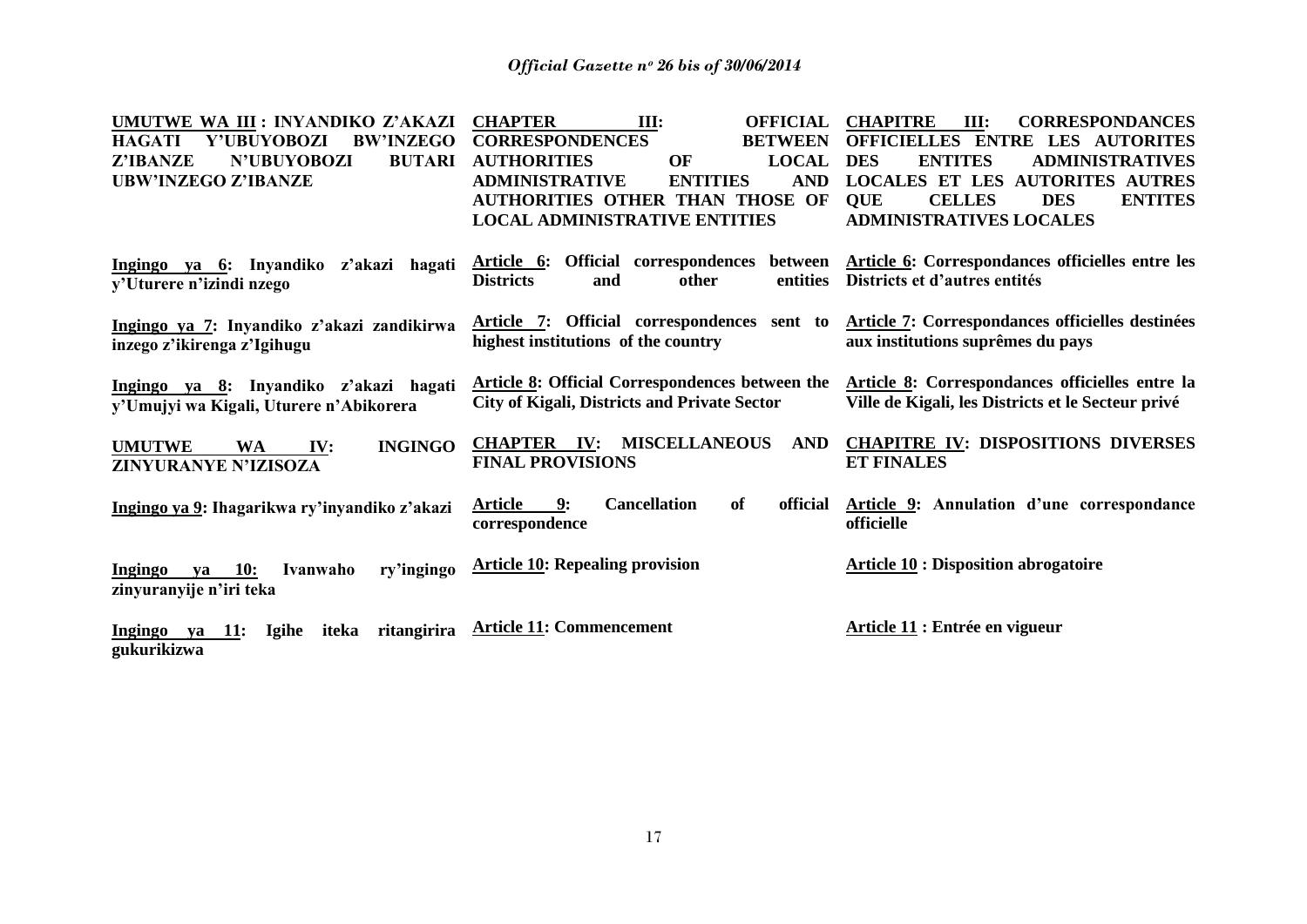#### **ITEKA RYA MINISITIRI N° 007/07.01/14 RYO MINISTERIAL ORDER N° 007/07.01/14 OF ARRETE MINISTERIEL N° 007/07.01/14 DU KUWA 28/05/2014 RIGENA IBYUBAHIRIZWA MU IHEREREKANYA RY'INYANDIKO REQUIREMENTS WHILE SUBMITTING RELATIVES A LA REMISE DES Z'AKAZI 28/05/2014 DETERMINING THE OFFICIAL CORRESPONDENCES 28/05/2014 DETERMINANT LES EXIGENCES CORRESPONDANCES OFFICIELLES**

#### **Minisitiri w'Ubutegetsi bw'Igihugu;**

#### **The Minister of Local Government;**

Ashingiye ku Itegeko Nshinga rya Repubulika y"u Rwanda ryo kuwa 04 Kamena 2003 nk"uko ryavuguruwe kugeza ubu, cyane cyane mu ngingo zaryo, iya 120, iya 121 n"iya 201;

Ashingiye ku Itegeko nº 87/2013 ryo kuwa 11/09/2013 rigena Imitunganyirize n'imikorere<br>v'Inzego z'imitegekere v'Igihugu zegerejwe  $v'Inzego$  z'imitegekere  $v'Igihugu$ Abaturage, cyane cyane mu ngingo yaryo ya 220;

Inama y"Abaminisitiri yateranye kuwa 28/03/2014 imaze kubisuzuma no kubyemeza;

**UMUTWE WA MBERE: INGINGO RUSANGE**

Iri teka rigena ibyubahirizwa mu ihererekanya ry"inyandiko z"akazi hagati y"inzego z"ubuyobozi bw"Inzego z"imitegekere y"Igihugu zifite ubuzimagatozi, n"iy"inyandiko z"akazi hagati y"ubuyobozi bw"inzego z"ibanze n"ubw"ubutari

**Ingingo ya mbere: Icyo iri teka rigamije**

**ATEGETSE:**

ubw"inzego z"ibanze.

#### Pursuant to the Constitution of the Republic of Rwanda of 04 June 2003 as amended to date, especially in Articles 120, 121 and 201;

Pursuant to Law nº 87/2013 of 11/09/2013 establishing the organization and the functioning of the decentralized administrative entities, especially in Article 220;

After consideration and approval by the Cabinet, in its session of 28/03/2014;

#### **HEREBY ORDERS:**

**CHAPTER ONE: GENERAL PROVISIONS**

#### **Article One: Purpose of this Order**

The present Order shall determine modalities for submission of official correspondences between administrative entities with legal personality, the correspondence between decentralized administrative entities and other non decentralized administrative entities.

#### **Le Ministre de l'Administration Locale;**

Vu la Constitution de la République du Rwanda du 04 juin 2003 telle que révisée à ce jour, spécialement en ses articles 120, 121 et 201 ;

Vu la Loi nº 87/2013 du 11/09/2013 déterminant l"organisation et le fonctionnement des entités administratives décentralisées, spécialement dans son article 220;

Après examen et adoption par le Conseil des Ministres en sa séance du 28/03/2014;

#### **ARRETE :**

#### **CHAPITRE PREMIER: DISPOSITION GENERALE**

#### **Article premier: Objet du présent arrêté**

Le présent arrêté fixe les modalités d"échange des correspondances entre les autorités administratives des entités administratives dotées de la personnalité juridique et des correspondances entre celles-ci et les autorités des autres institutions.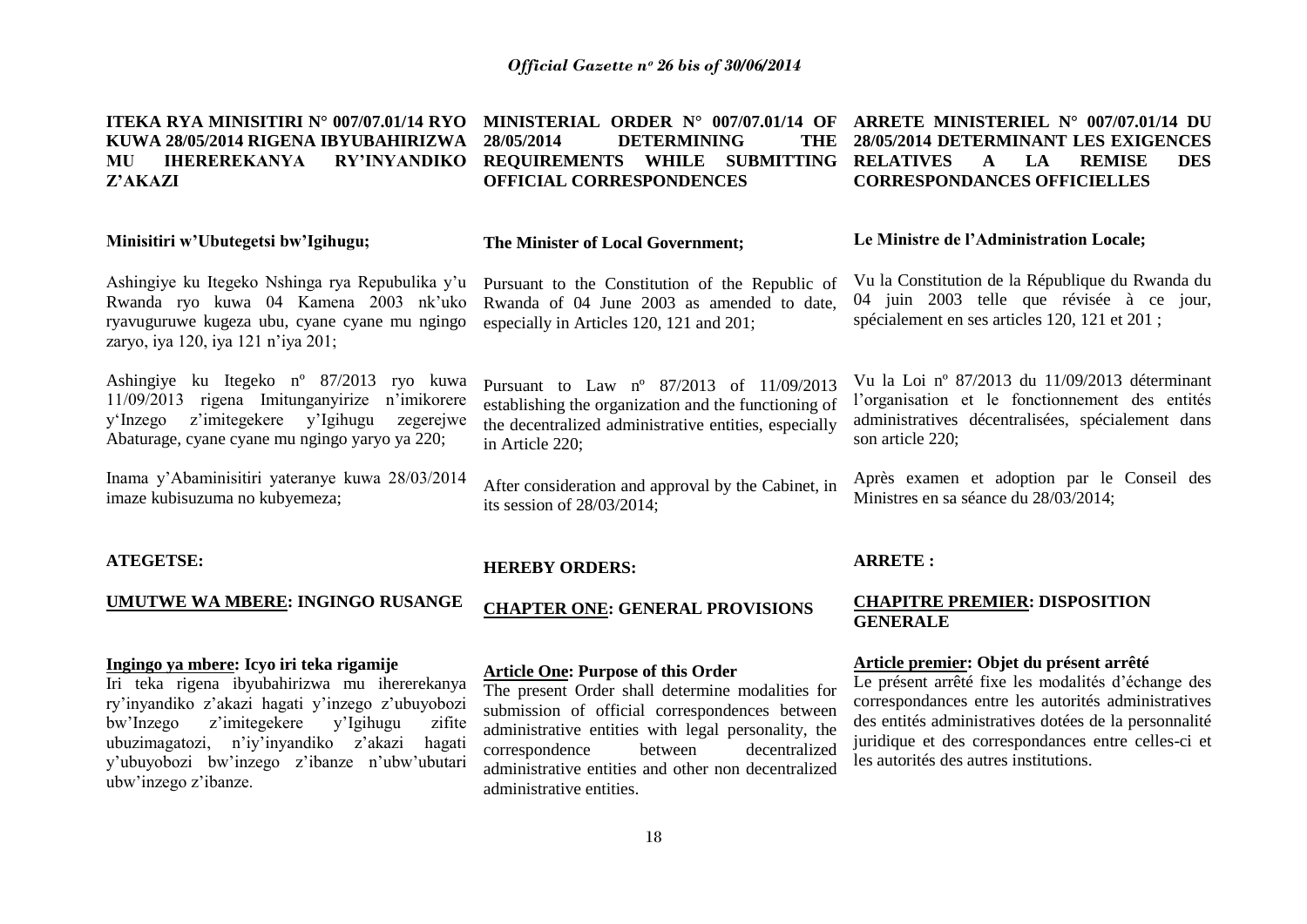#### **UMUTWE WA II : INYANDIKO HAGATI Y'UBUYOBOZI BW'INZEGO Z'IBANZE**

**CHAPTER II: OFFICIAL CORRENPONDENCES**<br>**ALITHORITIES** OF **AUTHORITIES ADMINISTRATIVE ENTITIES**

#### **CHAPITRE II : CORRESPONDANCES ENTRE LES AUTORITES DES ENTITES ADMINISTRATIVES LOCALES**

#### **Article 2: Correspondences between Councils**

#### **Ingingo ya 2: Inyandiko hagati y'Inama Njyanama**

Iyo Inama Njyanama z"Uturere two mu Ntara zandikirana hagati yazo cyangwa iyo Inama Njyanama y"Akarere ko mu Ntara yandikira Inama Njyanama y"Umujyi wa Kigali igenera kopi Minisitiri ufite Ubutegetsi bw"Igihugu mu nshingano ze na Guverineri w"Intara bireba.

Inyandiko y"akazi Umuyobozi w"Inama Njyanama y"Akarere yandikira Guverineri w"Intara ako Karere karimo imenyeshwa Minisitiri ufite ubutegetsi bw"Igihugu mu nshingano ze n"Umuyobozi w"ako Karere.

Inyandiko y"akazi Umuyobozi w"Inama Njyanama y"Akarere ko mu Mujyi wa Kigali yandikira Umuyobozi w"Umujyi wa Kigali imenyeshwa Minisitiri ufite ubutegetsi bw"Igihugu mu nshingano ze n"Umuyobozi w"ako Karere.

#### **Ingingo ya 3: Inyandiko z'akazi hagati y'Abayobozi b'Uturere**

Iyo abayobozi b"Uturere bandikirana hagati yabo

When the District Councils of a Province exchange correspondences or when the District Council of a Province sends a correspondence to the Council of City of Kigali, a copy thereof shall be sent to the Minister in charge of local Government and the Governor of the concerned Province.

Official correspondences that the Chairperson of the District Council transmits to the Governor of the Province in which the District is located shall be copied to the Minister in charge of local Government and to the Mayor of the concerned District.

Official correspondences that the Chairperson of the District Council of the City of Kigali transmits to the Mayor of the City of Kigali shall be copied to the Minister in charge of local Government and to the Mayor of the concerned District.

#### **Article 3: Official correspondence between District authorities**

When District Mayors exchange correspondences, they shall be copied to the concerned Governor of

#### **Article 2: Correspondances entre les Conseils**

Quand les Conseils des Districts de Province échangent des correspondances ou quand le Conseil du District de Province envoie une correspondance au Conseil de la Ville de Kigali, il réserve une copie au Ministre ayant l"Administration locale dans ses attributions et au Gouverneur de la Province concernée.

Le Ministre ayant l"Administration locale dan ses attributions et le Maire du District concerné reçoivent des copies pour information des correspondances officielles que le Président du Conseil du District envoie au Gouverneur de la Province dans laquelle se situe ce District.

Le Ministre ayant l"administration locale et le Maire du District concerné reçoivent des copies des correspondances officielles que le Président du Conseil du District concerné de la Ville de Kigali envoie au Maire de la Ville de Kigali.

#### **Article 3: Correspondances officielles entre les autorités des Districts**

Quand les Maires des Districts échangent des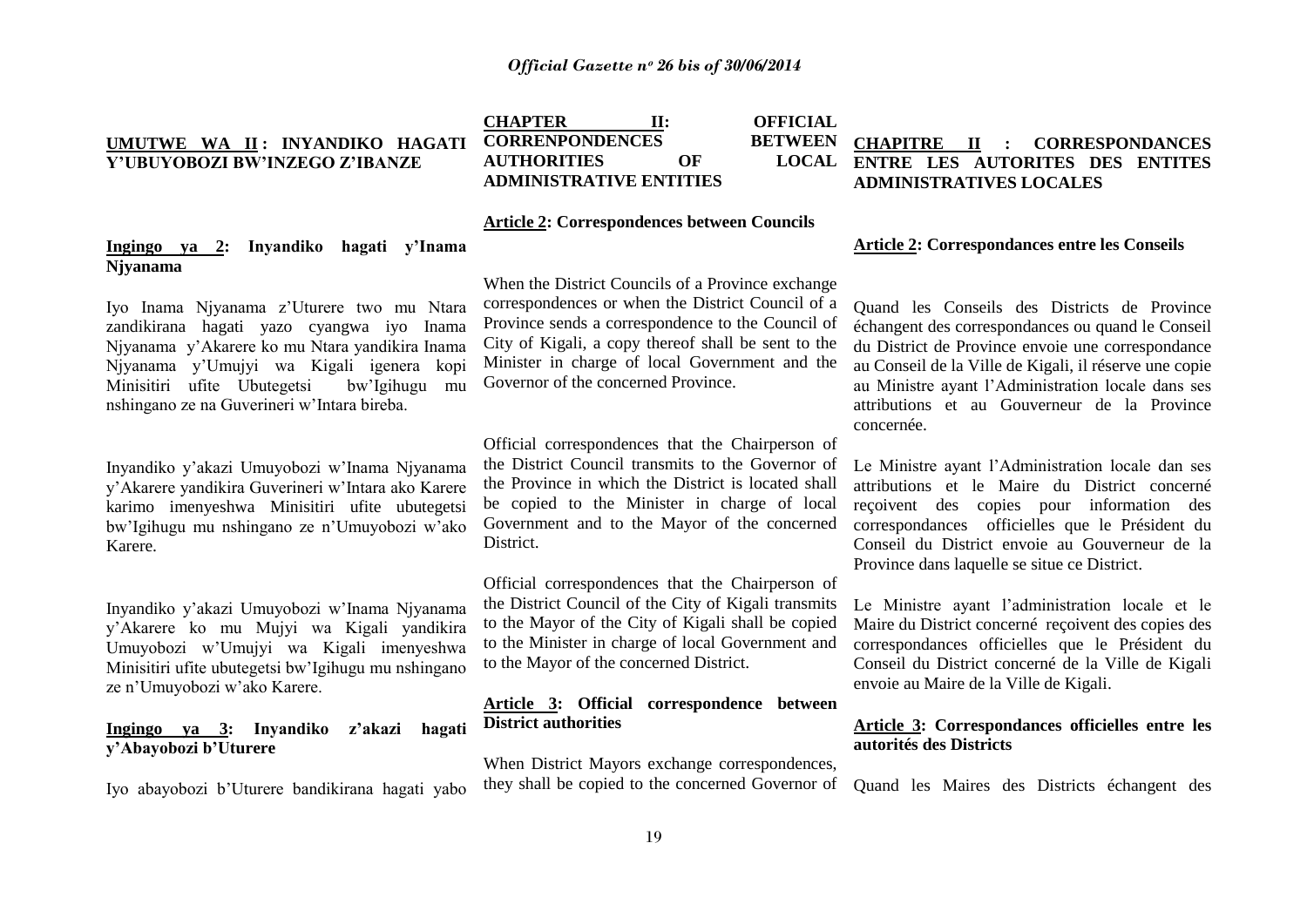bimenyeshwa Guverineri w"Intara cyangwa Umuyobozi w"Umujyi wa Kigali bireba na Minisitiri ufite ubutegetsi bw"Igihugu mu nshingano ze.

#### **Ingingo ya 4: Inyandiko z'akazi z'Inama Kigali Council Njyanama y'Umujyi wa Kigali**

Inyandiko z"akazi Umuyobozi w"Inama Njyanama y"Umujyi wa Kigali yandikira Minisitiri ufite ubutegetsi bw"Igihugu mu nshingano ze zimenyeshwa Minisitiri w"Intebe, Perezida w"Inama Njyanama y"Umujyi wa Kigali n"Umuyobozi w"Umujyi wa Kigali.

#### **Ingingo ya 5: Inyandiko z'akazi hagati y'Inama Njyanama y'Umujyi wa Kigali n'Uturere twawo**

Inyandiko y"akazi Perezida w"Inama Njyanama y"Umujyi wa Kigali yandikira Umuyobozi w"Akarere ko mu Mujyi wa Kigali zimenyeshwa Minisitiri ufite ubutegetsi bw"Igihugu mu nshingano n"Umuyobozi w"Umujyi wa Kigali.

the Province or the Mayor of Kigali City and to the Minister in charge of local Government.

# **Article 4: Official correspondences of the City of**

Official correspondences written by the Chairperson of the Council of City of Kigali to the Minister in charge of local Government shall be copied to the Prime Minister, the Chairperson of the Council of City of Kigali and the Mayor of City of Kigali.

#### **Article 5: Official Correspondences between the Council of City of Kigali and its Districts**

Official correspondences written by the Chairperson of the Council of the City of Kigali to a District of the City of Kigali shall be copied to the Minister in charge of local Government and the Mayor of City of Kigali.

correspondances entre eux, le Gouverneur de la Province ou le Maire de la Ville de Kigali concerné ainsi que le Ministre ayant l"administration locale dans ses attributions en reçoivent des copies pour information.

#### **Article 4: Correspondances officielles du Conseil de la Ville de Kigali**

Lorsque le Président du Conseil de la Ville de Kigali envoie une correspondance officielle au Ministre ayant l"administration locale dans ses attributions, il réserve une copie pour information au Premier Ministre, au Président du Conseil de la Ville de Kigali et au Maire de la Ville de Kigali.

#### **Article 5: Correspondances officielles entre le Conseil de la Ville de Kigali et les Districts qui la composent**

Le Ministre ayant l"administration locale dans ses attributions et le Maire de la Ville de Kigali reçoivent des copies pour informations des correspondances officielles que le Président Conseil de la Ville de Kigali adresse au Maire du District de la Ville de Kigali.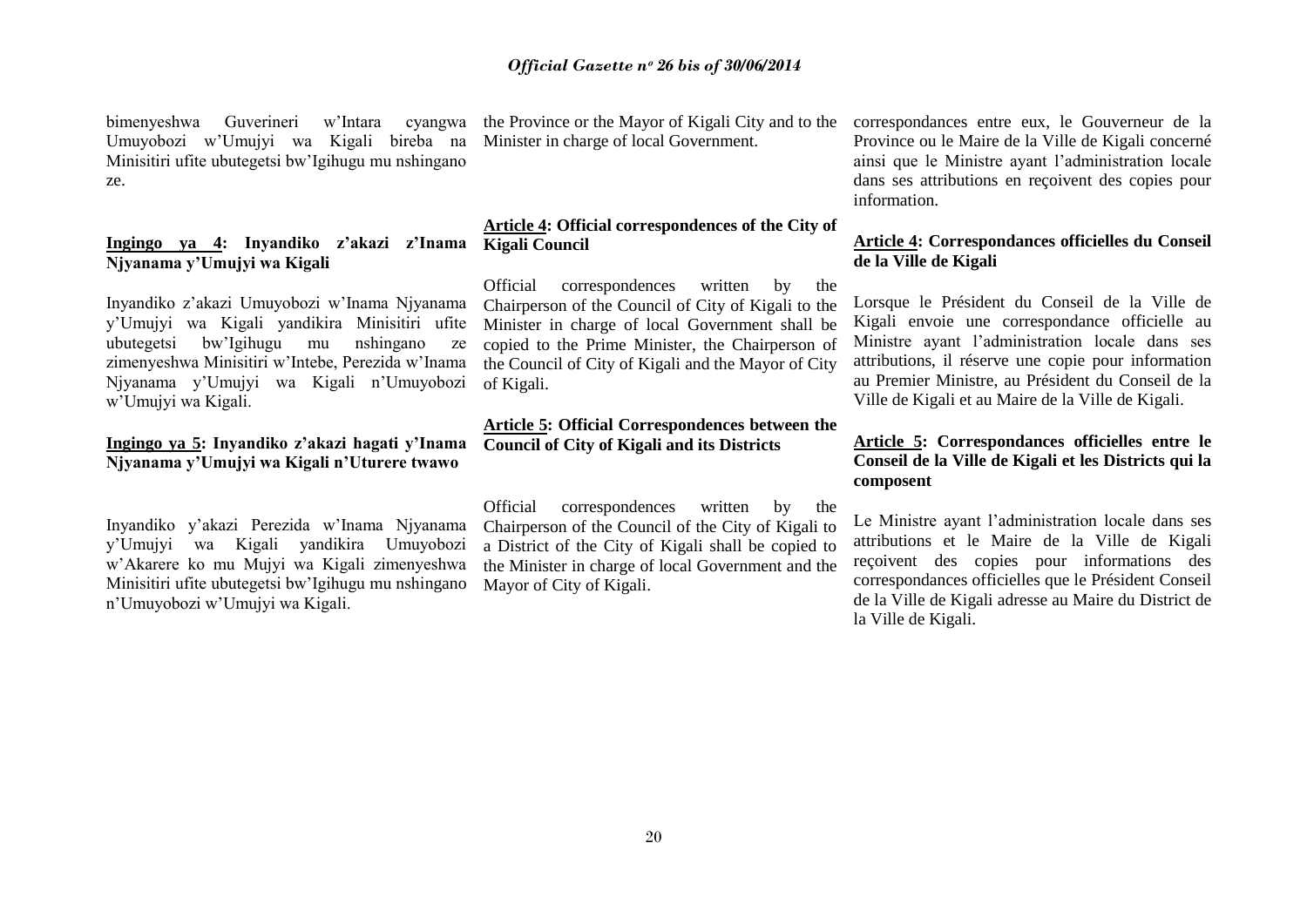#### **UMUTWE WA III : INYANDIKO Z'AKAZI HAGATI Y'UBUYOBOZI BW'INZEGO**  Z'IBANZEN'UBUYOBOZI **UBW'INZEGO Z'IBANZE**

#### **Ingingo ya 6: Inyandiko z'akazi hagati y'Uturere n'izindi nzego**

Iyo Umuyobozi w"Akarere yandikira Minisitiri cyangwa Umuyobozi w"urwego rugengwa na Leta agenera kopi Guverineri bireba cyangwa Umuyobozi w"Umujyi wa Kigali, Minisitiri ufite ubutegetsi bw"Igihugu mu nshingano ze na Minisitiri ureberera ikigo bireba.

#### **Ingingo ya 7: Inyandiko z'akazi zandikirwa inzego z'ikirenga z'Igihugu**

Inyandiko y"akazi Umuyobozi w"Umujyi wa Kigali cyangwa Guverineri w"Intara yandikira Perezida wa Repubulika, Perezida wa Sena mu Nteko Ishinga Amategeko, Perezida w"Umutwe w"Abadepite mu Nteko Ishinga Amategeko, Perezida w"Urukiko rw"Ikirenga, Minisitiri w"Intebe zimenyeshwa Minisitiri ufite Ubutegetsi bw"Igihugu mu nshingano.

Inyandiko y"akazi Umuyobozi w"Akarere yandikira Perezida wa Repubulika, Perezida wa Sena mu Nteko Ishinga Amategeko, Perezida w"Umutwe

**CHAPTER III: OFFICIAL CORRESPONDENCES BETWEEN AUTHORITIES OF LOCAL ADMINISTRATIVE ENTITIES AND AUTHORITIES OTHER THAN THOSE OF LOCAL ADMINISTRATIVE ENTITIES**

#### **Article 6: Official correspondences between Districts and other entities**

When the Mayor of the District sends a correspondence to the Minister or the Director of a state institution, it shall be copied to the concerned Governor or the Mayor of City of Kigali, to the Minister in charge of Local Government and the Minister supervising the concerned public institution.

#### **Article 7: Official correspondences sent to highest institutions of the country**

When the Mayor of City of Kigali or the Governor sends an official correspondence to the President of the Republic, the President of the Senate, the President of the Chamber of Deputies, the President of the Supreme Court, the Prime Minister, it shall be copied to the Minister in charge of Local Government.

Official correspondences addressed by a District Mayor to the President of the Republic, the President of the Senate, the President of the Chamber of Deputies, the President of the Supreme Court, the Prime Minister, shall be sent through the

**CHAPITRE III: CORRESPONDANCES OFFICIELLES ENTRE LES AUTORITES DES ENTITES ADMINISTRATIVES LOCALES ET LES AUTORITES AUTRES QUE CELLES DES ENTITES ADMINISTRATIVES LOCALES**

#### **Article 6: Correspondances officielles entre les Districts et d'autres entités**

Quand le Maire du District envoie une correspondance au Ministre ou au Directeur d'une institution étatique, il réserve une copie au Gouverneur concerné ou au Maire de la Ville de Kigali, au Ministre ayant l"administration locale dans ses attributions et au Ministre ayant la tutelle de l"institution étatique concernée.

#### **Article 7: Correspondances officielles destinées aux institutions suprêmes du pays**

Quand le Maire de la Ville de Kigali ou le Gouverneur de Province adresse une correspondance officielle au Président de la République, au Président du Sénat, au Président de la Chambre des Députés, au Président de la Cour Suprême, au Premier Ministre, il réserve une copie au Ministre ayant l"administration locale dans ses attributions.

Quand un Maire de District adresse une correspondance officielle au Président de la République, au Président du Sénat, au Président de la Chambre des Députés, au Président de la Cour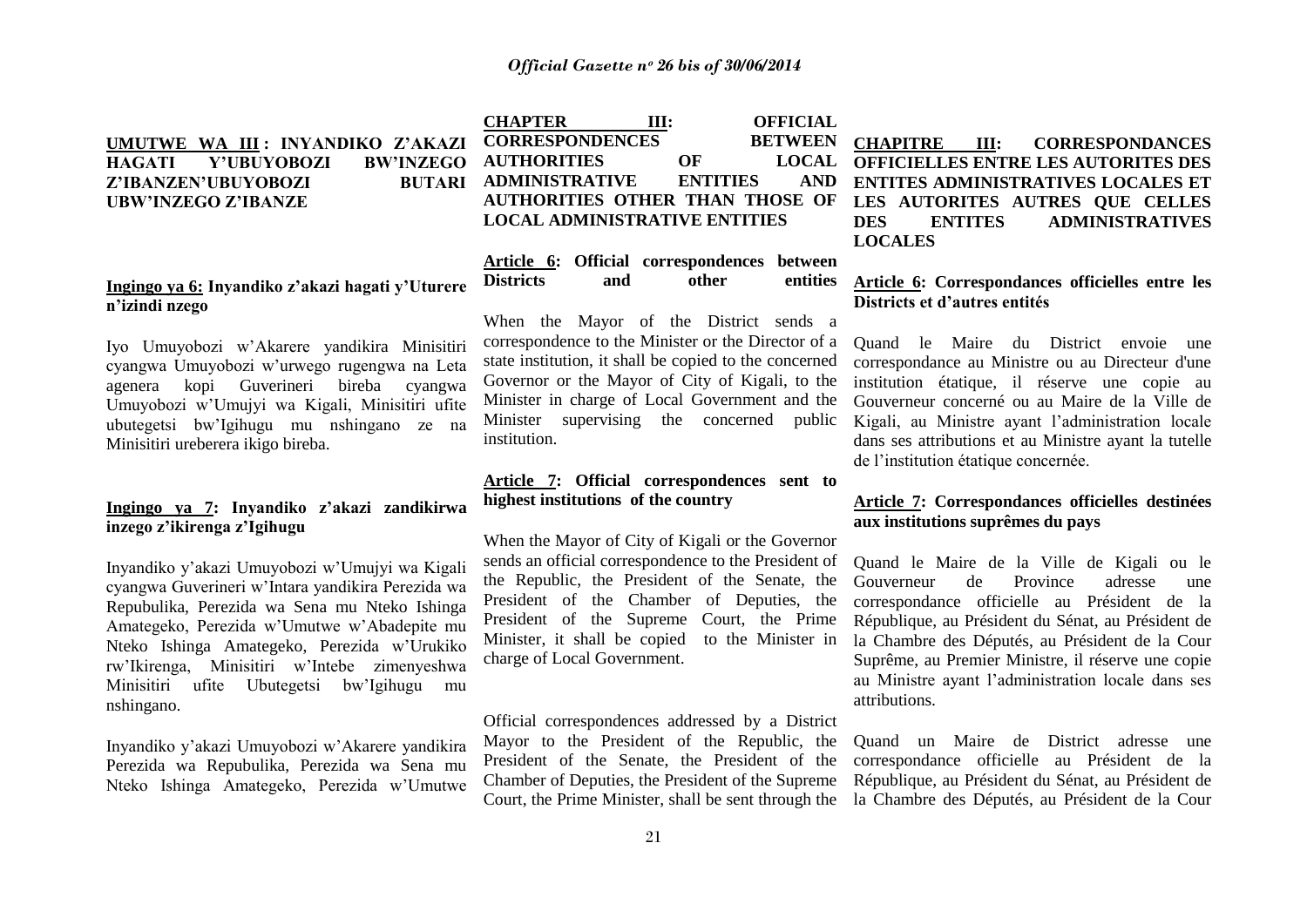w"Abadepite mu Nteko Ishinga Amategeko, Perezida w"Urukiko rw"Ikirenga na Minisitiri w"Intebe, zinyuzwa kuri Minisitiri ufite Ubutegetsi bw"Igihugu mu nshingano ze, Guverineri w"Intara bireba cyangwa Umuyobozi w"Umujyi wa Kigali akabimenyeshwa.

Inyandiko y"akazi Umuyobozi w"Akarere yandikira abahagarariye ibihugu byabo cyangwa imiryango mpuzamahanga mu Rwanda zinyuzwa kuri Minisitiri ufite ubutegetsi bw"Igihugu mu nshingano ze, nawe akazinyuza kuri Minisitiri ufite ububanyi n"amahanga mu nshingano ze kugira ngo azikorere inyandiko izohereza, Guverineri bireba cyangwa Umuyobozi w"Umujyi wa Kigali akabimenyeshwa.

#### **Ingingo ya 8: Inyandiko z'akazi hagati y'Umujyi City of Kigali, Districts and Private Sector wa Kigali, Uturere n'Abikorera**

Iyo Umuyobozi w"Umujyi wa Kigali cyangwa uw"Akarere yandikira inzego zinyuranye z"abikorera agenera kopi Minisitiri ufite ubutegetsi bw"Igihugu mu nshingano ze.

#### **UMUTWE WA IV: INGINGO ZINYURANYE FINAL PROVISIONS N'IZISOZA**

**Ingingo ya 9: Ihagarikwa ry'inyandiko z'akazi**

Minister in charge of local Government and copied to the concerned Governor of the Province or the Mayor of City of Kigali.

Official correspondences addressed by a District Mayor to heads of diplomatic and consular missions and international organizations accredited to Rwanda shall be sent through the Minister in charge of local Government, who in turn shall send them to the Minister in charge of foreign affairs who shall prepare the accompanying verbal note, and these shall be copied to a concerned Governor or the Mayor of City of Kigali.

# **Article 8: Official Correspondence between the**

When the Mayor of City of Kigali or a District Mayor sends official correspondences to various institutions of the private sector, they shall be copied to the Minister in charge of local Government.

# **CHAPTER IV: MISCELLANEOUS AND**

| Article        | <b>Cancellation</b> | official |
|----------------|---------------------|----------|
| correspondence |                     |          |

The Minister in charge of local Government shall

Suprême, au Premier Ministre, ces correspondances doivent porter un sous couvert du Ministre ayant l"administration locale dans ses attributions, tandis que le Gouverneur de Province ou le Maire de la Ville de Kigali concernés en reçoivent une copie pour information.

Les correspondances officielles qu'un Maire de District adresse aux chefs des missions diplomatiques et consulaires ou aux organisations internationales accrédités au Rwanda doivent porter un sous couvert du Ministre ayant l"administration locale dans ses attributions, qui à son tour, les envoie au Ministre ayant les affaires étrangères dans ses attributions qui établit la note verbale qui les accompagne, le Gouverneur concerné ou le Maire de la Ville de Kigali en reçoit une copie pour information.

#### **Article 8: Correspondances officielles entre la Ville de Kigali, les Districts et le Secteur privé**

Quand le Maire de la Ville de Kigali ou de District adresse une correspondance officielle aux diverses institutions du secteur privé, il réserve une copie au Ministre ayant l"administration locale dans ses attributions.

#### **CHAPITRE IV : DISPOSITIONS DIVERSES ET FINALES**

#### **Article 9: Annulation d'une correspondance officielle**

Le Ministre ayant l"administration locale dans ses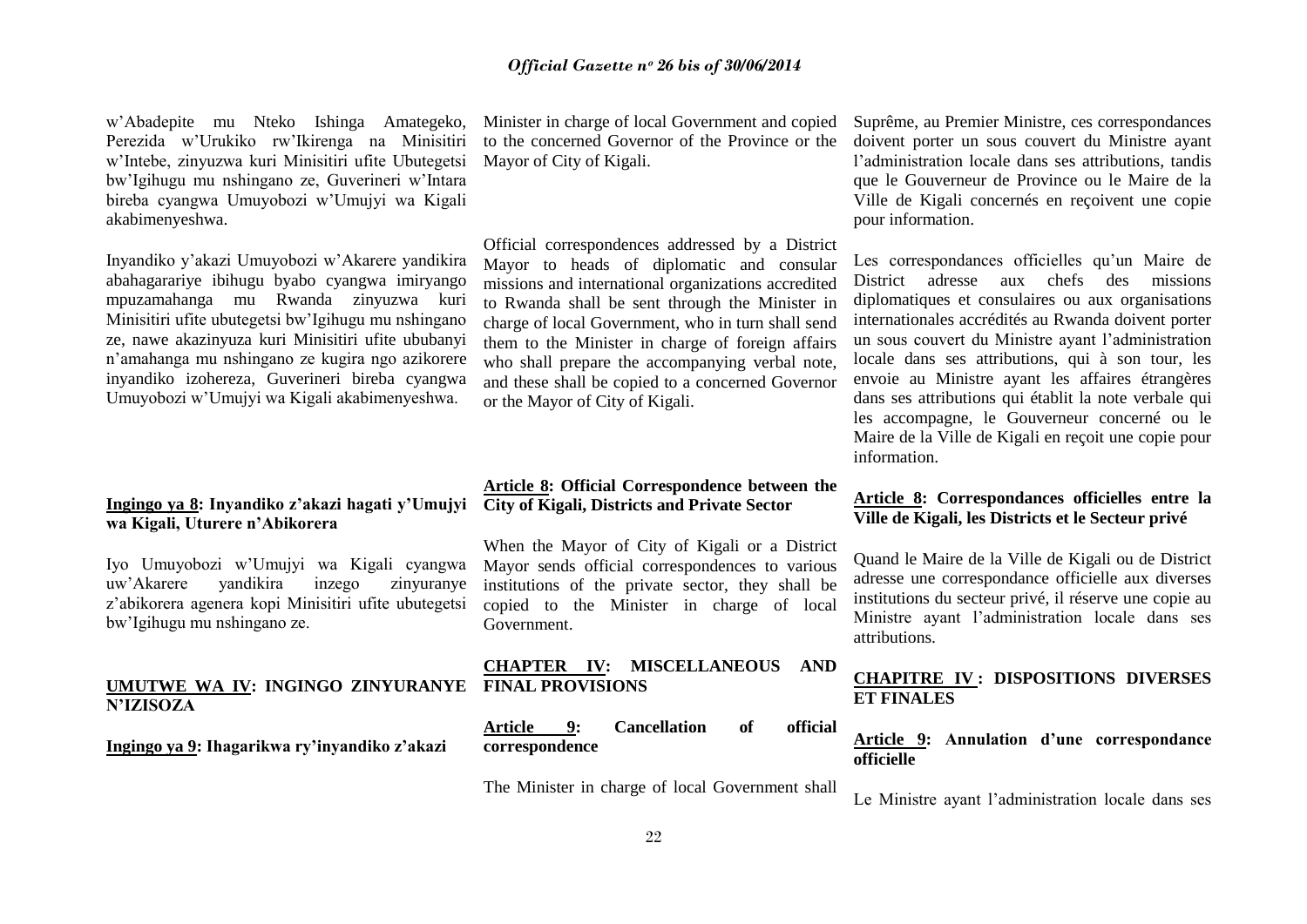Minisitiri ufite ubutegetsi bw"Igihugu mu nshingano ze afite uburenganzira bwo guhagarika inyandiko iyo ariyo yose yamenyeshejwe mu gihe kitarenze iminsi itanu (5) kuva aho ayiboneye igihe asanze ibiyisabwamo na yo binyuranyije n"amategeko cyangwa inyungu rusange.

#### **Ingingo ya 10: Ivanwaho ry'ingingo zinyuranyije n'iri teka**

Ingingo zose z"amateka abanziriza iri kandi hereby repealed. zinyuranyije na ryo zivanyweho.

**Ingingo ya 11: Igihe iteka ritangirira gukurikizwa** 

Iri teka ritangira gukurikizwa ku munsi ritangarijweho mu Igazeti ya Leta ya Repubulika y"u Rwanda.

Kigali, kuwa 28/05/2014

**(sé) MUSONI James** Minisitiri w"Ubutegetsi bw"Igihugu

**Bibonywe kandi bishyizweho Ikirango cya Repubulika:**

**(sé) BUSINGYE Johnston** Minisitiri w"Ubutabera/Intumwa Nkuru ya Leta

have the right to cancel any correspondence of which he has been informed of, within a period not exceeding five (5) days to be counted from the date of its reception when he/she deems that its requirements are contrary to the law or to the common interest.

#### **Article 10: Repealing provision**

All prior provisions contrary to this Order are

#### **Article 11: Commencement**

This Order shall come into force on the date of its publication in the Official Gazette of the Republic of Rwanda.

Kigali, on 28/05/2014

**(sé) MUSONI James** Minister of Local Government

#### **Seen and sealed with the Seal of the Republic:**

**(sé) BUSINGYE Johnston** Minister of Justice/Attorney General

attributions a le droit d"annuler toute correspondance dont il a été informé dans un délai ne dépassant pas cinq (5) jours à compter de sa réception quand il juge que ce que la correspondance en question exige est contraire à la loi ou à l"intérêt commun.

#### **Article 10: Disposition abrogatoire**

Toutes les dispositions antérieures contraires au présent arrêté sont abrogées.

#### **Article 11: Entrée en vigueur**

Le présent arrêté entre en vigueur le jour de sa publication au Journal Officiel de la République du Rwanda.

Kigali, le 28/05/2014

**(sé) MUSONI James** Ministre de l"Administration Locale

**Vu et scellé du Sceau de la République :**

**(sé) BUSINGYE Johnston** Ministre de la Justice/Garde des Sceaux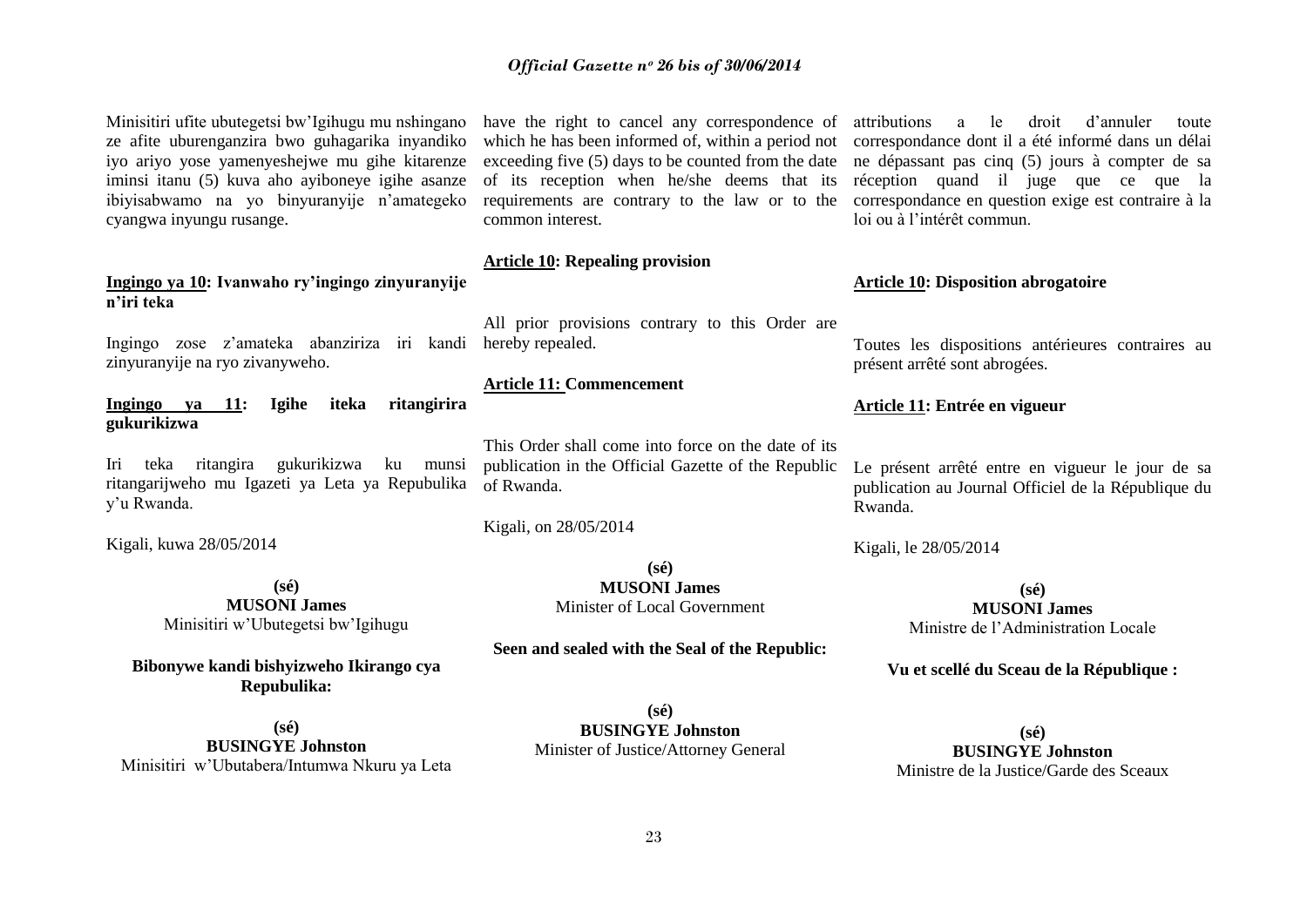**ITEKA RYA MINISITIRI Nº 008/07.01/14 MINISTERIAL ORDER Nº 008/07.01/14 OF ARRETE MINISTERIEL Nº 008/07.01/14 DU RYO KUWA 28/05/2014 RIGENA 28/05/2014 DETERMINING SITTING AND INSIMBURAMUBYIZI N'AMAFARANGA Y'URUGENDO BIGENERWA ABAGIZE MEMBERS OF THE COUNCIL INAMA NJYANAMA IGIHE BATERANYE MU NAMA** ALLOWANCES FOR DES **28/05/2014 PORTANT DETERMINATION JETONS DE PRESENCE ET INDEMNITES DE TRANSPORT ALLOUES AUX MEMBRES DES CONSEILS** 

#### **AMASHAKIRO**

**y'urugendo**

#### **TABLE OF CONTENTS**

#### **TABLE DES MATIERES**

| <b>UMUTWE</b>  | <b>WA</b> | <b>MBERE:</b> | INGINGO CHAPTER ONE: GENERAL PROVISIONS | <b>CHAPITRE</b>  | <b>PREMIER: DISPOSITIONS</b> |
|----------------|-----------|---------------|-----------------------------------------|------------------|------------------------------|
| <b>RUSANGE</b> |           |               |                                         | <b>GENERALES</b> |                              |

**Ingingo ya mbere: Icyo iri teka rigamije**

**y'insimburamubyizi atangirwa**

**Ingingo ya 3: Igihe amafaranga** 

**Article One: Purpose of this Order**

**Ingingo ya 2: Abagize Inama Njyanama Article 2: Members of the Council not entitled Article 2: Membres du Conseil ne bénéficiant batemerewe insimburamubyizi n'amafaranga to sitting and transport allowances**

**allowance** 

**pas de jetons de présence ni d'indemnité de transport** 

**Article premier: Objet du présent arrêté**

**Article 3: Periodicity for giving the sitting Article 3: Périodicité de jetons de présence**

**UMUTWE WA II: INSIMBURAMUBYIZI CHAPTER II: SITTING AND TRANSPORT CHAPITRE II: JETONS DE PRESENCE ET N'AMAFARANGA BIGENERWA ABAGIZE NJYANAMA ALLOWANCES FOR MEMBERS OF THE INDEMNITES DE TRANSPORT ALLOUES INAMA COUNCIL AUX MEMBRES DU CONSEIL** 

**Icyiciro cya mbere: Amafaranga y'insimburamubyizi n'ay'urugendo bigenerwa allowances for members of the Council of City présence et indemnités de transport alloués aux abagize Inama Njyanama y'Umujyi wa Kigali Section One: Amount of sitting and transport Section première: Montant des jetons de of Kigali membres du Conseil de la Ville de Kigali**

**Ingingo ya 4: Amafaranga y'insimburamubyizi Article 4: Amount of sitting and transport Article 4: Montant des jetons de présence et**  n'ay'urugendo ahabwa abagize **allowances for members of City of Kigali indemnités de transport alloués aux membres**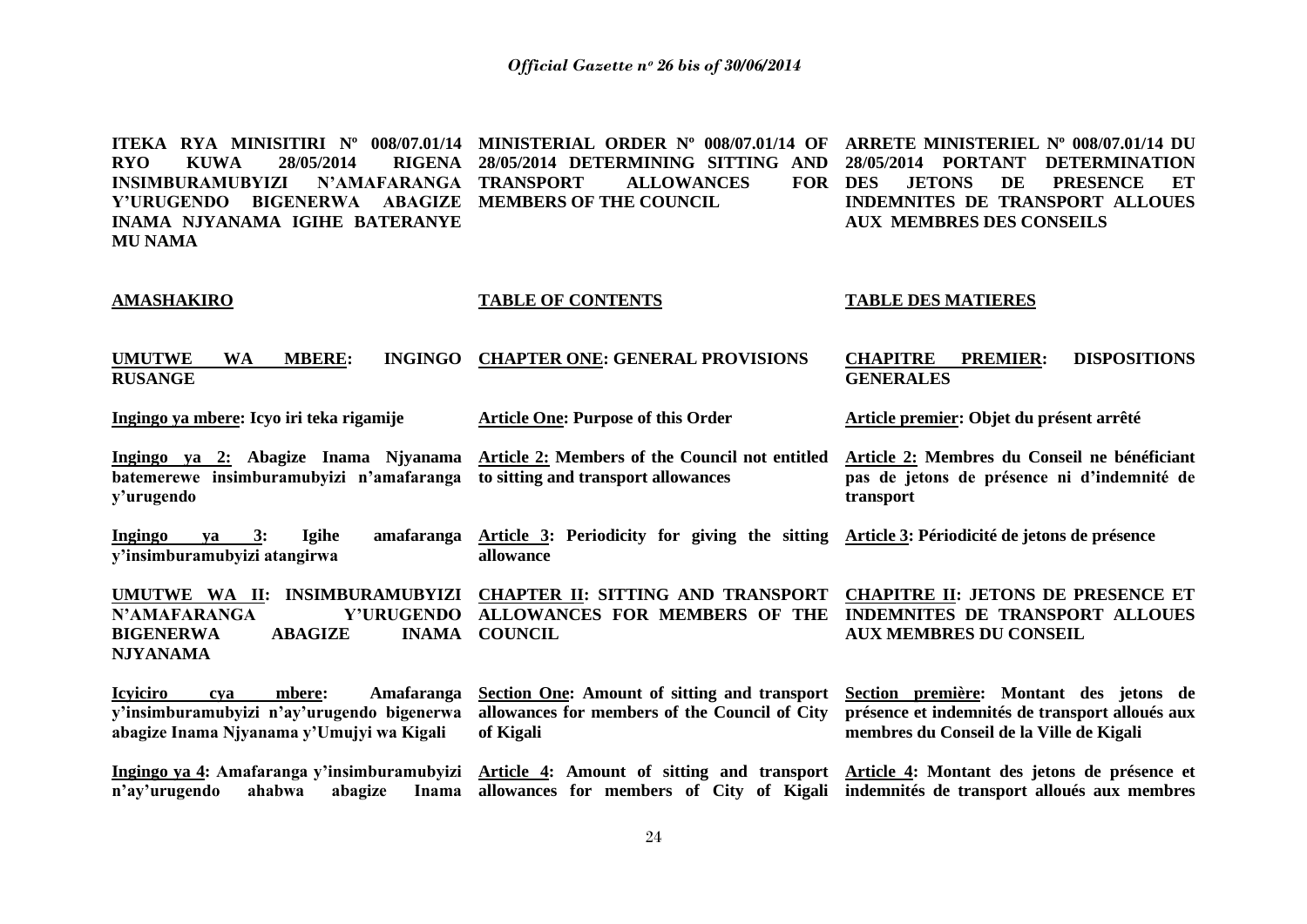| Njyanama y'Umujyi wa Kigali<br>Ingingo ya 5: Amafaranga y'insimburamubyizi<br>n'ay'urugendo agenerwa abagize Biro y'Inama<br>Njyanama y'Umujyi wa Kigali | Council<br>Article 5: Amount of sitting and transport<br>allowances for members of Bureau of the City<br>of Kigali Council        | du Conseil de la Ville de Kigali<br>Article 5: Montant des jetons de présence et<br>indemnités de transport alloués aux membres<br>du Bureau du Conseil de la Ville de Kigali |
|----------------------------------------------------------------------------------------------------------------------------------------------------------|-----------------------------------------------------------------------------------------------------------------------------------|-------------------------------------------------------------------------------------------------------------------------------------------------------------------------------|
| Ingingo ya 6: Amafaranga y'insimburamubyizi<br>n'ay'urugendo ahabwa abagize Komisiyo<br>y'Inama Njyanama y'Umujyi wa Kigali                              | Article 6: Amount of sitting and transport<br>allowances for members of the Commission of<br><b>City of Kigali Council</b>        | Article 6: Montant des jetons de présence et<br>indemnités de transport alloués aux membres<br>de la Commission du Conseil de la Ville de<br><b>Kigali</b>                    |
| <b>Icyiciro</b><br>2:<br>Amafaranga<br>cva<br>y'insimburamubyizi n'amafaranga y'urugendo<br>agenerwa abagize Inama Njyanama y'Akarere                    | <b>Section 2: Sitting and transport allowances for</b><br>members of the District Council                                         | Section 2: Jetons de présence et indemnités de<br>transport alloués aux membres du Conseil de<br><b>District</b>                                                              |
| Ingingo ya 7: Amafaranga y'insimburamubyizi<br>n'ay'urugendo<br>ahabwa<br>abagize<br>Inama<br>Njyanama y'Akarere                                         | Article 7: Amount of sitting and transport<br>allowances for members of the District Council                                      | Article 7: Montant des jetons et indemnités de<br>transport alloués aux membres du Conseil de<br><b>District</b>                                                              |
| Ingingo ya 8: Amafaranga y'insimburamubyizi<br>n'ay'urugendo agenerwa abagize Biro y'Inama<br>Njyanama y'Akarere                                         | Article 8: Amount of sitting and transport<br>allowances for the members of Bureau of the<br><b>District Council</b>              | Article 8: Montant des jetons de présence et<br>indemnités de transport alloués aux membres<br>du Bureau du Conseil de District                                               |
| Ingingo ya 9: Amafaranga y'insimburamubyizi<br>n'ay'urugendo<br>ahabwa<br>Komisiyo<br>ugize<br>y'Inama Njyanama y'Akarere                                | Article 9: Amount of sitting and transport<br>allowances for a member of the Commission of<br>the District Council                | Article 9: Montant des jetons de présence et des<br>indemnités de transport alloués à un membre<br>de Commission du Conseil de District                                       |
| 3:<br><b>Icyiciro</b><br>Amafaranga<br>cya<br>y'insimburamubyizi n'ay'urugendo bigenerwa<br>abagize Inama Njyanama y'Umurenge                            | Section 3: Amount of sitting and transport<br>allowances for members of the Commission of<br><b>Council of Sector</b>             | Section 3: Montant des jetons de présence et<br>des indemnités de transport alloués aux<br>membres du Conseil de Secteur                                                      |
| Ingingo<br>10:<br>Amafaranga<br>va<br>y'insimburamubyizi ahabwa abagize Inama members of the Sector Council<br>Njyanama y'Umurenge                       | Article 10: Amount of sitting allowances for                                                                                      | Article 10: Montant des jetons de présence<br>alloués aux membres du Conseil de Secteur                                                                                       |
| y'abagize Biro y'Inama Njyanama y'Umurenge                                                                                                               | Ingingo ya 11: Amafaranga y'insimburamubyi Article 11: Amount of sitting allowance for<br>members of the Bureau of Sector Council | Article 11: Montant des jetons de présence<br>alloués aux membres du Bureau du Conseil de                                                                                     |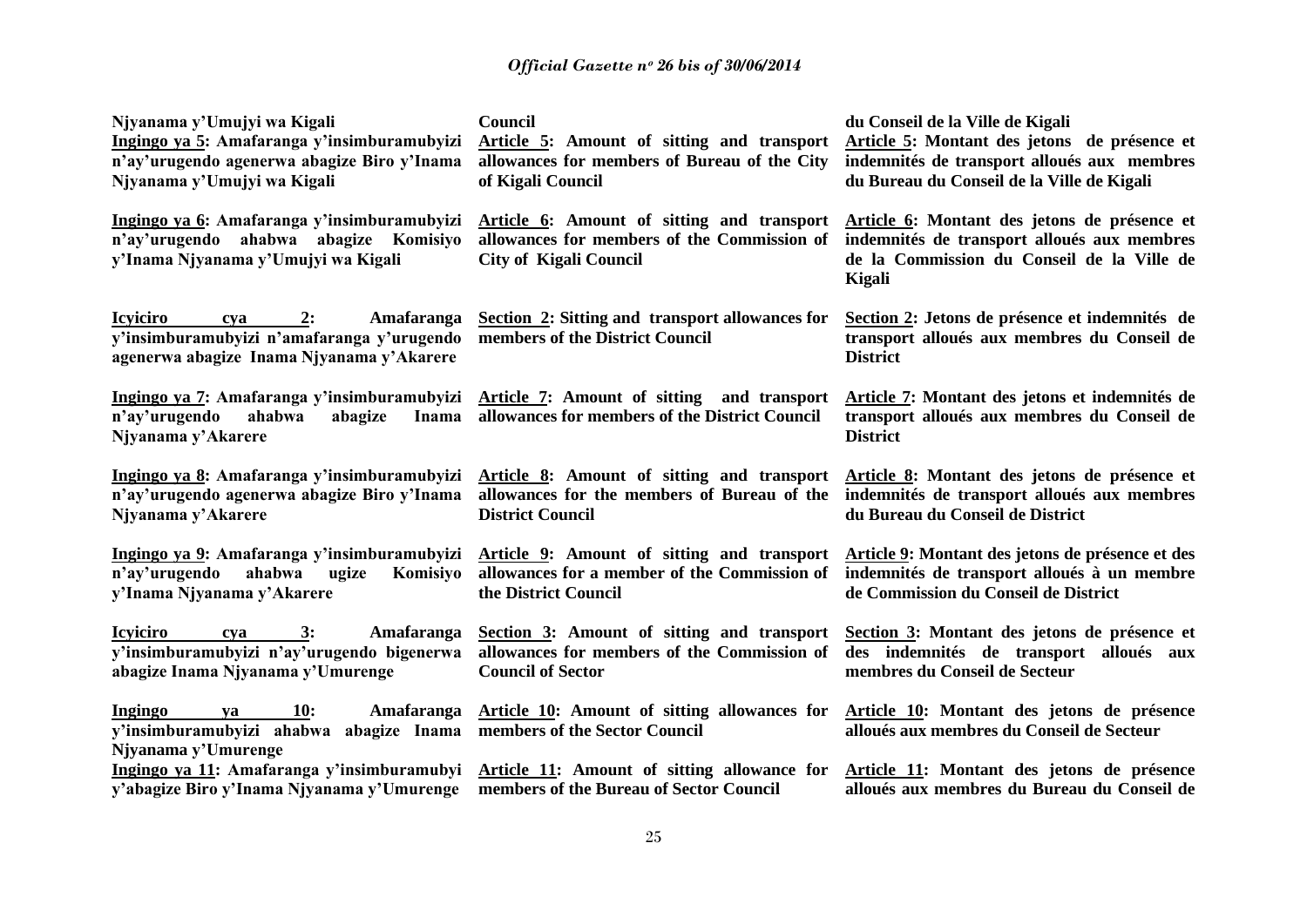| y'abagize<br>Komisiyo<br>y'Umurenge                                                    | Ingingo ya 12: Amafaranga y'insimburamubyi Article 12: Amount of sitting allowance for<br>y'Inama Njyanama members of the Commission of the Council<br><b>Sector</b> | <b>Secteur</b><br>Article 12: Montant des jetons de présence<br>aux membres de Commission du<br>alloués<br><b>Conseil de Secteur</b> |
|----------------------------------------------------------------------------------------|----------------------------------------------------------------------------------------------------------------------------------------------------------------------|--------------------------------------------------------------------------------------------------------------------------------------|
| Amafaranga y'urugendo<br>Ingingo<br>va 13:<br>ahabwa abagize Inama Njyanama y'Umurenge | <b>Article 13: Transport allowance for members</b><br>of the Council at Sector level                                                                                 | Article 13: Indemnités de transport pour les<br>membres du Conseil au niveau de Secteur                                              |
| UMUTWE WA III: INGINGO ZISOZA                                                          | <b>CHAPTER III: FINAL PROVISIONS</b>                                                                                                                                 | <b>CHAPITRE III: DISPOSITIONS FINALES</b>                                                                                            |
| va 14:<br>Ivanwaho<br>Ingingo<br>zinyuranyije n'iri teka                               | ry'ingingo Article 14: Repealing provision                                                                                                                           | Article 14: Disposition abrogatoire                                                                                                  |
| <b>Igihe</b><br>ritangira<br>Ingingo<br>iteka<br><b>15:</b><br>va<br>gukurikizwa       | <b>Article 15: Commencement</b>                                                                                                                                      | Article 15: Entrée en vigueur                                                                                                        |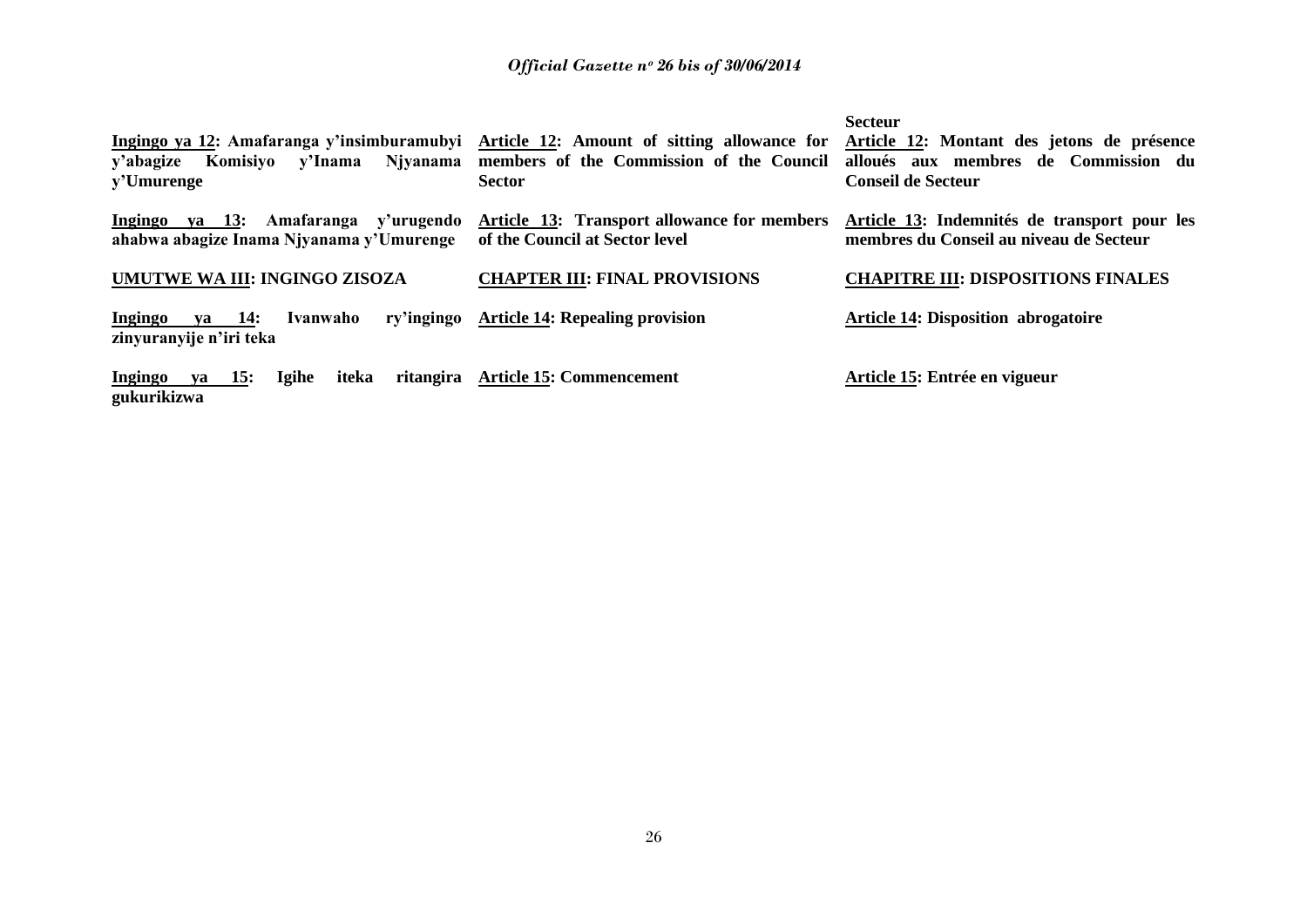**ITEKA RYA MINISITIRI Nº 008/07.01/14 MINISTERIAL ORDER Nº 008/07.01/14 OF ARRETE MINISTERIEL Nº 008/07.01/14 DU RYO KUWA 28/05/2014 RIGENA 28/05/2014 DETERMINING SITTING AND INSIMBURAMUBYIZI N'AMAFARANGA**  Y'URUGENDOBIGENERWA **INAMA NJYANAMA IGIHE BATERANYE MU NAMA Minisitiri w'Ubutegetsi bw'Igihugu,** Ashingiye ku Itegeko Nshinga rya Repubulika y'u Pursuant to the Constitution of the Republic of Vula Constitution de la République du Rwanda du Rwanda ryo kuwa 04 Kamena 2003, nk"uko Rwanda of 04 June 2003 as amended to date, ryavuguruwe kugeza ubu, cyane cyane mu ngingo especially in Articles 120, 121 and 201; zaryo, iya 120, iya 121 n"iya 201; Ashingiye ku Itegeko nº 87/2013 ryo kuwa Pursuant to Law nº 87/2013 of 11/09/2013 11/09/2013 rigena imitunganyirize n"imikorere determining the organization and functioning of y"inzego z"imitegekere y"Igihugu zegerejwe decentralized administrative entities, especially in abaturage, cyane cyane mu ngingo zaryo, iya 43 Articles 43 and 189; n"iya 189; Inama y'Abaminisitiri yateranye 28/03/2014, imaze kubisuzuma no kubyemeza; **ATEGETSE: UMUTWE WA MBERE: INGINGO CHAPTER ONE: GENERAL PROVISIONS RUSANGE Ingingo ya mbere: Icyo iri teka rigamije ALLOWANCES FOR DES MEMBERS OF THE COUNCIL The Minister of Local Government,** After consideration and approval by the Cabinet, Après examen et adoption par le Conseil des in its session of 28/03/2014; **HEREBY ORDERS: Article One: Purpose of this Order 28/05/2014 PORTANT DETERMINATION JETONS DE PRESENCE ET INDEMNITES DE TRANSPORT ALLOUES AUX MEMBRES DES CONSEILS Le Ministre de l'Administration Locale,** 04 juin 2003 telle que révisée à ce jour, spécialement en ses Articles 120, 121 et 201; Vu la Loi nº 87/2013 du 11/09/2013 portant organisation et fonctionnement des entités administratives décentralisées, spécialement en ses articles 43 et 189; Ministres, en sa séance du 28/03/2014 ; **ARRETE: CHAPITRE PREMIER: DISPOSITIONS GENERALES Article premier: Objet du présent arrêté**

Iri teka rigena insimburamubyizi n"amafaranga y"urengendo bigenerwa abagize Inama Njyanama bitabiriye inama zisanzwe cyangwa izidasanzwe,

inama za Biro y'Inama Njyanama cyangwa inama the Bureau of the Council or in meetings of the extraordinaires, aux réunions du Bureau du This Order determines the sitting and transport Le présent arrêté détermine les jetons de présence allowances for members of the Council when in et indemnités de transport alloués aux membres du ordinary or extra-ordinary meetings, meetings of Conseil présents aux réunions ordinaires ou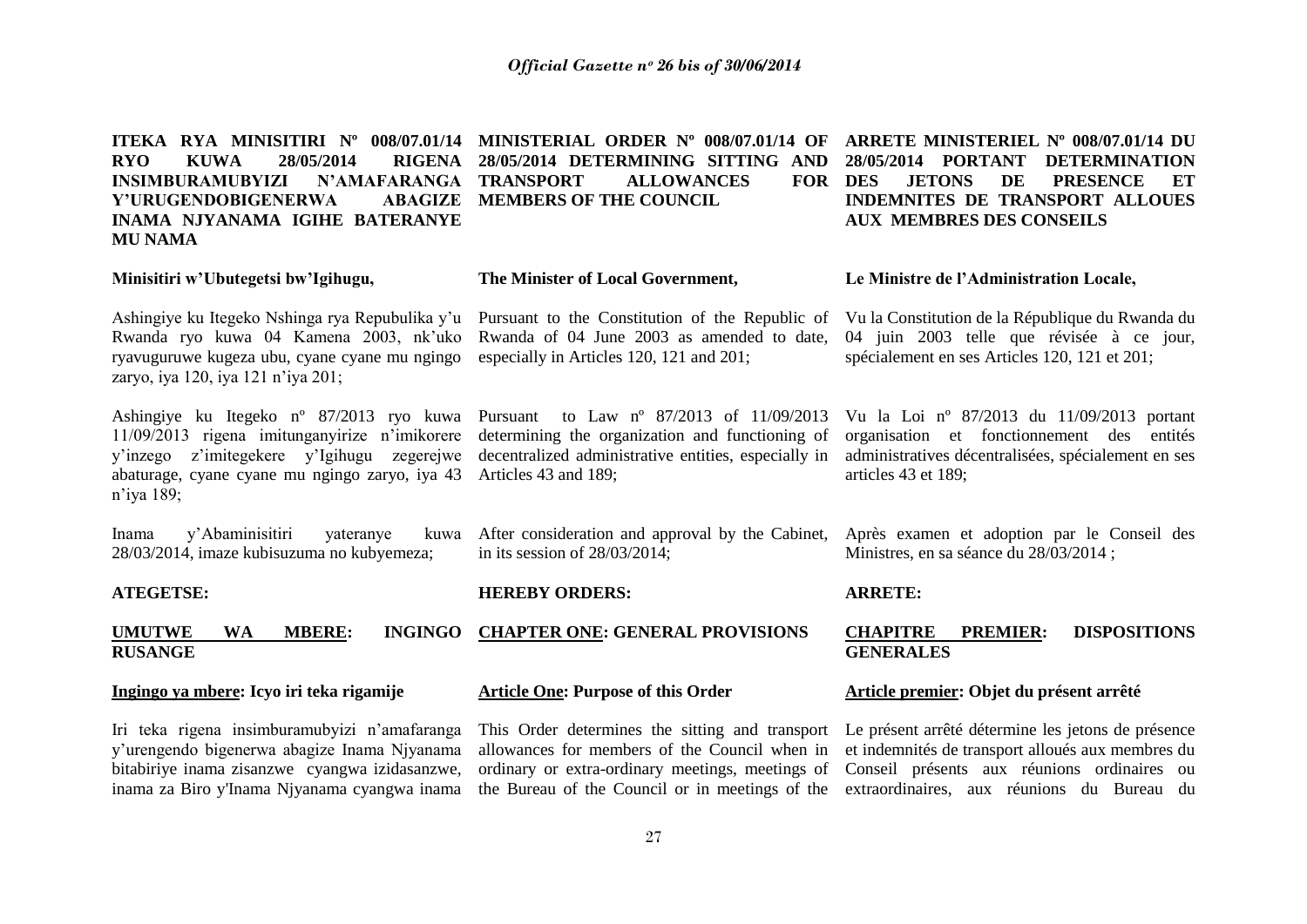za Komisiyo y"Inama Njyanama y"Umurenge, iy"Akarere cyangwa Umujyi wa Kigali. Ibindi bashobora guhabwa mu rwego rwo kuborohereza akazi bigenwa n"amabwiriza ya Minisitiri ufite Ubutegetsi bw"Igihugu mu nshingano ze.

## **batemerewe insimburamubyizi n'amafaranga to sitting and transport allowances y'urugendo**

Inama Njyanama mu gihe bateranye nta Council are not entitled to sitting or transport du Conseil ne bénéficient pas de jetons de nsimburamubyizi cyangwa y"urugendo bagenerwa. amafaranga allowance.

Abagize urwego Nshingwabikorwa ku nzego z"imitegekere y"Igihugu ziteganywa mungingo ya mbere y"iri teka nta nsimburamubyizi cyangwa amafaranga y"urugendo bagenerwa.

#### **Ingingo ya 3: Igihe amafaranga Article 2: Periodicity for giving the sitting Article 3: Périodicité de jetons de présence y'insimburamubyizi atangirwa**

Amafaranga y"insimburamubyizi ahabwa abagize Biro na Komisiyo z"Inama Njyanama atangwa inshuro irenze imwe mu kwezi.

Amafaranga y"insimburamubyizi n"ay"urugendo ahabwa abagize Inama Njyanama y"Umujyi wa Kigali n"iy"Akarere, atangwa rimwe mu gihembwe, kabone n"aho inama z"Inama in more than one session in a term. Njyanama zaterana inshuro irenze imwe mu

Commission of the Council at Sector, District and City of Kigali level. Other benefits which may be allocated in framework of work facilitation shall be determined by the instructions of Minister in charge of local Government.

# **Ingingo ya 2: Abagize Inama Njyanama Article 2: Members of the Council not entitled**

sitting or transport allowances.

## **allowance**

the Bureau and the Commission of Council of City sit in more than one session a month.

members of the Council of City of Kigali or

Conseil ou aux réunions d"une Commission du Conseil au niveau de Secteur, de District et de la Ville de Kigali. Les autres avantages qu"ils peuvent bénéficier dans la cadre de leur travail sont déterminés par les instructions du ministre ayant l"Administration locale dans ses attributions.

#### **Article 2: Membres du Conseil ne bénéficiant pas de jetons de présence ni d'indemnité de transport**

Ku rwego rw'Akagari n'urw'Umudugudu, abagize At the Cell and Village level, members of the Au niveau de la Cellule et du Village, les membres présence ni d"indemnité de transport.

> Members of the Executive organ at the level of Les membres de l"Organe Exécutif au niveau des decentralised administrative entities provided for entités administratives décentralisées prévues à in Article One of this Order shall not be entitled to l"article premier du présent arrêté ne bénéficient pas de jetons de présence ou indemnités de transport.

rimwe mu kwezi, kabone n"aho inama yaterana of Kigali shall be given once a month, even if they Ville de Kigali ne sont accordés qu"une fois le The money for sitting allowance for members of Les jetons de présence pour les membres du Bureau et de la Commission du Conseil de la mois, même s"ils ont siégé plus d"une fois.

> The sitting and transport allowances for the Les jetons de présence et les indemnités de District shall be given once a term, even if they sit Ville de Kigali ou de District ne sont accordés transport alloués aux membres du Conseil de la qu"une fois par trimestre, même si ces derniers ont siégé plus d"une fois durant le trimestre.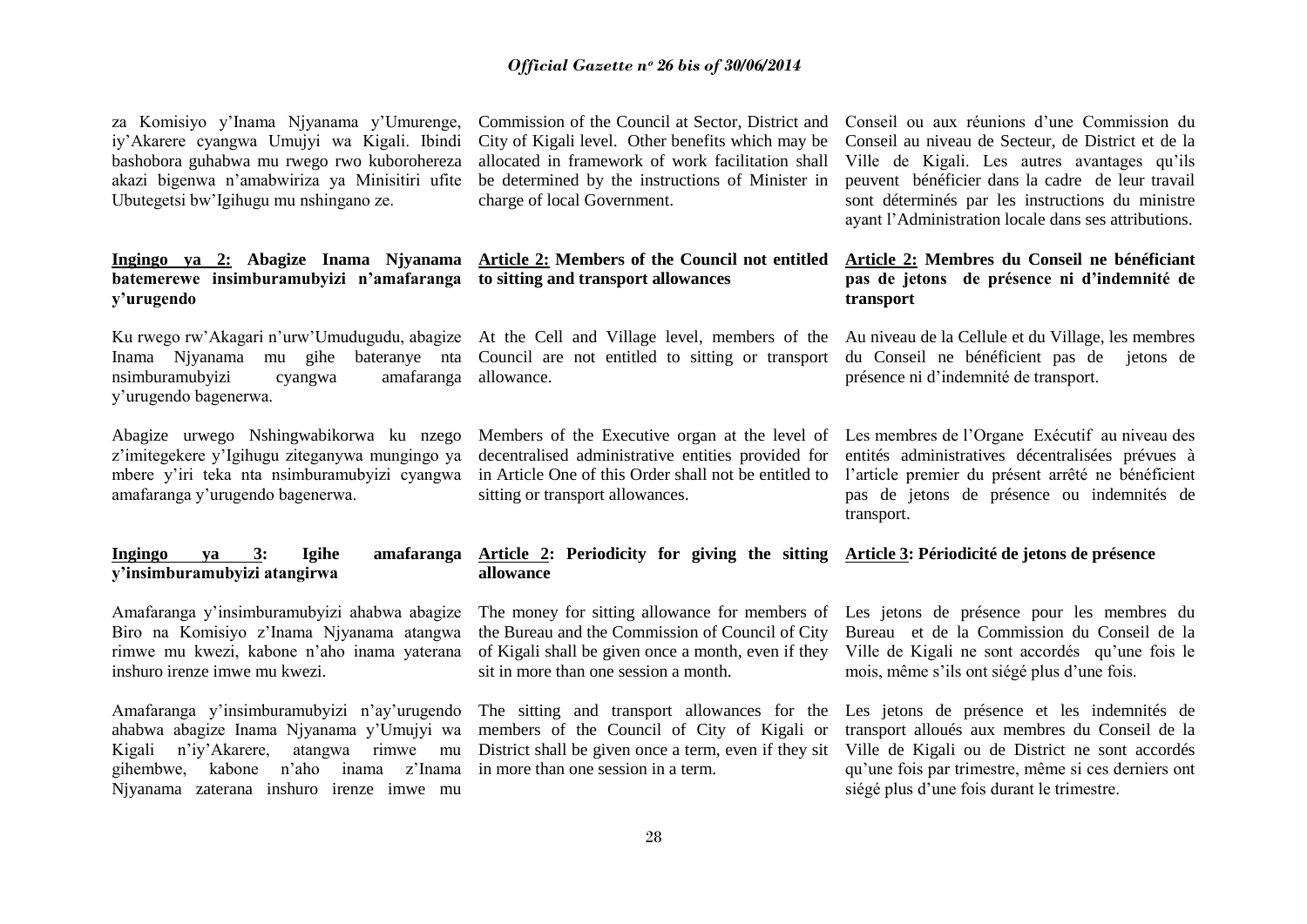gihembwe.

Amafaranga y"insimburamubyizi ahabwa abagize The money for sitting allowance for members of Les jetons de présence alloués aux membres du Inama Njyanama y'Umurenge atangwa rimwe mu the Council of Sector shall be given once in two Conseil de Secteur ne sont accordés qu'une fois mezi abiri (2), kabone n"aho inama z"Inama Njyanama zaterana inshuro irenze imwe mu mezi session in two (2) months. abiri (2).

**N'AMAFARANGA BIGENERWA ABAGIZE NJYANAMA** 

**Icyiciro cya mbere: Amafaranga y'insimburamubyizi n'ay'urugendo bigenerwa abagize Inama Njyanama y'Umujyi wa Kigali**

n'ay'urugendo ahabwa abagize **Njyanama y'Umujyi wa Kigali**

Amafaranga yuzuye y"insimburamubyizi n"ay"urugendo akomatanyije ahabwa abagize Inama Njyanama y"Umujyi wa Kigali igihe be as follows: bitabiriye inama agenwe ku buryo bukurikira:

- 1 º Perezida: amafaranga y "amanyarwanda ibihumbi mirongo itandatu (60.000 Frw);
- 2 º Visi Perezida n"Umunyamabanga: amafaranga y "amanyarwanda ibihumbi mirongo itanu na bitanu (55.000 Frw);
- 3 º Abandi bajyanama: amafaranga y "amanyarwanda ibihumbi mirongo itanu (50.000 Frw) buri wese.

**ALLOWANCES FOR MEMBERS OF THE INDEMNITES DE TRANSPORT ALLOUES INAMA COUNCIL** 

**allowances for members of the Council of City of Kigali** 

**Council**

The net amount of sitting and transport allowances granted to members of City of Kigali Council shall

- 1 º Chairperson: Sixty thousand Rwandan Francs (60,000 Rwf);
- 2 º Deputy Chairperson: Fifty-five thousand Rwandan Francs (55,000 Rwf);
- 3 º Others members: Fifty thousand Rwandan Francs (50,000 Rwf) for each one.

(2) months, even if they sit in more than one les deux (2) mois, même si ces derniers ont siégé plus d"une fois durant les deux (2) mois.

**UMUTWE WA II: INSIMBURAMUBYIZI CHAPTER II: SITTING AND TRANSPORT CHAPITRE II: JETONS DE PRESENCE ET AUX MEMBRES DU CONSEIL** 

> **Section One: Amount of sitting and transport Section première: Montant des jetons de présence et indemnités de transport alloués aux membres du Conseil de la Ville de Kigali**

**Ingingo ya 4: Amafaranga y'insimburamubyizi Article 4: Amount of sitting and transport Article 4: Montant des jetons de présence et allowances for members of City of Kigali indemnités de transport alloués aux membres du Conseil de la Ville de Kigali** 

> Les montants nets des jetons de présence et indemnités de transport cumulés alloués à chaque membre du Conseil de la Ville de Kigali présent sont fixés comme suit:

- 1º Président : soixante mille francs rwandais (60.000 Frw);
- 2º Vice Président : cinquante cinq mille francs rwandais (55. 000 Frw);
- 3º autres membres: cinquante mille francs rwandais (50.000 Frw), chacun.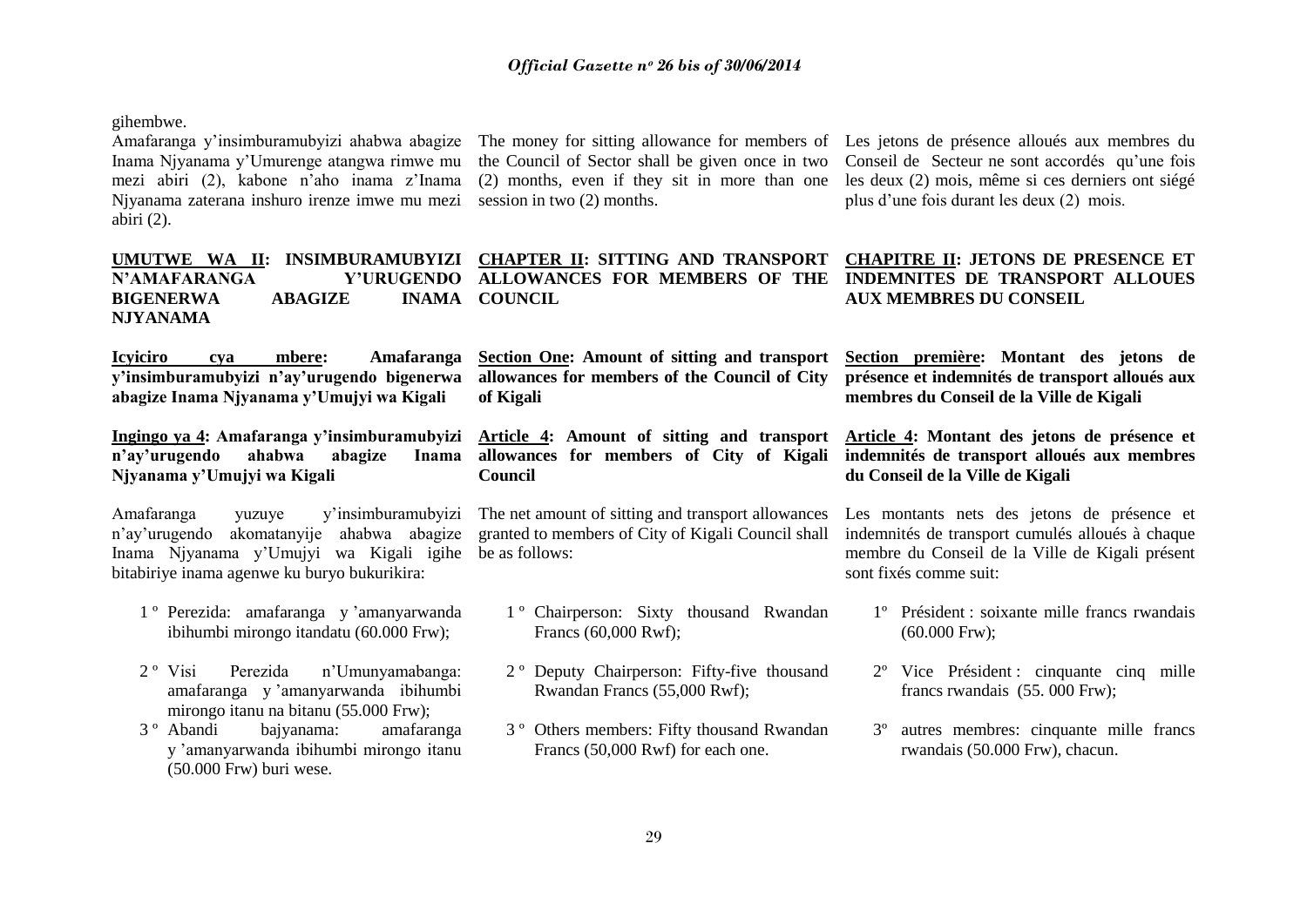| Ingingo ya 5: Amafaranga y'insimburamubyizi |
|---------------------------------------------|
| n'ay'urugendo agenerwa abagize Biro y'Inama |
| Njyanama y'Umujyi wa Kigali                 |

Bitabangamiye ibiteganywa n'ingingo ya 4 y'iri teka, amafaranga yuzuye y"insimburamubyizi n"ay"urugendo akomatanyije ahabwa buri wese mu bagize biro y"Inama Njyanama y"Umujyi wa Kigali igihe yitabiriye inama yayo ni ibihumbi Rwandan francs (20,000 Rwf). makumyabiri (20.000 frw).

**Ingingo ya 6: Amafaranga y'insimburamubyizi Article 6: Amount of sitting and transport y'Inama Njyanama y'Umujyi wa Kigali**

Bitabangamiye ibiteganywa n'ingingo ya 4 y'iri teka, amafaranga yuzuye y"insimburamubyizi n"ay"urugendo akomatanyije ahabwa buri wese mu bagize Komisiyo y"Inama Njyanama y"Umujyi wa Kigali igihe yitabiriye inama ya Komisiyo ni ibihumbi makumyabiri by"amanyarwanda (20.000 Frw).

**Icyiciro cya 2: Amafaranga y'insimburamubyizi n'amafaranga y'urugendo agenerwa abagize Inama Njyanama y'Akarere**

Ingingo ya 7: Amafaranga y'insimburamubyizi Article 7: Amount of sitting and transport n'ay'urugendo ahabwa abagize **Njyanama y'Akarere** 

Amafaranga yuzuye y"insimburamubyizi The net amount of sitting and transport allowances Le montant net des jetons de présence et des

# **of Kigali Council**

Without prejudice to the provisions of Article 4 of this Order, the net amount of sitting and transport allowances granted to each member of the Bureau of the City of Kigali Council is twenty thousand

**n'ay'urugendo ahabwa abagize Komisiyo allowances for members of the Commission of City of Kigali Council** 

> Without prejudice to provisions of Article 4 of this Article, the net amount of the sitting and transport allowances granted to each member of the Commission of the City of Kigali Council shall be twenty thousand Rwandan francs (20,000 Rwf).

> **Section 2: Sitting and transport allowances for members of the District Council**

**allowances for members of the District Council** 

#### **Article 5: Amount of sitting and transport Article 5: Montant des jetons de présence et allowances for members of Bureau of the City indemnités de transport alloués aux membres du Bureau du Conseil de la Ville de Kigali**

Sans préjudice aux dispositions de l"article 4 du présent arrêté, le montant net des jetons de présence et des indemnités de transport cumulés alloués à chaque membre du Bureau du Conseil de la Ville de Kigali est fixé à vingt mille francs rwandais (20.000 Frw**)**.

**Article 6: Montant des jetons de présence et indemnités de transport alloués aux membres de la Commission du Conseil de la Ville de Kigali** 

Sans préjudice aux dispositions de l"article 4 du présent arrêté, le montant net des jetons de présence et des indemnités de transport cumulés alloués à chaque membre de la Commission du Conseil de la Ville de Kigali est fixé à vingt mille francs rwandais (20.000 Frw).

**Section 2: Jetons de présence et indemnités de transport alloués aux membres du Conseil de District**

**Article 7: Montant des jetons et indemnités de transport alloués aux membres du Conseil de District** 

n'ay'urugendo akomatanyije ahabwa buri wese mu granted to each member of the District Council indemnités de transport cumulés alloués à chaque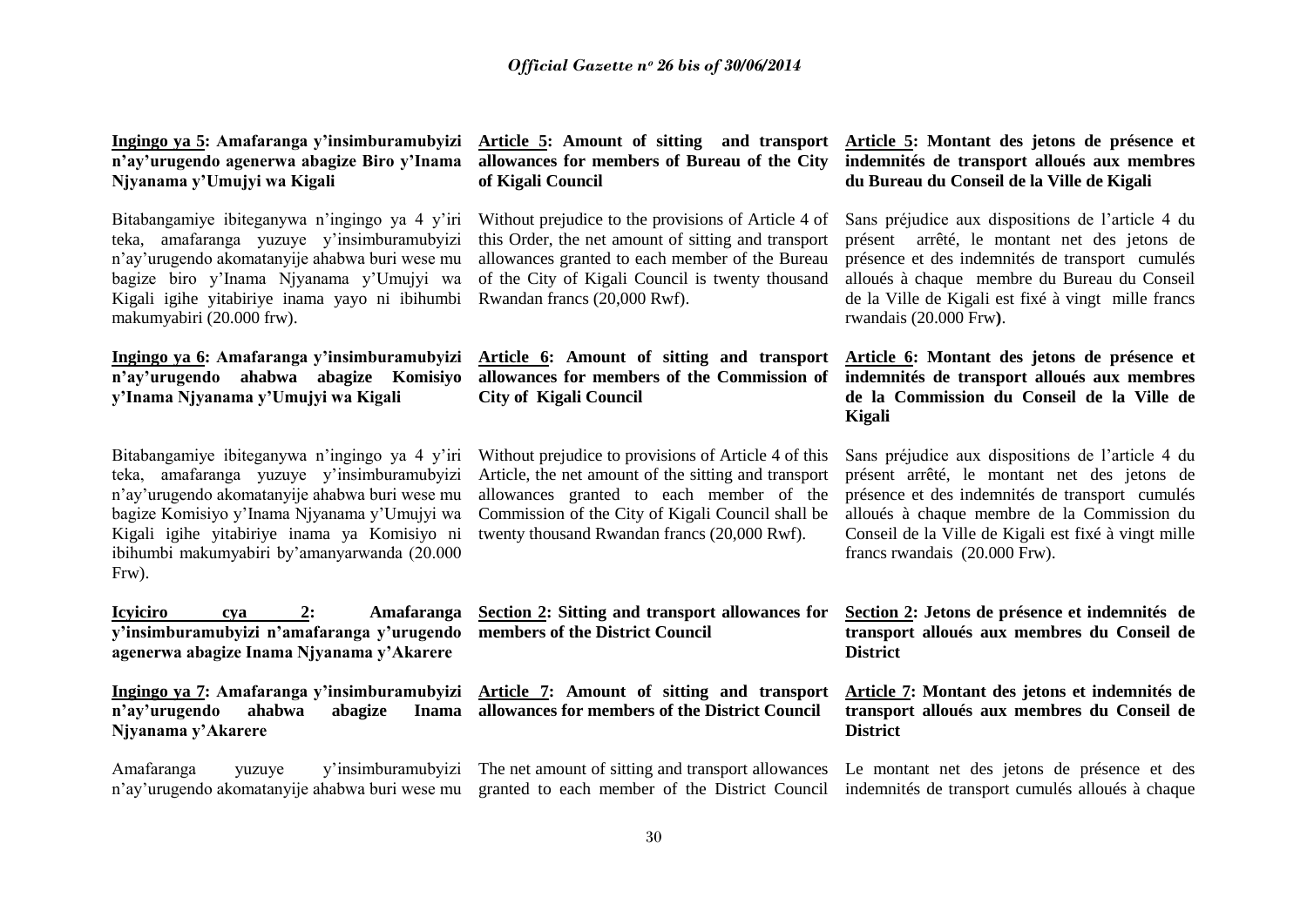bagize Inama Njyanama y"Akarere igihe shall be as follows: yitabiriye inama ni:

- 1 º Perezida: amafaranga y"amanyarwanda ibihumbi mirongo itatu (30.000 Frw);
- 2 º Visi Perezida: amafaranga y"amanyarwanda ibihumbi makumyabiri na bitanu (25.000 Frw);
- 3 º Umunyamabanga: amafaranga y"amanyarwanda ibihumbi makumyabiri na bitanu (25.000 Frw);
- 4 º abandi bajyanama: amafaranga y"amanyarwanda ibihumbi makumyabiri (20.000 Frw) buri wese.

#### **Ingingo ya 8: Amafaranga y'insimburamubyizi n'ay'urugendo agenerwa abagize Biro y'Inama Njyanama y'Akarere**

Amafaranga yuzuye y"insimburamubyizi n"ay"urugendo akomatanyije ahabwa ugize Biro y"Inama Njyanama y"Akarere bitabiriye inama ashyizwe ku mafaranga ibihumbi makumyabiri Rwandan francs net (20,000 Rwf). (20.000 frw).

**n'ay'urugendo** ahabwa **y'Inama Njyanama y'Akarere**

- 1º Chairperson: Thirty thousand Rwandan Francs (30,000 Rwf);
- 2º Deputy Chairperson: Twenty-five thousand Rwandan Francs (25,000 Rwf);
- 3º Secretary: Twenty- five thousand Rwandan Francs (25,000 Rwf);
- 4º others members: Twenty thousand Rwandan Francs (20,000 Rwf) for each one.

# **District Council**

District Council shall be twenty thousand

**the District Council**

membre du Conseil de District est fixé comme suit:

- 1 º Président: trente mille francs rwandais (30.000 Frw);
- 2 º Vice Président: vingt-cinq mille francs rwandais net (25.000 Frw);
- 3 º Secrétaire: vingt cinq mille francs rwandais (25.000 Frw);
- 4 º autres Conseillers: vingt mille francs rwandais (20.000 Frw) chacun.

#### **Article 8: Amount of sitting and transport Article 8: Montant des jetons de présence et allowances for the members of Bureau of the indemnités de transport alloués aux membres du Bureau du Conseil de District**

The net amount of sitting and transport allowances Le montant net des jetons de présence et des granted for each member of the Bureau of the indemnités de transport cumulés alloués à chaque membre du Bureau du Conseil de District est fixé à vingt mille francs rwandais net (20.000 Frw).

#### **Ingingo ya 9: Amafaranga y'insimburamubyizi Article 9: Amount of sitting and transport Article 9: Montant des jetons de présence et des allowances for a member of the Commission of indemnités de transport alloués à un membre de Commission du Conseil de District**

Amafaranga yuzuye y"insimburamubyizi The net amount of sitting and transport allowance Le montant net des jetons de présence et des n'ay'urugendo akomatanyije ahabwa buri wese mu granted to a member of the Commission of the indemnités de transport cumulés alloués à un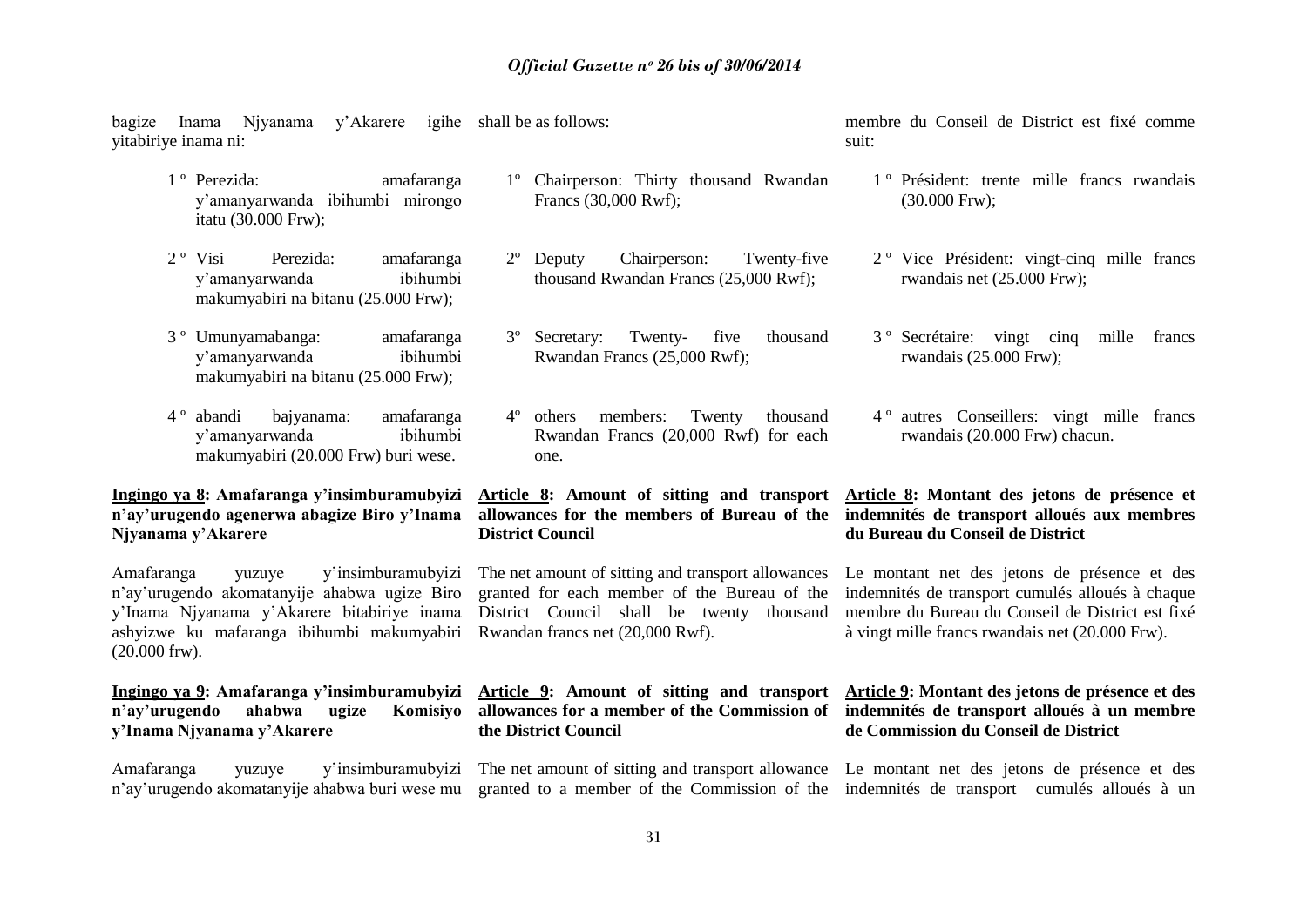| igihe yitabiriye inama ya Komisiyo ni ibihumbi Rwandan francs (20.000 Rwf).<br>makumyabiri by'amafaranga y'u Rwanda (20.000<br>Frw). | bagize Komisiyo y'Inama Njyanama y'Akarere District Council shall be twenty thousand membre de Commission du Conseil de District est                                                                          | fixé à vingt mille francs rwandais (20.000 Frw).                                                                |  |
|--------------------------------------------------------------------------------------------------------------------------------------|---------------------------------------------------------------------------------------------------------------------------------------------------------------------------------------------------------------|-----------------------------------------------------------------------------------------------------------------|--|
| <b>Icyiciro</b><br>3:<br>Amafaranga<br>cya<br>abagize Inama Njyanama y'Umurenge                                                      | Section 3: Amount of sitting and transport Section 3: Montant des jetons de présence et<br>y'insimburamubyizi n'ay'urugendo bigenerwa allowances for members of the Commission of<br><b>Council of Sector</b> | des indemnités de transport alloués aux<br>membres du Conseil de Secteur                                        |  |
| 10:<br>Ingingo<br>va<br>y'insimburamubyizi ahabwa abagize Inama members of the Sector Council<br>Njyanama y'Umurenge                 | Amafaranga Article 10: Amount of sitting allowances for                                                                                                                                                       | Article 10: Montant des jetons de présence<br>alloués aux membres du Conseil de Secteur                         |  |
| buri wese mu<br>y'Umurenge igihe yitabiriye inama ashyizweho ku<br>buryo bukurikira:                                                 | Amafaranga yuzuye y'insimburamubyizi ahabwa The net amount of sitting allowances for members<br>bagize Inama Njyanama of the Sector Council shall be as follows:                                              | Les montants nets des jetons de présence alloués<br>aux membres du Conseil de Secteur sont fixés<br>comme suit: |  |
| 1 <sup>°</sup> Perezida:<br>amafaranga<br>ibihumbi bitanu<br>y'amanyarwanda<br>$(5.000$ Frw $);$                                     | 1 <sup>°</sup> Chairperson: Five thousand Rwandan<br>francs $(5,000$ Rwf);                                                                                                                                    | 1 <sup>°</sup> Président: cinq mille francs rwandais<br>$(5.000$ Frw $);$                                       |  |
| Perezida:<br>$2^{\circ}$ Visi<br>amafaranga<br>y'amanyarwanda ibihumbi bine (4.000<br>$Frw$ );                                       | 2° Deputy Chairperson: Four thousand<br>Rwandan francs (4,000 Rwf);                                                                                                                                           | 2 <sup>°</sup> Vice président: quatre<br>mille<br>francs<br>rwandais (4.000 Frw);                               |  |
| 3 <sup>°</sup> Umunyamabanga:<br>amafaranga<br>y'amanyarwanda ibihumbi bine (4.000<br>$Frw$ ;                                        | 3° Secretary: Four thousand Rwandan francs<br>$(4,000$ Rwf);                                                                                                                                                  | 3 <sup>°</sup> Secrétaire: quatre mille francs rwandais<br>$(4.000$ Frw $);$                                    |  |
| 4 <sup>°</sup> abandi<br>bajyanama:<br>amafaranga<br>y'amanyarwanda ibihumbi<br>bitatu<br>$(3.000$ Frw) buri wese.                   | 4° others members: Three thousand Rwandan<br>francs $(3,000$ Rwf).                                                                                                                                            | 4 <sup>°</sup> autres membres: trois<br>mille<br>francs<br>rwandais (3.000 Frw).                                |  |
| y'abagize Biro y'Inama Njyanama y'Umurenge members of the Bureau of Sector Council                                                   | Ingingo ya 11: Amafaranga y'insimburamubyi Article 11: Amount of sitting allowance for                                                                                                                        | Article 11: Montant des jetons de présence<br>alloués aux membres du Bureau du Conseil de<br><b>Secteur</b>     |  |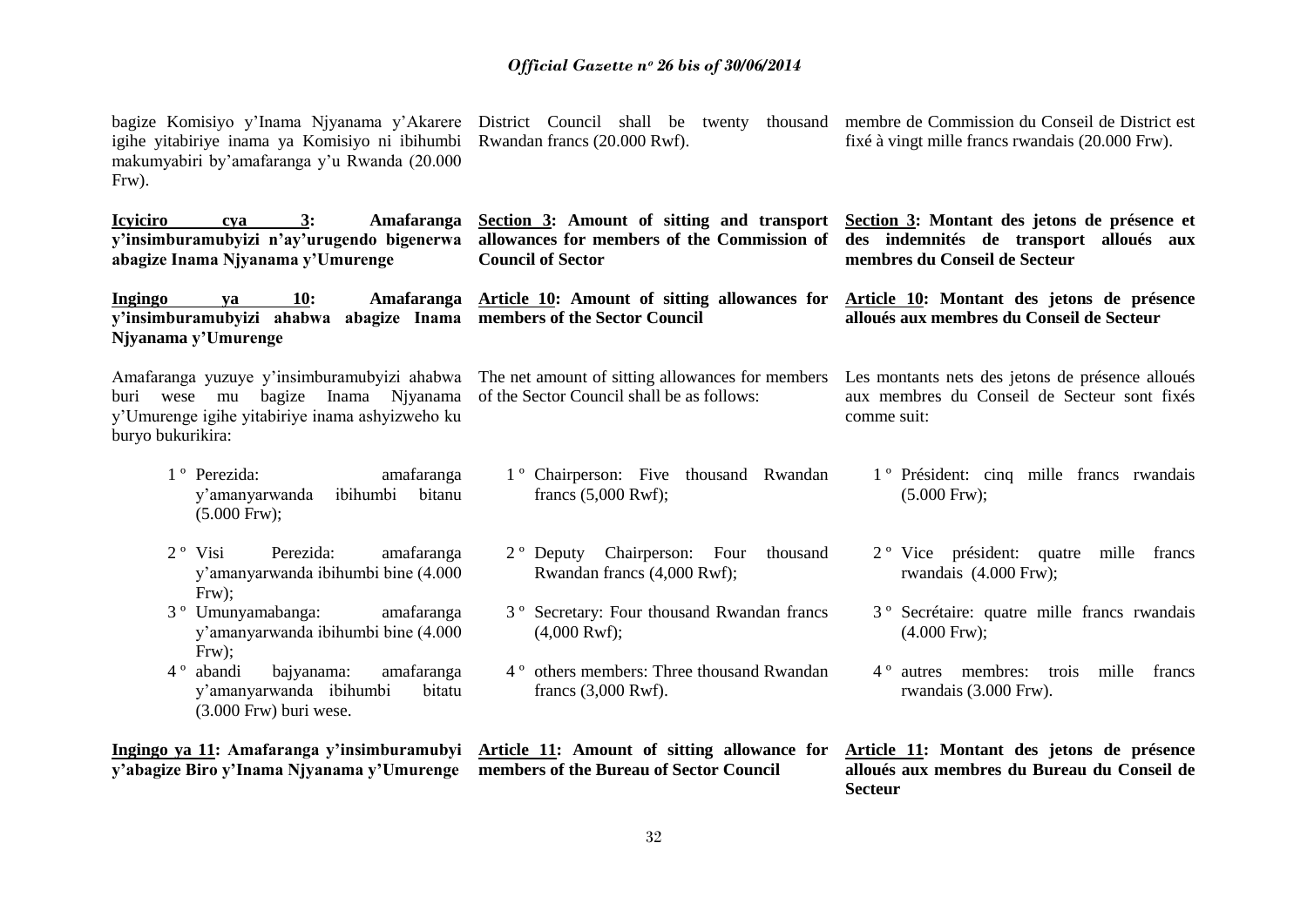| Amafaranga yuzuye                           |  |  | y'insimburamubyizi |  |
|---------------------------------------------|--|--|--------------------|--|
| y'abagize Biro y'Inama Njyanama y'Umurenge  |  |  |                    |  |
| bitabiriye inama ishyizwe ku mafaranga      |  |  |                    |  |
| y'amanyarwanda ibihumbi bitatu (3.000 Frw). |  |  |                    |  |

**Ingingo ya 12: Amafaranga y'insimburamubyi Article 12: Amount of sitting allowance for y'Umurenge**

buri wese mu bagize Komisiyo y"Inama Njyanama ashyizwe ku bihumbi bitatu by"amanyarwanda Rwf). (3.000 Frw).

#### **Ingingo ya 13: Amafaranga y'urugendo ahabwa abagize Inama Njyanama y'Umurenge**

Buri wese mu bagize Inama Njyanama witabiriye Each member of the Council attending the meeting inama y"Inama Njyanama, iya Biro cyangwa iya Komisiyo agenerwa amafaranga y"amanyarwanda y"urugendo yuzuye angana n"ibihumbi bibiri (2.000 Frw).

#### **UMUTWE WA III: INGINGO ZISOZA**

**Ingingo va 14: Ivanwaho zinyuranyije n'iri teka**

zinyuranyije na ryo zivanyweho.

**Ingingo ya 15: Igihe iteka gukurikizwa Article 15: Commencement**

member of the Bureau of the Sector Council shall be three thousand Rwandan francs (3,000 Rwf).

**y'abagize Komisiyo y'Inama Njyanama members of the Commission of the Council Sector** 

member of the Commission of the Council Sector

#### **Article 13: Transport allowance for members of the Council at Sector level**

of the Council, the Bureau or the Commission or the meeting of the Bureau shall be entitled to two thousand Rwandan Francs net (2,000 Rwf) for transport allowance.

#### **CHAPTER III: FINAL PROVISIONS**

**Article 14: Repealing provision**

Ingingo zose z'amateka abanziriza iri kandi All prior provisions contrary to this Order are Toutes les dispositions antérieures contraires au hereby repealed.

The net amount of sitting allowance for each Le montant net des jetons de présence alloués aux membres du Bureau du Conseil de Secteur est fixé à trois mille francs rwandais (3.000 Frw).

#### **Article 12: Montant des jetons de présence alloués aux membres de Commission du Conseil de Secteur**

Amafaranga y'insimburamubyizi yuzuye ahabwa The net amount of the sitting allowance for each Le montant net des jetons de présence alloués à y'Umurenge igihe yitabiriye inama ya Komisiyo shall be three thousand Rwandan francs (3,000 Secteur est fixé à trois mille francs rwandais chaque membre de Commission du Conseil de (3.000 Frw).

#### **Article 13: Indemnités de transport pour les membres du Conseil au niveau de Secteur**

Tout membre du Conseil présent à une réunion du Conseil, du Bureau ou de la Commission du Conseil de Secteur a droit à une indemnité nette de transport de deux mille francs rwandais (2.000 Frw).

#### **CHAPITRE III: DISPOSITIONS FINALES**

#### **Article 14: Disposition abrogatoire**

présent arrêté sont abrogées.

#### **Article 15: Entrée en vigueur**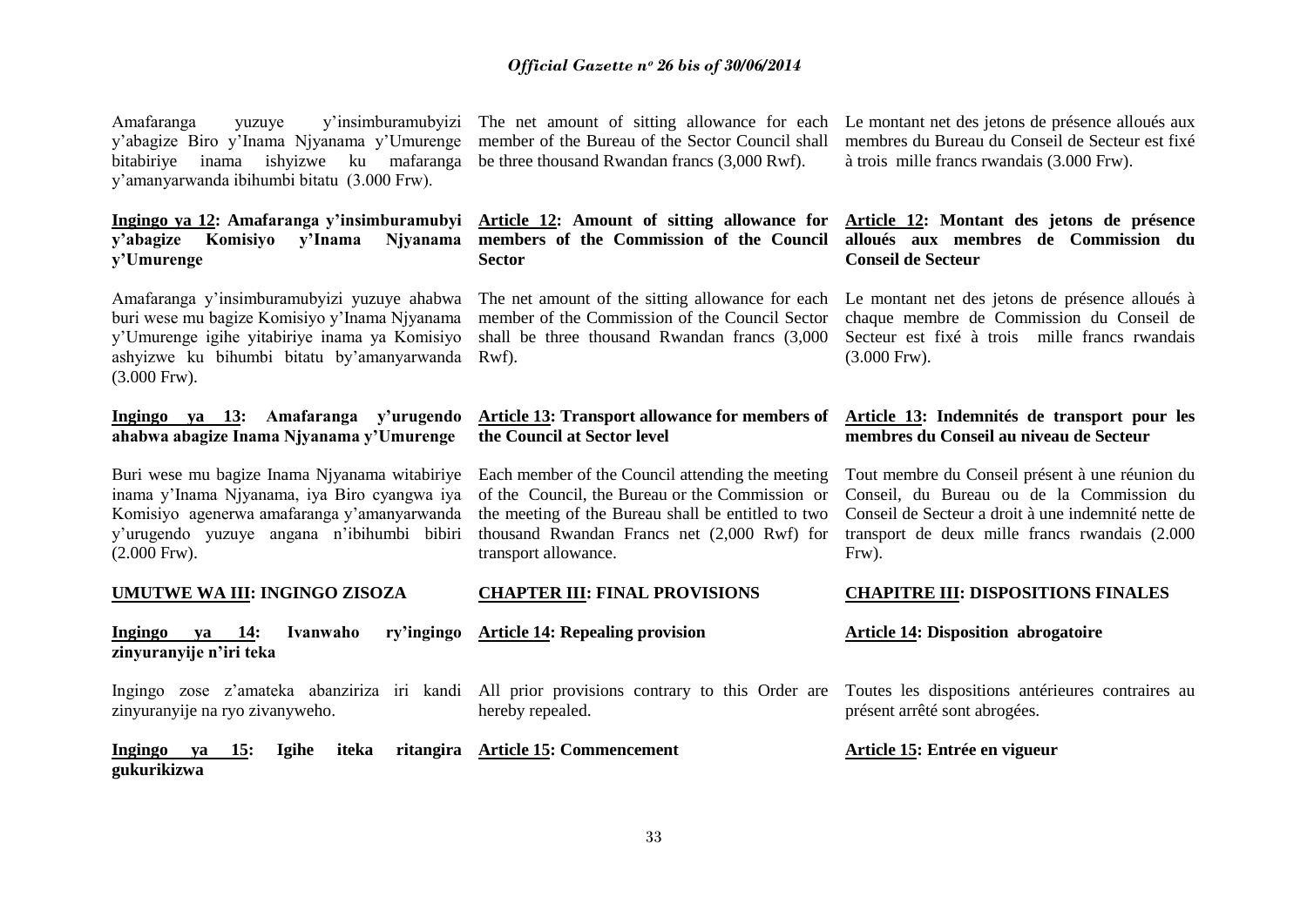**(sé) BUSINGYE Johnston** Minister of Justice/Attorney General

**(sé) BUSINGYE Johnston** Ministre de la Justice/Garde des Sceaux

**Vu et scellé du Sceau de la République:**

**(sé) MUSONI James** Ministre de l"Administration Locale

Iri teka ritangira gukurikizwa ku munsi This Order shall come into force on the date of its Le présent arrêté entre en vigueur le jour de sa publication in the Official Gazette of the Republic

*Official Gazette nᵒ 26 bis of 30/06/2014*

publication au Journal Officiel de la République

Kigali, kuwa 28/05/2014

y"u Rwanda.

**(sé) MUSONI James** Minisitiri w"Ubutegetsi bw"Igihugu

**Bibonywe kandi bishyizweho Ikirango cya Repubulika:**

**Seen and sealed with the Seal of the Republic:**

**(sé) MUSONI James** Minister of Local Government

**(sé) BUSINGYE Johnston**

Minisitiri w"Ubutabera/Intumwa Nkuru ya Leta

ritangarijweho mu Igazeti ya Leta ya Repubulika

Kigali, on 28/05/2014

du Rwanda.

Kigali, le 28/05/2014

of Rwanda.

34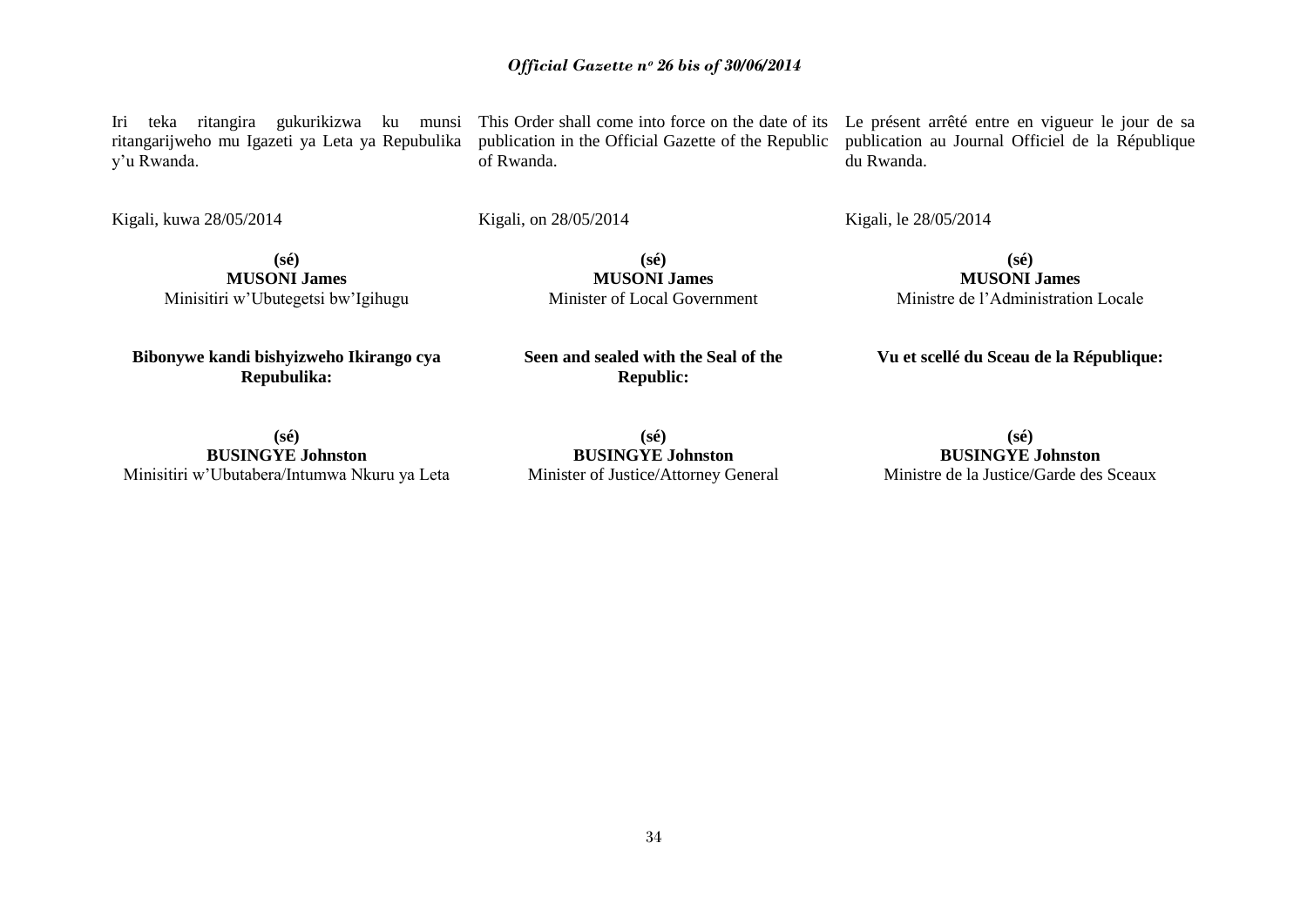#### **ITEKA RYA MINISITIRI Nº 009/07.01/14 MINISTERIAL ORDER Nº009/07.01/14 OF ARRETE MINISTERIEL N° 009/07.01/14 DU RYO KUWA 28/05/2014 RISHYIRAHO IBYICARO BY'UTURERE 287ABLISHING HEADQUARTERS 28/05/2014 FIXANT LES SIEGES DES DISTRICTS**

#### **ISHAKIRO**

#### **TABLE OF CONTENTS**

#### **TABLE DES MATIERES**

| Ingingo ya mbere: Icyo iri teka rigamije                     | <b>Article One: Purpose of this Order</b>        | Article premier: Objet du présent arrêté  |
|--------------------------------------------------------------|--------------------------------------------------|-------------------------------------------|
| Ingingo ya 2: Icyicaro cya buri Karere                       | <b>Article 2: Headquarters for each District</b> | Article 2: Siège de chaque District       |
| Ingingo ya 3: Ivanwaho ry'ingingo zinyuranyije<br>n'iri teka | <b>Article 3: Repealing provision</b>            | <b>Article 3: Disposition abrogatoire</b> |
| Ingingo ya 4: Igihe iteka ritangira gukurikizwa              | <b>Article 4: Commencement</b>                   | Article 4: Entrée en vigueur              |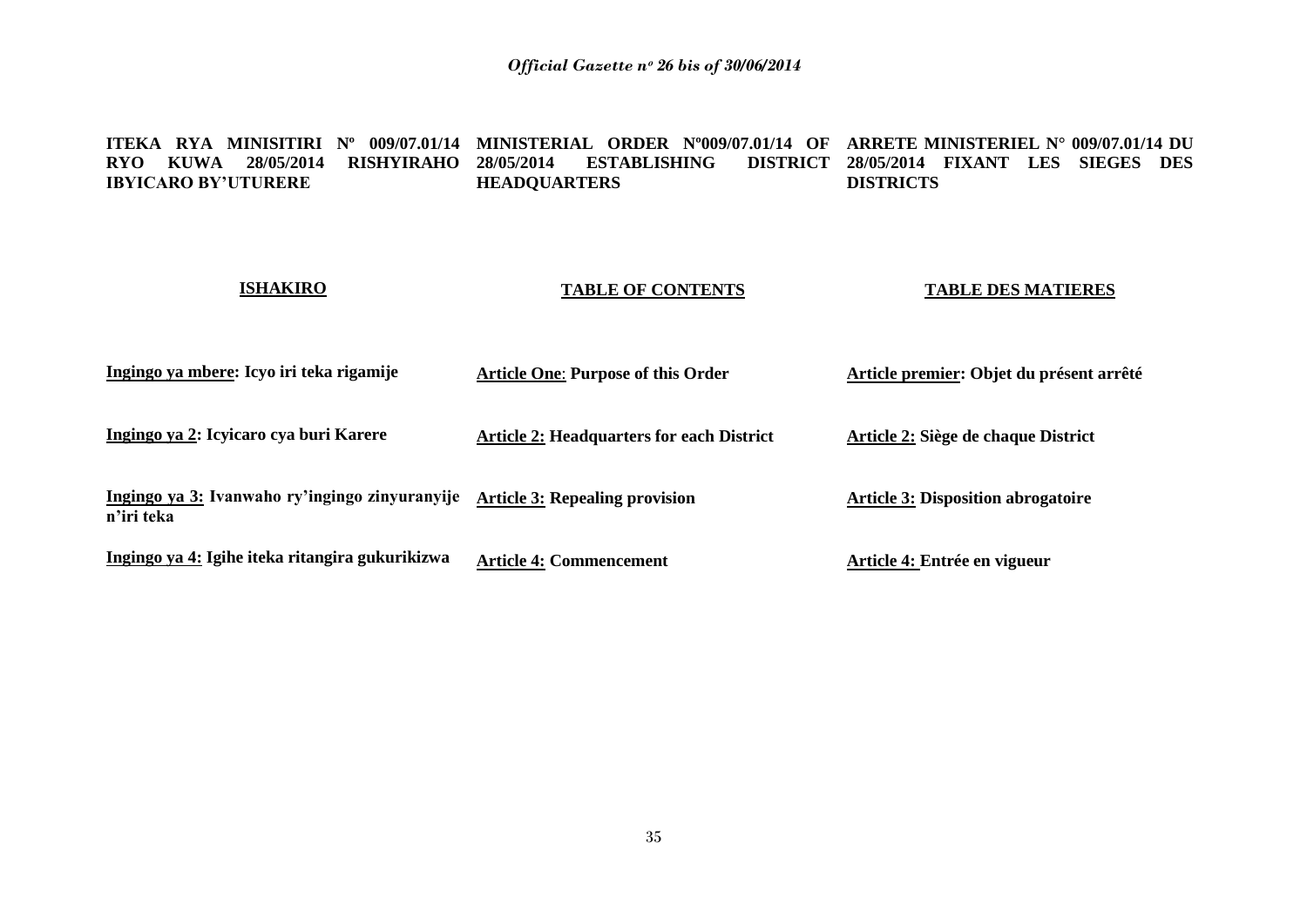#### **ITEKA RYA MINISITIRI Nº 009/07.01/14 MINISTERIAL ORDER Nº009/07.01/14 OF ARRETE MINISTERIEL N° 009/07.01/14 DU RYO KUWA 28/05/2014 RISHYIRAHO IBYICARO BY'UTURERE 287ABLISHING HEADQUARTERS 28/05/2014 FIXANT LES SIEGES DES DISTRICTS**

| Minisitiri w'Ubutegetsi bw'Igihugu;                                                                                                                                                             | The Minister of Local Government;                                                                                                                                             | Le Ministre de l'Administration Locale;                                                                                                                                |  |
|-------------------------------------------------------------------------------------------------------------------------------------------------------------------------------------------------|-------------------------------------------------------------------------------------------------------------------------------------------------------------------------------|------------------------------------------------------------------------------------------------------------------------------------------------------------------------|--|
| Ashingiye ku Itegeko Nshinga rya Repubulika y'u<br>Rwanda ryo kuwa 04 Kamena 2003 nk'uko<br>ryavuguruwe kugeza ubu, cyane cyane mu ngingo<br>zaryo iya 120 n'iya 201;                           | Pursuant to the Constitution of the Republic of<br>Rwanda of 04 June 2003 as amended to date,<br>especially in Articles 120 and 201;                                          | Vu la Constitution de la République du Rwanda<br>du 04 juin 2003 telle que révisée à ce jour,<br>spécialement en ses articles 120 et 201;                              |  |
| Ashingiye ku Itegeko n° 87/2013 ryo kuwa<br>11/09/2013 rigena imitunganyirize n'imikorere<br>z'imitegekere y'Igihugu<br>y'Inzego<br>zegerejwe<br>abaturage, cyane cyane mu ngingo yaryo ya 122; | Pursuant to Law $n^{\circ}$ 87/2013 of 11/09/2013<br>establishing the organisation and functioning of<br>decentralized administrative entities, especially in<br>Article 122; | Vu la Loi nº 87/2013 du 11 /09/2013<br>portant<br>organisation et fonctionnement des<br>entités<br>administratives décentralisées, spécialement en<br>son article 122; |  |
| Ashingiye ku byemezo by'Inama Njyanama bya<br>buri Karere;                                                                                                                                      | Pursuant to each District Council resolutions;                                                                                                                                | Sur décision de chaque Conseil de District;                                                                                                                            |  |
| Inama y'Abaminisitiri yateranye kuwa 28/03/2014<br>imaze kubisuzuma no ku byemeza;                                                                                                              | After consideration and approval by the Cabinet, in<br>its session of $28/03/2014$ ;                                                                                          | Après examen et adoption par le Conseil des<br>Ministres en sa séance du 28/03/2014;                                                                                   |  |
| <b>ATEGETSE:</b>                                                                                                                                                                                | <b>HEREBY ORDERS:</b>                                                                                                                                                         | <b>ARRETE:</b>                                                                                                                                                         |  |
| Ingingo ya mbere: Icyo iri teka rigamije                                                                                                                                                        | <b>Article One: Purpose of this Order</b>                                                                                                                                     | Article premier: Objet du présent arrêté                                                                                                                               |  |
| Iri teka rishyiraho ibyicaro by'Uturere tugize Intara<br>nk'uko<br>n'Umujyi<br>Kigali<br>biteganywa<br>wa<br>n'amategeko.                                                                       | This Order establishes the headquarters of Districts<br>which comprise the Provinces and the City of<br>Kigali as provided by the Law.                                        | Le présent arrêté fixe les sièges de Districts qui<br>composent les provinces et la Ville de Kigali<br>conformément à la loi.                                          |  |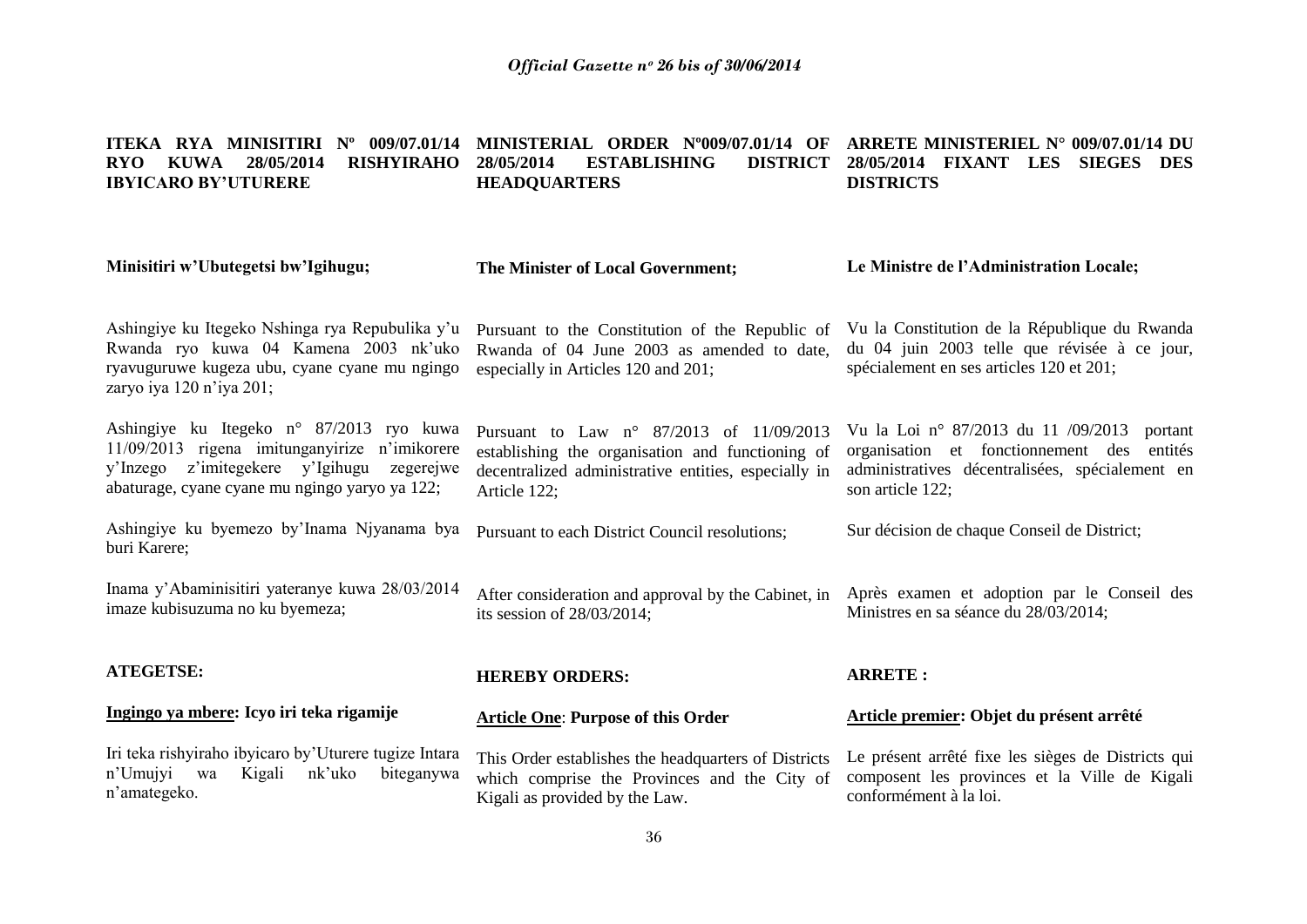|     | Ingingo ya 2: Icyicaro cya buri Karere                                                      |              | <b>Article 2: Headquarters for each District</b>                                                |              | Article 2: Siège de chaque District                                                            |
|-----|---------------------------------------------------------------------------------------------|--------------|-------------------------------------------------------------------------------------------------|--------------|------------------------------------------------------------------------------------------------|
|     | Buri Karere gafite icyicaro kiri mu Murenge<br>nk'uko bigaragara mu mbonerahamwe ikurikira: |              | Each District shall have its headquarters located in<br>the Sector as shown in the table below: |              | Le siège de chaque District se trouve dans un<br>Secteur tel qu'il ressort du tableau suivant: |
| I.  | UMUJYI WA KIGALI                                                                            | I.           | <b>CITY OF KIGALI</b>                                                                           | I.           | <b>VILLE DE KIGALI</b>                                                                         |
|     | GASABO : Umurenge wa Kacyiru                                                                | 1. GASABO :  | Kacyiru Sector                                                                                  | 1. GASABO:   | Secteur Kacyiru                                                                                |
|     | KICUKIRO: Umurenge wa Kagarama                                                              | 2. KICUKIRO: | Kagarama Sector                                                                                 | 2. KICUKIRO: | Secteur Kagarama                                                                               |
| 3.  | NYARUGENGE<br>Umurenge<br>wa<br>Nyarugenge                                                  |              | 3. NYARUGENGE : Nyarugenge Sector                                                               |              | 3. NYARUGENGE : Secteur Nyarugenge                                                             |
| II. | <b>INTARA Y'AMAJYEPFO</b>                                                                   | II.          | <b>SOUTHERN PROVINCE</b>                                                                        | II.          | <b>PROVINCE DU SUD</b>                                                                         |
|     | 1. NYANZA: Umurenge wa Busasamana                                                           |              | 1. NYANZA : Busasamana Sector                                                                   |              | 1. NYANZA : Secteur Busasamana                                                                 |
| 2.  | GISAGARA : Umurenge wa Ndora                                                                |              | <b>GISAGARA</b> : Ndora Sector                                                                  | 2.           | <b>GISAGARA</b> : Secteur Ndora                                                                |
|     | 3. NYARUGURU : Umurenge wa Kibeho                                                           | 3.           | NYARUGURU : Kibeho Sector                                                                       |              | 3. NYARUGURU : Secteur Kibeho                                                                  |
|     | 4. HUYE : Umurenge wa Ngoma                                                                 |              | 4. HUYE : Ngoma Sector                                                                          |              | 4. HUYE : Secteur Ngoma                                                                        |
|     | 5. NYAMAGABE : Umurenge wa Gasaka                                                           | 5.           | NYAMAGABE : Gasaka Sector                                                                       |              | 5. NYAMAGABE : Secteur Gasaka                                                                  |
| 6.  | RUHANGO : Umurenge wa Ruhango                                                               | 6.           | RUHANGO: Ruhango Sector                                                                         |              | 6. RUHANGO : Secteur Ruhango                                                                   |
| 8.  | 7. MUHANGA: Umurenge wa Nyamabuye<br><b>KAMONYI</b><br>Umurenge<br>wa<br>Gacurabwenge       |              | 7. MUHANGA : Nyamabuye Sector<br>8. KAMONYI : Gacurabwenge Sector.                              | 8.           | 7. MUHANGA : Secteur Nyamabuye<br><b>KAMONYI</b> : Secteur Gacurabwenge                        |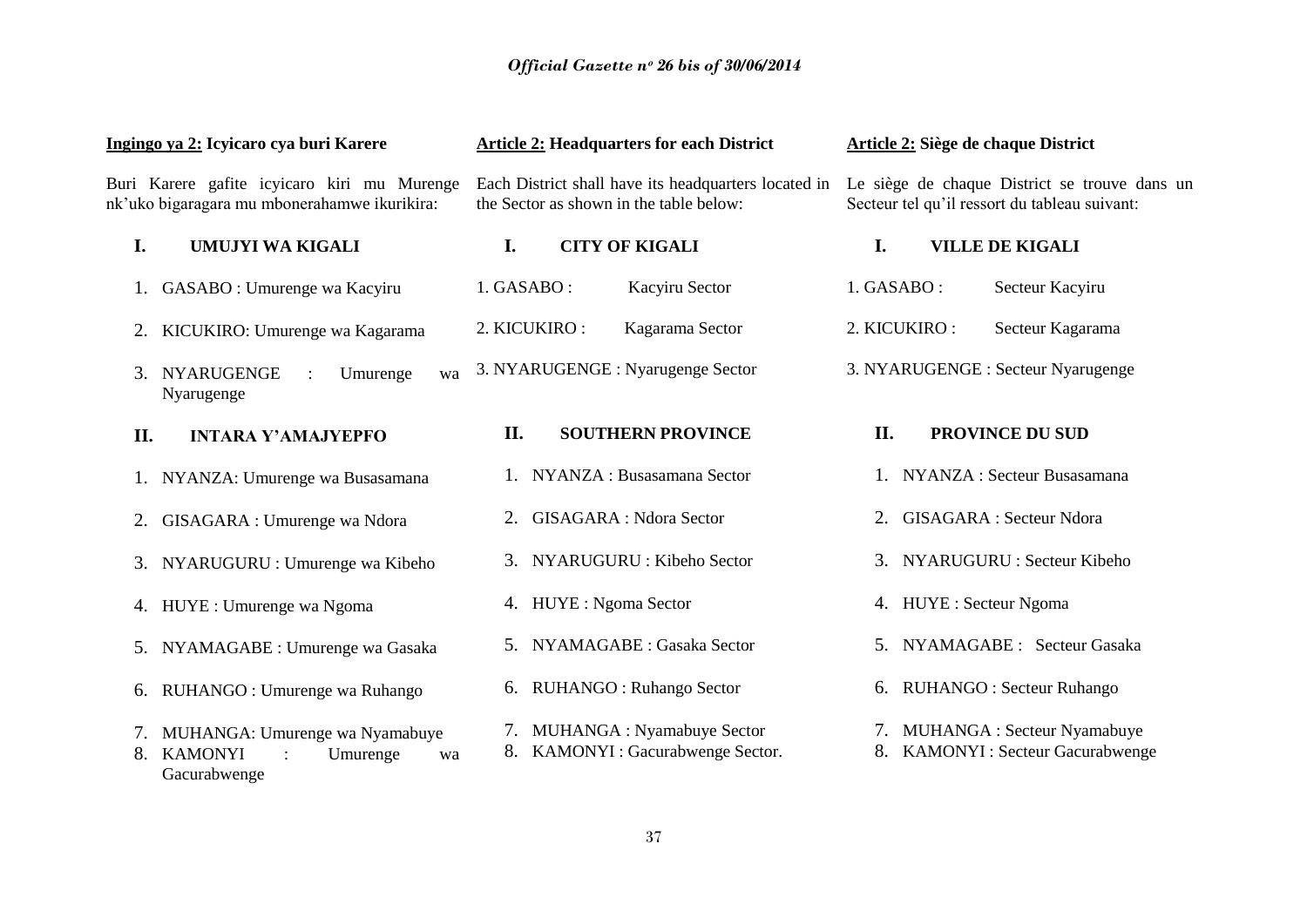| <b>III. INTARA Y'IBURENGERAZUBA</b> | III.<br><b>WESTERN PROVINCE</b> | III.<br>PROVINCE DE L'OUEST          |
|-------------------------------------|---------------------------------|--------------------------------------|
| 1. KARONGI : Umurenge wa Rubengera  | 1. KARONGI : Rubengera Sector   | 1. 1. KARONGI : Secteur Rubengera    |
| 2. RUTSIRO : Umurenge wa Gihango    | 2. RUTSIRO: Gihango Sector      | 2. RUTSIRO : Secteur Gihango         |
| 3. RUBAVU : Umurenge wa Gisenyi     | 3. RUBAVU : Gisenyi Sector      | 3. RUBAVU : Secteur Gisenyi          |
| 4. NYABIHU: Umurenge wa Mukamira    | 4. NYABIHU : Mukamira Sector    | 4. NYABIHU : Secteur Mukamira        |
| 5. NGORORERO: Umurenge wa Ngororero | 5. NGORORERO : Ngororero Sector | 5. NGORORERO: Secteur Ngororero      |
| RUSIZI : Umurenge wa Kamembe<br>6.  | 6. RUSIZI : Kamembe Sector      | <b>RUSIZI: Secteur Kamembe</b><br>6. |
| 7. NYAMASHEKE : Umurenge wa Kagano  | 7. NYAMASHEKE : Kagano Sector   | 7. NYAMASHEKE: Secteur Kagano        |
|                                     |                                 |                                      |
| IV.<br><b>INTARA Y'AMAJYARUGURU</b> | IV.<br><b>NORTHERN PROVINCE</b> | IV.<br><b>PROVINCE DU NORD</b>       |
| 1. RULINDO : Umurenge wa Bushoki    | RULINDO: Bushoki Sector         | 1. RULINDO:<br>Secteur Bushoki       |
| GAKENKE: Umurenge wa Gakenke        | 2. GAKENKE : Gakenke Sector     | 2. GAKENKE:<br>Secteur Gakenke       |
| MUSANZE : Umurenge wa Muhoza<br>3.  | 3. MUSANZE: Muhoza Sector       | 3. MUSANZE : Secteur Muhoza          |
| 4. BURERA : Umurenge wa Rusarabuge  | 4. BURERA : Rusarabuge Sector   | 4. BURERA : Secteur Rusarabuge       |
| 5. GICUMBI : Umurenge wa Byumba     | 5. GICUMBI : Byumba Sector      | 5. GICUMBI : Secteur Byumba          |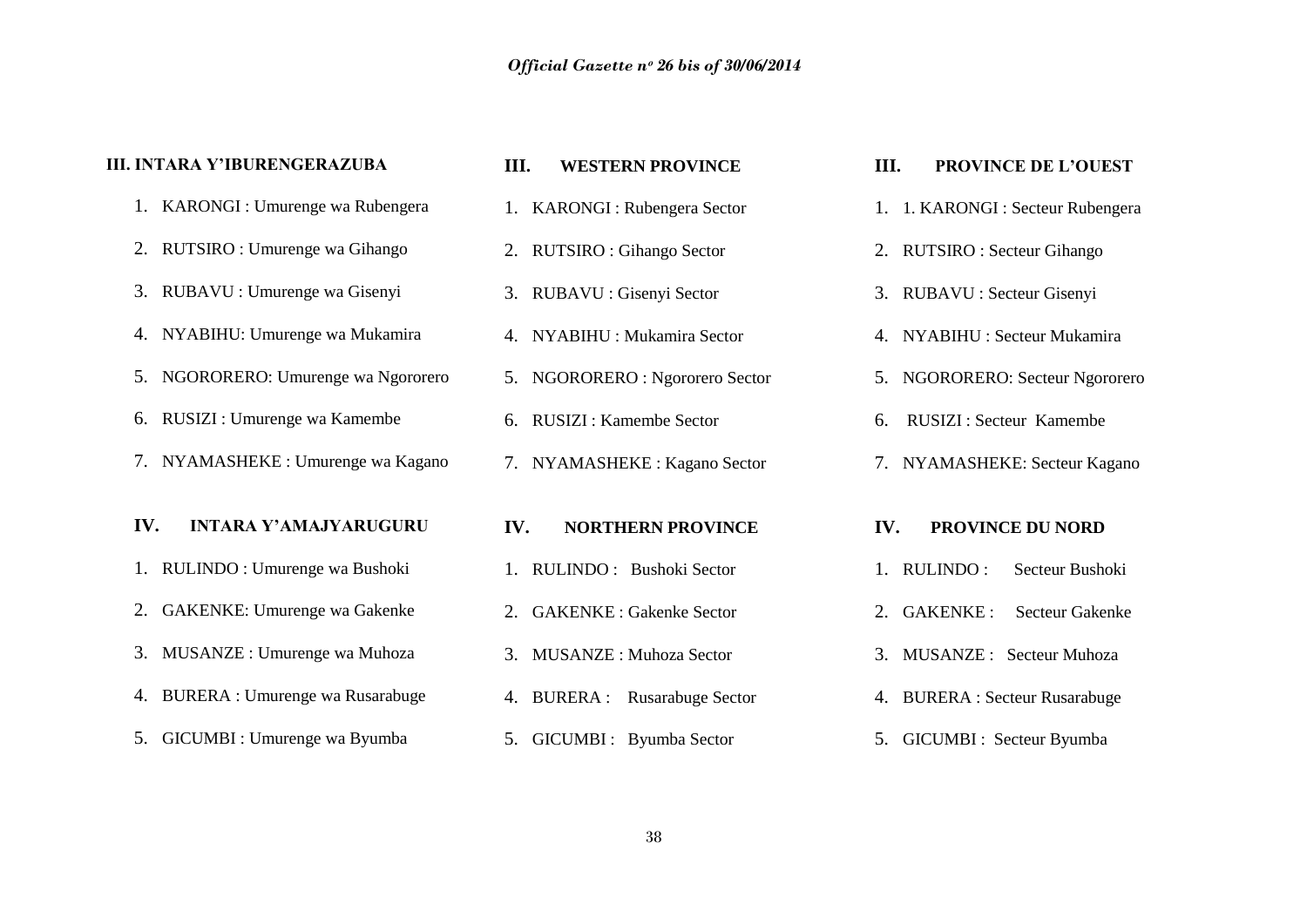| V.                 | <b>INTARA Y'IBURASIRAZUBA</b>                                                             | V.               | <b>EASTERN PROVINCE</b>                                                                                    | V.         | <b>PROVINCE DE L'EST</b>                                                                             |
|--------------------|-------------------------------------------------------------------------------------------|------------------|------------------------------------------------------------------------------------------------------------|------------|------------------------------------------------------------------------------------------------------|
|                    | 1. RWAMAGANA : Umurenge wa Kigabiro                                                       | 1.               | RWAMAGANA: Kigabiro Sector                                                                                 |            | 1. RWAMAGANA: Secteur Kigabiro                                                                       |
|                    | 2. NYAGATARE : Umurenge wa Nyagatare<br>3. GATSIBO: Umurenge wa Kabarore                  | 2.<br>3.         | NYAGATARE : Nyagatare Sector<br><b>GATSIBO: Kabarore Sector</b>                                            |            | 2. NYAGATARE: Secteur Nyagatare<br>3. GATSIBO : Secteur Kabarore                                     |
|                    | 4. KAYONZA: Umurenge wa Mukarange                                                         | 4.               | <b>KAYONZA: Mukarange Sector</b>                                                                           |            | 4. KAYONZA : Secteur Mukarange                                                                       |
| 5.                 | KIREHE : Umurenge wa Kirehe                                                               | 5.               | KIREHE: Kirehe Sector                                                                                      |            | 5. KIREHE : Secteur Kirehe                                                                           |
|                    | 6. NGOMA : Umurenge wa Kibungo                                                            | 6.               | NGOMA : Kibungo Sector                                                                                     |            | 6. NGOMA : Secteur Kibungo                                                                           |
|                    | 7. BUGESERA: Umurenge wa Nyamata                                                          | 7.               | <b>BUGESERA</b> : Nyamata Sector.                                                                          |            | 7. BUGESERA : Secteur Nyamata                                                                        |
| n'iri teka         | Ingingo ya 3: Ivanwaho ry'ingingo zinyuranyije Article 3: Repealing provision             |                  |                                                                                                            |            | <b>Article 3: Disposition abrogatoire</b>                                                            |
|                    | Ingingo z'amateka yose abanziriza iri kandi<br>zinyuranyije na ryo zivanyweho.            | hereby repealed. | All prior provisions contrary to this Order are                                                            |            | Toutes les dispositions antérieures contraires au<br>présent arrêté sont abrogées.                   |
|                    | Ingingo ya 4: Igihe iteka ritangira gukurikizwa                                           |                  | <b>Article 4: Commencement</b>                                                                             |            | Article 4: Entrée en vigueur                                                                         |
| Iri<br>y'u Rwanda. | teka ritangira gukurikizwa<br>ku munsi<br>ritangarijweho mu Igazeti ya Leta ya Repubulika | of Rwanda.       | This Order shall come into force on the date of its<br>publication in the Official Gazette of the Republic | du Rwanda. | Le présent arrêté entre en vigueur le jour de sa<br>publication au Journal Officiel de la République |
|                    | Kigali, ku wa 28/05/2014                                                                  |                  | Kigali, on 28/05/2014                                                                                      |            | Kigali, le 28/05/2014                                                                                |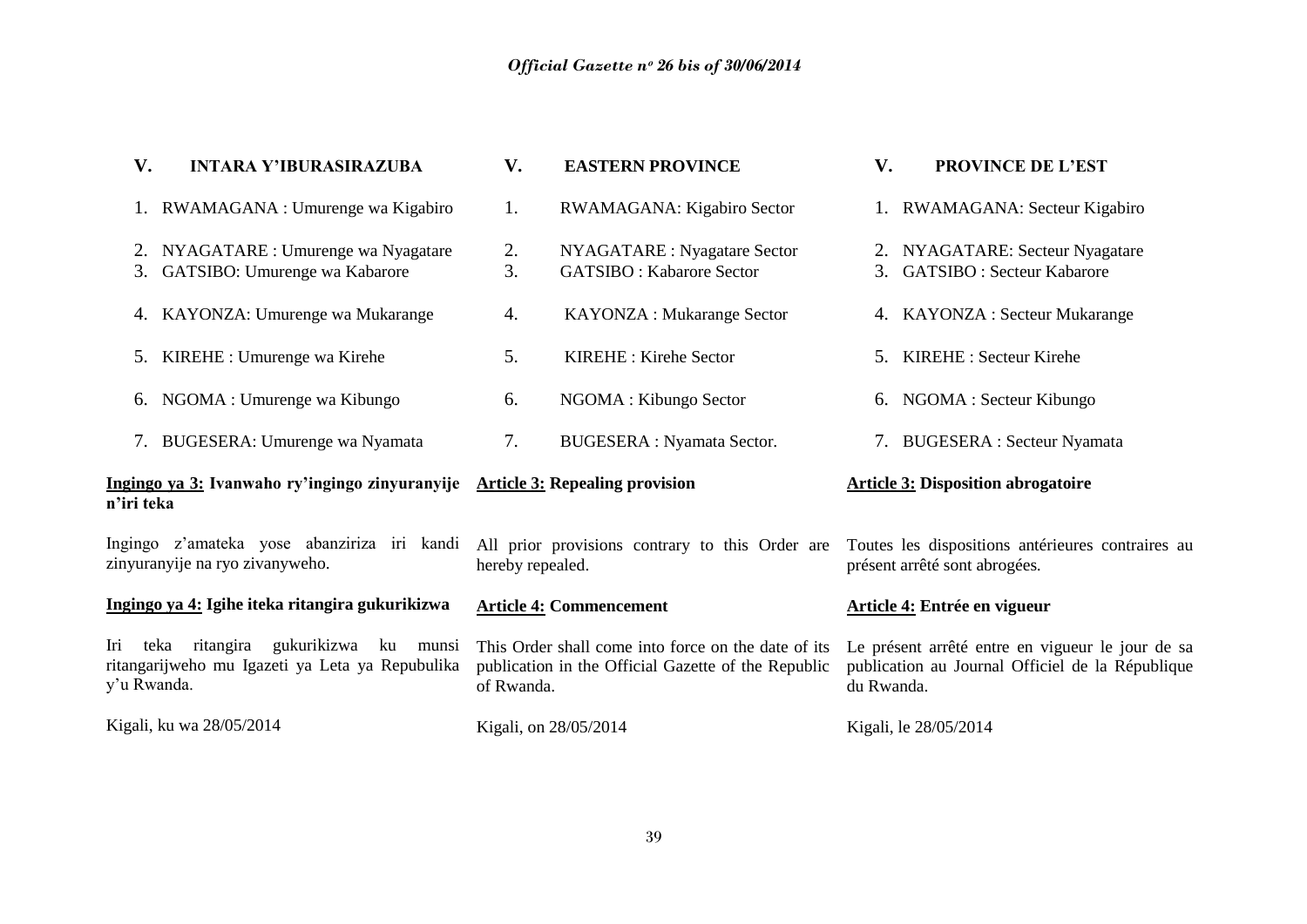## *Official Gazette nᵒ 26 bis of 30/06/2014*

(sé) **MUSONI James** Minisitiri w"Ubutegetsi bw"Igihugu

(sé) **MUSONI James** The Minister of Local Government

(sé) **MUSONI James** Le Ministre de l"Administration Locale

**Bibonywe kandi bishyizweho Ikirango cya Repubulika :**

**Seen and sealed with the Seal of the Republic:**

**Vu et scellé du Sceau de la République :**

(sé) **BUSINGYE Johnston** Minisitiri w"Ubutabera/ Intumwa Nkuru ya Leta

(sé) **BUSINGYE Johnston** Minister of Justice/ Attorney General

(sé) **BUSINGYE Johnston** Ministre de la Justice/ Garde des Sceaux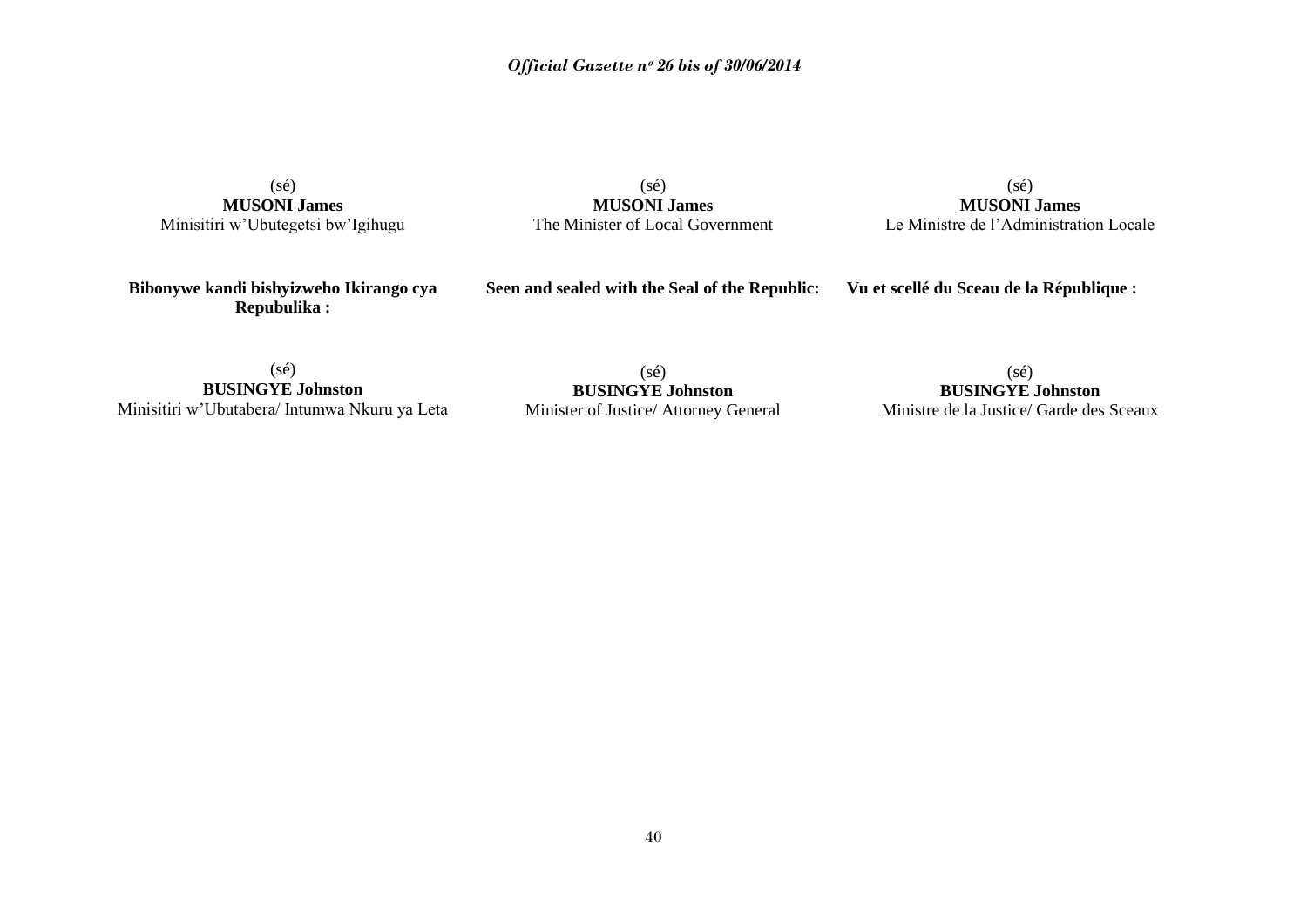**ITEKA RYA MINISITIRI N°01/Mininter/14 MINISTERIAL ORDER N°01/Mininter/14 OF ARRETE MINISTERIEL N°01/Mininter/14 RYO KUWA 28/05/2014 RIGENA AMAZU UBUGENZACYAHA BUFUNGIRAMO DETERMINING POLICE CUSTODY FACILITIES DU 28/05/2014 DETERMINANT LES MAISONS DE DETENTION DE LA POLICE JUDICIAIRE** 

**TABLE DES MATIERES**

| <b>ISHAKIRO</b>                                                     | <b>TABLE OF CONTENTS</b>                             | <b>TABLE DES MATIERES</b>                                         |
|---------------------------------------------------------------------|------------------------------------------------------|-------------------------------------------------------------------|
| Ingingo ya mbere: Icyo iri teka rigamije                            | <b>Article One: Purpose of this Order</b>            | Article premier: Objet du présent arrêté                          |
| Ingingo<br>$ya$ 2:<br><b>Ubugenzacyaha</b><br>Amazu<br>bufungiramo  | <b>Article 2: Judicial Policy custody facilities</b> | Article 2: Maisons de détention de la Police<br><b>Judiciaire</b> |
| Ingingo ya 3: Gutandukanya abafungwa                                | <b>Article 3: Separation of detained</b>             | Article 3: Séparation des détenus                                 |
| Ingingo ya 4: Ibyangombwa by'ibanze                                 | <b>Article 4: Basic requirements</b>                 | Article 4: Exigences de base                                      |
| Ingingo ya 5: Ivanwaho ry'ingingo zinyuranyije<br>n'iri teka        | <b>Article 5: Repealing Provision</b>                | <b>Article 5: Disposition abrogatoire</b>                         |
| Igihe<br>iteka<br>ritangirira<br>Ingingo<br>6:<br>va<br>gukurikizwa | <b>Article 6: Commencement</b>                       | Article 6: Entrée en vigueur                                      |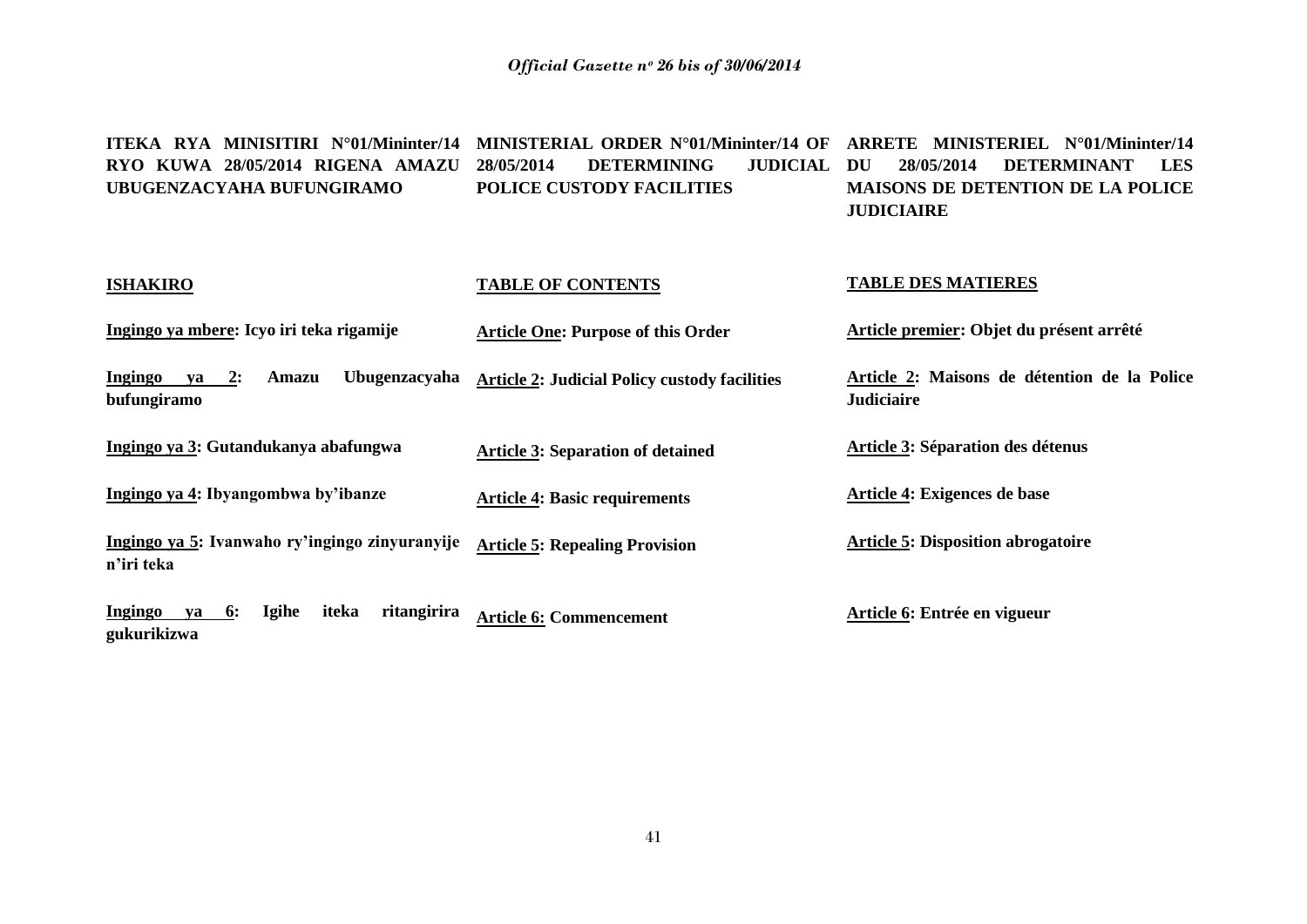**ITEKA RYA MINISITIRI N°01/Mininter/14 MINISTERIAL ORDER N°01/Mininter/14 OF ARRETE MINISTERIEL N°01/Mininter/14 RYO KUWA 28/05/2014 RIGENA AMAZU UBUGENZACYAHA BUFUNGIRAMO 28/05/2014 DETERMINING JUDICIAL POLICE CUSTODY FACILITIES DU 28/05/2014 DETERMINANT LES MAISONS DE DETENTION DE LA POLICE JUDICIAIRE** 

**Minisitiri w'Umutekano mu Gihugu;** Ashingiye ku Itegeko Nshinga rya Repubulika y"u Rwanda ryo kuwa 04 Kamena 2003 nk"uko ryavuguruwe kugeza ubu, cyane cyane mu ngingo yaryo ya 170, iya 121 n"iya 201; Ashingiye ku Itegeko n° 46/2010 ryo kuwa 14/12/2010 rigena ububasha, inshingano, imitunganyirize n"imikorere bya Police y"u Rwanda, cyane cyane mu ngingo yaryo ya 2, iya 3, iya 8 n"iya 42; Ashingiye ku Itegeko nº 30/2013 ryo kuwa 24/5/2013 ryerekeye imiburanishirize y"imanza z"inshinjabyaha, cyane cyane mu ngingo yaryo ya 40; Inama y"Abaminisitiri yateranye kuwa 28/03/2014 imaze kubisuzuma no kubyemeza; **DUTEGETSE: Ingingo ya mbere: Icyo iri teka rigamije** Iri teka rigena amazu ubugenzacyaha bufungiramo. **The Minister of Internal Security;** Pursuant to the Constitution of the Republic of Rwanda of 04 June 2003 as amended to date, especially in Articles 170, 121 and 201; Pursuant to Law n° 46/2010 of 14/12/2010 determining the powers, responsibilities, organization and functioning of the Rwanda National Police, especially in Articles 2, 3, 8 and Rwanda, spécialement en ses articles 2, 3, 8 et 42; 42; Pursuant to Law n° 30/2013 of 24/05/2013 relating to the code of criminal procedure, especially in Article 40; After consideration and approval by the Cabinet in its session of 28/03/2014; **ORDERS: Article One: Purpose of this Order** This Order determines judicial Police custody facilities. **Le Ministre de la Sécurité Intérieure;**  Vu la Constitution de la République du Rwanda du 04 juin 2003 telle que révisée à ce jour, spécialement en ses articles 170, 121, et 201 ; Vu la Loi n° 46/2010 du 14/12/2010 portant compétences, attributions, organisation et fonctionnement de la Police Nationale du Vu la Loi n° 30/2013 du 24/05/2013 portant code de procédure pénale, spécialement en son article 40; Après examen et adoption par le Conseil des Ministres en sa séance du 28/03/2014 ; **ARRETE: Article premier: Objet du présent arrêté** Le présent arrêté détermine les maisons de détention de la Police Judiciaire.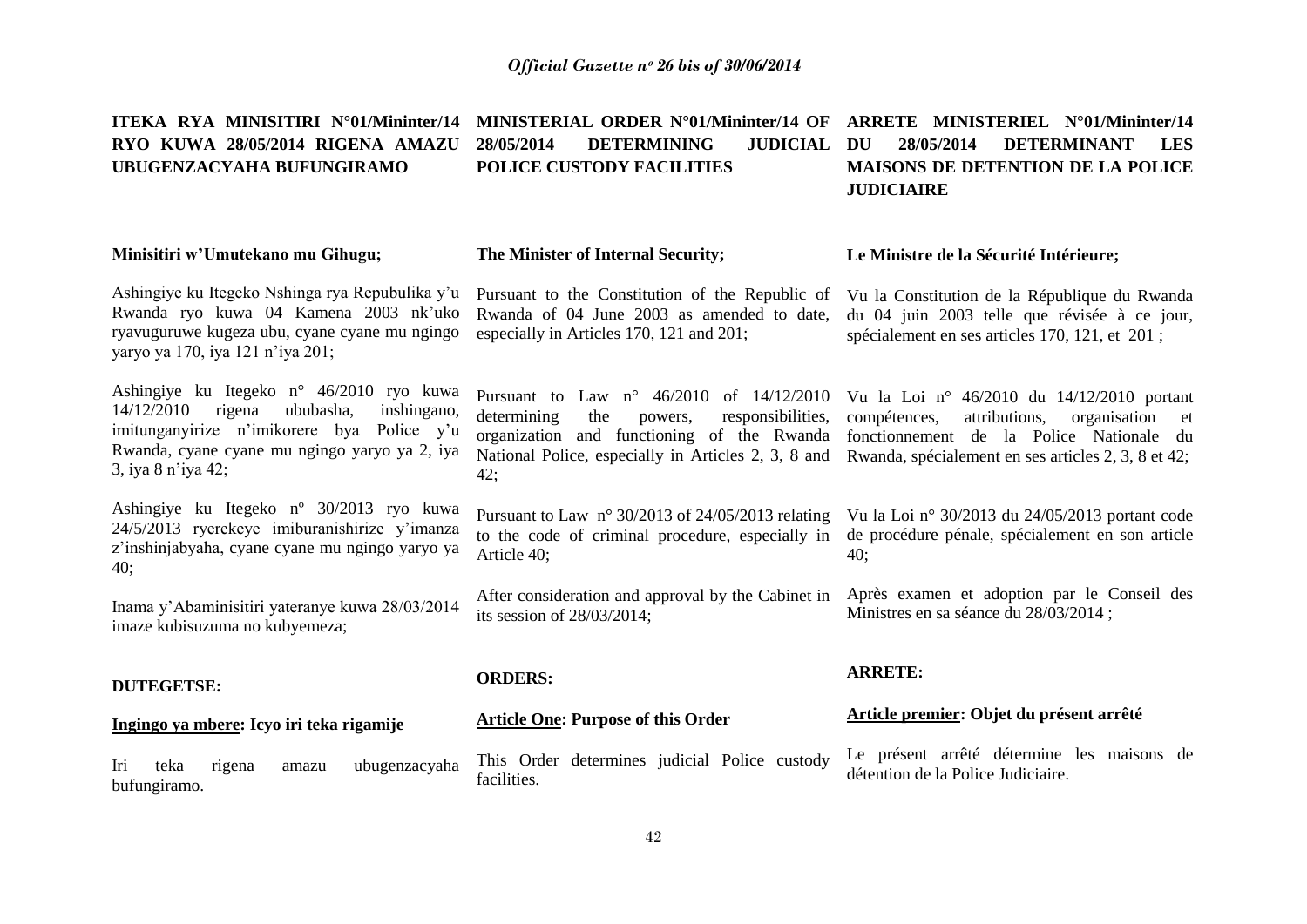| Ingingo ya 2:<br><b>Amazu</b><br>bufungiramo                                                                                                                      | Ubugenzacyaha Article 2: Judicial Policy custody facilities                                                                             | Article 2: Maisons de détention de la Police<br><b>Judiciaire</b>                                                                                                                 |
|-------------------------------------------------------------------------------------------------------------------------------------------------------------------|-----------------------------------------------------------------------------------------------------------------------------------------|-----------------------------------------------------------------------------------------------------------------------------------------------------------------------------------|
| Sitasiyo na Posita bya Polisi.                                                                                                                                    | Amazu ubugenzacyaha bufungiramo aba kuri Judicial Policy custody facilities are established at<br>Police stations and posts.            | Les maisons de détention de la Police Judiciaire se<br>trouvent aux stations et postes de Police.                                                                                 |
| Umuntu wese Ubugenzacyaha bwemeje<br>ko<br>akurikiranwa afunzwe agomba gufungirwa mu<br>nzu Ubugenzacyaha bufungiramo.                                            | Any person the judicial Police decides to prosecute<br>while under detention must be detained in Judicial<br>Police custody.            | Toute personne que la Police judicaire décide de<br>poursuivre étant en détention doit être détenue<br>dans une maison de détention de la Police<br>Judiciaire.                   |
| Ingingo ya 3: Gutandukanya abafungwa                                                                                                                              | <b>Article 3: Separation of detained</b>                                                                                                | <b>Article 3: Séparation des détenus</b>                                                                                                                                          |
| Amazu Ubugenzacyaha bufungiramo yubakwa ku<br>abagore<br>bafunzwe<br>batandukanywa<br>buryo<br>bagatandukanywa<br>n'abagabo,<br>abana<br>nabo<br>n'abantu bakuru. | Judicial Police custody must be constructed in a<br>way that detained women are separated from men<br>and children from adult persons.  | Les maisons de détention de la Police Judiciaire<br>doivent être construites de manière à ce que les<br>femmes détenues soient séparées des hommes et<br>les enfants des adultes. |
|                                                                                                                                                                   |                                                                                                                                         |                                                                                                                                                                                   |
| Ingingo ya 4: Ibyangombwa by'ibanze                                                                                                                               | <b>Article 4: Basic requirements</b>                                                                                                    | <b>Article 4: Exigences de base</b>                                                                                                                                               |
| Amazu afungirwamo abantu agomba kuzuza<br>ibyangombwa by'ibanze bifasha kubungabunga<br>bw'uyafungiwemo<br>ubuzima<br>kandi<br>bidahungabanya umutekano we.       | Custody facilities must have basic requirements<br>which help to safeguard a detainee's life and not be<br>harmful to his/her security. | Les maisons de détention doivent avoir des<br>exigences de base qui favorisent une saine vie du<br>détenu et qui ne pas être préjudiciable à sa<br>sécurité.                      |
| Mubyo ayo mazu agomba kuba yujuje harimo ibi<br>bikurikira:                                                                                                       | Requirements for custody facilities must include<br>the following:                                                                      | Les conditions que doivent remplir les maisons de<br>détention sont notamment:                                                                                                    |
| 1° kuba nta bucucike burimo;                                                                                                                                      | $1^{\circ}$ not to be over populated;                                                                                                   | $1^{\circ}$ ne pas être surpeuplé ;                                                                                                                                               |
| kuba afite urumuri ruhagije;<br>$2^{\circ}$                                                                                                                       | having enough light;<br>$2^{\circ}$                                                                                                     | avoir assez d'éclairage;                                                                                                                                                          |
| kuba afite isuku;<br>$3^\circ$                                                                                                                                    | to be cleaned;<br>$3^\circ$                                                                                                             | être nettoyé;<br>$3^\circ$                                                                                                                                                        |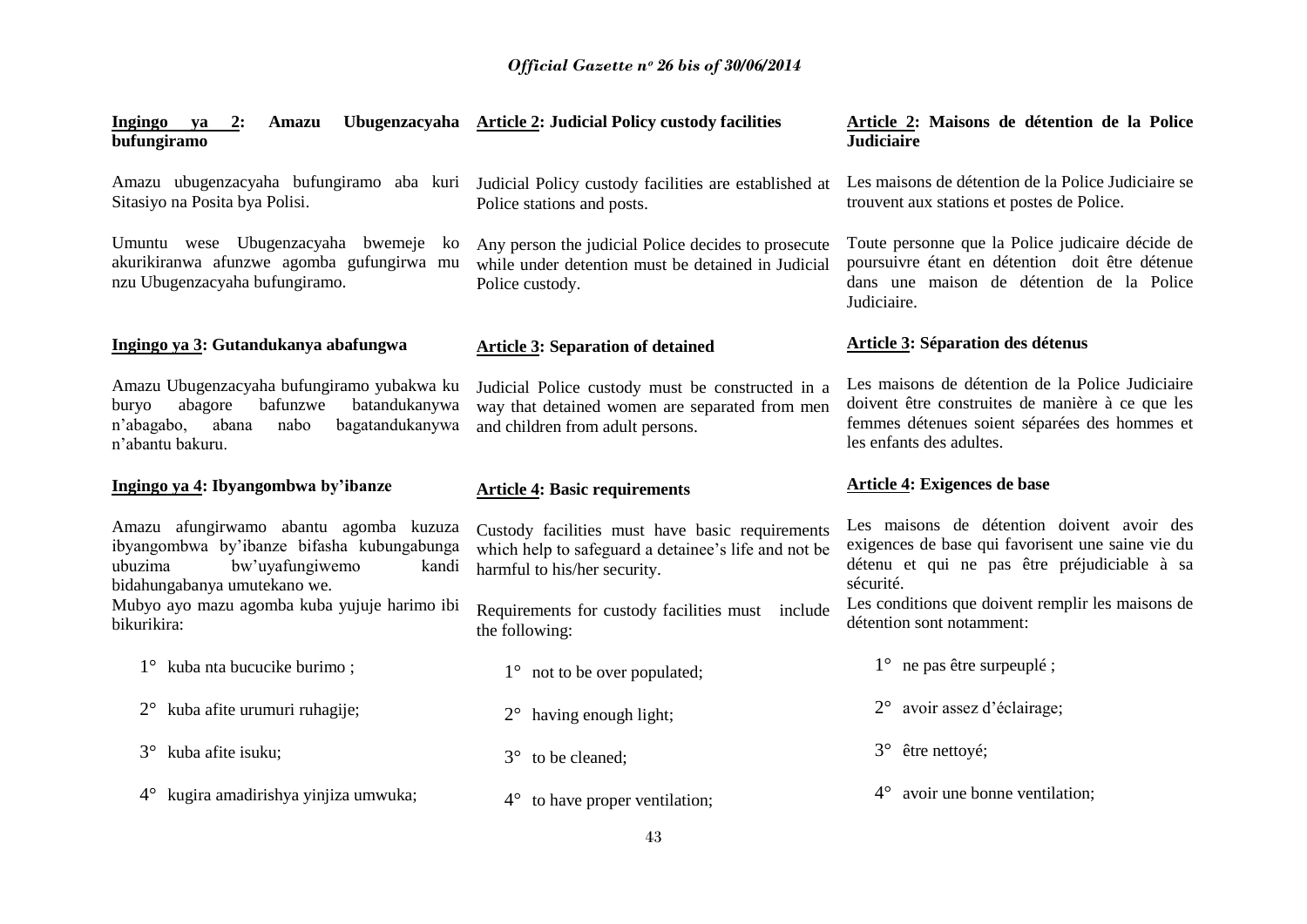| kugira ubwiherero n'ubwiyuhagiriro;                                                                                 | 5° to have toilets and bath rooms;                                                                                       | 5° avoir les toilettes et les salles de bain;                                                                   |
|---------------------------------------------------------------------------------------------------------------------|--------------------------------------------------------------------------------------------------------------------------|-----------------------------------------------------------------------------------------------------------------|
| $6^{\circ}$<br>kugira icyumba ufunzwe<br>ashobora<br>kuganirira n'umwunganira mu mategeko<br>cyangwa undi wamusuye. | $6^{\circ}$ the detainee may be equipped with a room<br>for consultation with his/her lawyer or a<br>visitor.            | $6^{\circ}$ avoir une salle où le détenu peut<br>s'entretenir avec son avocat ou un<br>visiteur.                |
| Ingingo ya 5: Ivanwaho ry'ingingo zinyuranyije Article 5: Repealing Provision<br>n'iri teka                         |                                                                                                                          | <b>Article 5: Disposition abrogatoire</b>                                                                       |
| zinyuranyije naryo zivanyweho.                                                                                      | Ingingo zose z'amateka abanziriza iri kandi All prior provisions contrary to this Order are<br>hereby repealed.          | Toutes les dispositions antérieures contraires au<br>présent arrêté sont abrogées                               |
| Ingingo ya<br><b>Igihe</b><br>iteka<br>6:<br>gukurikizwa                                                            | ritangirira Article 6: Commencement                                                                                      | Article 6: Entrée en vigueur                                                                                    |
| Iri teka ritangira gukurikizwa ku munsi<br>ritangarijweho mu Igazeti ya Leta ya Repubulika<br>y'u Rwanda.           | This Order shall come into force on the date of its<br>publication in the Official Gazette of the Republic<br>of Rwanda. | Le présent arrêté entre vigueur le jour de sa<br>publication au Journal Officiel de la République<br>du Rwanda. |
| Kigali, kuwa 28/05/2014                                                                                             | Kigali, on 28/05/2014                                                                                                    | Kigali, le 28/05/2014                                                                                           |
| $(s\acute{e})$<br><b>Sheikh HARERIMANA Mussa Fazil</b><br>Minisitiri w'umutekano mu Gihugu                          | $(s\acute{e})$<br><b>Sheikh HARERIMANA Mussa Fazil</b><br>Minister of Internal Security                                  | $(s\acute{e})$<br><b>Sheikh HARERIMANA Mussa Fazil</b><br>Ministre de la Sécurité Intérieure                    |
| Bibonywe kandi bishyizweho Ikirango cya<br><b>Repubulika:</b>                                                       | Seen and sealed with the Seal of the Republic:                                                                           | Vu et scellé du Sceau de la République:                                                                         |
| $(s\acute{e})$<br><b>BUSINGYE Johnston</b><br>Minisitiri w'Ubutabera/Intumwa Nkuru ya Leta                          | $(s\acute{e})$<br><b>BUSINGYE Johnston</b><br>Minister of Justice/Attorney General                                       | $(s\acute{e})$<br><b>BUSINGYE Johnston</b><br>Ministre de la Justice/Garde des Sceaux                           |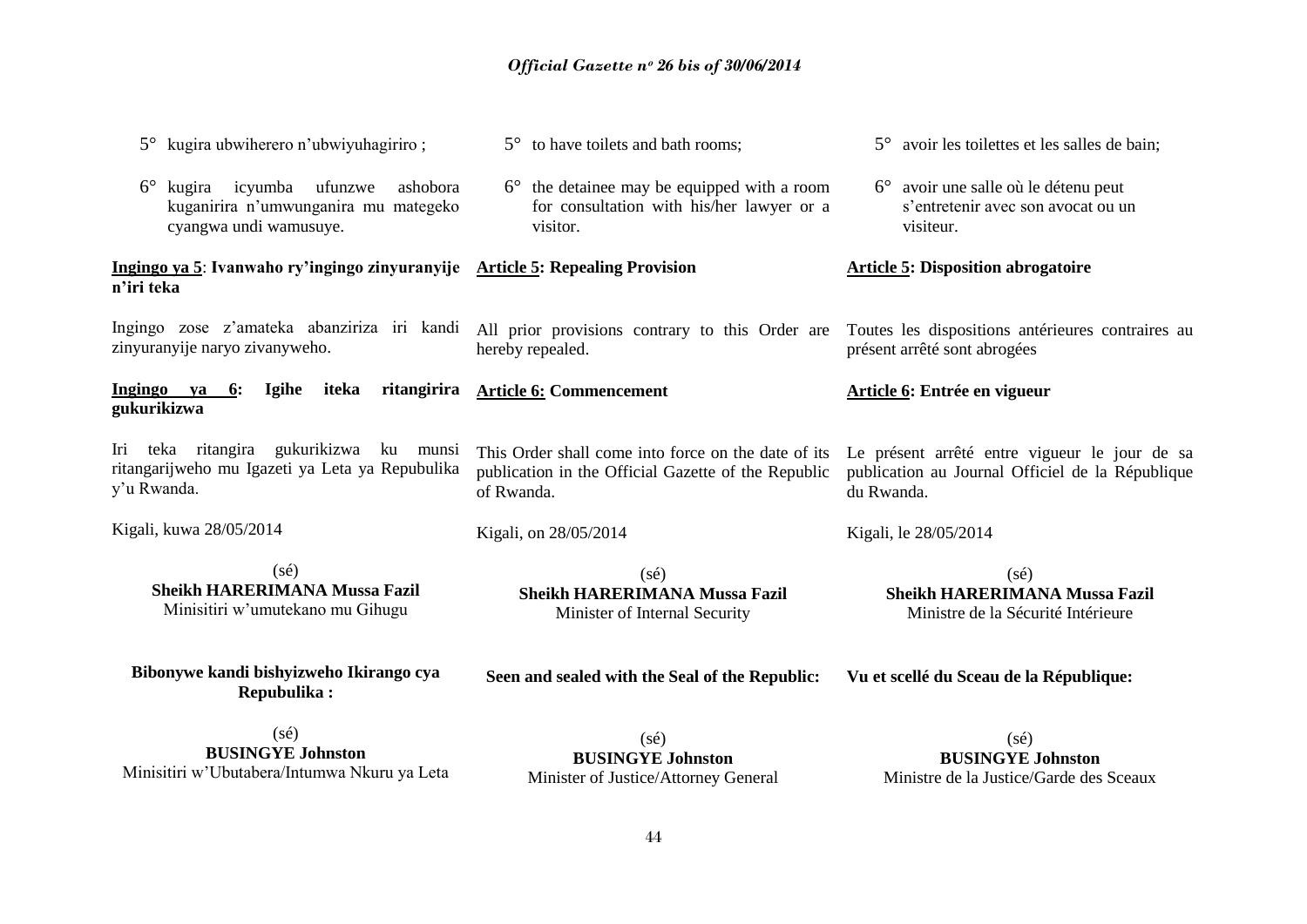**UMURYANGO USHINGIYE KU IDINI**

## **COMMUNAUTE DES EGLISES BETHEL AU RWANDA (C.E.B.R)**

#### **AMATEGEKO SHINGIRO**

#### **Irangashingiro**

Inteko Rusange y"umuryango wa « **Communauté**  The General assembly of the "**Communauté des**  L"Assemblée Générale de la **Communauté des**  isanzwe yabereye i kigali, kuwa 09/02/2013.

Ishingiye ku Iteka rya Minisitiri n<sup>o</sup> 29/11 ryo kuwa 23/04/2004 riha ubuzimagatozi umuryango wa **« Communauté des Eglises Béthel au Rwanda »** ndetse ryemera ishyirwaho ury"uhagarariye n"uwungirije uhagarariye umuryango nk"uko biri mw'itegeko n<sup>o</sup> 20/2000 ryo kuwa 26/07/2000 rigenga imiryango idaharanira inyungu, mu ngingo zayo iya 8, iya  $9$  n'iya 10 ;

kuwa 05/03/2012 ryemeza abahagarariye « **Communauté des Eglises Bethel au Rwanda »**  nk'uko biri mw'itegeko n° 20/2000 ryo kuwa inyungu, mu ngingo zayo iya 8, iya 9 n"iya 10 ; Ishingiye ku Itegeko n<sup>o</sup> 06/2012 ryo kuwa article 8, 9, 10; 12/02/2012 rigena imitunganyirize n"imikorere by"imiryango ishingiye ku idini.

Yemeje ivugururwa ry'amategeko shingiro Considering the Law n° 06/2012 of the Vu la Loi n° 06/2012 du 12/Février 2012 portant y"umuryango wa Communauté des Eglises Bethel 12/February 2012 on the organization and au Rwanda mu ngingo zayo nk"uko biri mu operation of the religion-based organizations. Itegeko nº 06/2012 ryo kuwa 17/02/2012 rigena Adopt the statutes re-examined to conform them to Adopte les statuts revus pour les conformer à la imitunganyirize n'imikorere

**RELIGIOUS-BASED ORGANIZATIONS**

**COMMUNAUTE DES EGLISES BETHEL AU COMMUNAUTE DES EGLISES BETHEL AU RWANDA (C.E.B.R)**

#### **CONSTITUTION**

#### **Preamble**

held in Kigali, 09/02/2013.

making organizations ones, especially in its article spécialement en ses article 8, 9, 10 ; 8, 9, 10;

the 05/03/2012 bearing approval of the Legal profit making organizations ones, especially in its lucratifs, spécialement en ses article 8, 9, 10 ;

**ORGANISATION FONDEE SUR LA RELIGION RWANDA (C.E.B.R)**

#### **STATUTS**

#### **Préambule**

des Eglises Bethel au Rwanda » mu nama yayo Eglises Bethel au Rwanda in its ordinary session Eglises Béthel au Rwanda en sa session ordinaire tenue à Kigali, le 09/02/2013.

> Considering the Ministerial Decree nº 29/11 of 23 Vu l'Arrêté Ministériel nº 29/11 du 23 Avril 2004 April 2004 granting the civil personality to the accordant la personnalité civile à la Association "**Communauté des Eglises Béthel au « Communauté des Eglises Béthel au Rwanda »** Rwanda" and bearing approval of its legal et portant agrément de ses représentants légaux representatives in conformity with the law n° conformément à la loi n° 20/2000 du 26/07/2000 20/2000 of 26/07/2000 relating to non-profit relative aux associations sans but lucratifs,

Ishingiye ku Iteka rya Minisitiri nº 50/08.11 ryo Considering the Ministerial Decree nº 50/08.11 of Vu l'Arrêté Ministériel nº 50/08.11 du 05/03/2012  $26/07/2000$  rigenga imiryango idaharanira the law n° 20/2000 of 26/07/2000 relating to non- 26/07/2000 relative aux associations sans but Representative of the Organization "**Communauté**  l"organisation **« Communauté des Eglises Bethel**  des Eglises Béthel au Rwanda in conformity with au Rwanda» conformément à la loi nº 20/2000 du portant agrément des Représentant Légaux de

the new law  $n^{\circ}$  06/2012 of the 72/February 2012

organisation et fonctionnement des organisations fondées sur la religion.

nouvelle loi nº 06/2012 du 12/Février 2012 portant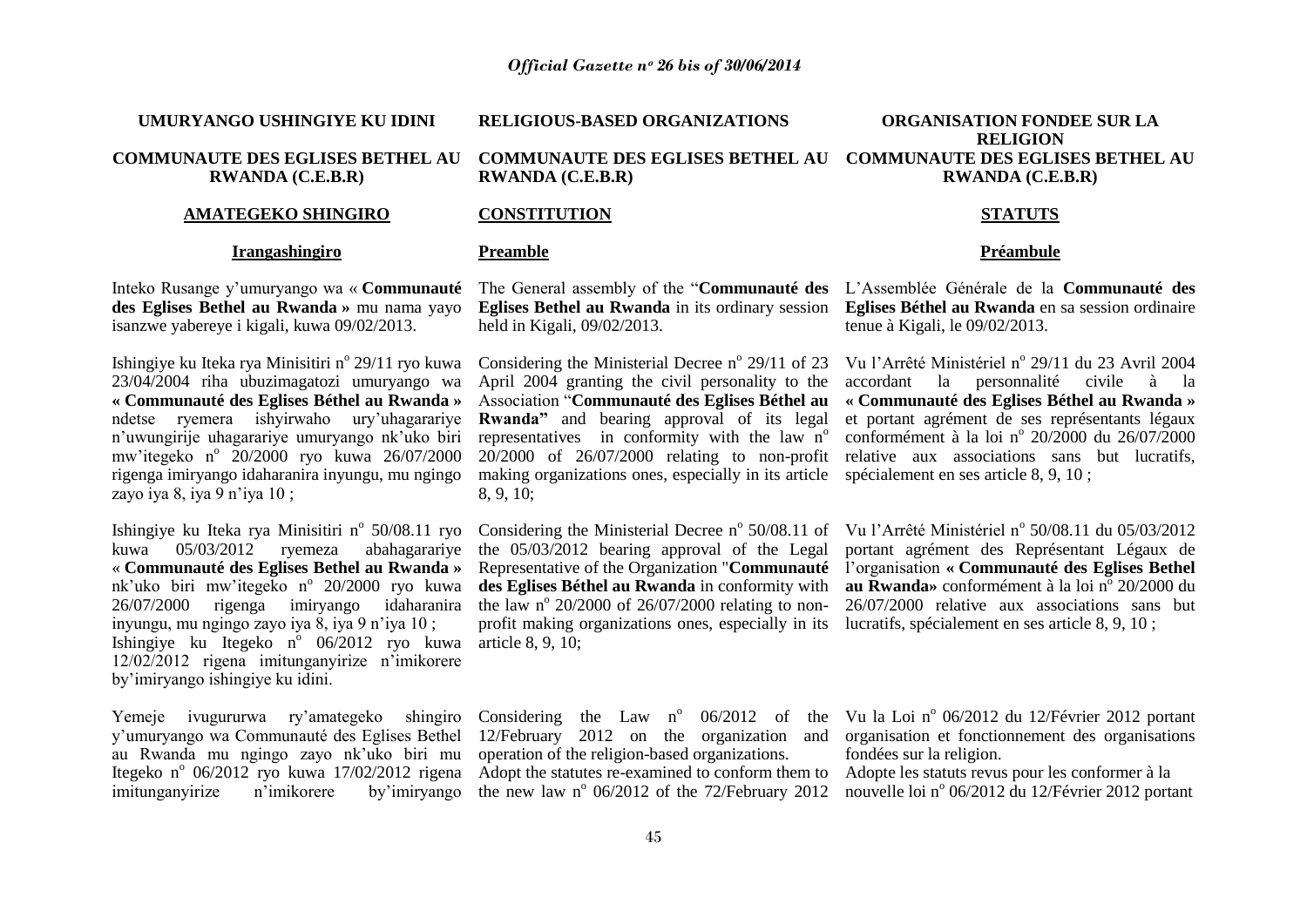ishingiye ku idini.

## **UMUTWE WA MBERE IZINA RY'UMURYANGO, ICYICARO, IFASI, IGIHE UZAMARA N'INTEGO**

#### **Ingingo ya mbere :**

ry"ishyirahamwe « **Communaute des Eglises Bethel au Rwanda** », mu magambo ahinye nkuko **Rwanda** ", governed by these statutes and bisabwa n'itegeko n<sup>o</sup> 06/2012 ryo kuwa 17 Gashyantare 2012 rigena imitunganyirize, n"imikorere by"imiryango ishingiye ku idini.

## **Ingingo ya 2:**

Icyicaro cy"umuryango gishyizwe mu Mujyi wa Kigali, Akarere ka Gasabo, Umurenge wa Remera, Akagari ka Rukiri ya II.

Icyo cyicaro gishobora kwimurirwa ahandi aho ari It may therefore be transferred to any other place Il peut néanmoins être transféré en tout autre ho hose mu gihugu byemejwe n"inteko rusange ku bwiganze bwa 2/3 by"abanyamuryango nyakuri.

## **Ingingo ya 3:**

uzamara ntigiteganijwe.

## **Ingingo ya 4:**

Umuryango ufite intego:

- Kwamamaza ubutumwa bwiza bwa Yesu Kristo ku bantu bose;
- Kuzana impinduka mu mibereho y"abantu hashizwe imbere indangagaciro za

based organizations.

## **CHAPTER ONE NAME, DURATION, HEAD OFFICE, OBJECTIVES AND SCOPE OF ACTIVITIES**

#### **Article one:**

the "**Communaute des Eglises Bethel au**  subjected to the provisions of the new law  $N^{\circ}$ Religion-based organizations.

## **Article 2:**

Sector, Rukiri II Cell.

members.

#### **Article 3:**

undetermined period.

## **Article 4:**

Organization has as a mission:

- Spreading the Gospel of Jesus Christ in all layers of society ;
- Working to transform our society by promoting biblical values of love,

on the organization and operation of the religious-organisation et fonctionnement des organisations fondées sur la religion.

## **CHAPITRE PREMIER DENOMINATION- SIEGE-DUREE- ZONE D'INTERVENTION ET BENEFICIAIRES**

## **Article premier :**

Hakozwe ivugururwa ry'amategeko Is carried out to the amendment of the statutes of Il est procédé à l'amendement des statuts de la 06/2012 of 12/February, 2012 on the organizations 06/2012 du 17 Février 2012 portant organisation et and operations of the organizations to the fonctionnement des organisations fondées sur la « **Communauté des Eglises Bethel au Rwanda** ». Régie par les présents statuts et soumise aux dispositions de la nouvelle loi  $n^{\circ}$ Religion.

## **Article 2 :**

The head office of the organization is located in Le siège social de l"organisation est établit dans la Kigali, Kigali City, Gasabo District, Remera Ville de Kigali, District de Gasabo, Secteur Remera, Cellule Rukiri II.

on the territory of the Republic of Rwanda on a endroit sur le territoire de la République decision of the 2/3 majority of the effective Rwandaise sur décision de l"Assemblée Générale, à la majorité des 2/3 des membres effectifs.

## **Article 3 :**

Umuryango ukorera imirimo yawo ku butaka The organization shall operate on the whole L"Organisation exerce ses activités sur toute bwose bwa Repubulika y'u Rwanda. Igihe territory of Rwanda. It is established for an l'étendue de la République du Rwanda. Elle est créée pour une durée indéterminée.

## **Article 4 :**

La Communauté des Eglises Béthel au Rwanda a pour mission de :

- Propager l"Evangile de Jésus-Christ dans toutes les couches de la société ;
- Travailler pour la transformation de notre société par la promotion des valeurs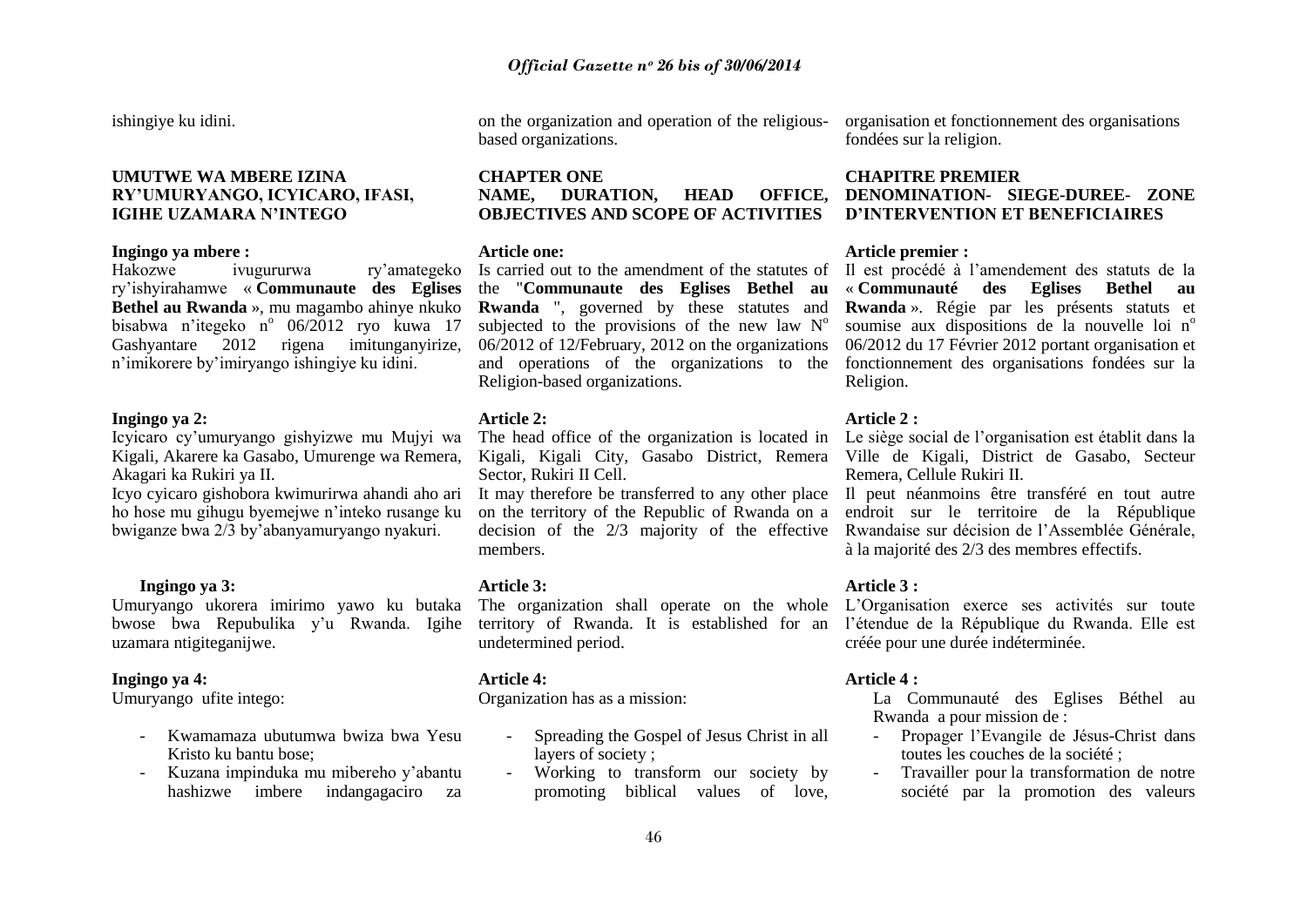bibiliya; urukundo, ubwihanganirane, ubutabera n"amahoro mu gushyiraho amahuriro y"ibiganiro nka: Amahugurwa, forums, ibiganiro mbwirwaruhame;

- Gutezimbere imibereho y"abatishoboye nk"abapfakazi, impfubyi, binyuze mu bikorwa by"ubutabazi nko gutanga ubwishingizi bwo kwivuza « mutuelle de santé » kwishyura amafaranga y"ishuri ku banyeshuri bava mu miryango itishoboye cyangwa batagira ababyeyi;
- Gushyigikira imirimo y"iterambere mu gihugu mu nzego z"ubuzima, uburezi, ubuhinzi n"ubworozi n"ubukorikori…

#### **UMUTWE WA II : ABANYAMURYANGO**

#### **Ingingo ya 5 :**

n"ab"icyubahiro.

Abanyamuryango nyakuri ni umuryango, abashyize umukono mategeko nshingiro kimwe n'undi muntu wese to it. cyangwa umuryango uzawinjiramwo.

tolerance, justice and peace by creating dynamic executives share these values such as conferences, forums, seminars ;

- Working to improve the living conditions of vulnerable groups in our society such as: widows, orphans, through philanthropic works such as: granting a health care through the "mituelle de santé" insurance payment to the needy, the granting of tuition fees for students and students from poor families or who do not have families ;
- Support various development sectors in the country such as education, health, agriculture, handicrafts…

#### **CHAPTER II: MEMBERS**

#### **Article 5:**

members and the members of honor.

Effective members are the signatories of these Sont membres effectifs, les signataires des kuri aya statutes like any person or entity who will adhere

bibliques d"amour, de tolérance, de justice et de paix en créant des cadres dynamiques de partage de ces valeurs tels que : des conférences, des forums, des séminaires ;

- Travailler pour l"amélioration des conditions de vie des catégories vulnérables dans notre société à savoir : les veuves, les orphelins, par le truchement des œuvres philanthropiques telles que : l"assistance aux soins de santé par le paiement de l"assurance mutuelle aux nécessiteux, l"octroi des frais de scolarité pour les élèves et étudiants issus des familles démunies ou n"ayant pas de familles ;
- Appuyer les différents secteurs de développement dans tout le pays tels que : l'éducation, la santé, l'agriculture, l"artisanat…

#### **CHAPITRE II: DES MEMBRES**

#### **Article 5:**

Umuryango ugizwe n'abanyamuryango nyakuri The organization is composed of the effective L'organisation se compose des membres effectifs et des membres d"honneur.

> présents statuts ainsi que toute personne physique ou morale qui y adhérera.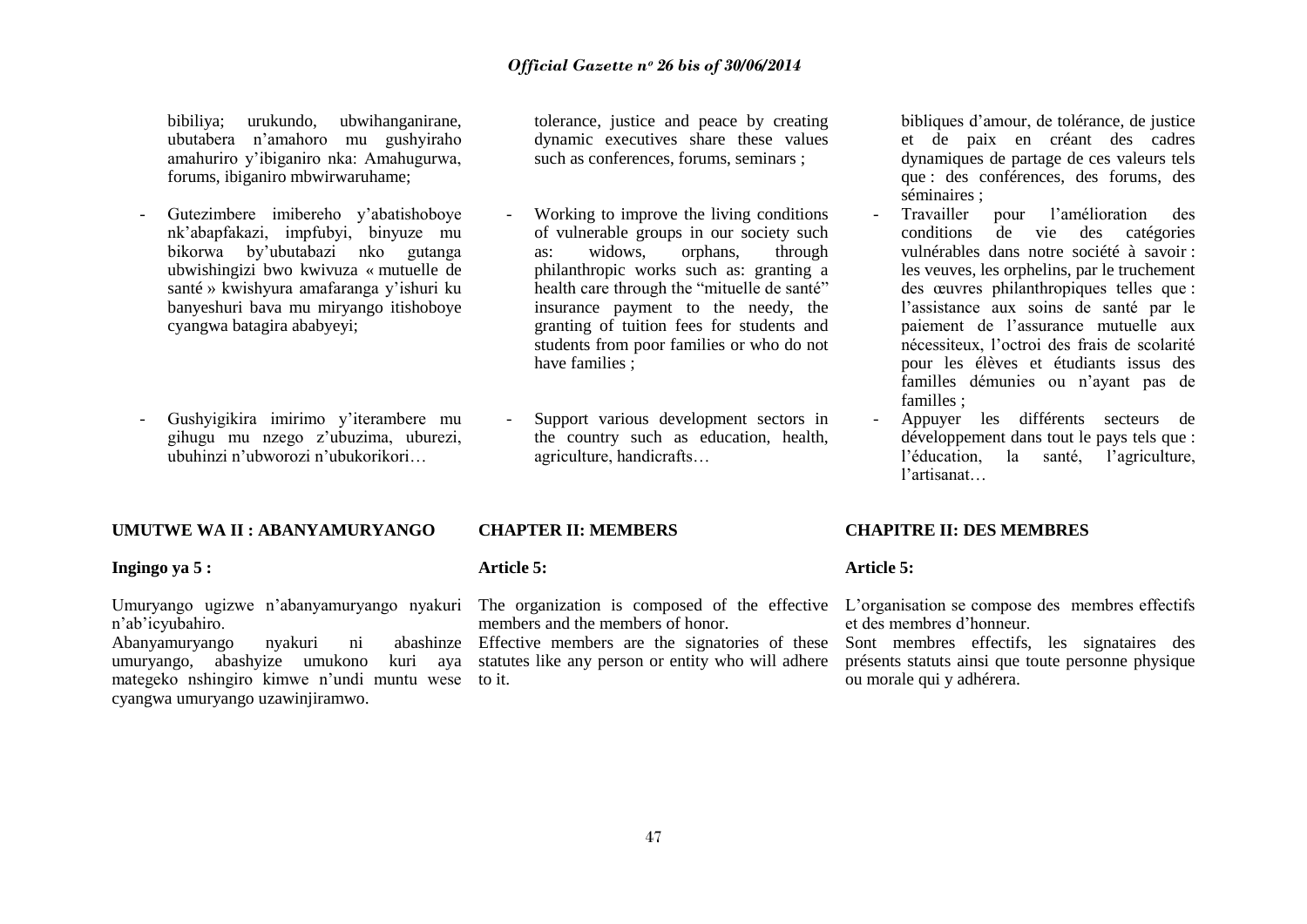#### **Ingingo ya 6:**

Inzandiko zisaba kwinjira mu muryango zohererezwa Umuvugizi w"umuryango, akazishyikiriza Inteko Rusange kugira ngo ibyemeze.

## **Ingingo ya 7:**

Abanyamuryango b"icyubahiro batangwa n"Inama y"Ubuyobozi, bakemezwa n"Inteko Rusange. Bagishwa inama gusa, ariko ntibatora.

## **Ingingo ya 8:**

Umuntu areka kuba umunyamuryango iyo apfuye, yeguye ku bushake cyangwa se iyo yirukanywe n"inteko rusange ku bwiganze bwa 2/3 by"amajwi.

## **UMUTWE WA III : UMUTUNGO**

## **Ingingo ya 9 :**

Umuryango ushobora gutira cyangwa gutunga ibintu byimukanwa n"ibitimukanwa ukeneye kugirango ugere ku nshingano zawo.

## **Ingingo ya 10:**

Umutungo w"umuryango ugizwe ahanini na:

- imisanzu y"abanyamuryango,
- impano,
- imirage,
- imfashanyo,
- n"ibikorwa bibyara umusaruro ugamije

## **Article 6:**

The requests for adhesion are addressed in writing to the Legal Representative of the organization which subjects them to the approval of the General assembly.

## **Article 7:**

and Board of directors by the General assembly. They play an advisory role but cannot take share with the vote.

## **Article 8:**

voices.

## **CHAPTER III: PATRIMONY**

## **Article 9:**

property, of the movable and real property necessary to the realization of its objective.

## **Article 10:**

made up of:

- the contributions of the members.
- the gifts,
- Legacies,
- the subsidies.

## **Article 6 :**

Les demandes d"adhésion sont adressées par écrit au Représentant Légal de l"organisation qui les soumet à l"approbation de l"assemblée Générale.

## **Article 7:**

The members of honor are proposed by the council Les membres d"honneur sont proposées par le Conseil d"administration et agrées par l"Assemblée Générale. Ils jouent un rôle consultatif mais ne peuvent pas prendre part au vote.

## **Article 8 :**

The membership is lost by the death, the voluntary La qualité de membre se perd par le décès, le withdrawal or the exclusion pronounced by the retrait volontaire ou l'exclusion prononcée par General assembly in the majority of 2/3 of the l'Assemblée générale à la majorité de 2/3 des voix.

## **CHAPITRE III : DU PATRIMOINE**

## **Article 9 :**

Organization can have, either in pleasure, or in L"organisation peut posséder, soit en jouissance, soit en propriété, des biens meubles et immeubles nécessaires à la réalisation de son objectif.

## **Article 10 :**

The resources of the organization are in particular Les ressources de l"organisation sont constituées notamment :

- des cotisations des membres,
- des dons,
- legs.
- des subventions.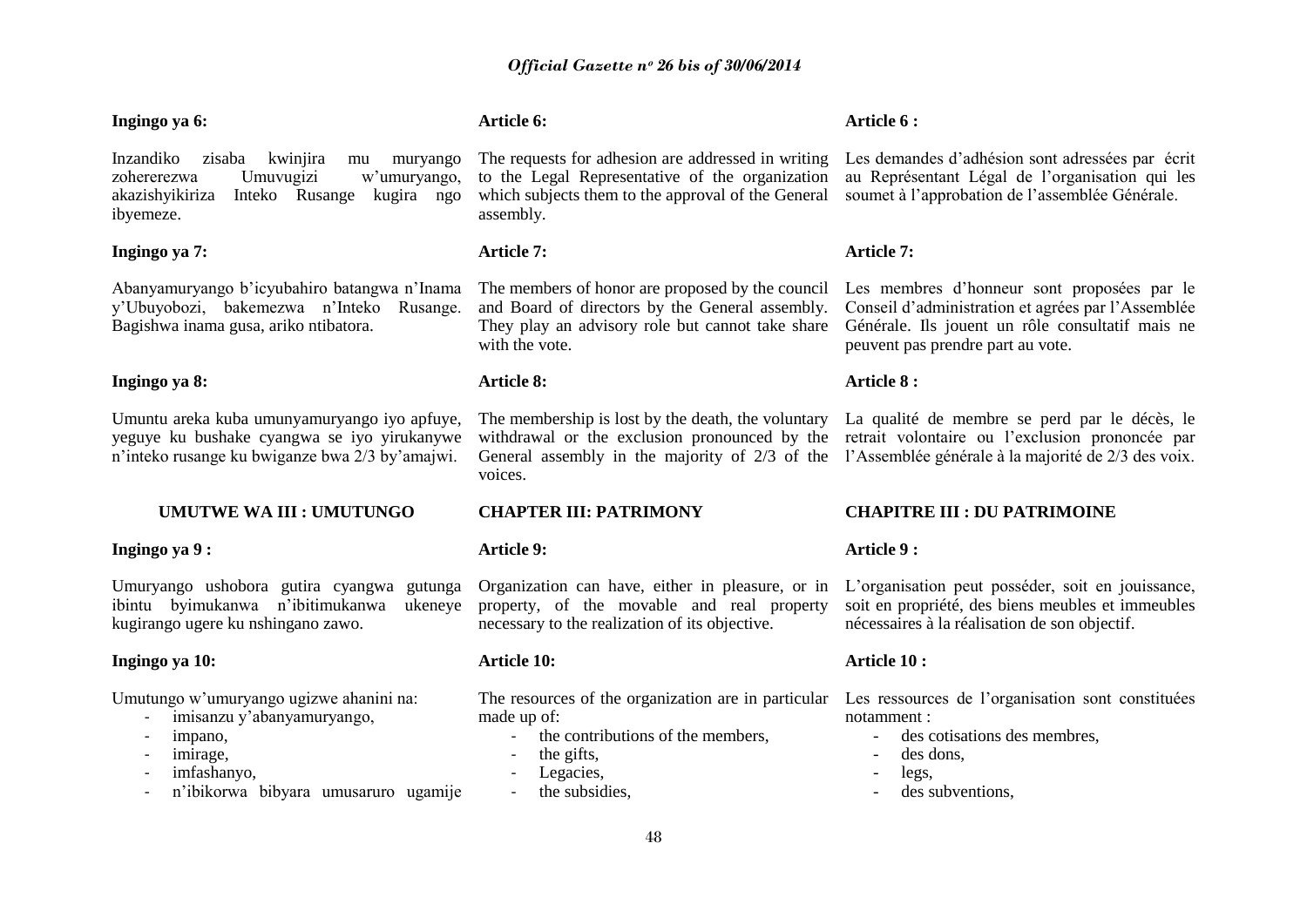gushigikira imigambi umuryango wiyemeje nkuko bigaragara mu ingingo n o 4 yaya mategeko.

## **Ingingo ya 11:**

Umuryango ugenera umutungo wawo, ku buryo buziguye cyangwa butaziguye, ibikorwa byose bituma ugera ku ntego zawo.

Nta munyamuryango ushobora kuwiyitirira right neither of possession nor to require an cyangwa ngo agire icyo asaba igihe asezereye, yirukanywe cyangwa iyo umuryango usheshwe.

#### **Ingingo ya 12:**

Igihe umuryango usheshwe, Inteko Rusange bashinzwe kurangiza iryo seswa.

Iyo hamaze gukorwa ibarura ry"agaciro k"ibintu byimukanwa n"ibitimukanwa by"ishirahamwe no kwishyura imyenda, umutungo usigaye uhabwa irindi shyirahamwe rifite intego zimwe yemejwe similar goals as it is indicated by the general n"inteko rusange.

**UMUTWE WA IV: INZEGO**

#### **Ingingo ya 13:**

y"ubuyobozi n"ubugenzuzi bw"imari.

Generating activities of founds in order to support the achievement of the objectives of the organization such as stipulating in the article  $n^{\circ}$  4 of its statutes.

## **Article 11:**

contributes directly or indirectly to the realization of its objective.No member can assume of it the unspecified share in case of resignation, of exclusion or dissolution of the organization.

### **Article 12:**

ishyiraho umuntu umwe cyangwa benshi to the liquidation of the goods of the In case of dissolution, the General assembly appoints one or more curators charged to proceed organization.After inventory of movable and real properties of the organization and auditing of the liability, the credit of the inheritance will be yielded to another organization pursuing the assembly.

des activités génératrices de revenues en vue d"appuyer la réalisation des objectifs de l"organisation tel que stipuler dans l'article nº 4 de ses statuts.

## **Article 11 :**

The organization assigns its resources to all that L'organisation affecte ses ressources à tout ce qui concourt directement ou indirectement à la réalisation de son objectif.

Aucun membre ne peut s"en arroger le droit de possession ni en exiger une part quelconque en cas de démission, d"exclusion ou de dissolution de l"organisation.

#### **Article 12 :**

En cas de dissolution, l"Assemblée Générale désigne un ou plusieurs curateurs chargées de procéder à la liquidation des biens de l'organisation.

Après inventaire de biens meubles et immeubles de l"organisation et apurement du passif, l"actif du patrimoine sera cédé à une autre organisation poursuivant les objectifs similaires désignée par l"Assemblée Générale.

## **CHAPITRE IV : DES ORGANES**

#### **Article 13:**

**CHAPTER IV: ORGANS**

Inzego z'umuryango ni inteko rusange, inama The bodies of organization are the general Les organes de l'organisation sont l'assemblée assembly, the board of directors and the Audit **Office** 

#### **Article 13 :**

générale, le conseil d"administration et le commissariat aux comptes.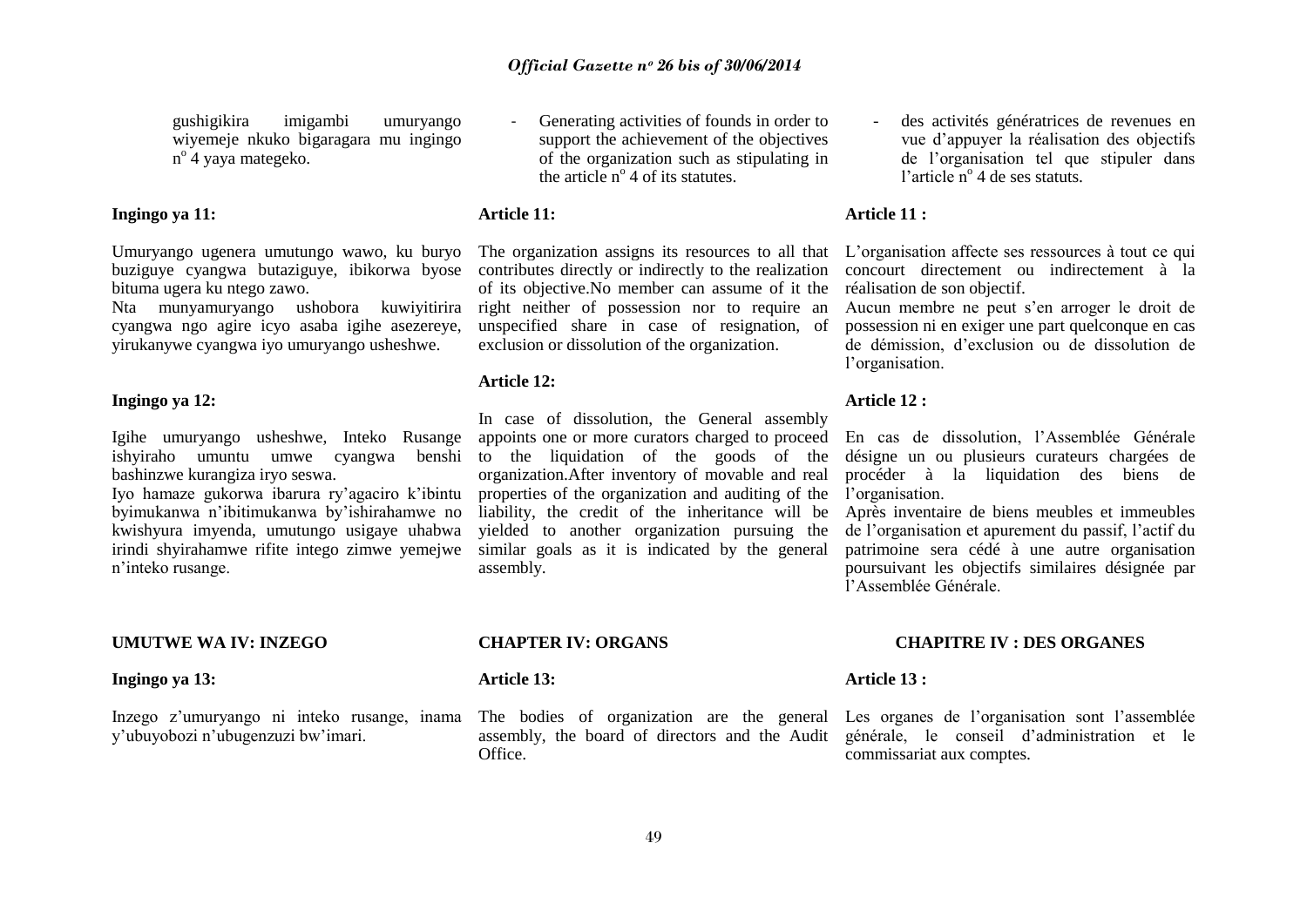#### **Igice cya mbere: ibyerekeye Inteko Rusange**

**Ingingo ya 14:**

Inteko Rusange nirwo rwego rw"ikirega rw"umuryango. Igizwe n"abanyamuryango nyakuri bose.

## **Ingingo ya 15 :**

Inteko Rusange ihamagazwa kandi ikayoborwa The General assembly is convened and chaired by n"Umuvugizi w"umuryango; yaba adahari cyangwa atabonetse, bigakorwa n"Umusimbura failing this, by the deputy Legal Representative. we. Igihe Umuvugizi n"Umusimbura we. Igihe In case of absence, of prevention, or simultaneous Umuvugizi n'Umusimbura batabonetse cyangwa banze gutumiza inama, inteko rusange ihamagazwa mu nyandiko isinyweho na 2/3 by'abanyamuryango nyakuri. circumstance, the General assembly elects in her circonstance, l'Assemblée élit en son sein un Icyo gihe, abagize Inteko Rusange bitoramo midst a President. Umuyobozi w"Inama.

#### **Ingingo ya 16 :**

bibaye ngombwa mu nama zidasanzwe.

murongo w"ibyigwa, itariki, ahantu inama izabera n"isaha zishyikirizwa abanyamuryango mbere days before the meeting. y"iminsi 15.

#### **Ingingo ya 17:**

Inteko Rusange iterana kandi igafata ibyemezo iyo 2/3 by"abanyamuryango nyakuri bahari. Iyo uwo mubare utagezweho, indi nama itumizwa mu minsi 15. Icyo gihe, Inteko Rusange iraterana kandi

#### **Section first: Of the General meeting**

#### **Article 14:**

members of the organization.

## **Article 15:**

the Legal Representative of the organization or

we badahari, failure of the Legal Representative and the substitute. The General assembly is convened in writing by 2/3 of the effective members. For the

#### **Article 16:**

Inzandiko z'ubutumire zikubiyemo ibiri ku invitations containing the agenda, the date, the Les invitations contenant l'ordre du jour, la date, le requirement in extraordinary sessions. The sessions extraordinaires.

#### **Article 17:**

#### **Section première : De l'Assemblée Générale**

#### **Article 14 :**

The General assembly is the supreme body of L"Assemblée Générale est l"organe suprême de organization. She is made up of all effective l"organisation. Elle est composée de tous les membres effectifs de l"organisation.

#### **Article 15:**

L"Assemblée Générale est convoquée et présidée par le Représentant Légal de l"organisation ou à défaut, par le Représentant Suppléant.

En cas d"absence, d"empêchement ou de défaillance simultanée du Représentant Légal et du suppléant, l"Assemblée Générale est convoquée par écrit par 2/3 des membres effectifs. Pour la Président.

#### **Article 16 :**

Inteko Rusange iterana rimwe mu mwaka mu The General assembly meets once per year in L'Assemblée Générale se réunit une fois par an en nama isanzwe, ariko ishobora guterana igihe cyose ordinary session and as many time as of session ordinaire et autant de fois que de besoin en

> place and the hour are given to the members 15 lieu et l"heure sont remises aux membres 15 jours avant la réunion.

#### **Article 17 :**

The General assembly sits and deliberates validly L"Assemblée Générale siège et délibère when 2/3 of effective members are present. If this valablement lorsque les 2/3 de membres effectifs quorum is not reached, a new convocation is sont présents. Si ce quorum n"est pas atteint, une launched within 15 days. On this occasion, the nouvelle convocation est lancée endéans 15 jours.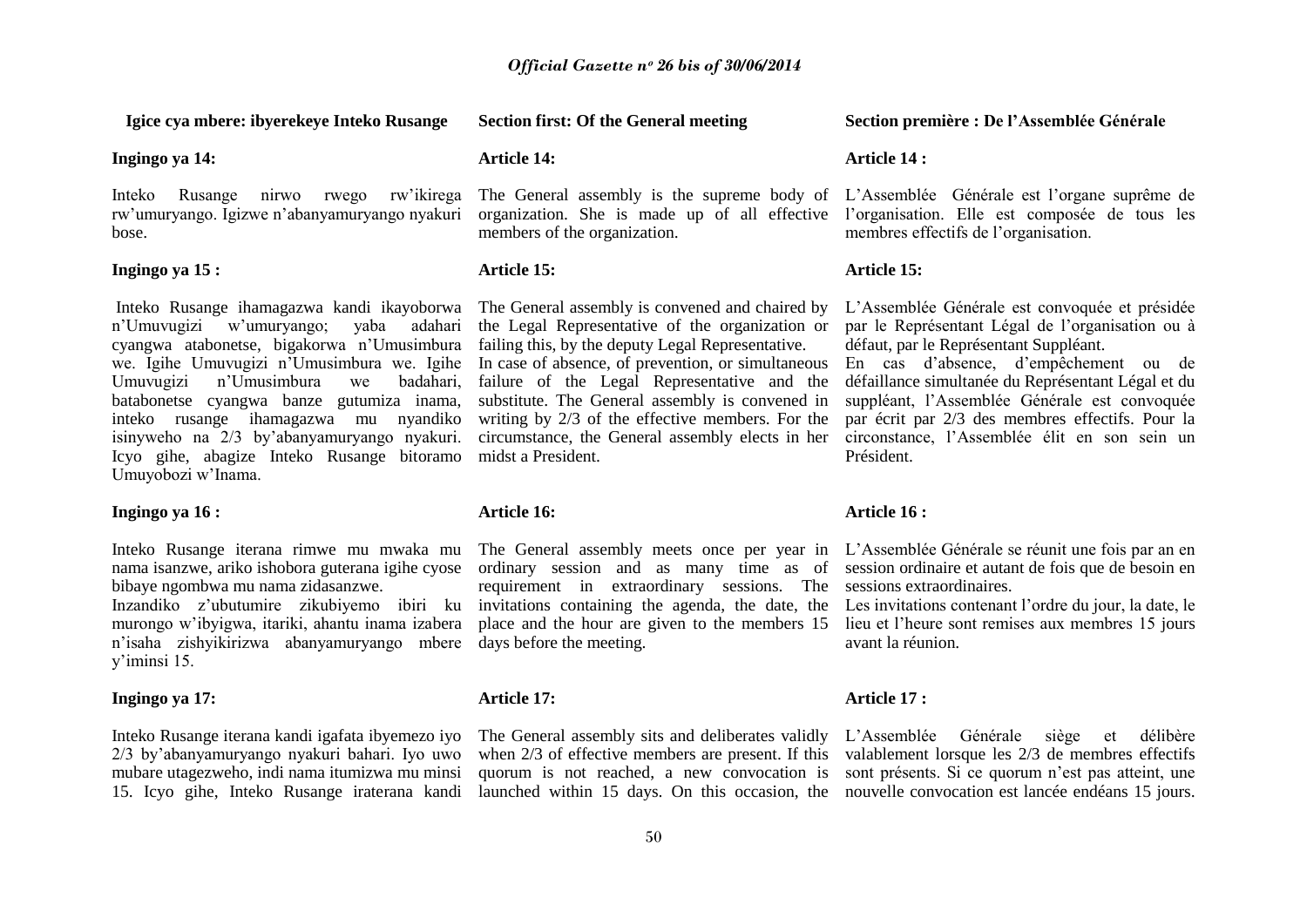w"abahari waba ungana kose.

Uretse ku byo itegeko ryerekeye imiryango ishingiye kw"idini n"aya mategeko ateganya ukundi, ibyemezo by"inteko Rusange bifatwa hakurikijwe ubwiganze busesuye bw"amajwi.

#### **Ingingo ya 18:**

Inteko Rusange idasanzwe iterana buri gihe iyo bibaye ngombwa. Ihamagazwa kandi ikayoborwa many times as of need. The methods of its mu buryo bumwe nk"ubw"Inteko Rusange isanzwe.

Ariko igihe icyo gutumiza inama y"Inteko All times, the deadlines can be reduced to seven Rusange idasanzwe gishobora kumanurwa ku minsi irindwi iyo hari ikibazo cyihutirwa cyane. relate only to the registered question on the agenda Impaka zigibwa gusa ku kibazo cyateganyijwe mu of the invitation. butumire.

#### **Ingingo ya 19:**

Ububasha bw"Inteko Rusange ni bumwe The capacities reserved for the General assembly n'ubuteganywa n'ingingo ya 17 mu Itegeko n<sup>o</sup> 06/2012 ryo kuwa 17 Gashyantare 2012 rigena imitunganyirize n"imikorere by"imiryango ishingiye ku idini, aribwo:

- Kwemeza no guhindura amategeko agenga umuryango n'amabwiriza mbonezamikorere yawo;
- Gushyiraho no kuvanaho abahagarariye umuryango n"ababungirije;
- Kwemeza ibyo umuryango uzakora;
- Kwemerera, guhagarika no kwirukana

whatever the number of participants.

Except for the case expressly envisaged by the law relating to the religious-based organization and by these statutes, the decisions of the General voices.

## **Article 18:**

convocation and its presidency are the same ones as those of the ordinary General Assembly.

days in the event of extreme urgency. The debates

## **Article 19:**

are those defined by article 17 in the law  $n^{\circ}$ 06/2012 of February 17, 2012 determining organization and functioning of religious-based organizations, namely:

- Adoption and modification of the statutes and the rules of procedure;
- Appointment and revocation of the legal representatives and the temporary Legal Representatives;
- Determination of the activities of the association;
- Admission, suspension or exclusion of a

igafata ibyemezo bifite agaciro uko umubare General assembly sits and deliberates validly A cette occasion, L'Assemblée Générale siège et délibère valablement quel que soit le nombre de participants.

> assembly are made in the majority absolute of the Générale sont prises à la majorité absolue des Sauf pour le cas expressément prévus par la loi relative aux organisations religieuses et par les présents statuts, les décisions de l"Assemblée voix.

## **Article 18:**

The Extraordinary General assembly meets as L"Assemblée Générale Extraordinaire se réunit autant de fois que de besoin. Les modalités de sa convocation et de sa présidence sont les mêmes que celles de l"Assemblée Générale ordinaire.

> Toutefois, les délais peuvent être réduits à sept jours en cas d"extrême urgence. Les débats portent uniquement sur la question inscrite à l"ordre du jour de l"invitation.

#### **Article 19:**

Les pouvoirs dévolus à l'Assemblée Générale sont ceux définis par l'article 17 de la loi nº 06/2012 du 17 Février 2012 portant organisation et fonctionnement des organisations fondées sur la religion, à savoir :

- Adoption et modification des statuts et du règlement d"ordre intérieur ;
- Nomination et révocation des représentants légaux et des représentants légaux suppléants ;
- Détermination des activités de l'association;
- Admission, suspension ou exclusion d"un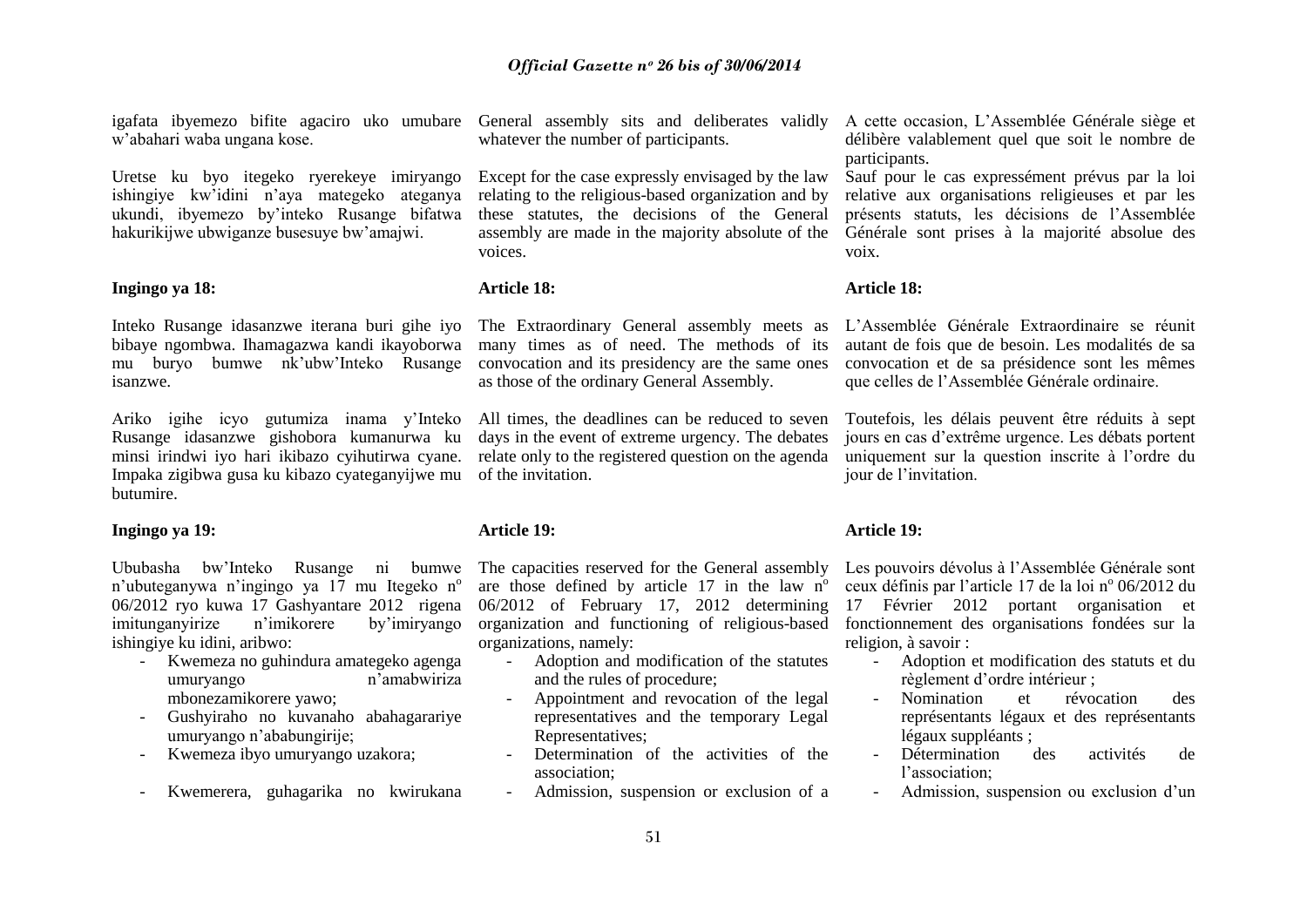## *Official Gazette nᵒ 26 bis of 30/06/2014*

umunyamuryango;

- Kwemeza buri mwaka imicungire y'imari;
- Kwemera impano n'indagano;
- Gusesa umuryango.

## **Ingingo ya 20 :**

Inyandiko-mvugo z"inama z"Inteko Rusange zishyirwaho umukono na Perezida hamwe n"Umunyamabanga, zikabikwa mu bubiko bw"umuryango.

## **Igice cya kabiri : Inama y'Ubuyobozi**

## **Ingingo ya 21 :**

Inama y"ubuyobozi igizwe na:

- Perezida: Umuvugizi w"Umuryango;
- Visi-perezida: Umuvugizi Wungirije;
- Umunyamabanga Mukuru;
- Umubitsi:
- Abagenzuzi b"Imari babiri.
- **a. Ibisabwa ku mwanya w'ubuyobozi**
- Kuba ari umukozi w"Imana wasengewe mu nshingano yarasanzwe afite mw"itorero nkuko ijambo ry"Imana ribivuga;
- Yaramaze kugeragezwa, ntabeho umugayo nkuko ijambo ry"Imana ribyigisha;
- Kuba yaragejeje imyaka y'ubukure;
- Kuba atarahamwe n"icyaha cya jenoside, icy"ingengabitekerezo ya jenoside, icy"ivangura n"icyo gukurura amacakubiri;

member;

- Approval of the annual accounts;
- Acceptance of the gifts and legacy;
- Dissolution of the organization.

## **Article 20:**

organization.

## **Section second: Board of directors**

## **Article 21:**

The board of directors is made up:

- Of the President: Legal Representative;
- Of the Vice-President: Deputy Legal Representative;
- Of The Secretary-General;
- Of the Treasurer:
- Of two auditors.

## **a. criteria to leadership office**

- To be a servant of God being ordained in accordance with the teaching of the Bible;
- To be tests and finds without reproach in accordance with the spiritual and moral standards such as signs by the Bible;
- Reaches his majority:
- Have not been sentenced for the crime of genocide, genocide ideology, discrimination and sectarianism ;

membre;

- Approbation des comptes annuels;
- Acceptation des dons et legs ;
- Dissolution de l'organisation.

## **Article 20:**

The official reports of the meetings of the General Les procès-verbaux des réunions de l"Assemblée assembly are jointly signed by the President and Générale sont signés conjointement par le the secretary and are preserved in the files of the Président et le secrétaire et conservés dans les archives de l"organisation.

## **Section deuxième : Du Conseil d'Administration**

**Article 21 :**

Le conseil d"administration est composé :

- Du Président : Représentant Légal ;
- Du Vice-président : Représentant Légal Suppléant:
- Du Secrétaire General ;
- Du Trésorier :
- De deux commissaires aux comptes.

#### **a. Les critères au poste du dirigeant**

- Etre un(e) serviteur/servante de Dieu ordonné(e) conformément a l'enseignement de la Bible ;
- Etre éprouvé et trouvé sans reproche conformément aux standards spirituels et moraux tels qu"enseignés par la Bible ;
- Avoir atteint l"âge de la majorité
- N"avoir pas été condamnée pour crime de génocide, d"idéologie du génocide, de discrimination et de divisionnisme ;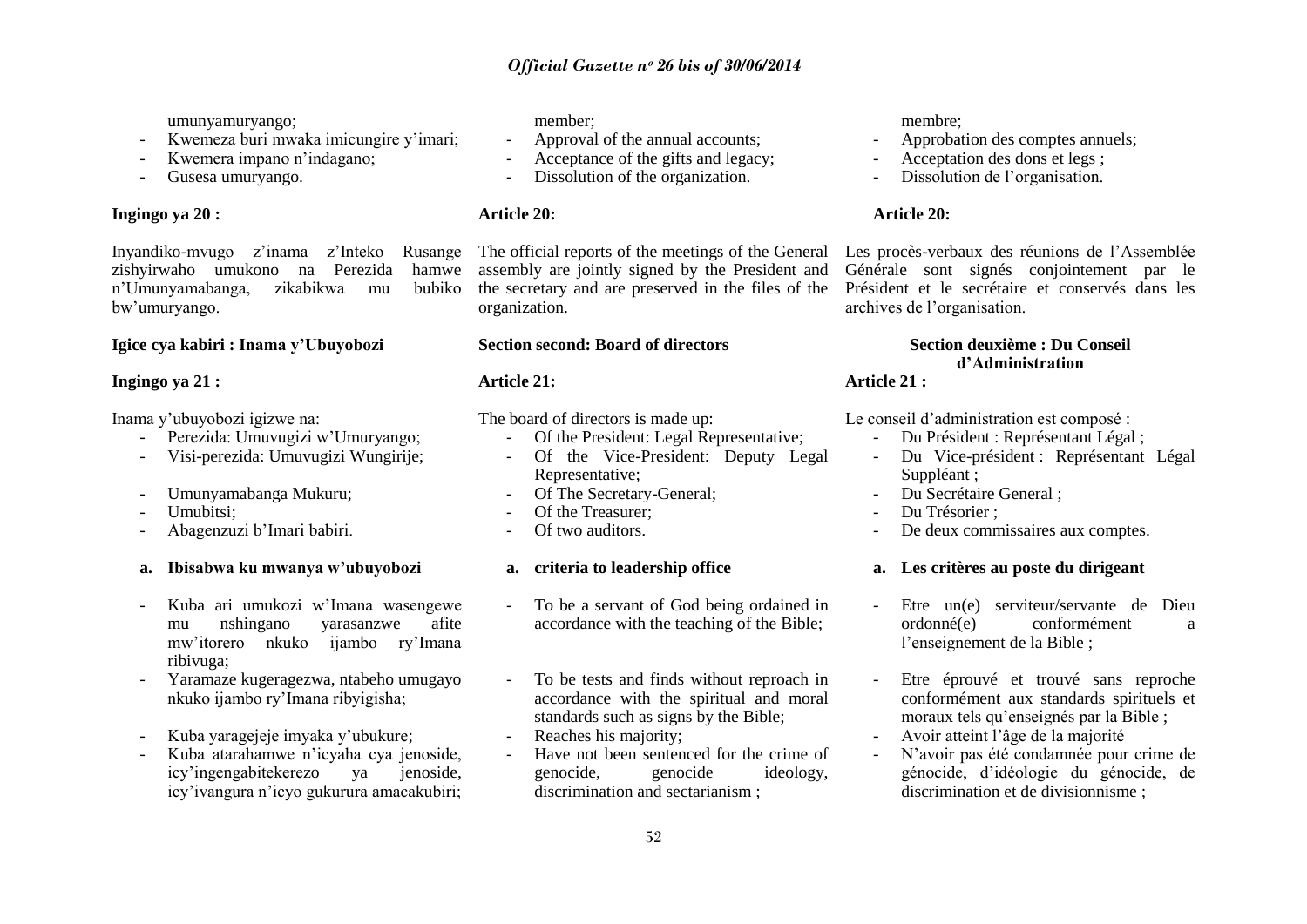- Atarakatiwe ku buryo budasubirwaho igihano cy"iremezo cy"igifungo kingana cyangwa kirenze amezi atandatu, kitarahanagurwa n"imbabazi z"itegeko cyangwa ihanagurabusembwa.

#### **b. Ibituma umuntu atakaza umwanya w'ubuyobozi**

- kutubahiriza inshingano yahawe;
- kutagira ubupfura n"ubunyangamugayo nk"uko ijambo ry"Imana ribyigisha;
- guteza no gushigikira imvururu n"amacakubiri mu Itorero.

#### **Ingingo ya 22:**

Abagize Inama y"Ubuyobozi nibo bagize Biro y"Inteko Rusange. Batorwa n"Inteko Rusange mu banyamuryango nyakuri. Manda yabo imara imyaka itanu ishobora kongerwa.

Iyo umwe mu bagize Inama y"Ubuyobozi apfuye, yeguye ku bushake cyangwa avanywe ku mwanya we n"inteko Rusange kubera amakosa akomeye, utorewe kumusimbura arangiza manda ye.

#### **Ingingo ya 23:**

ngombwa, ariko byanze bikunze rimwe mu

Have not been definitively sentenced to a main penality of imprisonment of not less than six (6) months which is not crossed by amnesty or rehabilitation.

## **b. loss of leadership office**

- To express irresponsibility in the functions allotted;
- Miss of integrity and of honesty in accordance with the spiritual and moral standards as taught by the Bible;
- To cause and support divisions, the dissensions and revolts within the church.

#### **Article 22:**

the Office of the General assembly. They are selected among the effective members by the mandate. In case of death, of voluntary or forced resignation pronounced by the General assembly directors during the mandate, the elected successor completes the mandate of his predecessor.

#### **Article 23:**

- N"avoir pas été définitivement condamné à une peine principale d"emprisonnement supérieure ou égale a six (6) mois qui n'a pas été rayée par l"amnistie ou la réhabilitation.

#### **b. Perdre le poste de dirigeant**

- Manifester une irresponsabilité dans les fonctions attribuées ;
- Manque d"intégrité et d"honnêteté conformément aux standards spirituels et moraux tels qu"enseignés par la Bible ;
- Causer et soutenir les divisions, les dissensions et révoltes au sein de l"église.

#### **Article 22 :**

The members of the Board of directors constitute Les membres du Conseil d"Administration General assembly for a five years renewable l"Assemblée Générale pour un mandat de cinq ans for serious faults of a member of the board of Générale pour fautes graves d'un membre du constituent le Bureau de l"Assemblée Générale. Ils sont choisis parmi les membres effectifs par renouvelable. En cas de décès, de démission volontaire ou forcée prononcée par l"Assemblée conseil d"Administration au cours du mandat, le successeur élu achève le mandat de son prédécesseur.

#### **Article 23 :**

Inama y'ubuyobozi iterana igihe cyose bibaye The board of directors meets as many time as of Le conseil d'administration se réunit autant de fois guhembwe, ihamagawe kandi iyobowe na convocation and under the presidency, either of his trimestre, sur convocation et sous la présidence, Perezida wayo, yaba adahari cyangwa atabonetse, President, or of the Vice-President in case of soit de son Président, soit du Vice-président en cas bigakorwa n'Umusimbura we. Iterana kandi absence or prevention of the first. He sits and d'absence ou d'empêchement du premier. Il siège need, but obligatorily once per quarter, on que de besoin, mais obligatoirement une fois par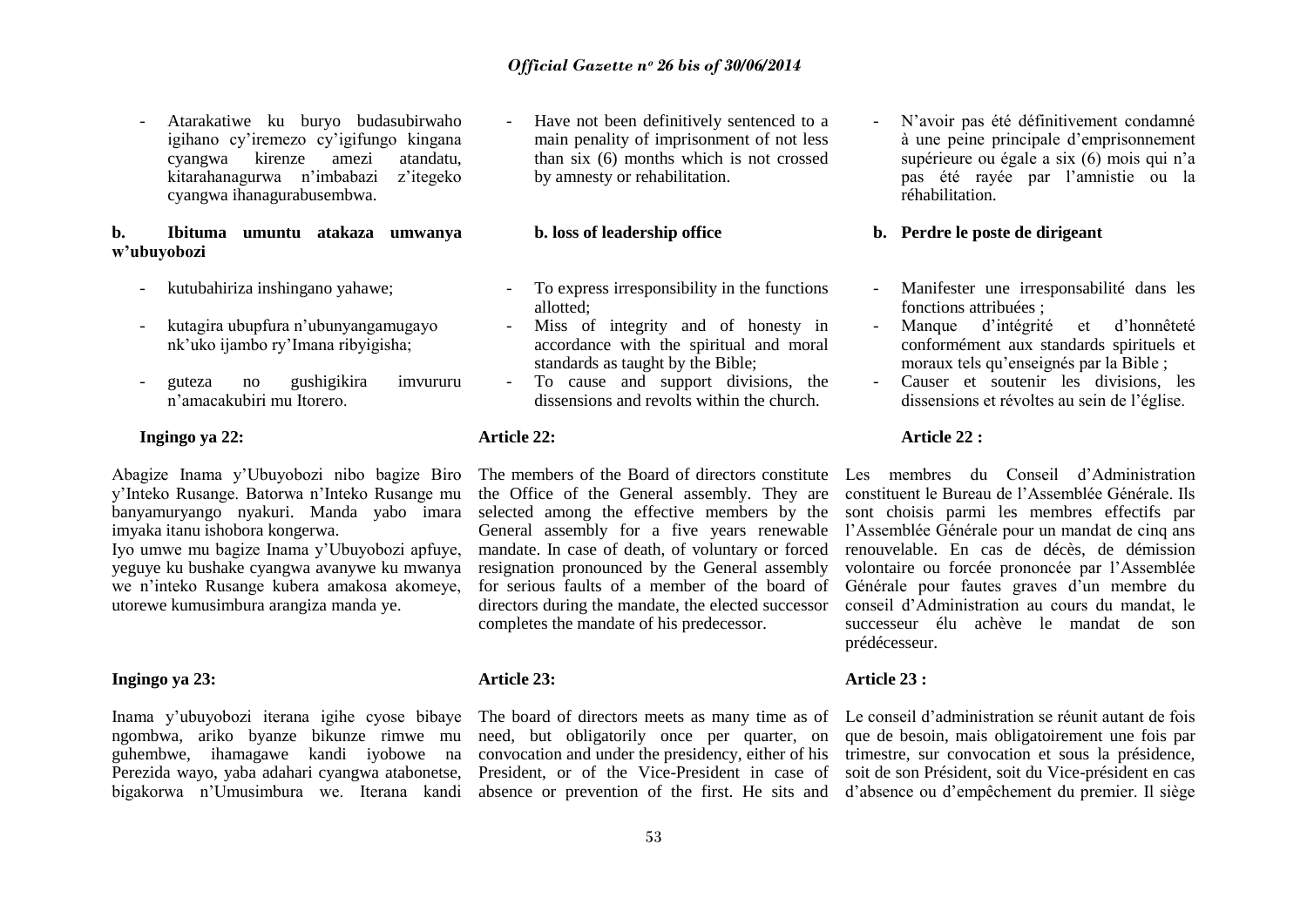igafata ibyemezo hakurikijwe ubwiganze busesuye deliberates in the majority absolute on the voices. bw"amajwi.

et délibère à la majorité absolue des voix.

#### **Ingingo ya 24:**

Inama y"Ubuyobozi ishinzwe;

- Kubungabunga no kugenzura umuryango mu byerekeye iyobokamana;
- Kubahiriza ibyemezo n"ibyifuzo by"inteko Rusange;
- Gucunga umutungo w"umuryango;
- Gutegura inama z"Inteko Rusange;
- Gusaba ihindurwa ry"amategeko agenga ishyirahamwe;
- Gutegura imishinga y"ingengo y"imari na raporo z'imicungire y'umutungo w"umuryango bigenewe gushyikirizwa Inteko Rusange;
- Gutegura no kubahiriza amabwiriza mbonezamikorere y"umuryango.

**Igice cya gatatu : Abagenzuzi b'imari**

#### **Ingingo ya 25 :**

babiri bafite inshingano yo kugenzura buri gihe ibitekerezo

Bafite uburenganzira bwo kureba mu bitabo n"inyandiko z"ibaruramari z"ishyirahamwe ariko batabivanye mu bubiko. Batanga raporo zabo mu Nteko Rusange. Raporo yabo igira agaciro imaze report can be taken only after confrontation with kugereranywa n"iy"Umubitsi.

## **Article 24:**

The board of directors is charged with:

- To exert a spiritual framing and a general monitoring on organization;
- To carry out the decisions and the recommendations of the General assembly;
- To manage the inheritance of the organization;
- To prepare the sessions of the General assembly;
- To propose modifications with the statutes of the organization;
- To work out the draft budgets and the annual reports to be submitted to the General assembly;
- To work out and apply the rules of procedure of the organization.

#### **Section third: Auditors**

## **Article 25:**

will provide the report.

the books and the entries of organization. They return accounts to the General assembly. Their that of the Treasurer.

## **Article 24 :**

Le conseil d"Administration est chargé de :

- Exercer un encadrement spirituel et une surveillance générale sur l'organisation ;
- Exécuter les décisions et les recommandations de l"Assemblée Générale ;
- Gérer le patrimoine de l"organisation ;
- Préparer les sessions de l"Assemblée Générale ;
- Proposer des modifications aux statuts de l'organisation :
- Elaborer les projets de budget et les rapports de gestion à soumettre à l"Assemblée Générale ;
- Elaborer et appliquer le règlement intérieur de l"organisation.

## **Section troisième: Des commissaires aux comptes**

## **Article 25 :**

Inteko Rusange ishyiraho abagenzuzi b'imari The-General-assembly-names-two-Auditors-having L'Assemblée Générale nomme deux imicungire y'imari y'umuryango na gutanga management of finances of the organization and contrôler en tout temps la gestion des finances for mission of controlling in any time the Commissaires aux comptes ayant pour mission de They have the access, without moving them, with l"accès, sans les déplacer, aux livres et aux de l"organisation et lui en fournir avis. Ils ont écritures comptables de l"organisation. Ils rendent des comptes à l"Assemblée Générale. Leur rapport ne peut faire foi qu"après confrontation avec celui du Trésorier.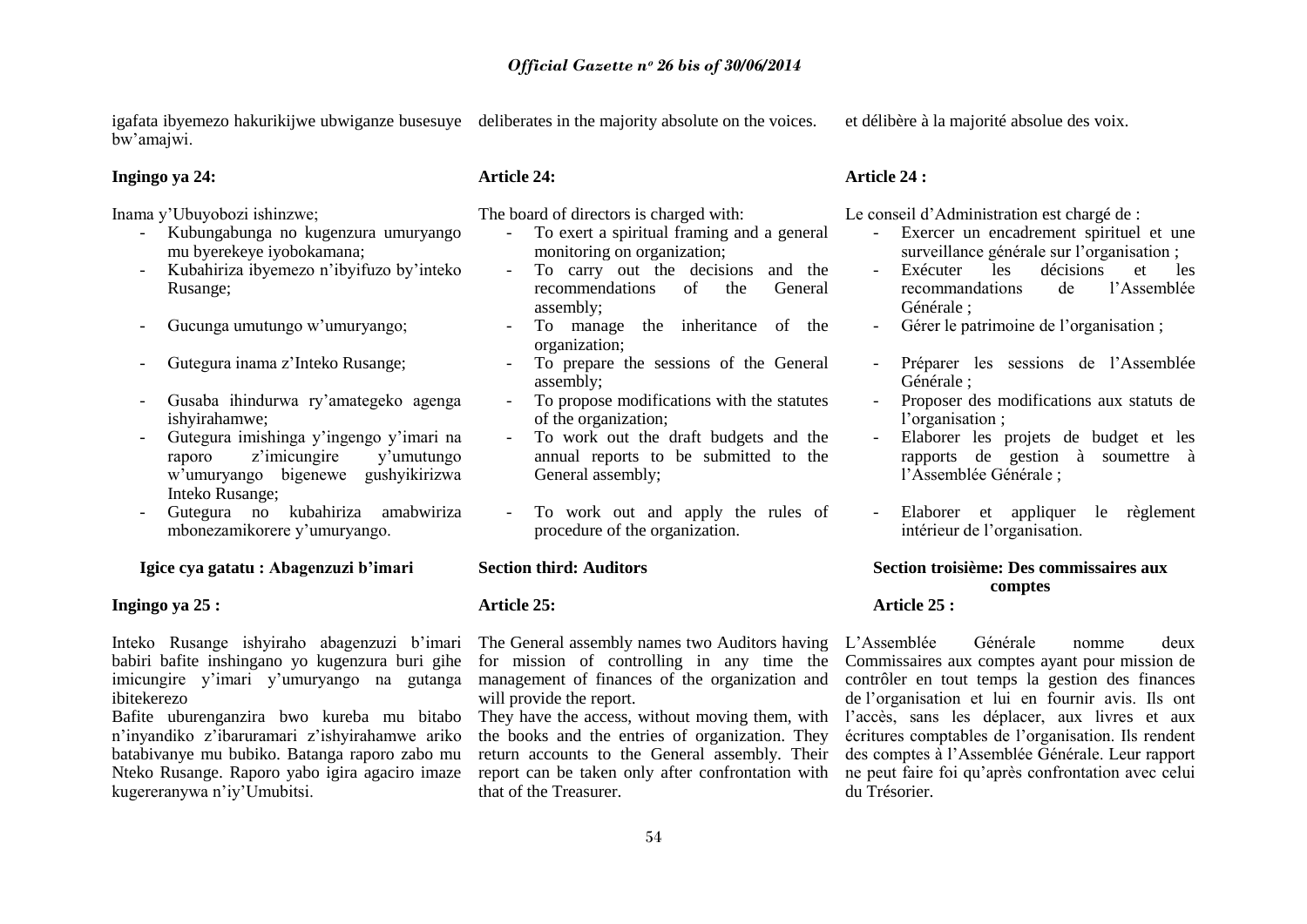## **Ingingo ya 26:**

Inteko Rusange ishobora kuvanaho Umugenzuzi w"Umutungo utuzuza neza inshingano ze, igashyiraho umusimbura wo kurangiza manda ye.

## **Igice cya kane: Umunyamabanga Mukuru Ingingo ya 27:**

Umunyamabanaga Mukuru akora inyandikomvugo z"Inteko Rusange n"iz"Inama y"ubuyobozi kandi akazisinyana na Perezida. Acunga inyandiko zose zireba umuryango.

#### **Igice cya gatanu: Umubitsi**

#### **Ingingo ya 28:**

Umubitsi ashinzwe imicungire ya buri munsi y"imari n"undi mutungo w"umuryango abikuriwemo n"umuvugizi.

## **UMUTWE WA V: AMATEGEKO RY'UMURYANGO**

#### **Ingingo ya 29:**

Aya mategeko ashobora guhindurwa These statutes can make object of modifications on y"Ubuyobozi cyangwa na ½

## **Article 26:**

The General assembly can put an end to the mandate of an Auditor who does not fulfill his mission suitably and provide for its replacement to complete its mandate.

#### **Section fourth: Of the Secretary-General**

#### **Article 27:**

The General Secretary writes the official reports of the meetings of the General assembly and the Board of directors and the sign jointly with the President. He holds all interesting documentation of the organization.

#### **Section fifth: Of the Treasurer**

#### **Article 28:**

finances and other inheritance of the organization finances et autre patrimoine de l"organisation sous under the supervision of the Legal Representative.

**CHAPTER V: MODIFICATION OF THE STATUTES AND DISSOLUTIONS OF ORGANIZATION** 

#### **Article 29:**

byemejwe n"inteko Rusange ku bwiganze decisions of the General assembly in the majority busesuye bw"amajwi bisanzwe n"Inama absolute of the voices, on proposal, either of the  $\frac{1}{2}$  Board of directors, or at the request of the half of

#### **Article 26 :**

L"Assemble Générale peut mettre fin au mandat d"un Commissaire aux comptes qui ne remplit pas convenablement sa mission et pourvoir à son remplacement pour achever son mandat.

## **Section quatrième : Du Secrétaire Général**

## **Article 27 :**

Le Secrétaire General rédige les procèsverbaux des réunions de l"Assemblée Générale et du Conseil d"administration et les signe conjointement avec le Président. Il détient toute la documentation intéressant l'organisation.

#### **Section cinquième: Du Trésorier**

#### **Article 28 :**

The Treasurer ensures the daily management of Le Trésorier assure la gestion quotidienne des la supervision de Représentant Légal.

## **CHAPITRE V : MODIFICATION DES STATUTS ET DISSOLUTIONS DE L'ORGANISATION**

## **Article 29 :**

Les présents statuts peuvent faire objet de modifications sur décisions de l"Assemblée Générale à la majorité absolue des voix, sur proposition, soit du Conseil d"Administration,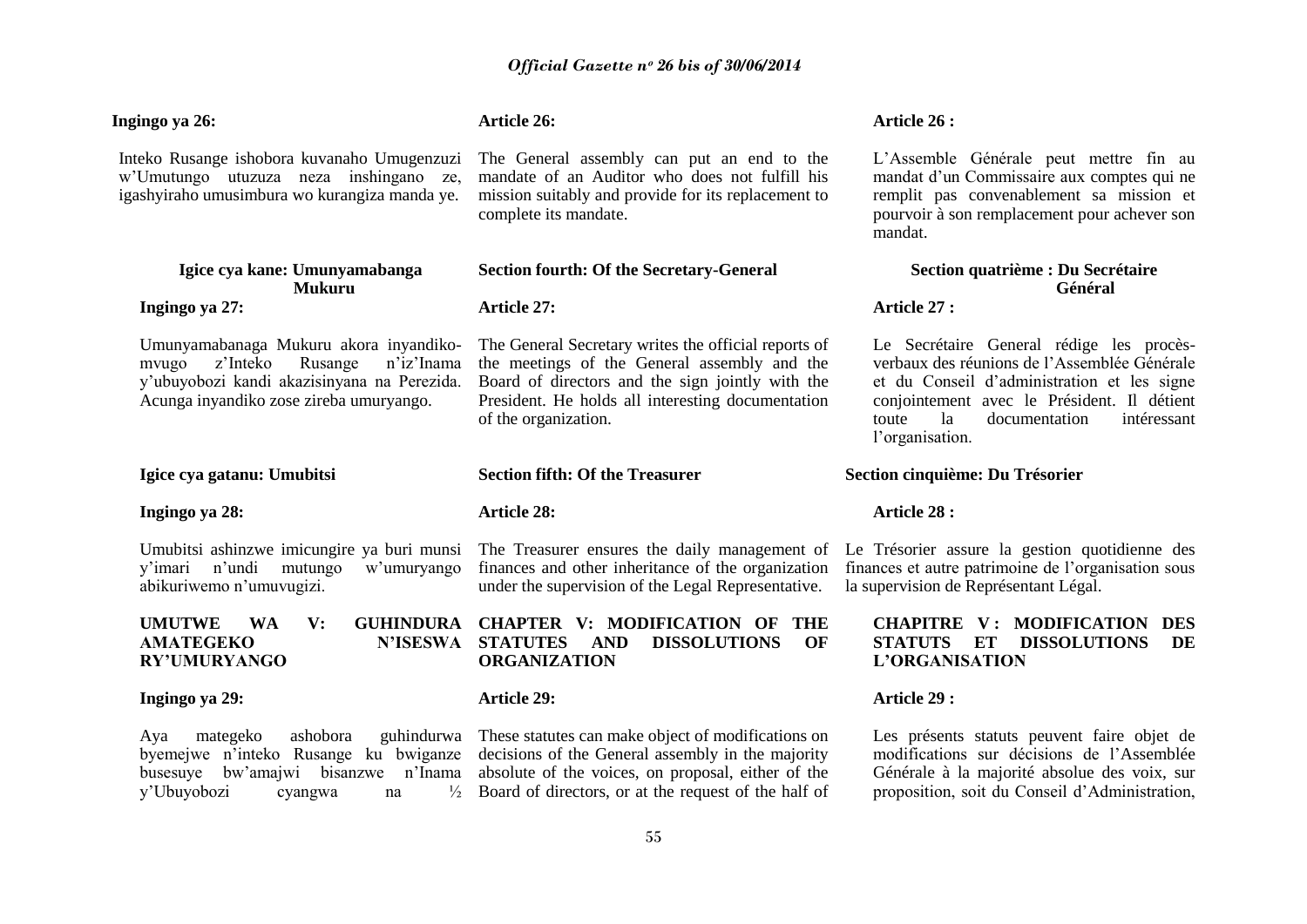cy"amanyamuryango nyakuri.

## **Ingingo ya 30:**

by"amajwi.

## **IGICE CYA 6 : URWEGO N'UBURYO BWO GUKEMURA AMAKIMBIRANE**

**Ingingo ya 31 :**

Akanama gashinzwe gukemura amakimbirane A committee charged to manage conflicts which yavuka mw"itorero gashyirwaho binyuze mu matora atunganijwe. Hakurikizwa ubushobozi muby"Umwuka, imyifatire myiza no kujijuka. Amatora ashobora gukorwa mw"ibanga, kuzamura ikiganza, cyangwa kwemeranya mu hands or consensus. buryo runaka.

#### **Ingingo ya 32 :**

Hashizweho kuri buri torero rya « Communauté des Eglises Bethel au Rwanda », urwego (komite) rushinzwe gukemura amakimbirane ashobora kuvuka muri iryo.

#### **Ingingo ya 33**:

the effective members.

## **Article 30:**

Umuryango ushobora guseswa byemejwe The organization can be dissolved on decision of n"Inteko Rusange ku bwiganze bwa 2/3 the General assembly in the majority of 2/3 of the voices.

> **CHAPTER VI: ORGAN FOR AND MECHANISMS OF CONFLICTS RESOLUTION**

#### **Article 31:**

can be able to emerge in the church is set up through the elections organized while following the spiritual and mind maturity, moral and intellectual criteria: maybe by secret vote, raised

## **Article 32:**

Is established at each local church level part of the Est établi au niveau de chaque église locale faisant "Communauté des Eglises Béthel au Rwanda" a committee to resolve disputes that might arise.

#### **Article 33:**

soit à la demande de la moitie des membres effectifs.

#### **Article 30 :**

L"organisation peut être dissoute sur décision de l"Assemblée Générale à la majorité de 2/3 des voix.

## **CHAPITRE VI : ORGANE ET MECANISME DE RESOLUTION DES CONFLITS**

## **Article 31 :**

Un comité chargé de gérer des conflits qui pourront surgir dans l"église est mis en place à travers les élections organisées en suivant les critères spirituels, moraux et intellectuels : soit par scrutin secret, mains levées ou consensus.

#### **Article 32 :**

partie de la Communauté des Eglises Béthel au Rwanda un comité chargé de résoudre les conflits qui pourraient y surgir.

#### **Article 33 :**

Kuri buri torero, urwo rwego (komite) rugizwe At each local church level, the committee will Au niveau de chaque église locale, ce comité sera n'abantu batandatu (6): babiri bahagarariye consist of six people, two of each following composé de six personnes dont: deux abagabo, babiri bahagarariye abagore ndetse na categories: men, women and youth. The committee représentants des hommes, des femmes et de la babiri bahagarariye urubyiruko. Uru rwego elects the president, the vice-president and the jeunesse. Ce comité élit en son sein le président, le (komite) rwitoramwo umuyobozi, umwungirije secretary and work under the supervision of the vice-président et le secrétaire et œuvre sous la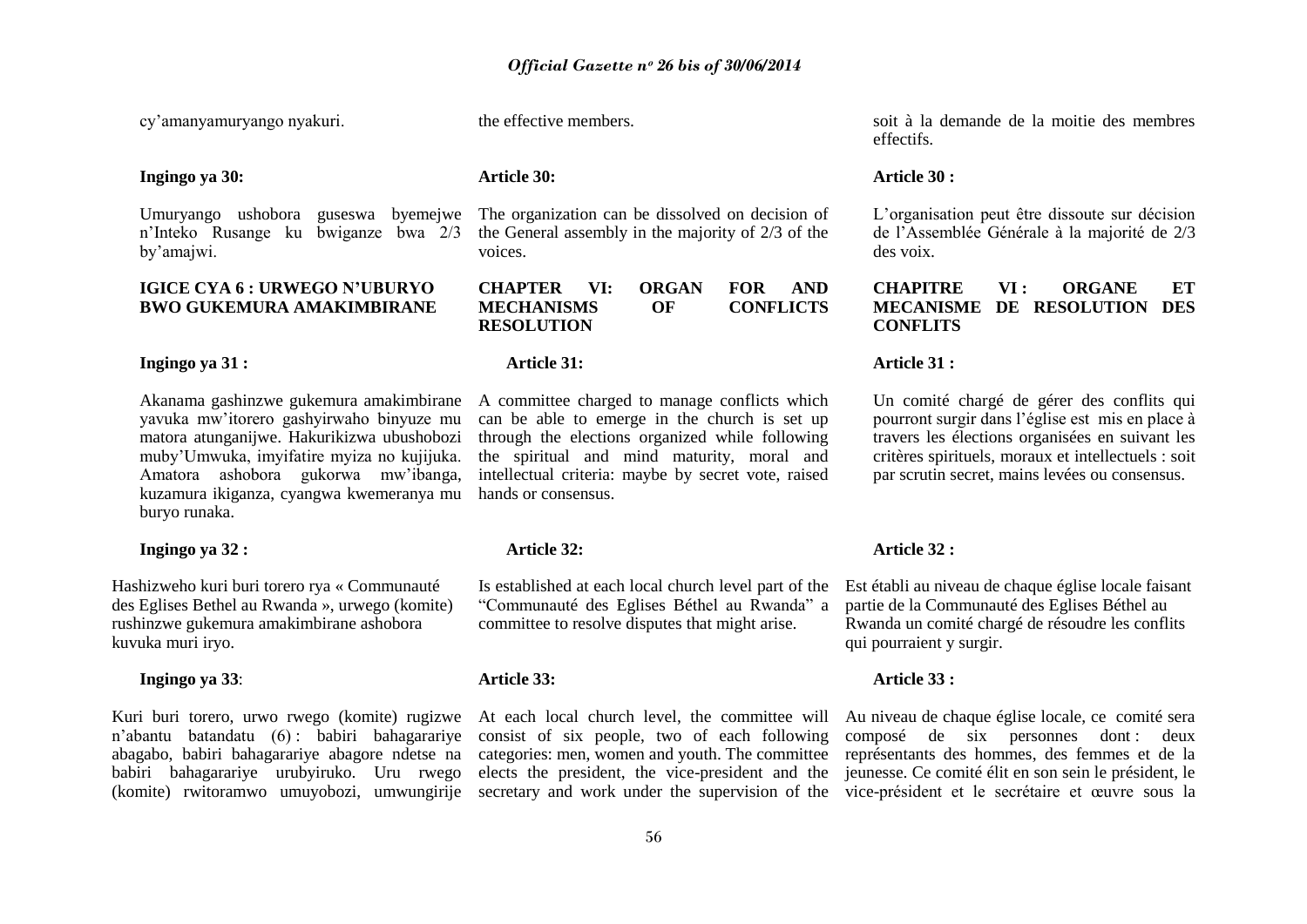ndetse n'umwanditsi kandi rugakora munsi senior pastor of the local church who will develop y"ubuyobozi bw"umushumba w"iryo torero. Uwo mushumba atunganya inyandiko mvugo y"imyanzuro yose yafatiwe mu nama z"urwo rwego (komite), akayishyikiriza umuvugizi uhagarariye « Communauté des Eglises Bethel au Rwanda » imbere y"amategeko.

## **Ingingo ya 34 :**

Urwgo (komite) rugizwe na ba perezida hamwe n"ababungirije bavuye mu rwego (komite) ruvugwa hejuru, rushyirwaho ngo abe ari rwo rukemura amakimbirane atabashije gukemurwa ku rwego rw"itorero, n"ibindi bibazo birenze imbago z'itorero. Urwo rwego narwo rutora umuyobozi,<br>umwungiriie ndetse n'umwanditsi. nabo umwungirije ndetse n"umwanditsi, nabo bagakorera munsi y"ubuyobozi bw"umuvugizi uhagarariye «Communauté des Eglises Bethel au Rwanda » imbere y"amategeko.

#### **Ingingo ya 35:**

Kuri buri rwego, amatora y"abagize urwego (komite) akorwa mu buryo bw"ibanga, kuzamura ikiganza, cyangwa kwemeranya mu buryo runaka. Mu gihe habayeho kunganya kw"amajwi, hakoreshwa ubufindo/tombola. Urwego (komite) rwyose rutorerwa gukora igihe cy"imyaka ibiri gishobora kongerwa.

#### **Ingingo ya 36:**

Ikurikiranwa n"igenzura by"imikorere by"izi nzego (komite) zavuzwe haruguru bizakorwa n"akanama kagizwe n"abakuru b"itorero batanu ba **« Communauté des Eglises Bethel**  a detailed report for the legal representation of the Bethel Community Church in Rwanda.

#### **Article 34**:

A committee consisting of the president and vice Un comité composé du président et du vicepresident from the above mentioned committees will be established to address unresolved conflicts and those that go beyond the local church level. This committee will also elect from its members a president, a vice-president and a secretary and work under the supervision of the legal representative of the organization.

#### **Article 35:**

At each level, the election of members of the committee will be by secret ballot, show of hands or consensus. In case of a tie or status quo, drawing lots will be done. The Committee elected at any level has a term of two years renewable period.

#### **Article 36:**

Monitoring and evaluation of the various activities within will be conducted by a board consisting of five elders of the **"**Communaut**é** des Eglises B**é**thel au Rwanda" appointed by supervision du pasteur responsable de l"église locale et ce dernier dressera un rapport détaillé pour la représentation légale de la Communauté des Eglises Béthel au Rwanda.

#### **Article 34 :**

président issus des comités ci-haut cité sera établit pour régler des conflits non résolus et ceux dépassant le cadre de l"église locale. Ce comité élira également en son sein un président, un viceprésident et un secrétaire et œuvre sous la supervision du représentant légal de l"organisation.

#### **Article 35:**

A chaque niveau, l"élection des membres du comité se fera soit par scrutin secret, mains levées ou consensus. En cas d"égalité de voix ou statu quo, le tirage au sort servira d"issue. Le comité élu à tout niveau a un mandat de deux ans d"exercice renouvelable.

#### **Article 36:**

Le suivi et l"évaluation des différentes activités seront effectués par un conseil composé de cinq anciens de la **Communauté des Eglises Béthel au Rwanda** ; nommés par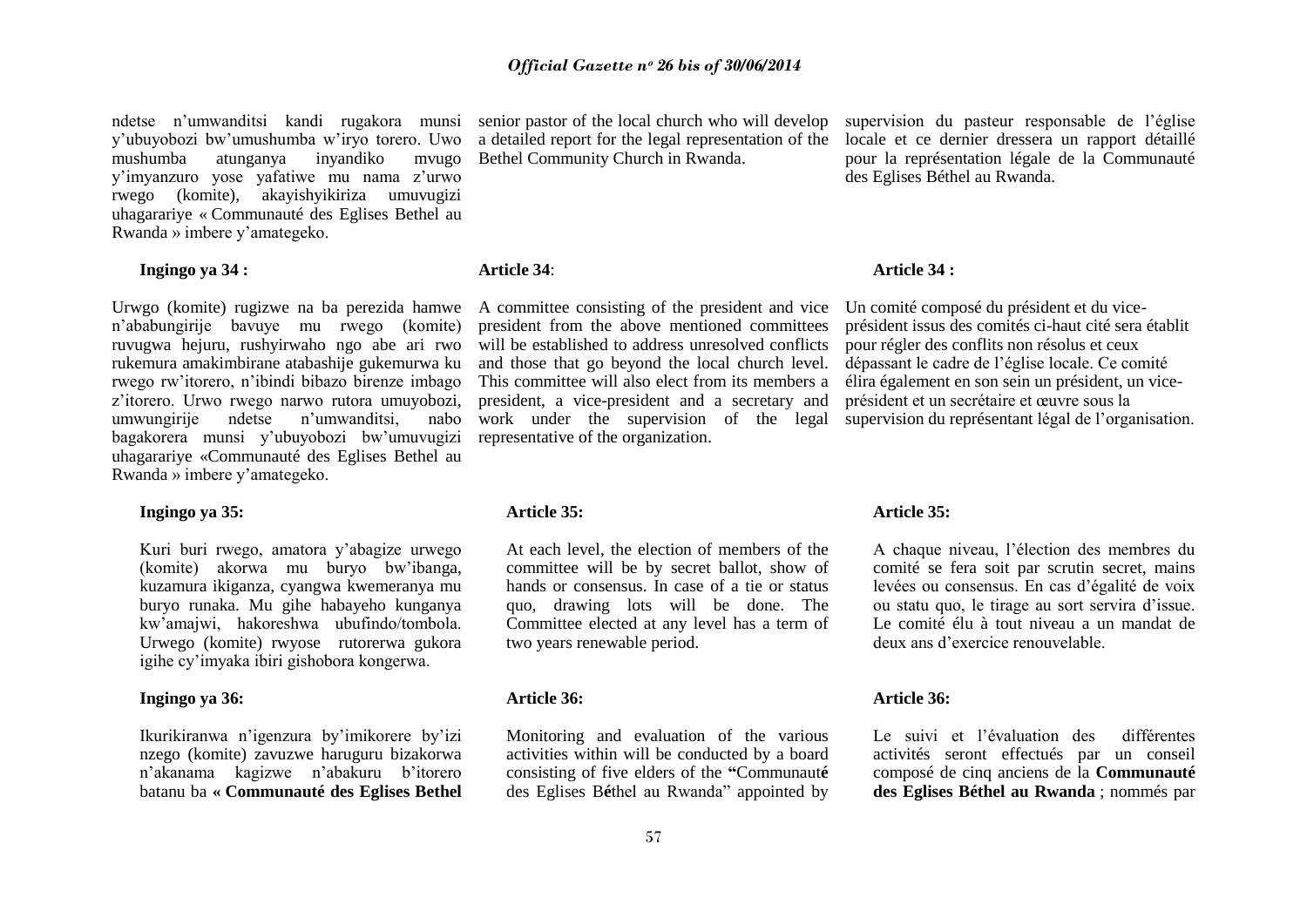**au Rwanda »** bagenwe n"umuvugizi w"umuryango imbere y"amategeko bagashikirizwa ngo bemezwe n"inteko rusange bagatorerwa gukora mu gihe cy"imyaka ibiri gishobora kongerwa. Aka kanama gategura imyanzuro kakayigeza ku nama y"ubuyobozi ku mpera za buri gihembwe.

## **Ingingo ya 37:**

Inama nyobozi ishikiriza iyo myanzuro inteko rusange ikaganira, ikanafata ibyemezo kuri iyo myanzuro haba mu nama yayo isanzwe cyangwa idasanzwe mu ibyigwaho byihutirwa. Iyo urwo rwego runaniwe gukemura amakimbirane mu bwumvikane, abafitanye ikibazo bashobora kuregera urukiko rubifitiye ububasha

## **UMUTWE WA VI: INGINGO ZISOZA**

## **Ingingo ya 38:**

Ibidateganijwe muri aya mategeko agenga For all the provisions not envisaged in these ibiteganijwe n"itegeko rigenga imitunganyirize n"imikorere by"imiryango ishingiye ku idini n"amabwiriza mbonezamikorere y"umuryango yemejwe n"Inteko Rusange.

#### **Ingingo ya 39:**

Iyo havutse impaka ku myumvire y'aya In the case of conflicts of interpretation of these

the legal representative and subject to the approval of the General Assembly for a term of two years renewable. This council will produce a detailed report to the board at the end of each quarter.

#### **Article 37:**

The Board of Directors present this report to the General Assembly to discuss the follow-up to this report either ordinary or extraordinary session if the case presents an emergency. In case such organ fails to resolve the conflict amicably, the concerned parties may file the case to the competent court.

#### **CHAPTER VI:FINAL PROVISIONS**

#### **Article 38:**

umuryango **"Communauté des Eglises**  statutes, the association will refer to the law in use **Bethel au** Rwanda" hazifashishwa for the religious organizations and with the rules of procedure of the **Communauté des Eglises Bethel au Rwanda** adopted by the General Assembly.

## **Article 39:**

mategeko, hakurikizwa inyandiko y"igifaransa. statutes, it is the French version which will be privileged.

le représentant légal et soumis à l"approbation de l"assemblée Générale pour un mandat de deux ans renouvelable. Ce conseil produira un rapport détaillé au conseil d"administration à la fin de chaque trimestre.

## **Article 37 :**

Le conseil d"administration présentera ce rapport à l"assemblée générale en vue de débattre sur la suite à donner à ce rapport soit en session ordinaire ou extraordinaire si le cas présente une urgence.

A défaut de règlement amiable par cet organe, les parties concernées peuvent porter le litige devant la juridiction compétente.

## **CHAPITRE VII : DISPOSITIONS FINALES**

#### **Article 38 :**

Pour toutes les dispositions non prévues dans les présents statuts, l"organisation se référera à la loi en vigueur régissant les organisations religieuses et au règlement d"ordre intérieur de la **Communauté des Eglises Bethel au Rwanda** adoptée par l"Assemblée Générale.

#### **Article 39:**

En cas de conflits d"interprétation de ces statuts, c'est la version française qui sera privilégiée.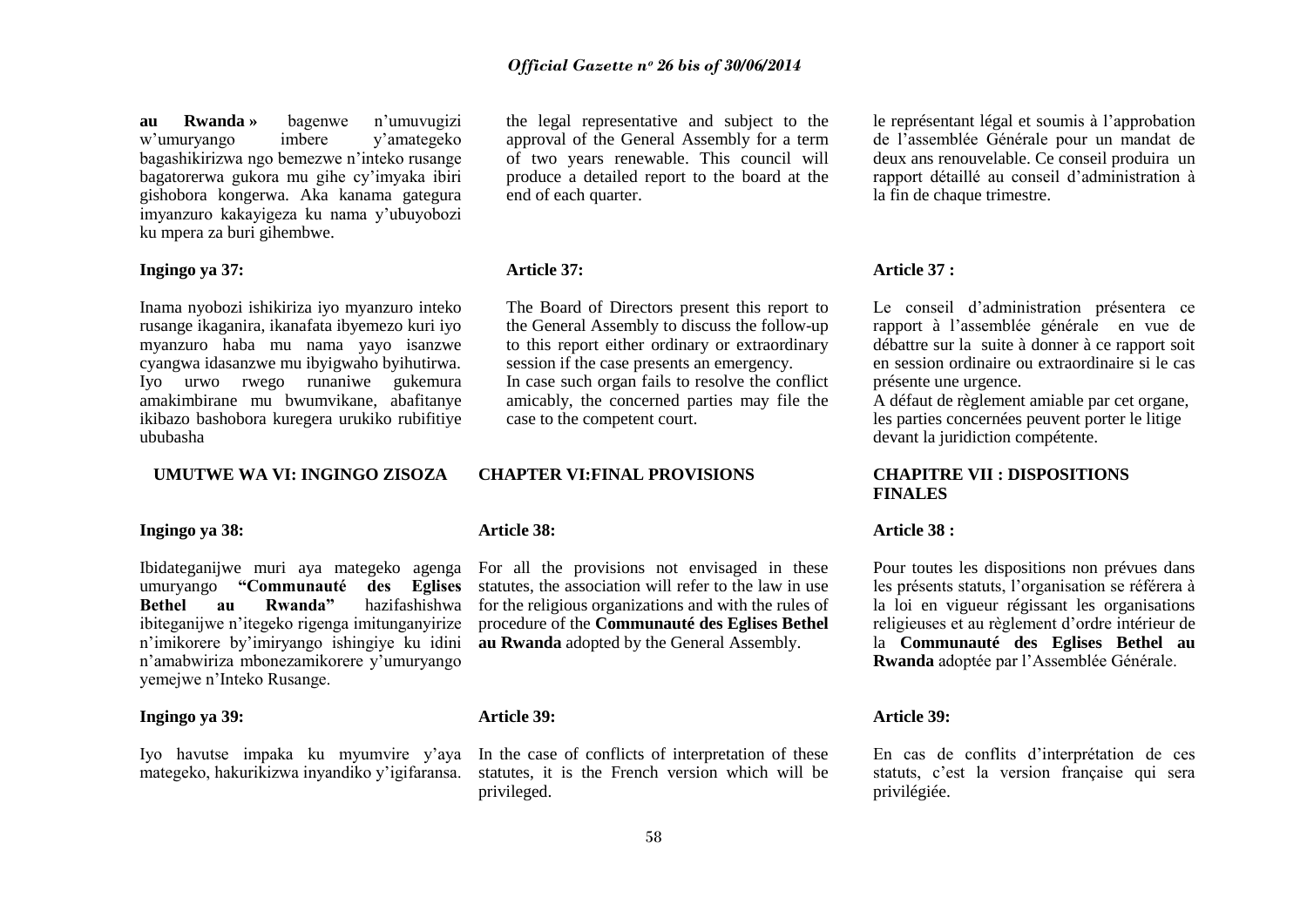# *Official Gazette nᵒ 26 bis of 30/06/2014*

| Ingingo ya 40:                           | Article 40:                                         | <b>Article 40:</b>                              |
|------------------------------------------|-----------------------------------------------------|-------------------------------------------------|
| Aya mategeko yemejwe kandi ashyizweho    | These statutes are approved and adopted by the      | Les présents statuts sont approuvés et adoptées |
| umukono n'abanyamuryango nyakuri bari ku | effective members of the organization whose list is | par les membres effectifs de l'organisation     |
| ilisiti iyometseho.                      | in appendix.                                        | dont la liste est en annexe.                    |
| Bikorewe i Kigali, kuwa 09/02/2013       | Done at Kigali, at 09 <sup>th</sup> February 2013   | Fait à Kigali, le 09/02/2013                    |
| Umuvugizi                                | <b>Legal Representative</b>                         | <b>Représentant Légal</b>                       |
| Rev. NKURUNZIZA François (sé)            | Rev. NKURUNZIZA François (sé)                       | Rév. NKURUNZIZA François (sé)                   |
| Umuvugizi wungirije                      | <b>Deputy Legal Representative</b>                  | Représentant Légal Suppléant                    |
| Mr. BUREGE Christian (sé)                | Mr. BUREGE Christian (sé)                           | Mr. BUREGE Christian (sé)                       |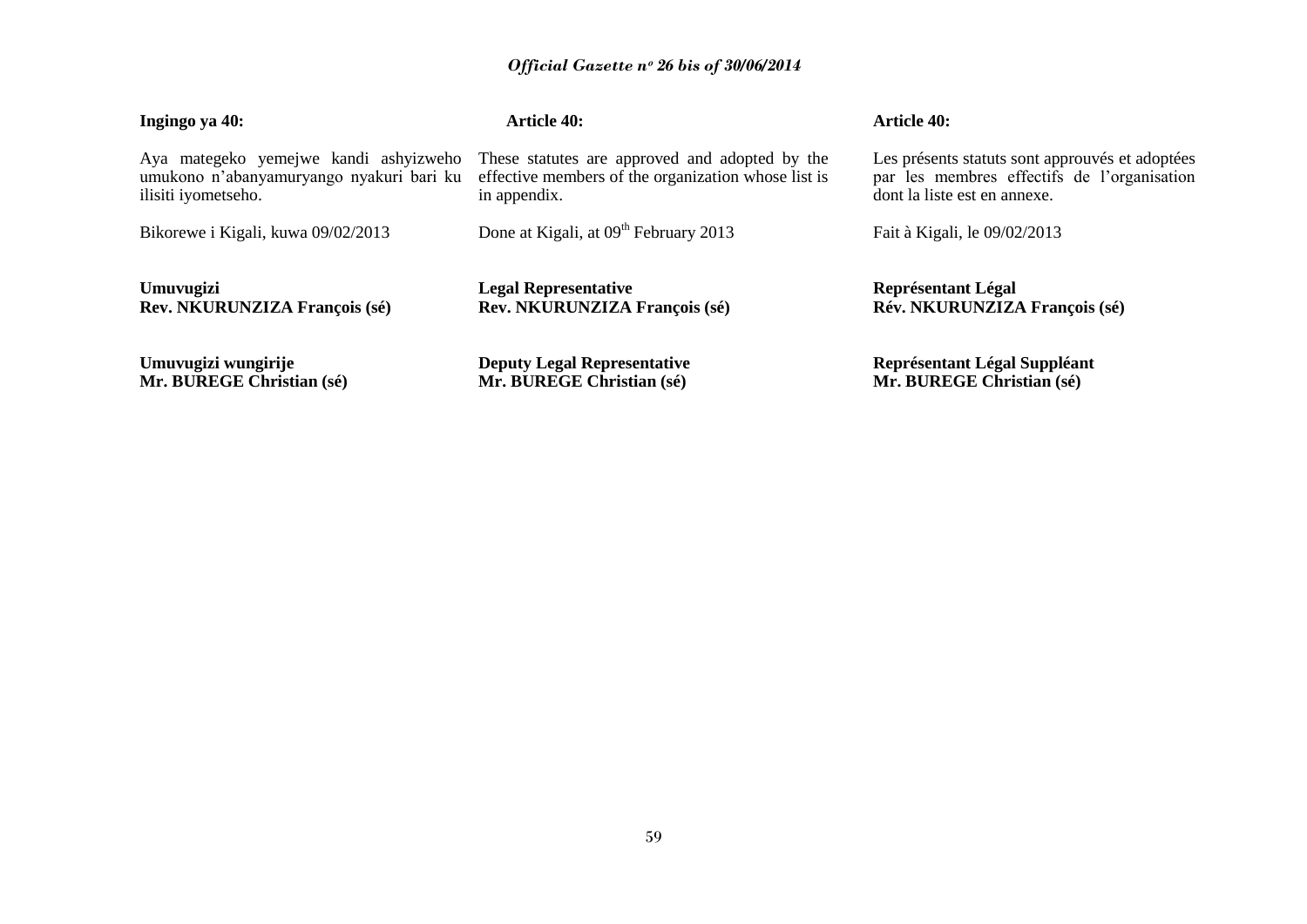## **PROCES VERBAL DE L'ASSEMBLEE GENERALE CONSTITUTIVE DE L'ORGANISATION « COMMUNAUTE** *DES EGLISES BETHEL AU RWANDA»*  **(CEBR)**

L"an deux mille treize, le neuvième jour du mois de Février, s"est tenue à Kigali, l"assemblée générale constitutive de la Communauté des Eglises Béthel au Rwanda(CEBR).

A l"ordre du jour figurait :

- La révision et adoption des statuts revus conformément à la nouvelle loi nº 06/2012 du 12 Février 2012 portant organisation et fonctionnement des organisations fondées sur la religion,
- Reconstitution du Comité Exécutif.
- Mis en place d'un organe chargé de résolution des conflits.
- a) L"Assemblée Générale a procédé à la révision des statuts de la Communauté des Eglises Béthel au Rwanda (CEBR) conformément à la nouvelle loi nº 06/2012 du 12 Février 2012 portant organisation et fonctionnement des organisations fondées sur la religion.
- b) L"Assemblée Générale a ensuite adopté les statuts révisés de l"Organisation «Communauté des Eglise Béthel au Rwanda (CEBR)».
- c) L"assemblée générale a mis en place le comité chargé de la résolution des conflits au sein de la dite organisation.
- d) L"assemblée générale a enfin reconstitué le Comité Executif comme suit :
	- Rev. NKURUNZIZA Francois (Représantant Légal)
	- Mr BUREGE Christian (Représentant Légal Suppléant)
	- Mme UMUGIRANEZA Thérèse ( Secrétaire)
	- Mr NZITUNGA Alain Christian (Trésorier)

La réunion qui avait débuté à 16h30 a pris fin à 21h00.

Fait à Kigali, le 09/02/2013

Rev. NKURUNZIZA François (Représentant Légal) (sé)

Mme UMUGIRANEZA Thérèse (Secrétaire) (sé**)**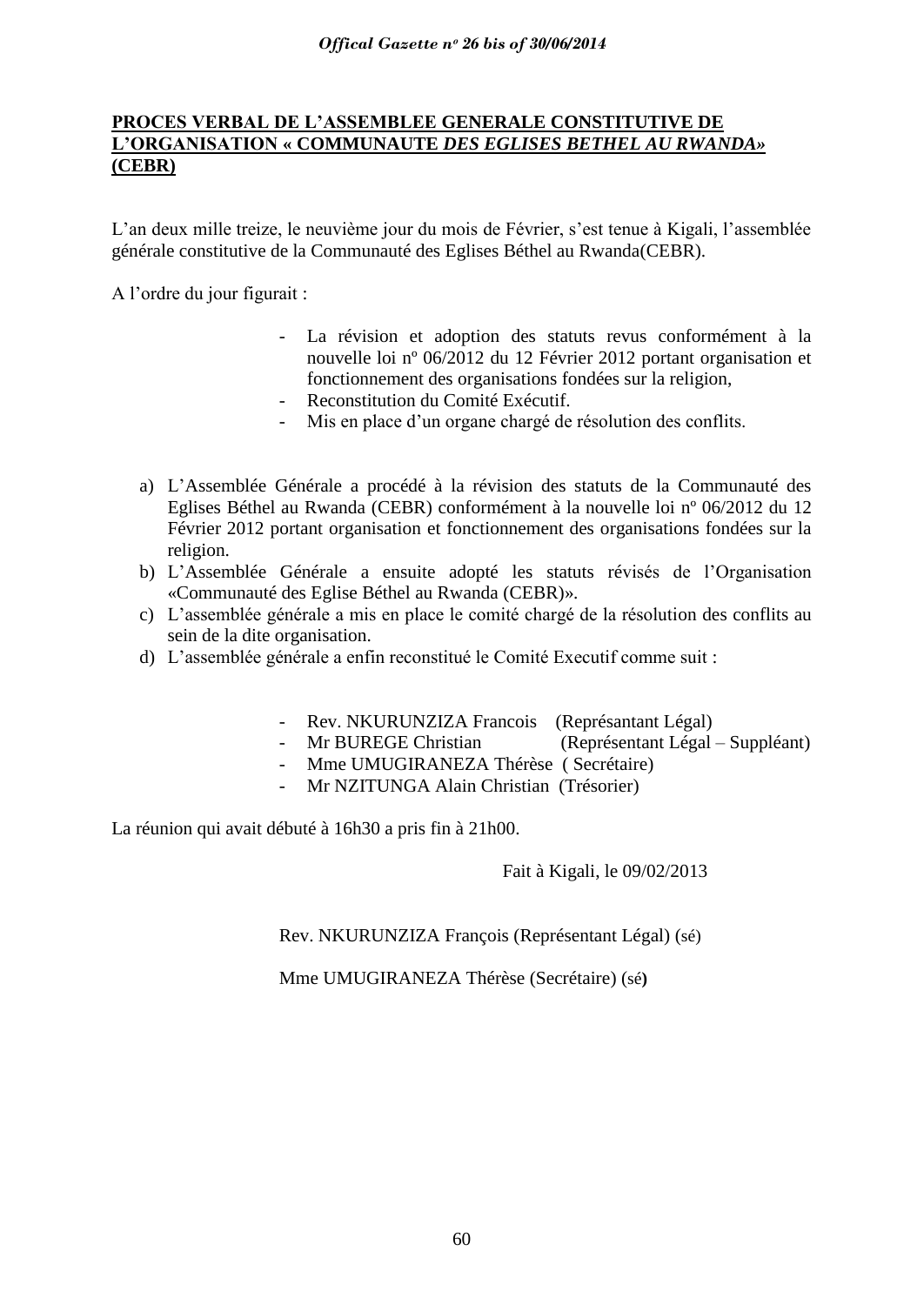## **DECLARATION DE L'ASSEMBLEE GENERALE DE LA C.E.B.R**

Nous, membres qui composent l"Assemblée Générale de la C.E.B.R, avons élu le Représentant Légal et son suppléant conformément à l"article 22 des statuts de la C.E.B.R qui porte sur le mandat des membres du conseil d"Administration.

Le Rév. NKURUNZIZA François et Mr. BUREGE Christian ont été nommés successivement Représentant Légal et Représentant Légal Suppléant pour continuer à représenter la C.E.B.R

Fait à Kigali, le 09/02/2013.

Membres de l"Assemblée Générale de la C.E.B.R :

- Rév. NKURUNZIZA François<br>- Mr BUREGE Christian
- Mr BUREGE Christian
- Mme UMUGIRANEZA Thérèse
- Mr NZITUNGA Alain Christian
- Mme ISHIMWE Gloria
- Mr GAKUMBA Félix
- Mr NZABAHIMANA Manassé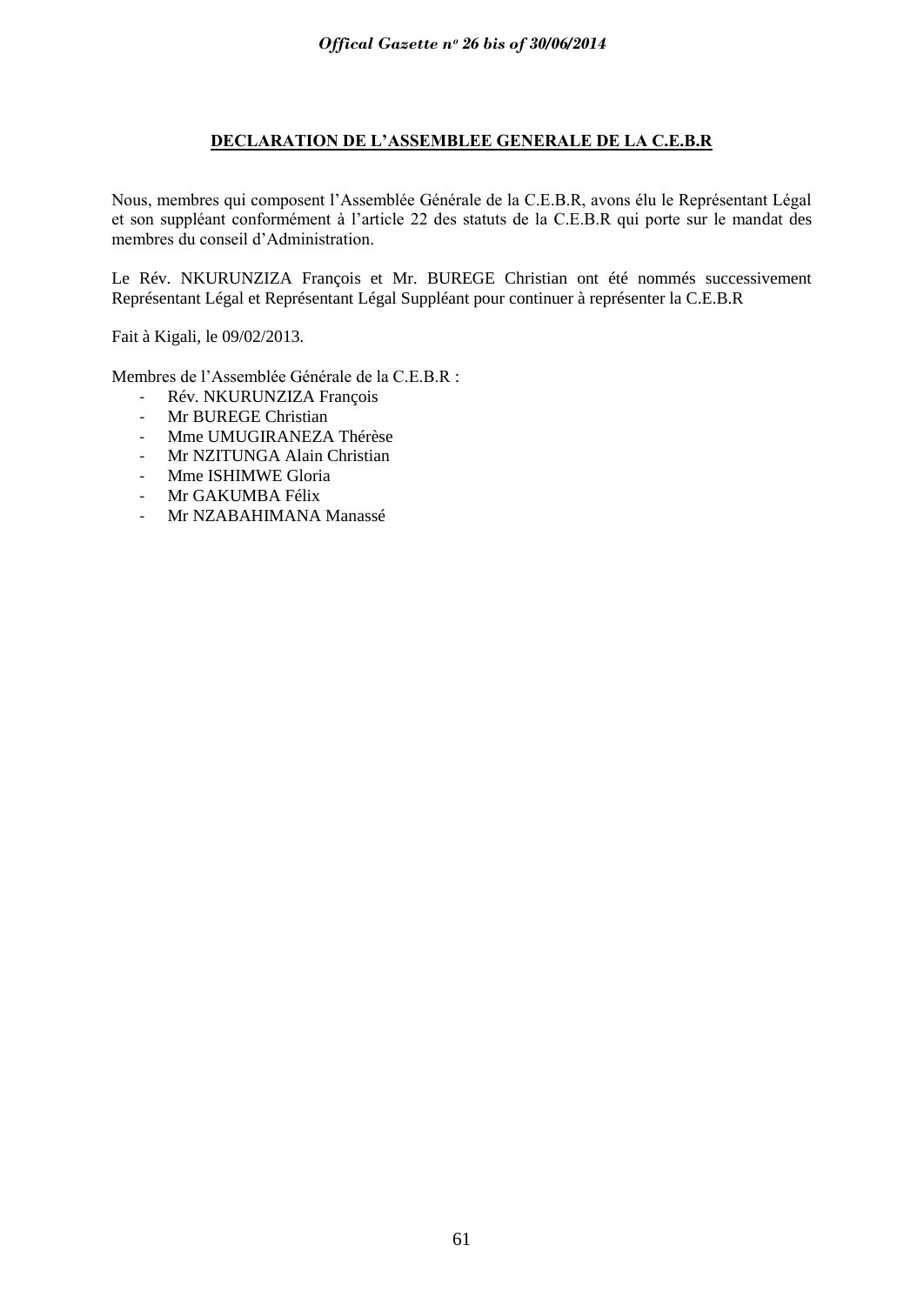# **MEMBRES DE L'ASSEMBLÉ GENERALE**

| $N^0$          | <b>NOMS ET PRENOM</b>       | <b>Nationalité</b> | <b>District</b> | <b>SIGNATURE</b> |
|----------------|-----------------------------|--------------------|-----------------|------------------|
|                | Rév. NKURUNZIZA François    | Rwandan            | Gasabo          | $(s\acute{e})$   |
| $\overline{2}$ | Mr BUREGE Christian         | Rwandan            | Kicukiro        | $(s\acute{e})$   |
| 3              | Mme UMUGIRANEZA Thérèse     | Rwandan            | Gasabo          | $(s\acute{e})$   |
| 4              | Mr NZITUNGA Alain Christian | Rwandan            | Gasabo          | $(s\acute{e})$   |
| 5              | Mme ISHIMWE Gloria          | Rwandan            | kicukiro        | $(s\acute{e})$   |
| 6              | Mr GAKUMBA Félix            | Rwandan            | kicukiro        | $(s\acute{e})$   |
| 7              | Mr NZABAHIMANA Manassé      | Rwandan            | Kicukiro        | $(s\acute{e})$   |

*Done at Gasabo, le 09th 02, 2013*

**Legal Representantive Consumer Server Algebra Deputy Legal Representative Rev. NNKURUNZIZA François (sé)** Mr. BUREGE Christian (sé)  $\overline{\text{Rev. NNKURUNZIZA}}$  François (sé)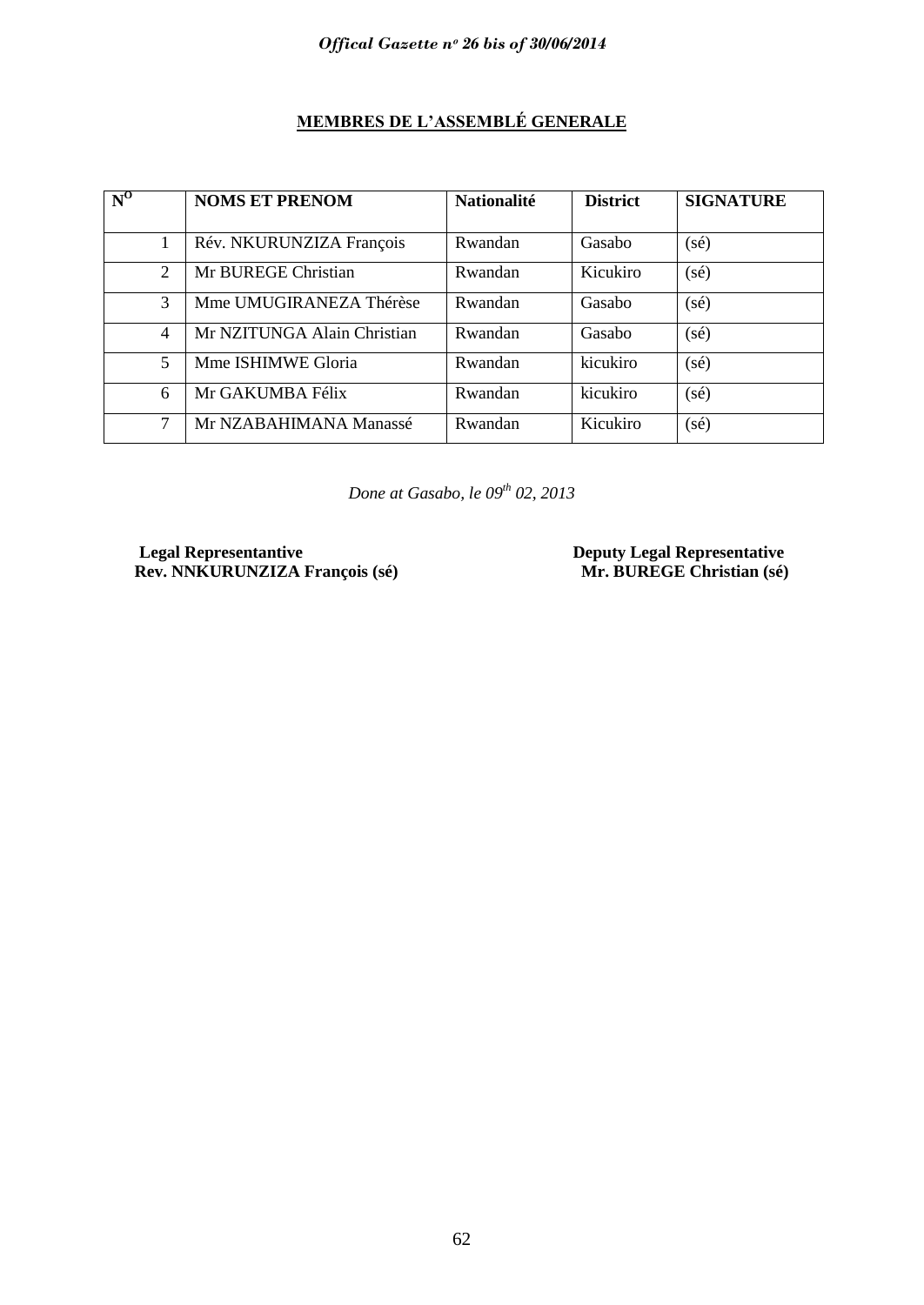# **ICYEMEZO N**º**002/2014 GIHA UBUZIMAGATOZI UMURYANGO "APESEK-GIRIMPUHWE"**

## **Twebwe, Prof. SHYAKA Anastase, Umuyobozi Mukuru w'Ikigo cy'Igihugu Gishinzwe Imiyoborere,**

Dushingiye ku Itegeko nº04/2012 ryo kuwa 17/02/2012 rigena imitunganyirize n"imikorere by"imiryango nyarwanda itari iya Leta, cyane cyane mu ngingo zaryo za 22 na 23;

Dushingiye kandi ku ibaruwa twandikiwe kuwa 24/10/2013 n"Umuyobozi w"Umuryango **"APESEK-GIRIMPUHWE**" asaba ubuzimagatozi;

Tumaze kubona ko uyu muryango wujuje ibisabwa kugira ngo umuryango nyarwanda utari uya Leta uhabwe ubuzimagatozi nk"uko biteganywa n"ingingo ya 22 y"Itegeko ryavuzwe hejuru;

Duhaye ubuzimagatozi umuryango **"APESEK-GIRIMPUHWE**" iki cyemezo kikazatangazwa mu Igazeti ya Repubulika y"u Rwanda.

> **(sé) Prof. SHYAKA Anastase** Umuyobozi Mukuru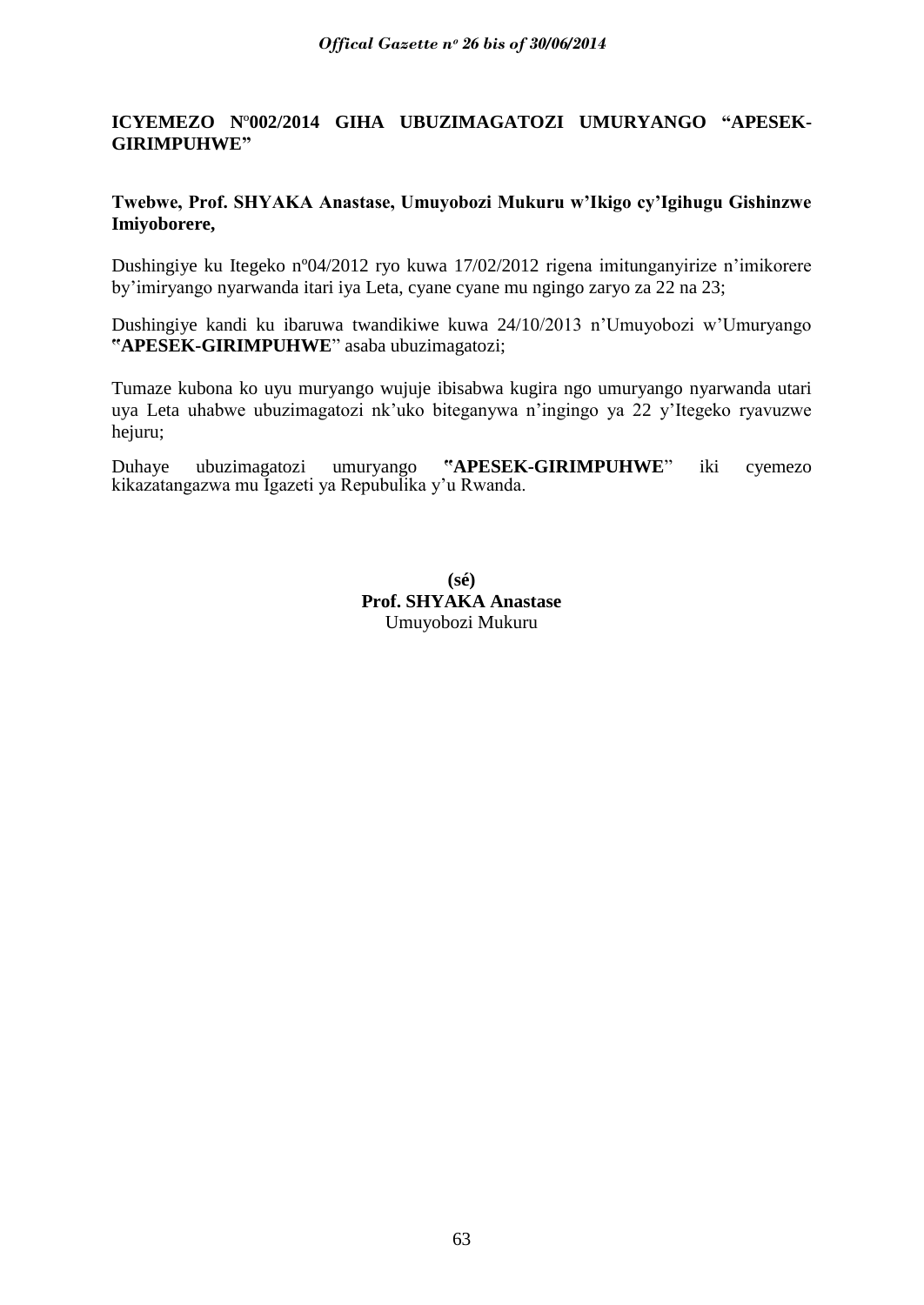UMURYANGO NYARWANDA UTARI UWA LETA

## **ASSOCIATION POUR ENCADREMENT SUR DES ENFANTS ORPHELINS ET AUTRES ENFANTS VULNERABLES DE KIVUMU (APESEK-GIRIMPUHWE)**

## **UMUTWE WA MBERE: IZINA, ICYICARO N'IFASI**

#### **Ingingo ya mbere: Izina**

Abashinze Umuryango Nyarwanda utari uwa Leta witwa Association Pour Encadrement Sûr des Enfants orphelins et autres enfants vulnérables de Kivumu (APESEK-Girimpuhwe) bumvikanye guhindura amategeko agenga uwo muryango hashingiwe ku Itegeko N° 04/2012 ryo ku wa 17/02/2012 rigenga imitunganyirize n"imikorere by"imiryango nyarwanda itari iya Leta.

## **Ingingo ya Kabiri: Icyicaro**

Icyicaro cy"umuryango giherereye i Kivumu, Akarere ka Rutsiro, Intara Intara y"Iburengerazuba. Ariko gishobora kwimurirwa ahandi byemejwe n"Inteko Rusange.

# ORGANIZATION

**ASSOCIATION POUR ENCADREMENT SUR DES ENFANTS ORPHELINS ET AUTRES ENFANTS VULNERABLES DE KIVUMU (APESEK-GIRIMPUHWE)**

# **AND JURISDICTION**

#### **Article One: Name**

Founding members of a National Non-Governmental Organization named *Association Pour Encadrement Sûr des Enfants orphelins et autres enfants vulnérables de Kivumu (APESEK-Girimpuhwe)* convene to modify its memorandum and articles of the organization statutes in accordance to the Law N° 04/2012 of 17/02/2012 governing the organization and the functioning of national non-governmental organizations.

#### **Article 2: The head office**

The Head office is located at Kivumu in Rutsiro District, Western Province. It may however be shifted to any other place upon the decision of the General Assembly.

## NATIONAL NON-GOVERNMENTAL ORGANISATION NON-GOVERNEMENTALE **NATIONALE**

**ASSOCIATION POUR ENCADREMENT SUR DES ENFANTS ORPHELINS ET AUTRES ENFANTS VULNERABLES DE KIVUMU (APESEK-GIRIMPUHWE)**

## **CHAPTER ONE: NAME, HEAD OFFICE CHAPITRE PREMIER: DENOMINATION, SIEGE SOCIAL ET CHAMP D'ACTION**

#### **Article premier: Dénomination**

Les membres fondateurs de l'organisation non gouvernementale Nationale dénommée *Association Pour Encadrement Sûr des Enfants orphelins et autres enfants vulnérables de Kivumu (APESEK-Girimpuhwe)* se conviennent de modifier son statut en conformité avec la loi N° 04/2012 du 17/02/2012 portant organisation et fonctionnement des organisations non gouvernementales nationales.

#### **Article 2: Siège social**

Le siège social est établi à Kivumu District de Rutsiro en Province de l"Ouest. Il peut néanmoins être transféré ailleurs sur décision de l"Assemblée Générale.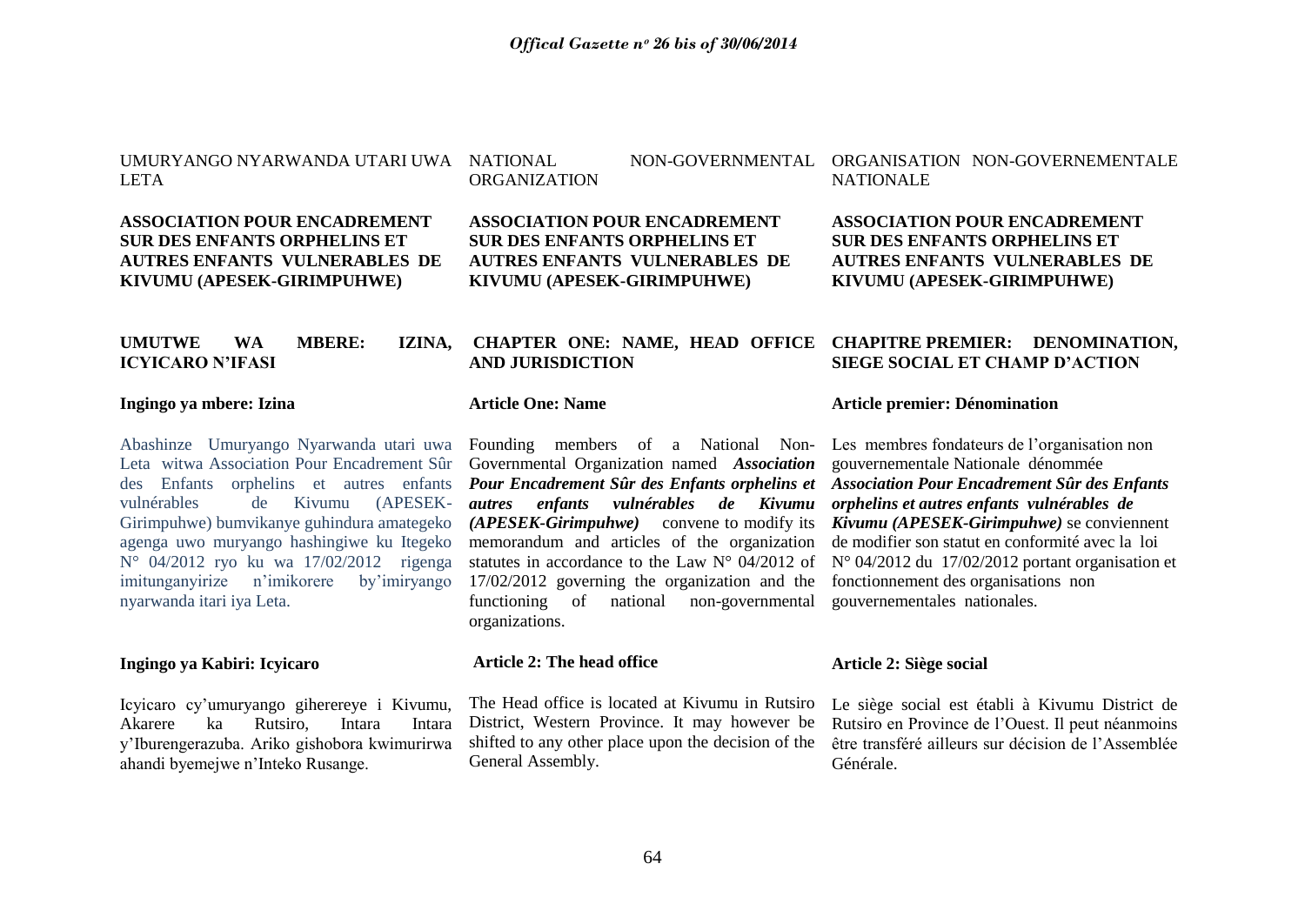| Ingingo ya 3: Ifasi                                                                                                                                                                                                     | <b>Article 3: Jurisdiction</b>                                                                                                                                                                                                              | Article 3: Champ d'activité                                                                                                                                                                                                                    |
|-------------------------------------------------------------------------------------------------------------------------------------------------------------------------------------------------------------------------|---------------------------------------------------------------------------------------------------------------------------------------------------------------------------------------------------------------------------------------------|------------------------------------------------------------------------------------------------------------------------------------------------------------------------------------------------------------------------------------------------|
| Umuryango ukorera imirimo yawo mu Karere<br>ka Rutsiro, ariko ushobora kwagurira ibikorwa<br>byawo mugihugu hose ,byemejwe n'Inteko<br>rusange.                                                                         | The organization shall carry out its activities in<br>the Rutsiro District. However, it can extend its<br>activities in all over the Rwandan territory, when<br>decided by the general assembly. It is created for<br>an undetermined term. | L'organisation exerce ses activités sur toute<br>l'étendue du District Rutsiro, néanmoins elle peut<br>les étendre sur toute l'étendue du territoire<br>rwandais sur décision de l'assemblée générale.                                         |
| <b>KABIRI:</b><br><b>INTEGO</b><br><b>UMUTWE</b><br><b>WA</b><br>N'IGIHE UZAMARA                                                                                                                                        | TWO:<br><b>MISSION</b><br><b>CHAPTER</b><br><b>AND</b><br><b>DURATION</b>                                                                                                                                                                   | <b>CHAPITRE DEUX: MISSION ET DUREE</b>                                                                                                                                                                                                         |
| Ingingo ya 4: Intego                                                                                                                                                                                                    | <b>Article 4: Mission</b>                                                                                                                                                                                                                   | <b>Article 4: Mission</b>                                                                                                                                                                                                                      |
| Guteza imbere imibereho myiza y'abana<br>b'impfubyi n'abandi bana batishoboye no<br>kubageza ku rwego rumwe n'abandi bana.                                                                                              | Promote the well-being of orphans and other<br>vulnerable children up to the same level as other<br>children;                                                                                                                               | Promouvoir le bien-être des enfants orphelins et<br>autres enfants vulnérables jusqu' au même niveau<br>que les autres enfants.                                                                                                                |
| Kugira ngo umuryango ugere ku ntego<br>wiyemeje, uzibanda ku bikorwa bikurikira:                                                                                                                                        | For the organization to realize its mission, it will<br>focus on the following actions:                                                                                                                                                     | Pour aboutir sa à mission, l'organisation se<br>focalisera aux actions suivantes:                                                                                                                                                              |
| Kubungabunga<br>imbere -<br>no<br>guteza<br>uburenganzira<br>bw'abana<br>b'imfumbyi<br>n'abandi bana batishoboye;                                                                                                       | To protect and promote rights of orphans and<br>others vulnerable children (OVC);                                                                                                                                                           | Protéger et promouvoir les droits des enfants<br>$\overline{a}$<br>orphelins et autres enfants vulnérables;                                                                                                                                    |
| Gutegura no gushyira mu bikorwa za -<br>porogaramu ziboneye zo kwigisha abana<br>b'imfubyi n'abandi bana<br>batishoboye<br>imyuga iciriritse hagamijwe kurwanya<br>ubukene no kureka gutega amaboko ku<br>bandi;        | Empowering orphans and other vulnerable<br>with different skills related to income<br>generating activities in order to fight against<br>poverty and reduce economic dependency;                                                            | $\overline{a}$<br>Mettre en place des programmes des<br>formations des métiers adéquats en faveur des<br>enfants orphelins et autres enfants vulnérables<br>visant à lutter contre la pauvreté en vue de<br>diminuer la dépendance économique; |
| Kugira uruhare mu myigire y'abana<br>b'imfumbyi n'abandi bana batishoboye no<br>kwita ku bikorwa by'ubuvuzi bwabo;<br>Kugira uruhare mu isana mitima ry'abana<br>$\overline{a}$<br>bimfumbyi no kubasubiza mu miryango; | To contribute to formal education and health<br>issues of the orphans and other vulnerable<br>children;<br>To contribute to the Psycho-social support -<br>and reintegration of the orphans in the                                          | Contribuer à l'éducation formelle et la santé<br>des enfants orphelins et autres enfants<br>vulnérables ;<br>Offrir l'appui psycho-social aux enfants<br>orphelins et les intégrer dans les familles                                           |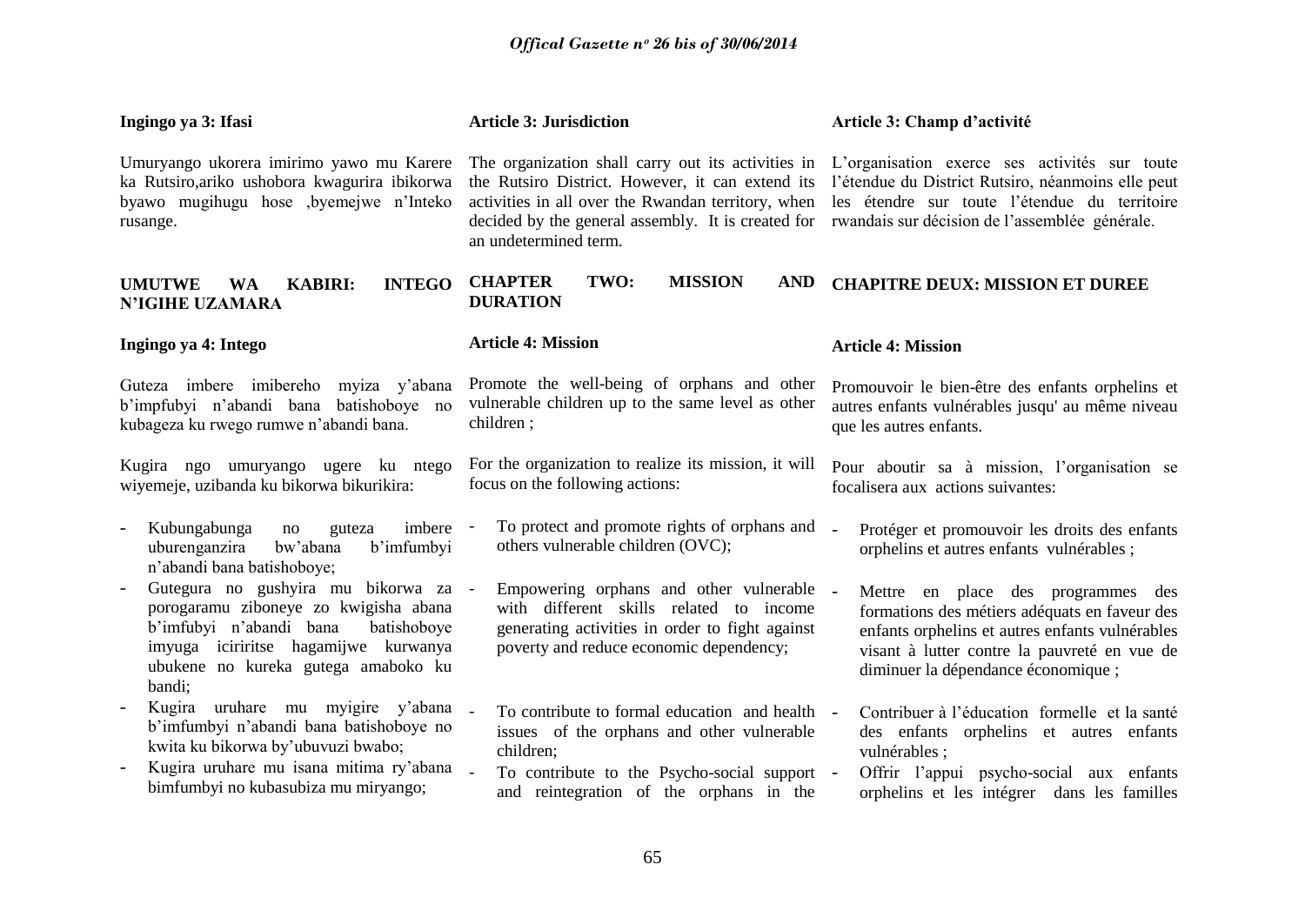| welcoming families;<br>on the dangers of -<br>Create awareness<br>about issues<br>HIV/AIDS and educate them<br>concerning reproductive health;<br>To promote and develop a culture of peace<br>and tolerance among orphans and<br>other<br>vulnerable children; | d'accueilles;<br>Sensibiliser les enfants en général et en<br>particulier les enfants orphelins et les autres<br>enfants vulnérables les méfaits de l'épidémie<br>du SIDA et les enseigner à propos de la santé<br>de la reproduction humaine;<br>Eduquer les orphelins et autres enfants<br>vulnérables la culture de la paix et de la<br>tolérance;<br>Sensibiliser les enfants orphelins et autres |
|-----------------------------------------------------------------------------------------------------------------------------------------------------------------------------------------------------------------------------------------------------------------|-------------------------------------------------------------------------------------------------------------------------------------------------------------------------------------------------------------------------------------------------------------------------------------------------------------------------------------------------------------------------------------------------------|
| children to promote actions<br>aimed at<br>safeguarding the environment;                                                                                                                                                                                        | enfants vulnérables à promouvoir les actions<br>de protection et promotion<br>la de<br>l'Environnement;                                                                                                                                                                                                                                                                                               |
| To promote any action aimed at improving<br>orphans and other vulnerable children's<br>welfare;<br>$\sim$<br>To fight against all forms of violence and take<br>care of victims of violence.                                                                    | Promouvoir tout action visant le bien être des<br>enfants<br>orphelins<br>et<br>autres<br>enfants<br>vulnérables :<br>Préventions et prise en charge de violences<br>basées sur le genre chez les femmes et les<br>enfants.                                                                                                                                                                           |
| <b>Article 5: Duration</b>                                                                                                                                                                                                                                      | Article 5: La durée d'exercice                                                                                                                                                                                                                                                                                                                                                                        |
| The organization is formed for an undetermined<br>period.                                                                                                                                                                                                       | L'organisation est constituée pour une durée<br>indéterminée.                                                                                                                                                                                                                                                                                                                                         |
| <b>CHAPTER THREE: MEMBERSHIP</b>                                                                                                                                                                                                                                | <b>CHAPITRE TROIS: MEMBRES</b>                                                                                                                                                                                                                                                                                                                                                                        |
| <b>Article 6: Composition</b>                                                                                                                                                                                                                                   | Article 6: composition des membres                                                                                                                                                                                                                                                                                                                                                                    |
| The organization is composed of founder<br>members, subscribing members and honorary                                                                                                                                                                            | L'organisation<br>membres<br>compose<br>se<br>de<br>fondateurs, membres adhérents et membres<br>d'honneur.                                                                                                                                                                                                                                                                                            |
| rusange                                                                                                                                                                                                                                                         | bana -<br>Gukangurira abana b'umfubyi n'abandi -<br>To sensitize orphans and other vulnerable<br>Gukora ibikorwa byose bigamije guteza<br>Kurwanya ihohoterwa iryo ariryo ryose no<br>members.                                                                                                                                                                                                        |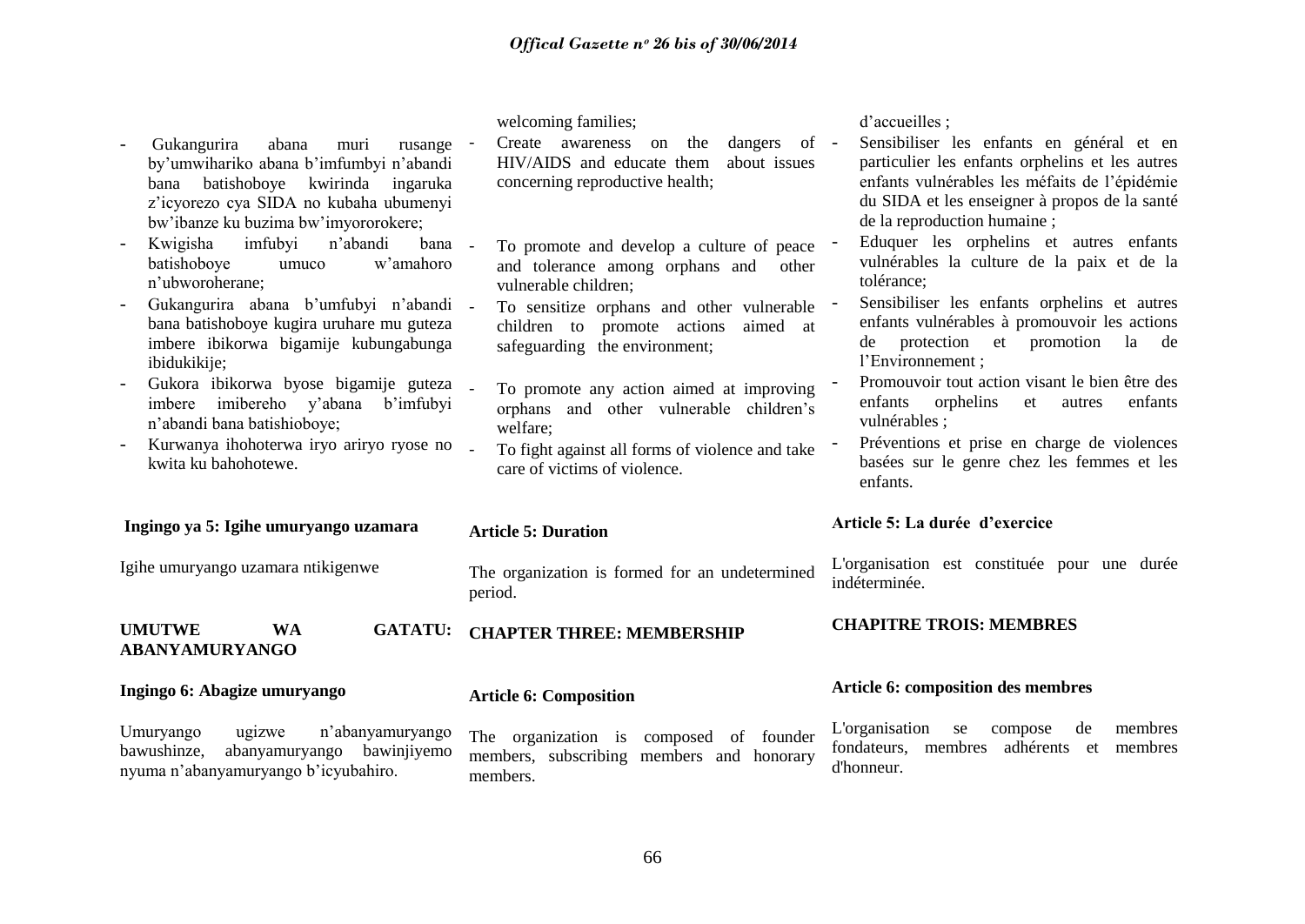| Ingingo ya 7: Abanyamuryango nyakuri                                                                                                                                                                                                                                | <b>Article 7: Effective members</b>                                                                                                                                                                                                                                                                              | <b>Article 7: Des membres effectifs</b>                                                                                                                                                                                        |
|---------------------------------------------------------------------------------------------------------------------------------------------------------------------------------------------------------------------------------------------------------------------|------------------------------------------------------------------------------------------------------------------------------------------------------------------------------------------------------------------------------------------------------------------------------------------------------------------|--------------------------------------------------------------------------------------------------------------------------------------------------------------------------------------------------------------------------------|
| Abanyamuryango<br>bawushinze<br>n'abanyamuryango bawinjiyemo nyuma bose<br>bitwa abanyamuryango nyakuri kandi bose<br>bafite uburenganzira n'inshingano bingana.                                                                                                    | Founder and subscribing members constitute the<br>effective members of the organization and have<br>the same rights and obligations towards the<br>organization.                                                                                                                                                 | Les fondateurs et membres adhérents constituent<br>les membres effectifs de l'organisation et ont les<br>mêmes droits et obligations envers l'organisation                                                                     |
| Ingingo ya 8: Uburenganzira n'inshingano<br>z'abanyamuryango nyakuri                                                                                                                                                                                                | Article 8: Rights and obligations of effective<br>members                                                                                                                                                                                                                                                        | Article 8: Droits et obligations des membres<br>effectifs                                                                                                                                                                      |
| bukurikira:                                                                                                                                                                                                                                                         | Abanyamuryango nyakuri bafite uburenganzira The effective members have the following rights:                                                                                                                                                                                                                     | Les membres effectifs ont droits suivants :                                                                                                                                                                                    |
| Uburenganzira bwo gutora no gutorwa<br>ku myanya iteganyijwe n'amategeko<br>y'umuryango;<br>Uburenganzira bwo gutafa ibyemezo ku<br>ngingo zisuzumirwa mu nteko rusange.                                                                                            | The right to vote and be voted for the<br>positions prescribed by this Memorandum<br>and Articles of organization;<br>The right to take decision on issues<br>submitted to the General Assembly for<br>consideration.                                                                                            | Ils ont le droit de voter et être voté dans<br>les organes prescrits par le statut de<br>l'organisation;<br>Droit de prendre de décisions pour les cas<br>$\sim$<br>qui doivent être délibérés par l'assemblée<br>générale.    |
| Abanyamuryango nyakuri bafite inshingano<br>zikurikira:<br>Gushyigikira ibikorwa by'umuryango<br>buryo<br>bufatika,<br>buryo<br>mu<br>mu<br>bw'ubumenyi, n'ubw'imari kugira ngo<br>intego z'Umuryango zigerweho;<br>Kwishyura imisanzu yemejwe n'inteko<br>rusange. | The effective members have the following Les membres effectifs ont des obligations<br>obligations:<br>To provide material, intellectual and<br>$\blacksquare$<br>financial support towards the realization<br>of the organization's objectives;<br>To pay the contributions approved by the<br>General Assembly. | suivantes :<br>Donner<br>des apports<br>matériels, et<br>$\sim$<br>intellectuel et financier pour contribuer à<br>la réalisation objectifs de l'organisation;<br>Payer des cotisations approuvées par<br>l'assemblée générale. |
| Ingingo ya 9: Abanyamuryango b'icyubahiro                                                                                                                                                                                                                           | <b>Article 9: Honorary members</b>                                                                                                                                                                                                                                                                               | <b>Article 9: Membres d'honneur</b>                                                                                                                                                                                            |
| Abanyamuryango b'icyubahiro bagenwa kandi                                                                                                                                                                                                                           | Honorary members are persons or legal entities Les membres honoraires sont des personnes                                                                                                                                                                                                                         |                                                                                                                                                                                                                                |

by"akarusho bakoreye umuryango.

bakemezwa n"Inteko rusange kubera ibyiza that are accorded such status by the General physiques ou morales qui ont été octroyées cet Assembly in recognition of their special état par l'Assemblée générale, en reconnaissance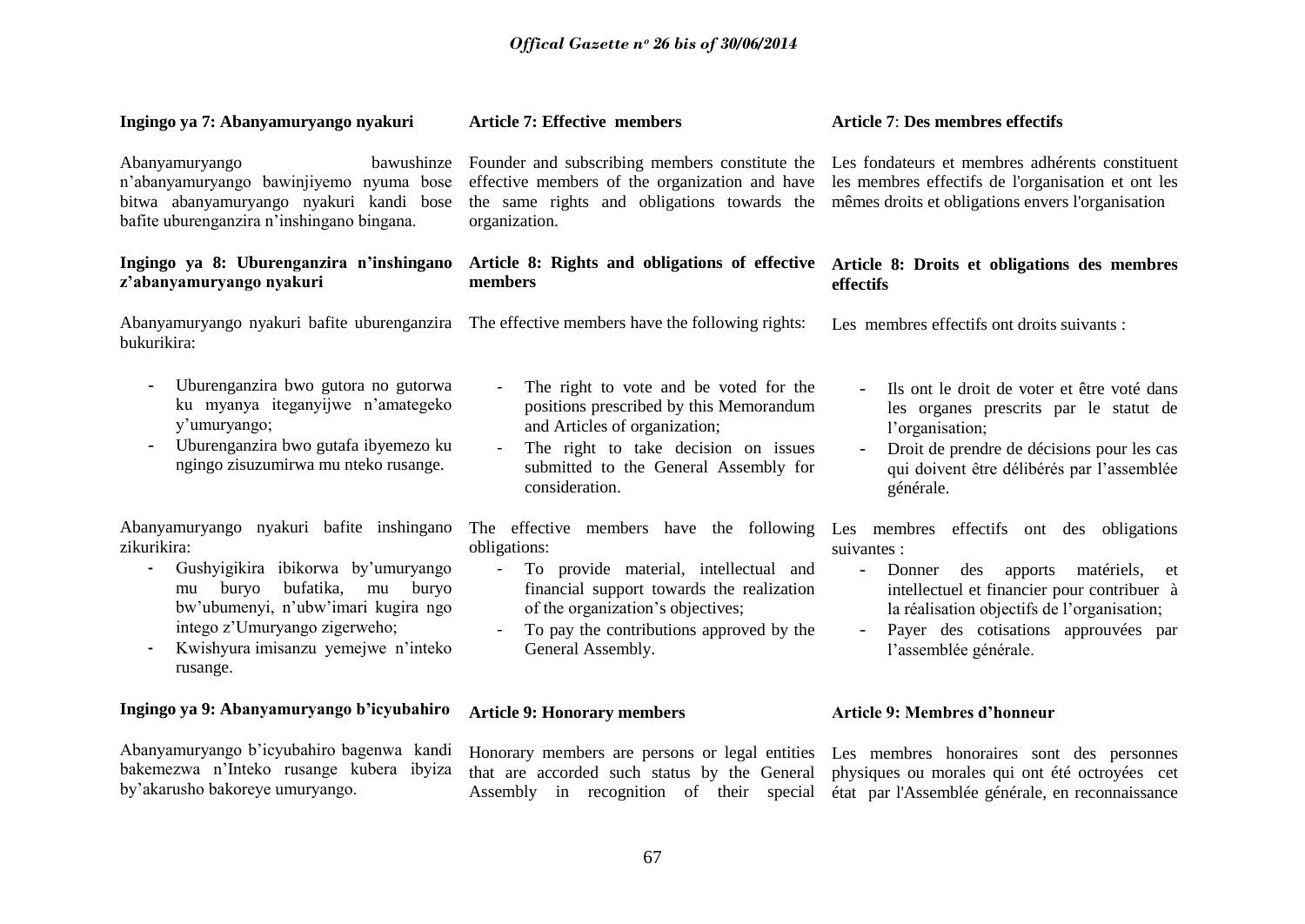# *Offical Gazette nᵒ 26 bis of 30/06/2014*

| Abanyamuryango b'icyubahiro bagishwa inama<br>ariko ntibafite ububasha bwo gutora                                                                     | contributions to the organization.<br>While honorary members play a consultative role<br>and may attend meetings, they have no voting<br>powers.                   | de leur contribution particulière à l'organisation<br>Les membres d'honneur jouent un rôle consultatif<br>et peuvent assister aux réunions mais ils n'ont<br>aucun pouvoir de vote. |
|-------------------------------------------------------------------------------------------------------------------------------------------------------|--------------------------------------------------------------------------------------------------------------------------------------------------------------------|-------------------------------------------------------------------------------------------------------------------------------------------------------------------------------------|
| <b>10:</b><br>Gusaba<br>Ingingo<br>kuba<br>va<br>Umunyamuryango                                                                                       | <b>Article 10: Application for membership</b>                                                                                                                      | Article 10: De l'adhésion                                                                                                                                                           |
| Umuntu wese wemera amahame y'umuryango<br>APESEK-GIRIMPUHWE.                                                                                          | Membership is open to all people who subscribe<br>to the ideals of APESEK-GIRIMPUHWE.                                                                              | L'adhésion est ouverte à toutes les personnes qui<br>d'APESEK-<br>objectifs<br>souscrivent<br>aux<br>GIRIMPUHWE.                                                                    |
| Inyandiko zisaba kwinjira mu muryango<br>zandikirwa Perezida wa Komite Nyobozi, nawe<br>akazishyikiriza inteko rusange kugira ngo ifate<br>umwanzuro. | Applications for membership shall be addressed to<br>the President of the Executive Committee who in<br>turn submits them to the General Assembly for<br>approval. | Les demandes d'adhésion doivent être adressées<br>au Président du Comité exécutif, qui les soumet à<br>son tour à l'Assemblée générale pour approbation.                            |
|                                                                                                                                                       |                                                                                                                                                                    |                                                                                                                                                                                     |
| Ingingo ya 11: Gutakaza ubunyamuryango                                                                                                                | Article 11: Loss of membership                                                                                                                                     | Article 11: La perte de la qualité de membre                                                                                                                                        |
| Umuntu areka kuba umunyamuryango iyo<br>apfuye, iyo asezeye kubushake, iyo yirukanywe,<br>cyangwa iyo umuryango usheshwe;                             | Membership<br>with<br>death,<br>voluntary<br>ceases<br>resignation, exclusion and dissolution of the<br>organization.                                              | La personne perd la qualité de membre à cause de<br>décès, de démission volontaire, l'exclusion et la<br>dissolution de l'organisation. La démission                                |
| Usezeye ku bushake yandikira Perezida wa<br>bigashyikirizwa<br>Nyobozi<br>Komite<br>Inteko<br>Rusange kugira ngo ibifateho icyemezo.                  | Voluntary resignation shall be addressed in<br>writing to the President of the Executive<br>Committee who in turn notifies the General<br>Assembly for approval.   | volontaire est adressée par écrit au Président du<br>Comité exécutif, qui la soumet à l'Assemblée<br>générale pour approbation.                                                     |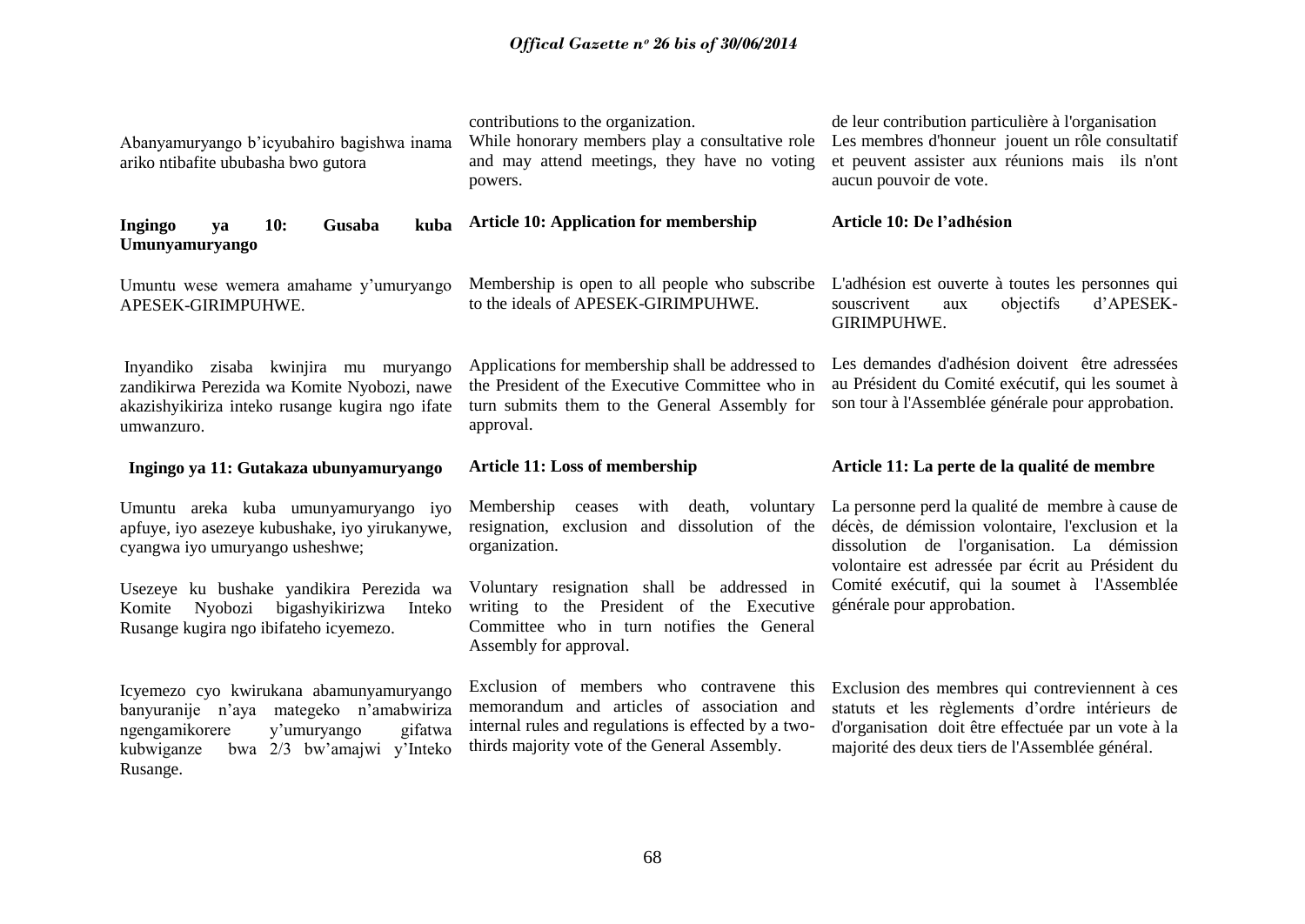## **UMUTWE WA KANE: UMUTUNGO**

### **Ingingo ya 12: Ibigize umutungo**

Umutungo w"Umuryango APESEK-GIRIMPUHWE ugizwe n"imisanzu y"abanyamuryango bawo, impano, indagano n"imfashanyo cyangwa umusaruro ukomoka ku ventures of the Organization. bikorwa by"umuryango.

## **Ingingo ya 13: Ikoreshwa ry'umutungo**

Umuryango ugenera umutungo ibikorwa byose byatuma ugera ku ntego zawo ku buryo buziguye cyangwa butaziguye.

Uburyo umutungo ucungwa biteganywa n" amabwiriza ngengamikorere y"Umuryango.

## **Ingingo ya 14: Igabanwa ry'umutungo igihe umuryango ushejwe**

Igihe umuryango usheshwe, umutungo usigaye imiryango bihuje intego.

# **INZEGO Z'UMURYANGO**

**Ingingo 15: Umuryango ugizwe n'inzego zikurikira:**

- Inteko Rusange
- Komite Nyobozi
- Komite Ngenzuzi

## **CHAPTER FOUR: ASSETS**

## **Article 12: Composition of assets**

of APESEK-GIRIMPUHWE constituted of contributions from members, donations, legacies and funds from productive

## **Article 13: Allocation of resources**

The Organization shall allocate its resources to all activities which enable it to realize its objectives; directly or indirectly.

The management of the Organization's assets is determined by the internal rules and regulations.

## **Article 14: Distribution of assets in case of dissolution**

nyuma yo kwishyura imyenda uhabwa remaining after the payment of the organization"s In case of dissolution of the organization, assets creditors shall be allocated to organizations with similar objectives.

## **UMUTWE WA GATANU: IBYEREKEYE CHAPTER FIVE: ABOUT ORGANS OF THE ORGANISATION**

**the following organs:**

- General assembly
- Executive committee
- Audit committee

## **CHAPITRE QUATRE: DU PATRIMOINE**

#### **Article 12: Composition du patrimoine**

Le patrimoine de APESEK-GIRIMPUHWE est constitué des contributions des membres, dons, legs et ainsi que les fonds issus activités génératrices de revenus de l"organisation.

## **Article 13: De l'utilisation du patrimoine**

L'organisation doit utiliser ses ressources en vue de réaliser ses objectifs d"une façon directe ou indirecte.

La gestion du patrimoine de l"organisation est déterminée par les règlements d"ordre intérieurs de l'organisation.

## **Article 14: Partage du patrimoine en cas de dissolution**

En cas de dissolution de l'organisation, les actifs restant après paiement des créanciers de l'organisation doivent être attribués à des organisations ayant des objectifs similaires.

## **CHAPITRE CINQ : DES ORGANES DE L'ORGANISATION**

## **Article: 15: The organization is composed of Article 15 : L'organisation a des organes suivants :**

- L"assemblée générale
- Le comité exécutif
- Le commissariat aux comptes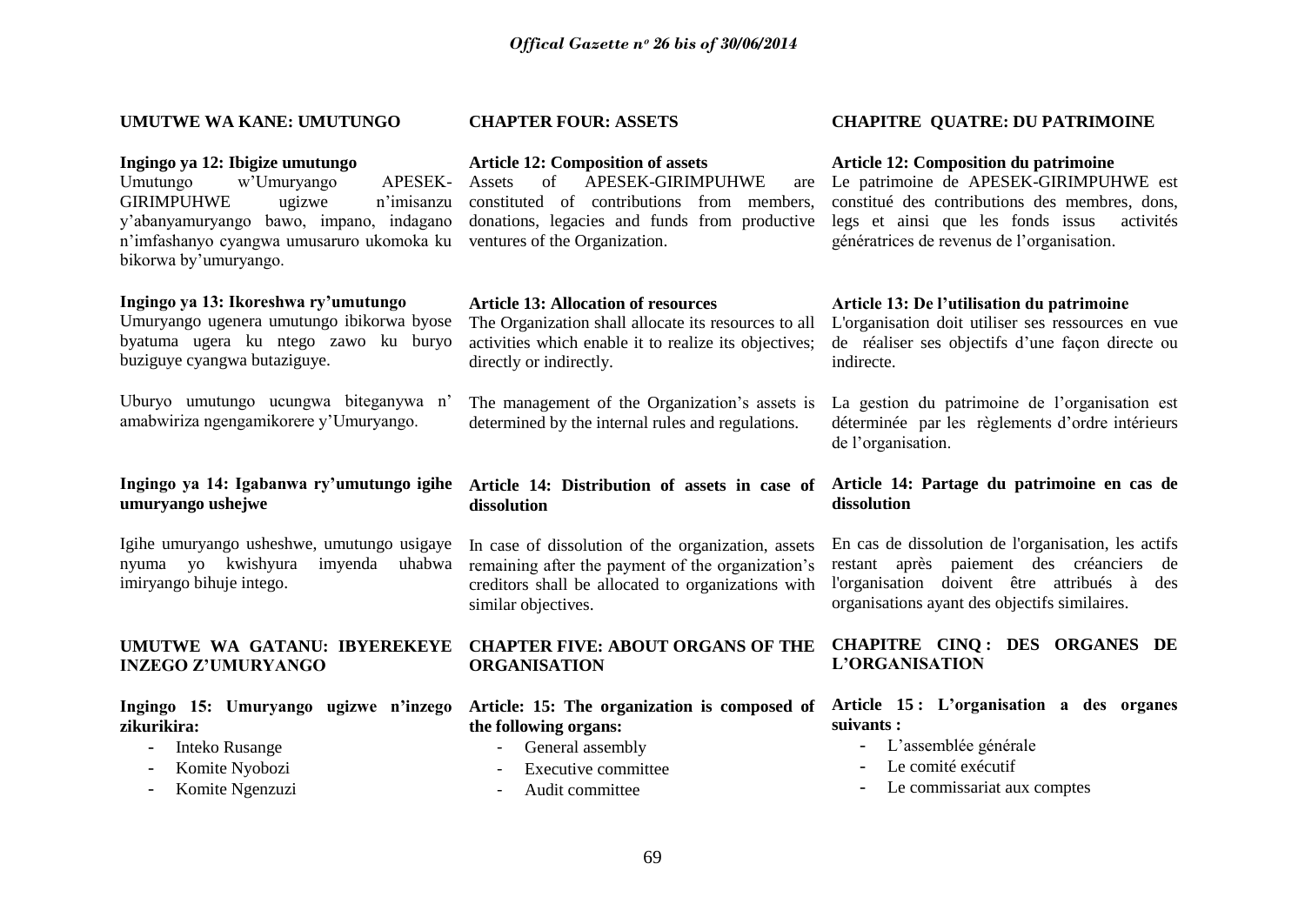| Komite Nkemurampaka.<br>Igika cya mbere: Inteko rusange                                                                                                                                                                                                                                                                                                                                                                                                                                                                                                                                                   | Conflict resolution council<br><b>Section one: General Assembly</b>                                                                                                                                                                                                                                                                                                                                                                                                                                                                                                                                                                           | Comite de résolution de conflit<br>Section première: De l'assemblée générale                                                                                                                                                                                                                                                                                                                                                                                                                                                                                                                                                                                                            |
|-----------------------------------------------------------------------------------------------------------------------------------------------------------------------------------------------------------------------------------------------------------------------------------------------------------------------------------------------------------------------------------------------------------------------------------------------------------------------------------------------------------------------------------------------------------------------------------------------------------|-----------------------------------------------------------------------------------------------------------------------------------------------------------------------------------------------------------------------------------------------------------------------------------------------------------------------------------------------------------------------------------------------------------------------------------------------------------------------------------------------------------------------------------------------------------------------------------------------------------------------------------------------|-----------------------------------------------------------------------------------------------------------------------------------------------------------------------------------------------------------------------------------------------------------------------------------------------------------------------------------------------------------------------------------------------------------------------------------------------------------------------------------------------------------------------------------------------------------------------------------------------------------------------------------------------------------------------------------------|
| Ingingo ya 16: Abagize Inteko Rusange                                                                                                                                                                                                                                                                                                                                                                                                                                                                                                                                                                     | <b>Article 16: Composition</b>                                                                                                                                                                                                                                                                                                                                                                                                                                                                                                                                                                                                                | <b>Article 16: Composition</b>                                                                                                                                                                                                                                                                                                                                                                                                                                                                                                                                                                                                                                                          |
| Inteko Rusange nirwo rwego rw'ikirenga<br>rw'umuryango kandi igizwe n'abanyamuryango<br>bose.                                                                                                                                                                                                                                                                                                                                                                                                                                                                                                             | The General assembly is the supreme organ of the<br>Organization and it is composed of all members.                                                                                                                                                                                                                                                                                                                                                                                                                                                                                                                                           | L'assemblée générale est l'organe suprême de<br>l'Organisation et il est composé de tous les<br>membres.                                                                                                                                                                                                                                                                                                                                                                                                                                                                                                                                                                                |
| Ingingo 17: Ububasha by'Inteko Rusange                                                                                                                                                                                                                                                                                                                                                                                                                                                                                                                                                                    | Article 17: Powers of the General Assembly.                                                                                                                                                                                                                                                                                                                                                                                                                                                                                                                                                                                                   | Article 17: Pouvoir de l'assemblée générale                                                                                                                                                                                                                                                                                                                                                                                                                                                                                                                                                                                                                                             |
| Inteko rusange ifite ububasha bwo:<br>kwemeza gahunda y'ibikorwa by'umwaka;<br>kwemeza raporo y'ibikorwa by'umwaka<br>igezwaho na komite nyobozi;<br>kwemeza ingengo y'Imari ya buri mwaka -<br>n'uburyo umutungo wacunzwe;<br>kwemeza raporo y'abagenzuzi;<br>kwemeza no guhindura amategeko shingiro<br>n'amabwiriza<br>ngengamikorere<br>by'umuryango;<br>kwemerera, guhagarika<br>kwirukana<br>no<br>abanyamuryango;<br>kwemera impano n'indagano;<br>gushyiraho no gukuraho abagize komite<br>nyobozi;<br>kugena uko imisanzu y'abanyamuryango<br>itangwa n'uko igomba kungana;<br>gusesa umuryango. | The General Assembly shall have the power:<br>to adopt the annual action plan<br>to approve the annual report presented to it by<br>the Executive Committee;<br>to adopt the annual budget and the yearly<br>accounts report;<br>to adopt the audit report;<br>to adopt and modify the memorandum and<br>articles of association, and internal rules and<br>regulations;<br>to admit, suspend and exclude members;<br>to accept donations and legacies;<br>to appoint and dismiss members of the<br>executive committee;<br>$\sim$<br>to determine the nature and amount of the<br>contributions of members;<br>to dissolve the organisation. | L'Assemblée générale a le pouvoir:<br>D'adopter le plan d'action annuel<br>d'approuver le rapport annuel présenté par le<br>$\overline{\phantom{a}}$<br>Comité exécutif;<br>d'adopter le budget annuel et le rapport annuel<br>$\overline{\phantom{a}}$<br>des comptes;<br>d'adopter le rapport d'audit;<br>d'adopter et de modifier les statuts et les<br>règlements d'ordre intérieur;<br>d'admettre, de suspendre et d'exclure les<br>membres;<br>d'accepter des dons et legs;<br>$\overline{\phantom{a}}$<br>de nommer et de révoquer les membres du<br>comité exécutif;<br>de déterminer la nature et le montant des<br>contributions des membres;<br>de dissoudre l'organisation. |
| Ingingo ya 18: Inama n'uburyo zitumizwa<br>Inteko Rusange ihamahazwa kandi ikayoborwa                                                                                                                                                                                                                                                                                                                                                                                                                                                                                                                     | <b>Article18: Meetings and convening</b><br>The General Assembly shall be convened and                                                                                                                                                                                                                                                                                                                                                                                                                                                                                                                                                        | Article 18 : De la convocation des réunions<br>L'Assemblée Générale est convoquée et présidée                                                                                                                                                                                                                                                                                                                                                                                                                                                                                                                                                                                           |

Inteko Rusange ihamahazwa kandi ikayoborwa na Perezida wa Komite Nyobozi, yaba adahari bigakorwa na Visi-Perezida.

The General Assembly shall be convened and chaired by the President of the Executive Committee or in his/ absence by the Vice-

par le Président du Comité exécutif ou, en son absence par le vice-président.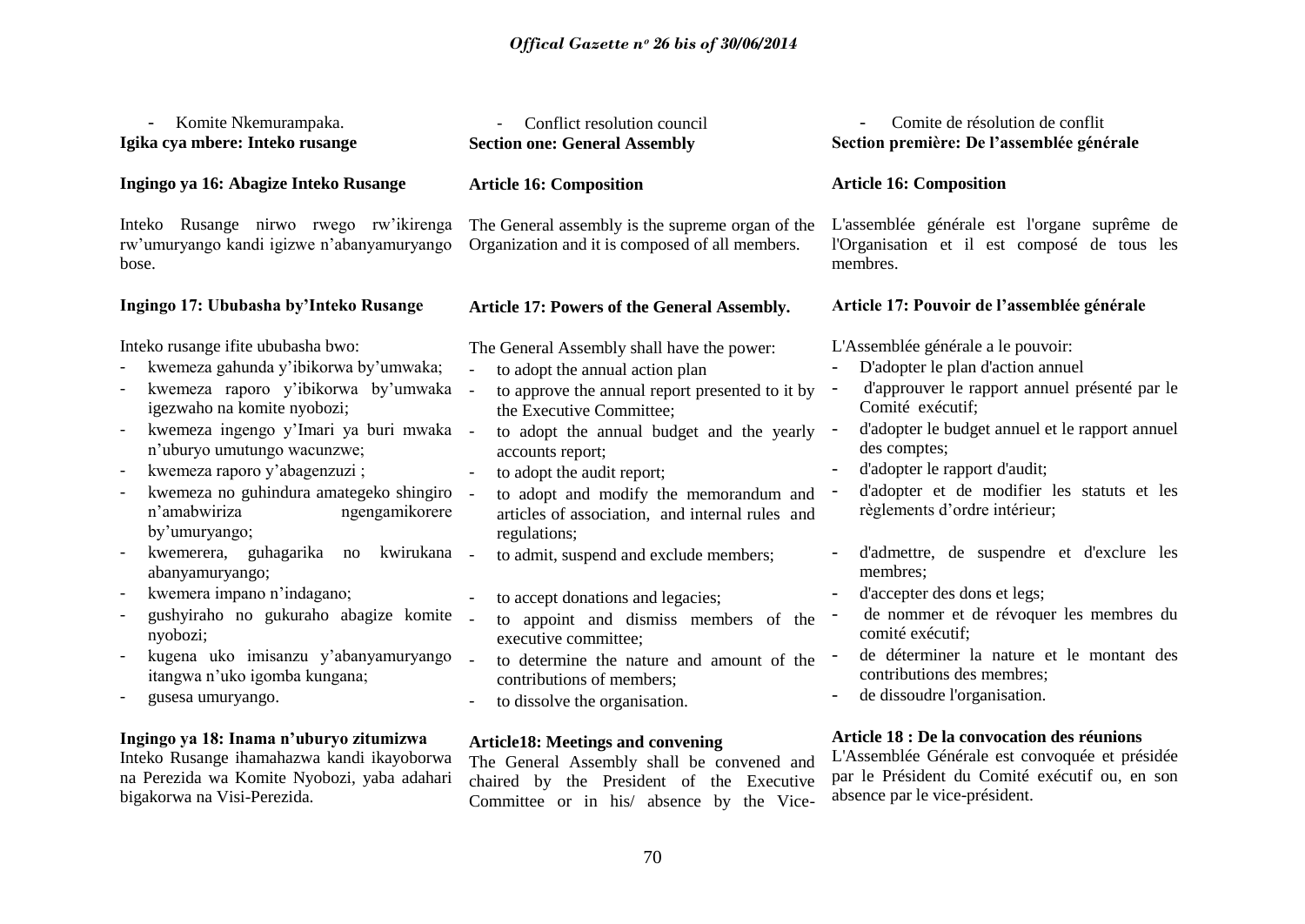## President.

Iyo Perezida na Visi Peresida batabikoze, Inteko rusange ishobora gutumizwa na 1/3 cy"abanyamuryango bagize Inteko Rusange. Icyo gihe abayigize bitoramo Perezida w"inama.

Inteko Rusange iterana rimwe mu mwaka mu bihe bisanzwe n"igihe ari ngombwa mu bihe bidasanzwe.

## **Article 19: Umurongo w'Ibyingwa**

Ibishyirwa k"umurongo w"ibyigwa bigenwa na Komite Nyobozi ishingiye ku bitekerezo byabo cyangwa bamwe mu banyamuryango bagize Inteko Rusange.

Inyandiko zikubiyemo gahunda y"ibyigirwa mu nama byohererezwa abanyamuryango byibuze mbere y'iminsi n'itanu (15).

## **Ingingo ya 20: Korumu**

Kugira ngo Inteko Rusange iterane hagomba hari 1/3 by"abanyamuryango bagize inteko rusange.

In case both the President and Vice-President simultaneously fail to convene the General Assembly, it may be convened by one-third of the General assembly and, members present shall elect an interim chairperson to chair the meeting.

The General Assembly shall meet once a year in ordinary session and as often as it deems necessary in extra-ordinary session.

## **Article 19: Agenda**

The agenda for General Assembly meetings shall be drawn by the Executive Committee from proposals of the Executive Committee or any members of the General Assembly.

Invitation letters containing items on the agenda shall be submitted to members at least fifteen (15) days before the meeting.

## **Article 20: Quorum**

The quorum shall be one-third of the number of Le quorum est d'un tiers de membres constituant people constituting General Assembly.

Dans le cas où le président et le vice-président en même temps deviennent incompétents de convoquer l'Assemblée générale, elle peut être convoquée par un tiers des membres effectifs de l"organisation et, les membres présents élisent une personne qui préside la réunion.

L'Assemblée générale se réunit une fois par an en session ordinaire et autant de fois qu'il le juge nécessaire en session extraordinaire.

## **Article 19: De l'ordre du jour**

L'ordre du jour pour les réunions de l'Assemblée générale est établi par le Comité exécutif sur leurs propositions ou celles des membres de l'Assemblée générale.

Les lettres d'invitation contenant des articles sur l'ordre du jour doit être soumis aux membres au moins quinze (15) jours avant la réunion.

## **Article 20: Quorum**

l'assemblée générale.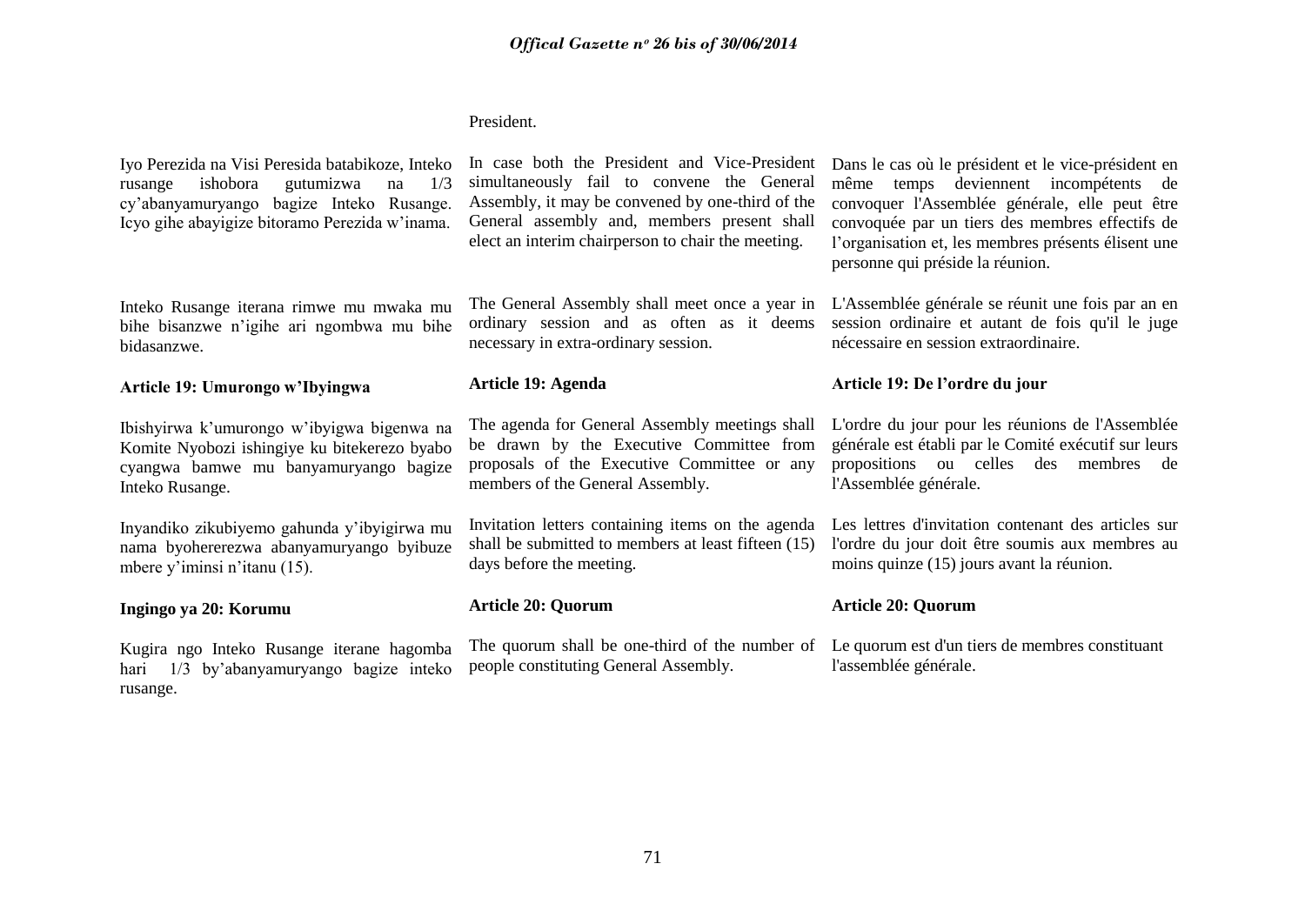## **Ingingo ya 21: Ifatwa ry'icyemezo**

Ibyemezo by"Inteko Rusange byose bifatwa hakurikijwe ubwiganze busesuye bw"amajwi. Iyo amajwi angana, irya Perezida rigira uburemere bw"abiri.

## **Igika cya kabiri: Komite nyobozi**

**Ingingo ya 22: Abayigize**

Komite Nyobozi igizwe na:

- Perezida /Umuvugizi w"Umuryango;
- Visi Perezida/ Umuvugizi wungirije;
- Umunyabanga akaba n"umubitsi.

## **Ingingo ya 23: Inshingano**

Komite nyobozi ishinzwe:

- gushyira mu bikorwa ibyemezo n"ibyifuzo by"Inteko Rusange;
- kwita ku micungire ya buri munsi y"ibikorwa by"umuryango;
- gukora raporo y"ibikorwa by"umwaka;
- gutegura ingengo y"imari igomba gushyikirizwa Inteko Rusange;
- gushyikiriza Inteko Rusange ingingo n"amabwiriza zigomba guhinduka;
- gutumiza Inteko Rusange;
- kugirana imishyikirano n"indi miryango hagamijwe ubutwererane no gushaka inkunga;
- gushaka, gushyiraho no gusezerera abakozi

## **Article 21: Resolutions**

All matters arising at the meeting shall be decided by a majority of votes present, and in case of equal votes, the person presiding over the meeting shall have a second or casting vote.

**Section two: About the executive committee** 

**Article 22: Composition** The executive Committee shall comprise of:

- The President/ Legal Representative;
- The Vice-President/ Vice Legal Representative;
- The Secretary-treasurer.

## **Article 23: Duties**

The duties of the Executive Committee shall be:

- to implement the decisions and recommendations of the General Assembly;
- to manage day-to-day activities of the Organization;
- to prepare an annual report;
- to elaborate the budget to be presented to the General Assembly;

to propose modifications to the memorandum and articles of association and internal rules and regulations;

- to convene meetings of the General Assembly;
- to negotiate co-operation and financial agreements with partners;

## **Article 21: Résolutions**

Toutes les questions soulevées lors de la réunion doivent être décidées par une majorité absolue des voix des membres qui constituent l"assemblée générale et en cas d'égalité des voix, la personne qui préside la réunion aura une voix prépondérante.

**Section deuxième : Du comité exécutif**

## **Article 22: Composition**

Le Comité exécutif est composé de:

- Le Président / Représentant Légal;
- Le Vice-président / Vice-Représentant légal;

- Le Secrétaire-trésorier.

## **Article 23: Responsabilités**

Les fonctions du Comité exécutif sont:

- de mettre en œuvre les décisions et recommandations de l'Assemblée générale;
- de gérer les activités au jour le jour de l'Organisation;
- à préparer le rapport annuel;
- d'élaborer le budget qui sera présenté à l'Assemblée générale;
- de proposer des modifications des statuts et les règlements d"ordre intérieur;
- de convoquer des réunions de l'Assemblée générale;
- de négocier la coopération et des accords financiers avec les partenaires;
- de recruter et de licencier le personnel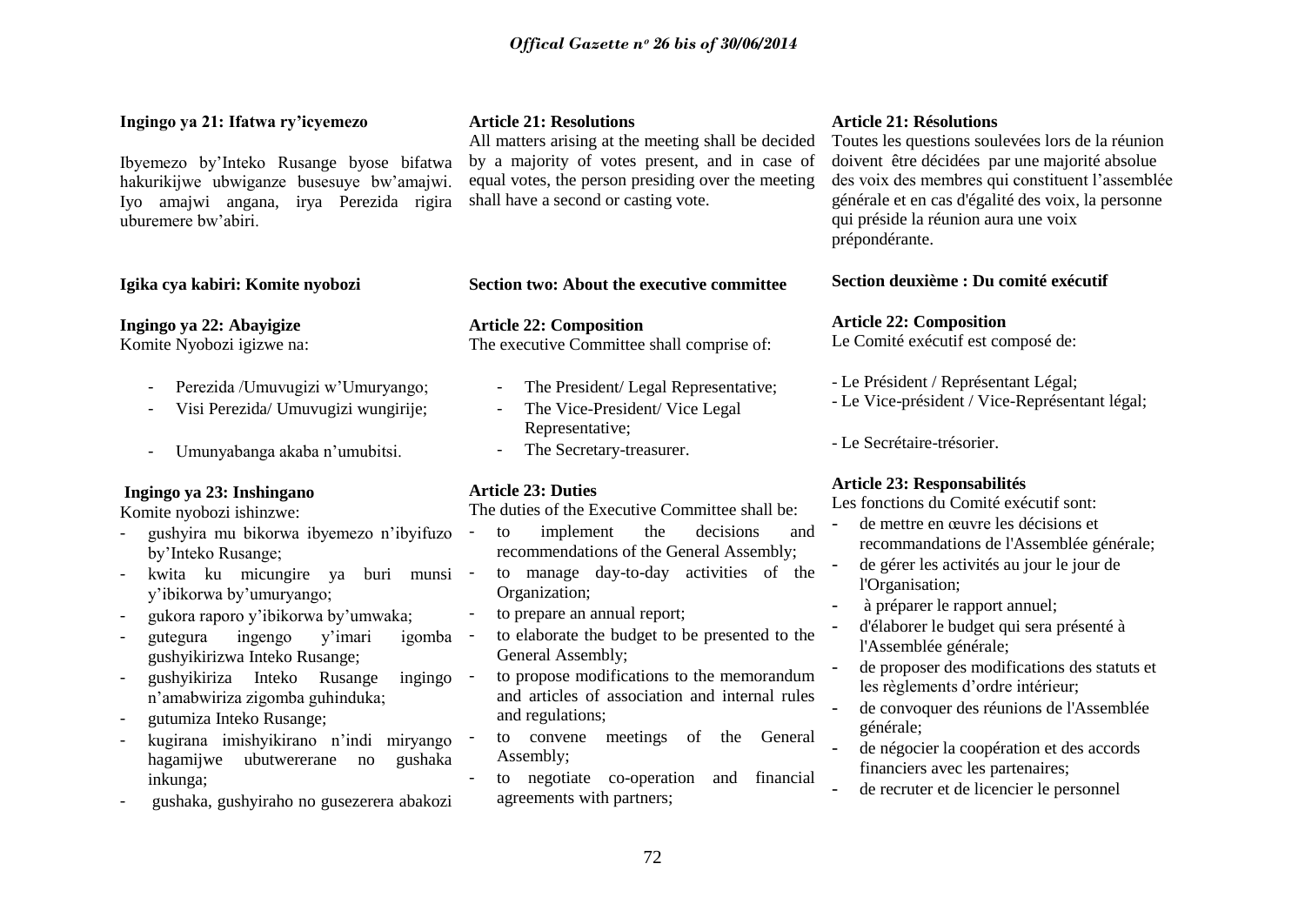- to recruit and dismiss personnel employed by

employé par APESEK-GIRIMPUHWE

b'umuryango.

**Ingingo ya 24: Manda** Abagize Komite Nyobozi batorwa n"Inteko Rusange mu banyamuryango nyakuri, manda yabo ikaba ari imyaka ibiri ishobora kongerwa  $(2)$ . **Ingingo ya 25: Inama n'uko zitumizwa** Komite Nyobozi iterana igihe cyose bibaye ngombwa, ariko byanze bikunze rimwe mu gihembwe. Inama ya Komite Nyobozi itumizwa kandi ikayoborwa na Perezida, cyangwa Visi Perezida iyo Perezida atashoboye kuboneka. **Ingingo ya 26: Ifatwa ry'ibyemezo**  Ibyemezo bya Komite Nyobozi biftatwa mu bwumvikane. Iyo hatabayeho ubwumvikane hakurikizwa ubwiganze bw"amajwi busesuye**. Igika cya gatatu: Ibyerekeye ubugenzuzi bw'imari Ingingo ya 27: Ishyirwaho ry'abagenzuzi** Ubugenzuzi bw"imari bugizwe n"abantu batatu (3) batorwa mu banyamuryango nyakuri APESEK-GIRIMPUHWE, when it is deemed necessary. **Article 24: Term of office** Members of the Executive Committee are elected Les membres du Comité exécutif sont élus parmi from effective members of the Organization for a renewable term of two years (2). **Article 25: Meetings and convening** The Executive Committee shall meet as often as shall be necessary, but it shall be bound to meet once quarterly. The meeting shall be convened and chaired by the President or in his absence by the Vice-President. **Article 26: Resolutions** Decisions of the Executive Committee are taken by consensus. Where there is no consensus, decisions shall be decided by a majority of votes present. **Section three: About the auditorship Article 27: Appointment of auditors**  The General Assembly shall appoint three (3) internal auditors for renewable term of two years lorsque cela est jugé nécessaire. **Article 24: Durée du mandat** les membres effectifs de l'Organisation pour un mandat renouvelable de deux ans (2 ans). **Article 25: Réunions et convocation** Le Comité exécutif se réunit autant de fois qu'il sera nécessaire, mais il est prévu une réunion statutaire qui se fait une fois par trimestre. La réunion du comité exécutif est convoquée et présidée par le président ou, en son absence par le vice-président. **Article 26: Résolutions** Les décisions du Comité exécutif sont prises par consensus. Là où il n'y a pas de consensus, les décisions sont prises à la majorité absolue des voix. **Section troisième : A propos des commissaires aux comptes Article 27: Nomination des commissaires aux comptes**  L'Assemblée générale nomme trois (3) commissaires aux comptes pour un mandat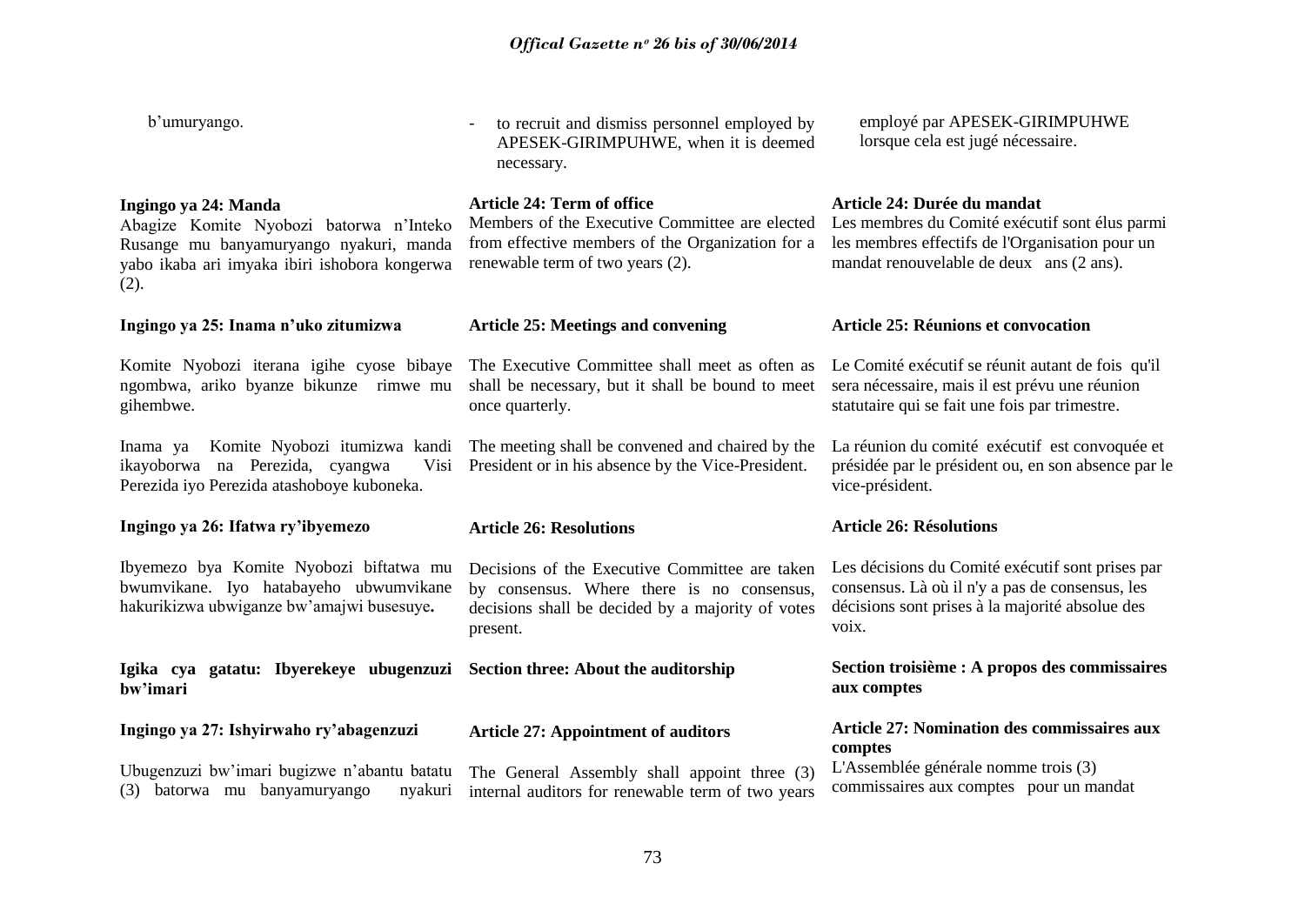n"inteko rusange. Abagenzuzi bafite inshingano yo kugenzura imicungire n"imikorere y"umuryango kandi batorerwa igihe cy"imyaka ibiri (2) ishobora kongerwa.

#### **Ingingo ya 28: Ububasha**

Abagenzuzi bafite uburenganzira bwose kubijyanye no kugenzura imikorere yose y"umuryango. Bashobora kwifashisha ibitabo byibaruramari, inyankiko zirebana n"umuryango, inyandiko mvugo z"inama n"izindi nyandiko zitandukanye ariko batazijyanye hanze y"ububiko.

### **Ingingo 29: Raporo y'abagenzuzi**

Raporo y"Abagenzuzi ihabwa Inteko Rusange, igomba kugaragaza ibikubiye mu bugenzuzi n"icyakorwa kugirango ibintu bigende neza kandi igomba kubahiriza amahame ngenderwaho mpuzamahanga y"ubugenzuzi bw"imari.

#### **Igika cya kane: Komite nkemurampaka**

#### **Ingingo ya 30: Abayize n'uburyo bashyirwaho**

Urwego nkemurampaka rugizwe n"abantu binyangamugayo batatu batorwa n"inteko rusange mu banyamuryango. Abo batatu bitoramo Perezida, Visi Perezida, na

(2) renewable whose mission shall be to verify the accounts and control the management of the Organization"s assets.

#### **Article 28: Powers**

Internal auditors shall have an unlimited access to all Organization"s operations. They may consult account books, correspondences, minutes and generally all other documents but without displacing them.

#### **Article 29: Reporting**

Internal Auditors shall report to the General Assembly the result of their mission with suggestions, which they deem appropriate and they must conform to international standards of audit.

#### **Section four: Conflict resolution council**

**Article 30: Composition and nomination** 

Conflict resolution organ is composed of three persons of integrity elected among effective members by the General Assembly .Those persons elected, elect among themselves the

renouvelable de deux ans (2 ans), dont la mission est de vérifier les comptes et faire le contrôle de la gestion des avoirs de l'Organisation.

#### **Article 28: Pouvoirs**

Les commissaires aux comptes doivent avoir un accès illimité à toutes les opérations de l'Organisation. Ils peuvent consulter les livres de comptes, correspondances, procès-verbaux et généralement tous les autres documents, mais sans les déplacer.

#### **Article 29: Rapports**

Les commissaires aux comptes doivent élaborer un rapport contenant le résultat de leur mission avec des suggestions qu'ils jugent appropriées et le soumettre à l"assemblée générale. et elles doivent être conformes aux normes internationales d'audit.

#### **Section quatrième : Du comité de résolution de conflit**

**Article 30 : Composition et nomination** 

L"organe de résolution de conflit est composé de trois personnes intègres élues parmi les membres effectifs de l"organisation par l"Assemblé Générale. Ces derniers élisent à leur tour entre eux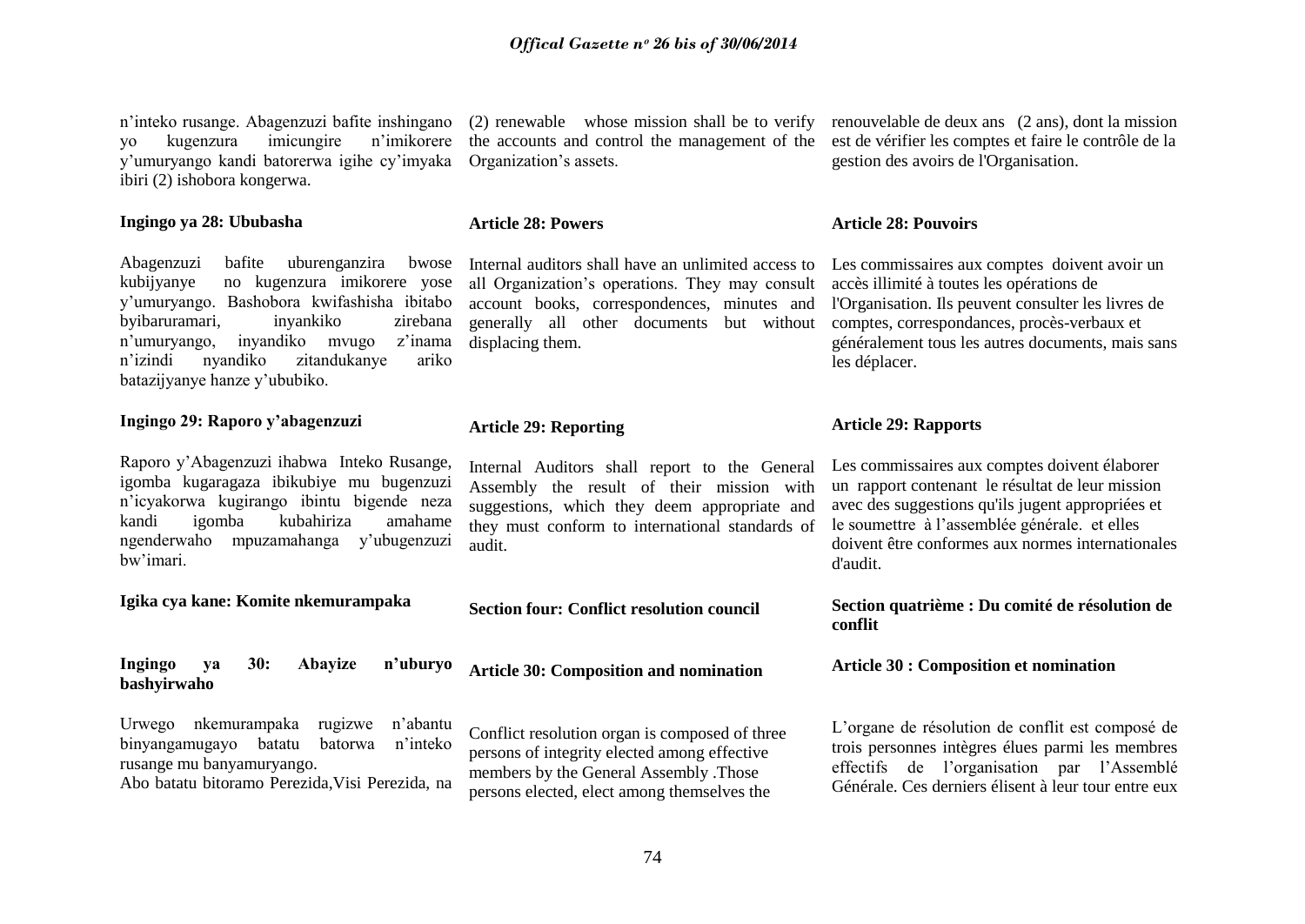| ibiri ishobora kongerwa                                                                                                                                                                                                                                                                                                                                       | Sekereteri. Batorerwa manda y'igihe cy'imyaka President, the Vice-President and the Secretariat.<br>Their terms of office are for two years renewable.                                                                                                                                                                                                                                                   | le Président, le Vice président et le Secrétaire.<br>Leur mandat est de deux ans renouvelable.                                                                                                                                                                                                                                                                                                                                                   |  |
|---------------------------------------------------------------------------------------------------------------------------------------------------------------------------------------------------------------------------------------------------------------------------------------------------------------------------------------------------------------|----------------------------------------------------------------------------------------------------------------------------------------------------------------------------------------------------------------------------------------------------------------------------------------------------------------------------------------------------------------------------------------------------------|--------------------------------------------------------------------------------------------------------------------------------------------------------------------------------------------------------------------------------------------------------------------------------------------------------------------------------------------------------------------------------------------------------------------------------------------------|--|
| Article:31: Inshingano                                                                                                                                                                                                                                                                                                                                        | <b>Article 31: Responsibilities</b>                                                                                                                                                                                                                                                                                                                                                                      | <b>Article 31: Responsabilités</b>                                                                                                                                                                                                                                                                                                                                                                                                               |  |
| Urwego nkemurampaka rufite inshingano zo<br>gukumira no gukemura amakimbirane yavuka<br>hagati y'abanyamuryango n'inzego zigize<br>umuryango cyangwa hagati y'inzego ubwazo.<br>Abatowe nibo bitoramo Perezida, Vise Perezida<br>n'Umunyamabanga.                                                                                                             | Members of conflicts resolution organ have the<br>responsibility of preventing or solving conflicts<br>occurred between effective members and organs<br>of the organization or between the organs<br>themselves.                                                                                                                                                                                         | Les membres de l'organe de résolution des<br>conflits ont la responsabilité de prévenir et de<br>résoudre les conflits survenus entre les membres<br>de l'organisation et ses organes ou les organes<br>entre eux.                                                                                                                                                                                                                               |  |
| <b>Article</b><br>bukoreshwa<br>32:<br><b>Uburyo</b><br>mugukemura amakimbirane                                                                                                                                                                                                                                                                               | <b>Articles 32: Mechanisms of solving conflicts</b>                                                                                                                                                                                                                                                                                                                                                      | Article 32: Mécanisme de résolution de conflits                                                                                                                                                                                                                                                                                                                                                                                                  |  |
| nkemurampaka<br>Urwego<br>rukemura<br>amakimbirane<br>mu bwisanzure<br>hatabayeho<br>kubogama.                                                                                                                                                                                                                                                                | The conflict resolution organ is independent in<br>solving conflicts between members and organs<br>without any influence from other organs of the<br>organization.                                                                                                                                                                                                                                       | L'Organe de Résolution des Conflits tranche les<br>différends en toute indépendance, sans aucune<br>influence de la part des autres organes de<br>l'organisation.                                                                                                                                                                                                                                                                                |  |
| Umunyamuryango<br>cyangwa<br>urwego<br>rw'umuryango<br>ikibazo<br>rwandikira<br>rufite<br>Perezida w'urwego nkemurampaka.                                                                                                                                                                                                                                     | Any member or organ of the organization who<br>feels aggrieved shall address the issue in writing<br>to the President of conflict resolution organ to<br>settle this dispute.                                                                                                                                                                                                                            | Un membre ou un organe de l'organisation qui se<br>sent lésé s'adresse par écrit au président de<br>l'organe de résolution de conflit en vue de<br>trancher ce différend.                                                                                                                                                                                                                                                                        |  |
| Perezida w'urwo Rwego<br>nawe<br>utumira<br>abafitanye ibibazo kugira ngo abunge yabanje<br>gusesengura ikibazo hamwe na visi perezida<br>n'umunyamabanga w'urwego nkemurampaka<br>bashingiye ku mategeko agenga umuryango<br>n'ay' Igihugu.<br>bumvikanisha<br>abafitatanye<br>Abagize komite<br>amakimbirane,<br>ibyanzuro<br>igakorerwa<br>inyandikomvugo. | The president of the conflict resolution organ shall<br>in turn invites the parties in conflict for<br>conciliation, after making prior examination of the<br>dispute with the other members of the conflict<br>resolution organ, relying on the regulations of the<br>organization and the laws of the country;<br>Members of the conflict resolution<br>organ<br>conciliate parties and make a report. | Le président de l'organe de résolution de conflit a<br>son tour invite les parties en conflits pour<br>conciliation, après avoir fait l'examen préalable<br>du litige avec les autres membres de l'organe de<br>résolution de conflits, tout en se basant sur les<br>réglementations de l'organisation et les lois en<br>vigueur du Pays;<br>Les membres de l'organe de résolution des<br>conflits concilient les parties en conflits et font un |  |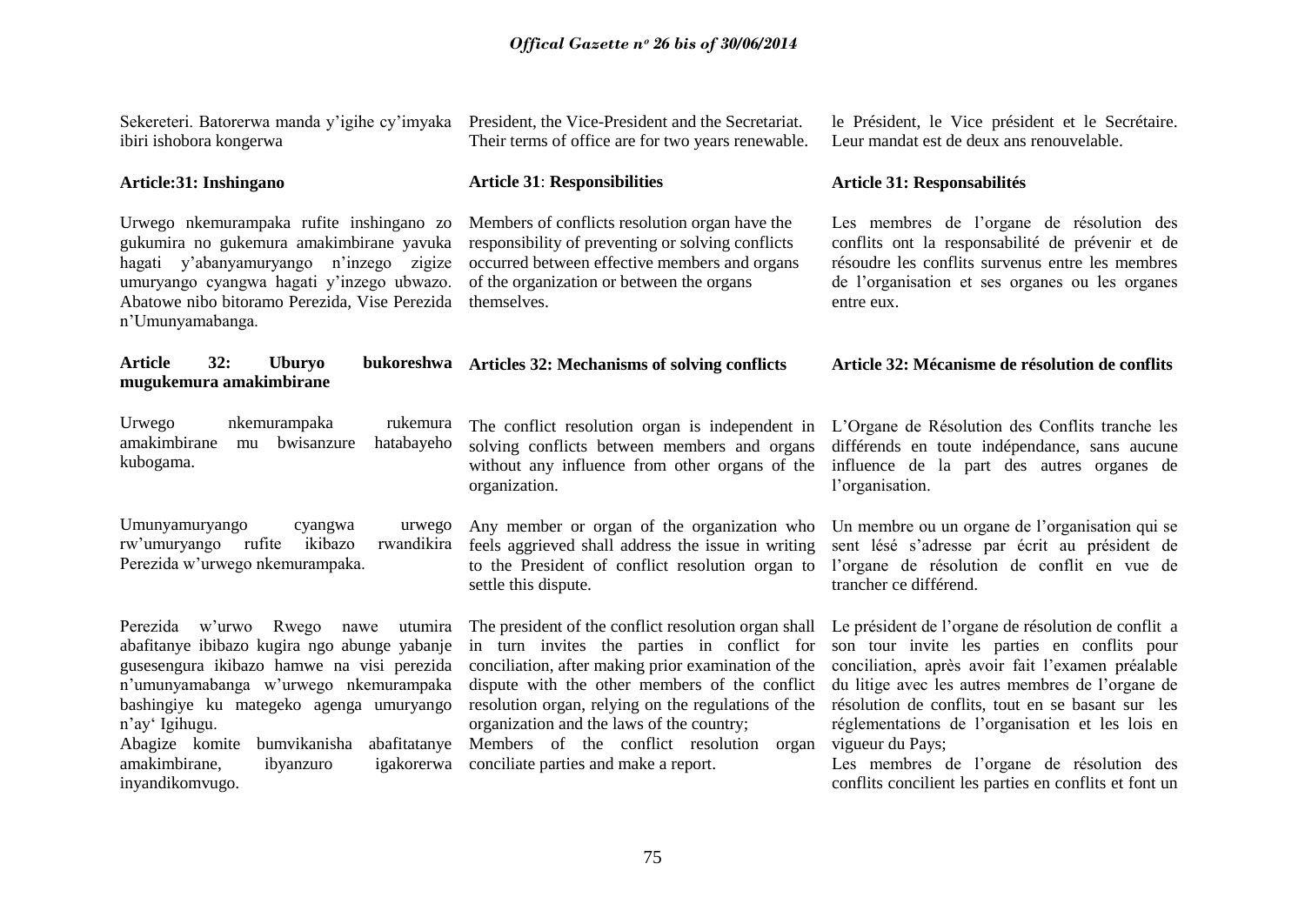rwashyizweho n"Inteko rusange rufata umwanzuro ku rwego rwa mbere n"urwanyuma utanyuzwe n"umwanzuro wafashwe aregera inzego z"ubutabera z"u Rwanda zibifitiye ububasha.

Urwego nkemurampa rufite kandi ububasha bwo kwakira ibindi bibazo umuryango wagirana n"abafatanyabikorwa bawo cyangwa abakozi bawo bitakemuwe na Komite nyobozi nk"uko bikwiriye. Umwanzuro wafashwe n'urwo rwego ishyirwa mu nyandiko ukaba wakwifashishwa mu gihe habayeho kuregera izindi nzego z"utabera z"u Rwanda.

# **ZIHARIYE N'IZISOZA.**

#### **Ingingo 33: Iseswa ry'umuryango**

Byemejwe ku bwiganze bwa 2/3 by"amajwi, Inteko Rusange y"umuryango ishobora gusesa umuryango APESEK-GIRIMPUHWE.

### **Ingingo 34: Guhindura amategeko agenga umuryango**

Aya mategeko ashobora guhindurwa byemejwe n"Inteko Rusange kubwiganze busesuye bw"amajwi.

### Bitewe n'uko urwego nkemurampaka Due to the fact the conflict resolution organ is mandated by the General Assembly, it handles disputes first and last resort. Therefore, the party that is not satisfied by the decision may appeal competent bodies of justice within Republic of Rwanda.

The conflict resolution organ also has the power to settle disputes between the organization and other partners or its employees who have not been resolved fairly by the administration council. The decision taken by that organ must be written and given to the parties to be served by party who wishes to file the case to competent justice body to enforce her rights.

#### procès verbal.

Vu que l"organe de résolution de conflit est mandaté par l"Assemblée générale, il traite les différends en premier et dernier ressort. De ce fait, la partie qui n"est pas satisfaite par la décision peut saisir les instances de la justice compétentes au sein de la République du Rwanda.

L"organe de résolution de conflits a aussi le pouvoir de trancher des différends survenus entre l"organisation et autres partenaires ainsi que les employés qui n"ont pas été résolus de façon loyale par le conseil d"administration. La décision de l"organe de résolution de conflit doit être écrite et donnée aux parties en vue de s"en servir dans le cas ou l"une de parties voudrait saisir les autres instances de la Justice compétentes pour faire valoir ces droits.

### **UMUTWE WA GATANDATU: INGINGO CHAPTER SIX: MISCELLANEOUS AND FINAL PROVISIONS.**

#### **Article 33: Dissolution**

APESEK-GIRIMPUHWE may be dissolved upon a two-third majority decision of the General Assembly.

#### **Article 34: Modification of memorandum and articles of the organization**

Modification of this memorandum and articles of association will be effected by an absolute decision of the members of the General Assembly.

### **CHAPITRE VI: DISPOSITIONS DIVERSES ET FINALES**

#### **Article 33: Dissolution**

L"APESEK-GIRIMPHUHWE peut être dissoute sur décision de la majorité des deux tiers de l'Assemblée générale.

#### **Article 34: Modification des statuts**

La modification de ces statuts sera effectuée par une décision absolue des membres de l'Assemblée générale.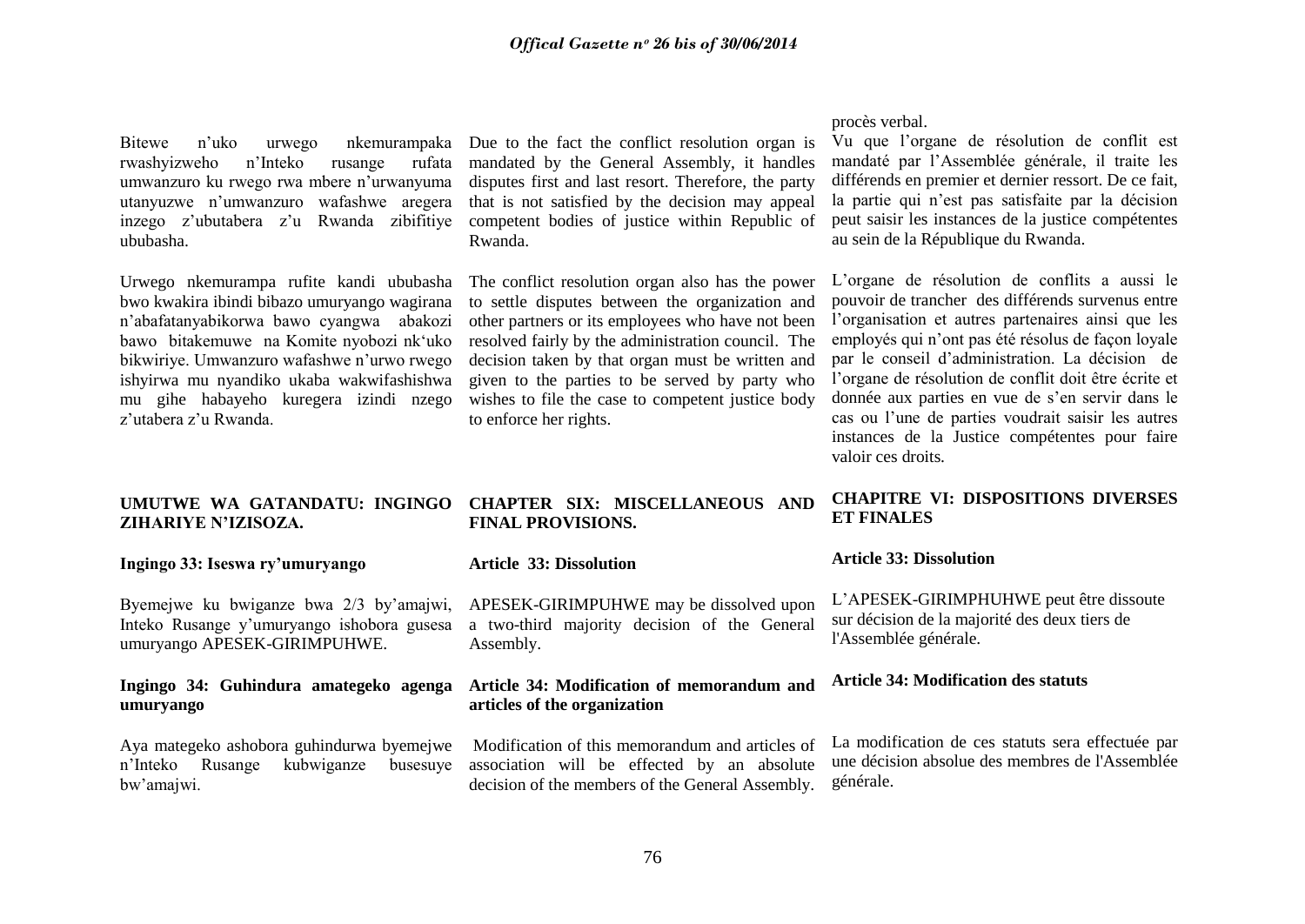| Ingingo 35: Amategeko akurikizwa                                                                                                                                                           | Article 35: Laws to be applied                                                                                                                                                                                                                                                                 | <b>Article 35: Lois applicables</b>                                                                                                                                                                                                                      |  |
|--------------------------------------------------------------------------------------------------------------------------------------------------------------------------------------------|------------------------------------------------------------------------------------------------------------------------------------------------------------------------------------------------------------------------------------------------------------------------------------------------|----------------------------------------------------------------------------------------------------------------------------------------------------------------------------------------------------------------------------------------------------------|--|
| Ishyirwamubikorwa<br>n'isobanura<br>ry'aya<br>mategeko shingiro bikorwa hashingiye ku<br>mategeko y'igihugu cy' u Rwanda.                                                                  | The implementation and interpretation of this<br>memorandum and articles of association will be<br>done in accordance with laws in force in the<br>Republic of Rwanda.                                                                                                                         | La mise en œuvre et l'interprétation de ces statuts<br>se fera conformément aux lois en vigueur dans la<br>République du Rwanda.                                                                                                                         |  |
| Ibidateganyije muri ay'amategeko shingiro,<br>biteganywa<br>n'amategeko<br>y'igihugu<br>n'amabwiriza ngengamikorere yemezwa ku<br>bwiganze bwa 2/3 bw'amajwi by'abagize Inteko<br>Rusange. | As for whatsoever is not provided for in this<br>memorandum and articles of association, it shall<br>be governed by laws in force in the Republic of<br>Rwanda and the Organization's internal rules and<br>regulations adopted by a two-third majority<br>resolution of the General Assembly. | Tout ce qui n'est pas prévu dans ces statuts sera<br>régi par les lois en vigueur dans la République du<br>Rwanda et ainsi que les règlements d'ordre<br>intérieurs adoptés par une résolution de la<br>majorité des deux tiers de l'Assemblée générale. |  |
| Ingingo ya 36: Kwemeza amategeko shingiro                                                                                                                                                  | Article 36: Adoption of the memorandum and<br>articles of the organization.                                                                                                                                                                                                                    | Article 36: Adoption des statuts et l'acte<br>constitutif                                                                                                                                                                                                |  |
| Ihinduka ry'aya mategeko shingiro agenga<br>APESEK-GIRIMPUHWE<br>Umuryango<br>ryemejwe n'abanyamuryango bawushinze.                                                                        | The modification of this memorandum and<br>articles of organisation is hereby approved and<br>adopted by the founder members of APESEK-<br>GIRIMPUHWE.                                                                                                                                         | Les modifications de ces statuts sont approuvées<br>adoptés par les membres<br>fondateurs<br>et<br>d'APESEK-GIRIMPUHWE.                                                                                                                                  |  |
| Bikorewe i Rutsiro, kuwa 08/09/2012                                                                                                                                                        | Done at Rutsiro, 08/09/2012                                                                                                                                                                                                                                                                    | Fait à Rutsiro, 08/09/2012                                                                                                                                                                                                                               |  |
| $(s\acute{e})$<br><b>CYIZA FLORIDE</b><br>Perezida                                                                                                                                         | $(s\acute{e})$<br><b>CYIZA FLORIDE</b><br>President                                                                                                                                                                                                                                            | $(s\acute{e})$<br><b>CYIZA FLORIDE</b><br>Présidente                                                                                                                                                                                                     |  |
| $(s\acute{e})$<br>MUKANDEKEZI ALPHONSINE<br>Visi-Perezida                                                                                                                                  | $(s\acute{e})$<br>MUKANDEKEZI ALPHONSINE<br>Vice-President                                                                                                                                                                                                                                     | $(s\acute{e})$<br>MUKANDEKEZI ALPHONSINE<br>Vice-Président                                                                                                                                                                                               |  |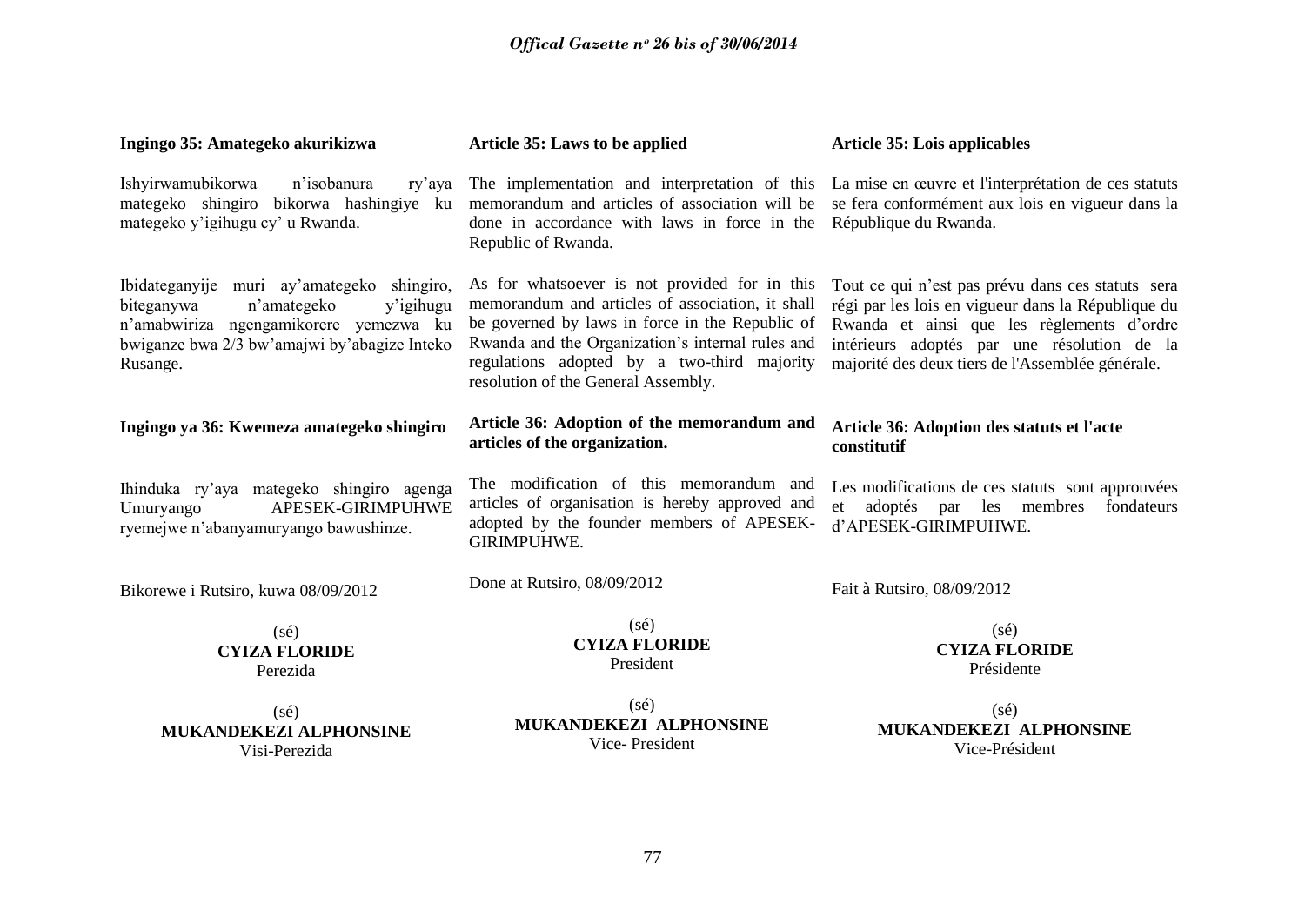# **LISTI Y'ABANYAMURYANGO BITABIRIYE INAMA RUSANGE IHINDURA AMATEGEKO Y'UMURYANGO**

| N <sub>0</sub> | <b>Amazina</b>          | <b>CI</b>        | <b>Umukono</b> |
|----------------|-------------------------|------------------|----------------|
|                | Cyiza Floride           | 1196770035158017 | $(s\acute{e})$ |
| 2              | Mukandekezi Alphonsine  | 1197170033680076 | $(s\acute{e})$ |
| 3              | Ntibaringanira Rahab    | 1197270049902039 | $(s\acute{e})$ |
| $\overline{4}$ | Mukeshimana Valentine   | 1197670053569051 | $(s\acute{e})$ |
| 5              | Nyirabageni Immaculée   | 1197270049908061 | $(s\acute{e})$ |
| 6              | Uwamahoro Chantal       | 1198970183696089 | $(s\acute{e})$ |
|                | Ntakirutimana Consolée  | 1198670094806079 | $(s\acute{e})$ |
| 8              | Gasigwa Fidèle          | 1199080093369053 | $(s\acute{e})$ |
| 9              | Uwiringiyimana Emmanuel | 1199080093706020 | $(s\acute{e})$ |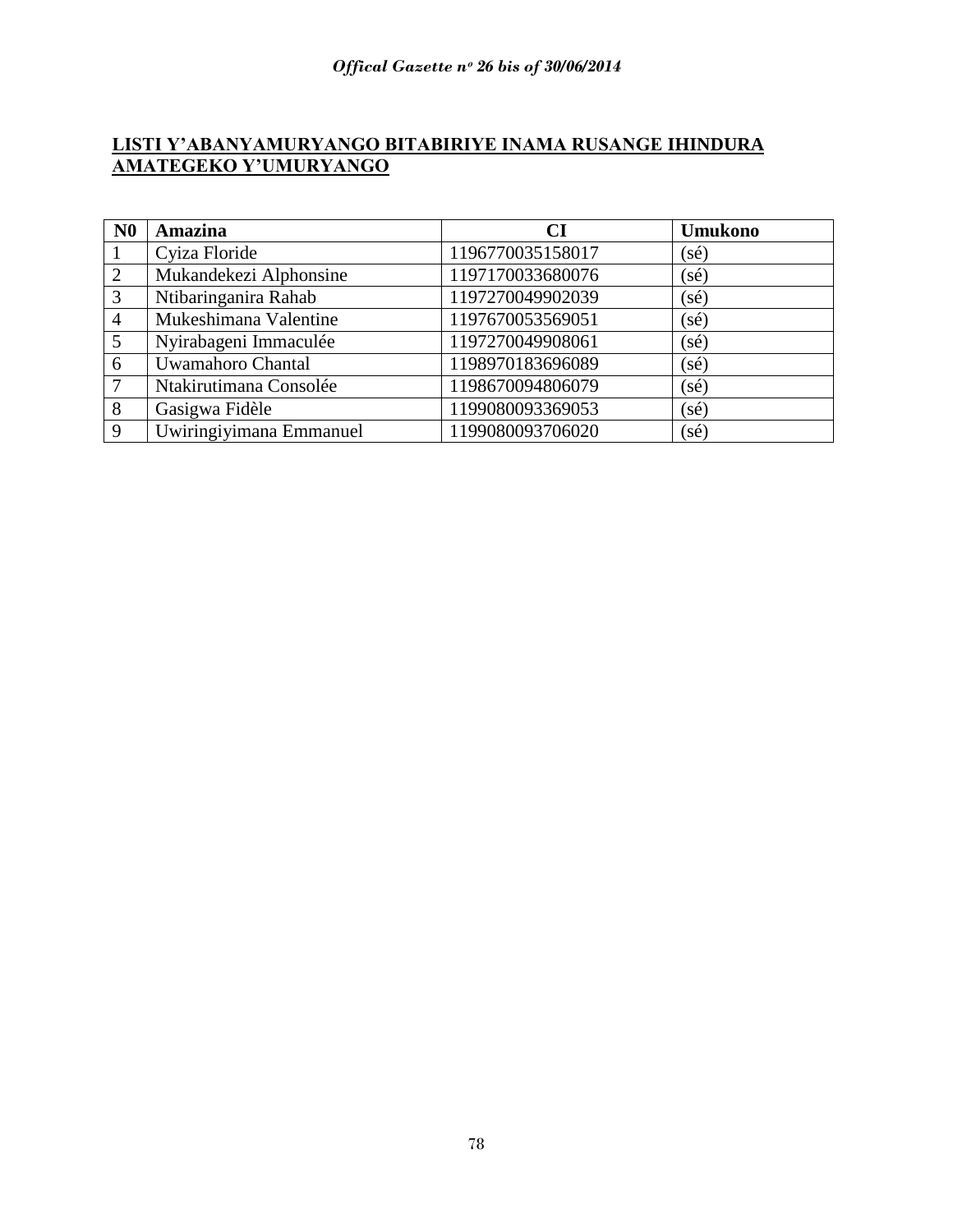### **INYANDIKO MVUGO Y'INAMA RUSANGE YA APESEK-GIRIMPUHWE YATERANYE KU WA 08/09/2012 YEMEZA IVUGURURWA RY'AMATEGEKO NO KUZUZA INZEGO Z'UMURYANGO**

Inama rusange y"umuryango **APESEK/Girimpuhwe** yateraniye i Bunyunju, Umurenge wa Kivumu, mu Karere ka Rutsiro, Intara y"Iburengerazuba, ku wa 08/09/2012**,** ishingiye ku Itegeko n° 04/2012 ryo ku wa 17/02/2012 rigenga imitunganyirize n'imikorere by'imiryango nyarwanda itari iya Leta y' u Rwanda igamije kuvugurura amategeko shingiro agenga umuryango APESEK/GIRIMPUHWE no kuzuza inzego z"umuryango hakurikijwe amategeko.

### **Ibiri ku murongo w'ibyigwa**

- Kuvugurura amategeko y"umuryango
- Kwakira abanyamuryango bashya
- Kuzuza inzego z'umuryango (Urwego Nkemurampaka, ubugenzuzi bw'imari)
- Utuntu n"itundi.

### **1. Kuvugurura amategeko**

Abanyamuryango bashingiye ku kuba umuryango APESEK-GIRIMPUHWE, warashinzwe kuwa 23/03/2002, itegeko n° 04/2012 ryo ku wa 17/02/2012 rigenga imitunganyirize n"imikorere by"imiryango nyarwanda itari iya Leta y" u Rwanda ritarajyaho akaba itegeko ryavuzwe haruguru risaba ko imiryango Nyarwanda itari iya Leta kuvugurura amategeko yayo no kuyasanisha n"iri Tegeko ;

Abanyamuryango nyakuri ba APESEK-GIRIMPUHWE bashingiye kuba hari inzego zigomba kuzuzwa, bafashe icyemezo cyo kwakira ubusabe by"abantu bifuje kuba abanyamuryango no kubemeza.

### **Ibyemezo by'inama**

- Inama yemeje ko intego z'umuryango n'icyicaro by'umuryango bidahindutse ;
- Ko inzego zose z"umuryango zuzuzwa bityo abashaka kwiyamamariza buri rwego bakaba bahawe urubuga;
- Ko urwego nkemurampaka rutari rusanzwe mu nzego z"umuryango byemejwe ko rubaho;
- Asabye kuba abanyamuryango ba APESEK-GIRIMPUHWE bose babyerewe nk"uko bigaragara ku rutonde muza gusanga hasi.

### **2. Kwakira abanyamuryango**

Abanyamuryango bashya bemejwe n"abakurikira :

| N <sub>0</sub> | Amazina                        | CI               |
|----------------|--------------------------------|------------------|
|                |                                |                  |
|                | <b>UWAMAHORO Chantal</b>       | 1198970183696089 |
|                |                                |                  |
|                | NTAKIRUTIMANA Consolée         | 1198670094806079 |
|                |                                |                  |
|                | <b>GASIGWA Fidèle</b>          | 1199080093369053 |
|                |                                |                  |
|                | <b>UWIRINGIYIMANA Emmanuel</b> | 1199080093706020 |

Bityo itegeko rikaba rebemerera kugira uruhare rungana n"uburenganzira bungana mu bikorwa by"umuryango n"abanyamuryango basanze.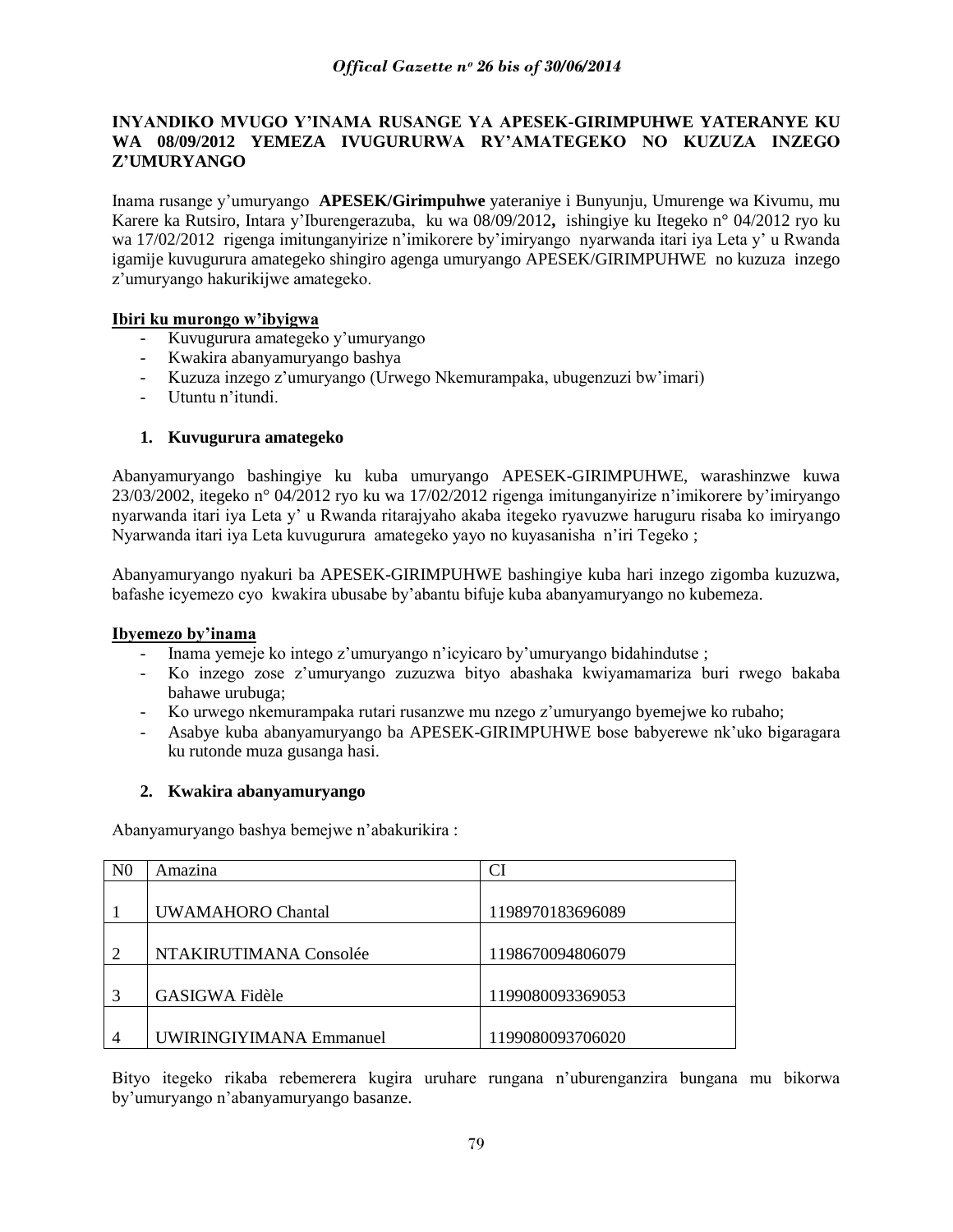### **3. KUZUZA INZEGO**

### **3.1 Amatora ya Komite nyobozi**

Hatowe abagize Komite Nyobozi y"umuryango APESEK/GIRIMPUHWE:

| $N^{\circ}$ | Amazina                      | Umwanya atorewe        |
|-------------|------------------------------|------------------------|
|             |                              |                        |
|             | CYIZA Floride                | Perezida               |
|             |                              |                        |
| 2           | <b>MUKANDEKEZI Alponsine</b> | Visi-Perezida          |
|             |                              |                        |
|             | NTIBARINGANIRA Rahab         | Umunyamabanga&Umubitsi |

### **3.2 Amatora ya Komite Nkemurampaka**

Abagize Komite Nkemurampaka batowe muburyo bukurikira

| $\mathbf{N}^{\circ}$ | Amazina                  | Umwanya atorewe        |
|----------------------|--------------------------|------------------------|
|                      |                          |                        |
|                      | NYIRABAGENI Immaculée    | Perezida               |
|                      |                          |                        |
| ⌒                    | <b>UWAMAHORO Chantal</b> | Visi-Perezida          |
|                      |                          |                        |
|                      | GASIGWA Fidèle           | Umunyamabanga&Umubitsi |

### **3.3 Amatora ya komite ngenzuzi**

Komite ngenzuzi yatowe kuburyo bukurikira

| $N^{\circ}$ | Amazina                | Umwanya atorewe |
|-------------|------------------------|-----------------|
|             |                        |                 |
|             | MUKESHIMANA Valentine  | Perezida        |
|             |                        |                 |
| $\bigcirc$  | NTAKIRUTIMANA Consolée | Vise- perezida  |
|             | <b>UWIRINGIYIMANA</b>  |                 |
|             | Emmanuel               | Umunyamabanga   |

Biteguwe n"Umwanditsi wa Komite nyobozi ya APESEK/Girimpuhwe

Amazina : **NTIBARINGANIRA Rahab** (sé) Italiki 08/09/2012

Bisyizweho umukono na Perezida akaba n"Umuvugizi w"Umuryango APESEK/Girimpuhwe

Amazina: **CYIZA Floride**, (sé) Italiki: 08/09/2012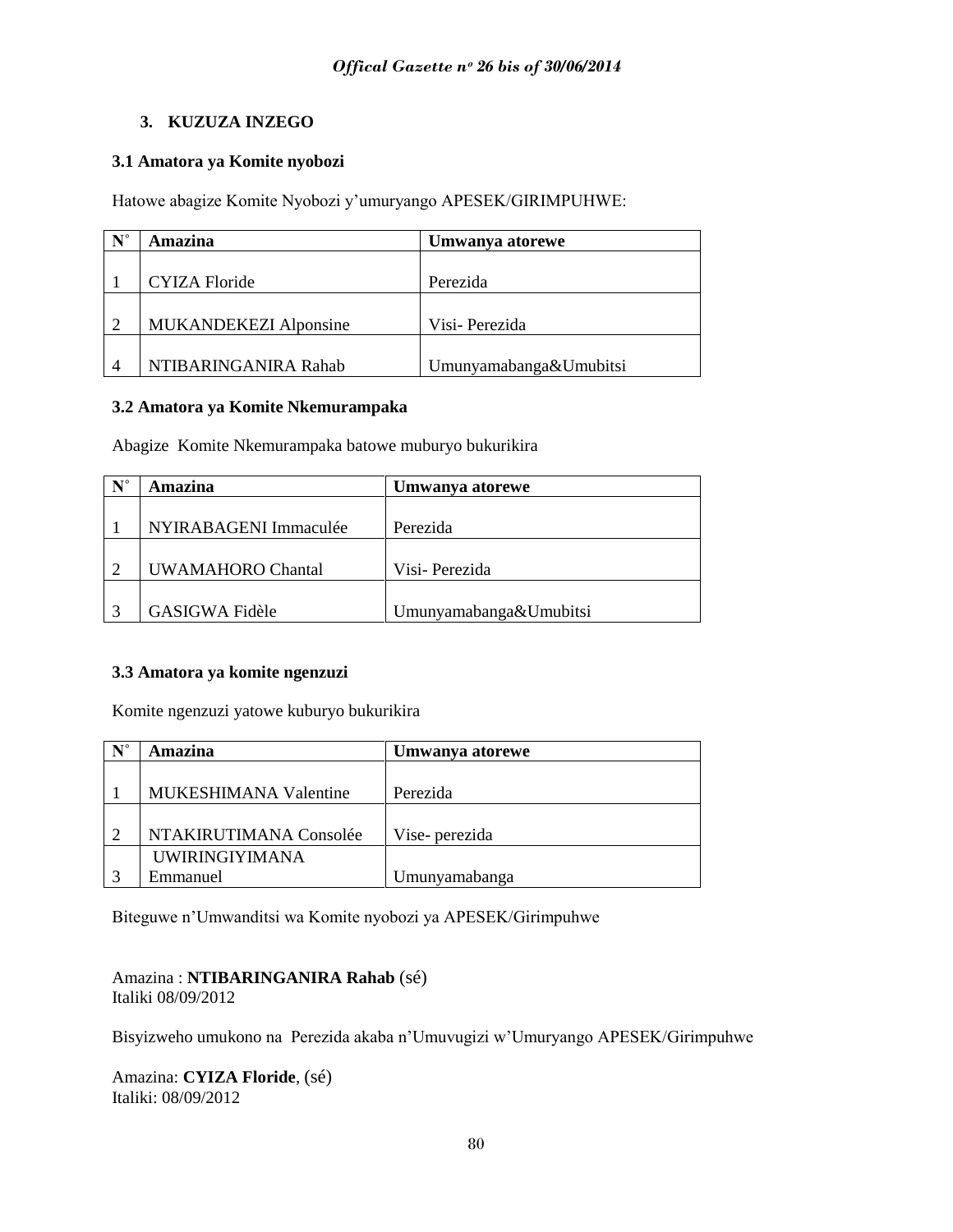# **KWEMERA INSHINGANO KW'ABAYOBOZI BA APESEK/GIRIMPUHWE**

# **ICYEMEZO CY'UMUVUGIZI W'UMURYANGO APESEK/GIRIMPUHWE (Déclaration de la Représentante Légale)**

Njye **Cyiza Floride** niyemeje ku bushake, gukora imirimo isabwa Umuvugizi w"Umuryango APESEK**/Girimpuhwe** hakurikijwe amategeko awugenga n"andi mategeko y"igihugu.

Bikorewe i Kivumu, ku wa 08/09/2012

(sé)

### **CYIZA Floride Umuvugizi wa mbere w'umuryango APESEK/Girimpuhwe**

# **ICYEMEZO CY'UMUVUGIZI WUNGIRIJE W'UMURYANGO APESEK/GIRIMPUHWE (Déclaration du Représentante Légale Suppléante)**

Njyewe **Mukandekezi Alphonsine** niyemeje ku bushake, gukora imirimo isabwa Umuvugizi wungirije w"umuryango **APESEK/Girimpuhwe** hakurikijwe amategeko awugenga n"andi mategeko y"Igihugu.

Bikorewe i Kivumu, ku wa 08/09/2012.

(sé) **MUKANDEKEZI Alphonsine Umuvugizi wungirije w'umuryango APESEK-Girimpuhwe**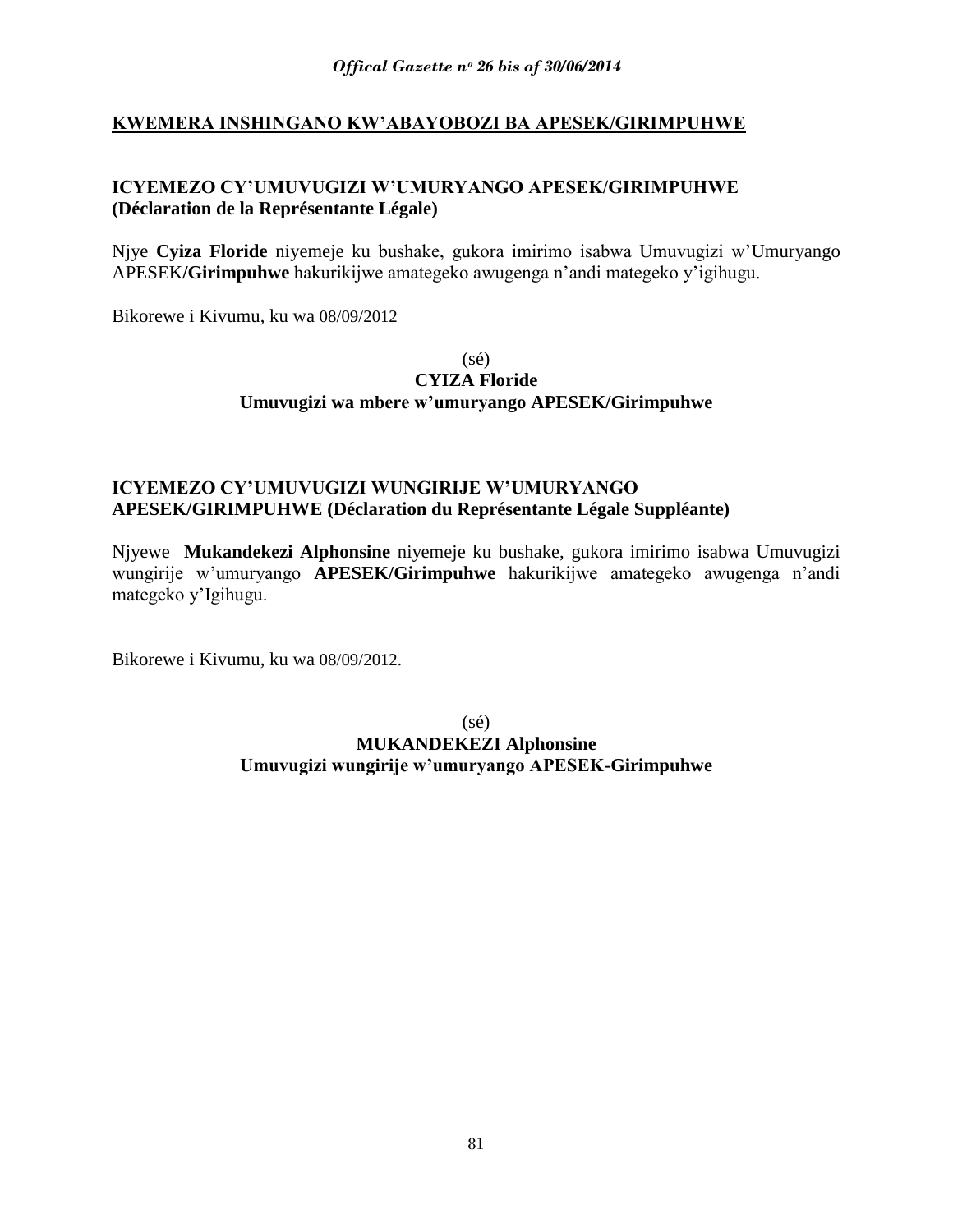#### **ICYEMEZO** *N <sup>O</sup>RCA 0085/2014* **CYO KUWA 28/01/2014 GIHA UBUZIMAGATOZI KOPERATIVE «DUHARANIRE UBUZIMA GASIZA»**

# **Umuyobozi w'Ikigo cy'Igihugu gishinzwe guteza imbere Amakoperative;**

Ashingiye ku Itegeko n<sup>o</sup> 50/2007 ryo kuwa 18 Nzeri 2007 rigena ishyirwaho, imiterere n"imikorere y"Amakoperative mu Rwanda, nk"uko ryahinduwe kandi ryujujwe kugeza ubu, cyane cyane mu ngingo yaryo ya 23, igika cya 3;

Ashingiye ku Itegeko n<sup>o</sup> 48/2013 ryo kuwa 28/06/2013 rishyiraho Ikigo cy'Igihugu gishinzwe guteza Imbere Amakoperative, cyane cyane mu ngingo yaryo ya 3, igika cya 2;

Abisabwe na Perezida wa Koperative **«DUHARANIRE UBUZIMA GASIZA»** ifite icyicaro I Gasiza, Umurenge wa Muhanda, Akarere ka Ngororero, Intara y"Iburengerazuba;

# **YEMEJE:**

### **Ingingo ya mbere:**

Koperative «**DUHARANIRE UBUZIMA GASIZA»** ifite icyicaro i Gasiza, Umurenge wa Muhanda, Akarere ka Ngororero, Intara y"Iburengerazuba, ihawe ubuzima gatozi.

### **Ingingo ya 2:**

Koperative **«DUHARANIRE UBUZIMA GASIZA»** igamije gutanga serivisi z"ubujyanama bw"ubuzima no guteza imbere ubworozi bw"ingurube. Ntiyemerewe gukora indi mirimo inyuranye n"iyo iherewe ubuzimagatozi, keretse ibanje kubisaba ikanabiherwa uburenganzira.

### **Ingingo ya 3:**

Koperative **«DUHARANIRE UBUZIMA GASIZA»** itegetswe gutangaza iki cyemezo mu Igazeti ya Leta ya Repubulika y"u Rwanda mu gihe kitarenze iminsi mirongo itatu (30) ikimara kugihabwa.

### **Kigali, kuwa 28/01/2014**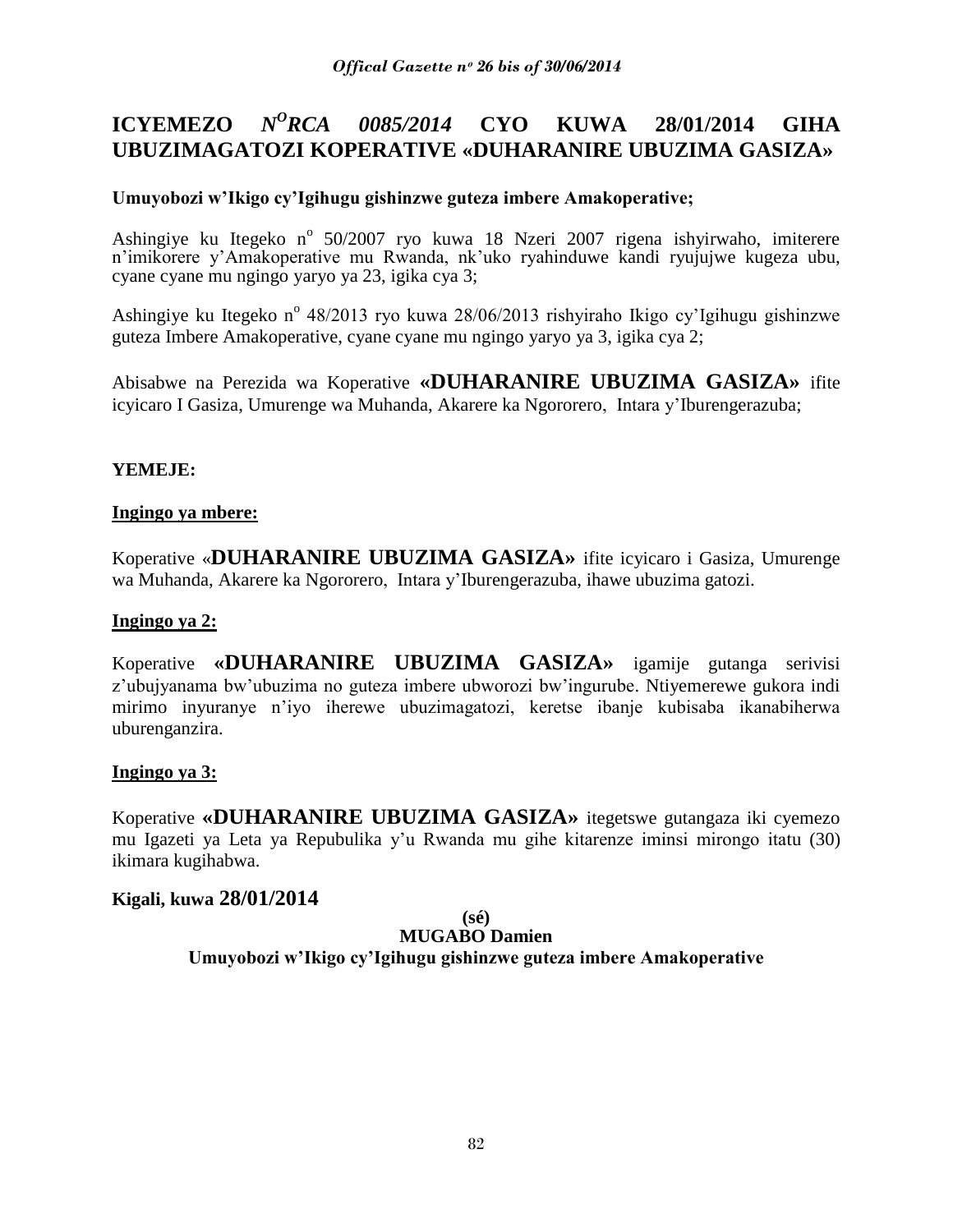#### **ICYEMEZO** *N <sup>O</sup>RCA 0312/2014* **CYO KUWA 26/03/2014 GIHA UBUZIMAGATOZI KOPERATIVE «TUGIRE UBUZIMA NKANKA»**

# **Umuyobozi w'Ikigo cy'Igihugu gishinzwe guteza imbere Amakoperative;**

Ashingiye ku Itegeko n<sup>o</sup> 50/2007 ryo kuwa 18 Nzeri 2007 rigena ishyirwaho, imiterere n"imikorere y"Amakoperative mu Rwanda, nk"uko ryahinduwe kandi ryujujwe kugeza ubu, cyane cyane mu ngingo yaryo ya 23, igika cya 3;

Ashingiye ku Itegeko n<sup>o</sup> 48/2013 ryo kuwa 28/06/2013 rishyiraho Ikigo cy'Igihugu gishinzwe guteza Imbere Amakoperative, cyane cyane mu ngingo yaryo ya 3, igika cya 2;

Abisabwe na Perezida wa Koperative **«TUGIRE UBUZIMA NKANKA»** ifite icyicaro i Kamanyenga, Umurenge wa Nkanka, Akarere ka Rusizi, Intara y"Iburengerazuba;

# **YEMEJE:**

### **Ingingo ya mbere:**

Koperative «**TUGIRE UBUZIMA NKANKA»** ifite icyicaro i Kamanyenga, Umurenge wa Nkanka, Akarere ka Rusizi, Intara y"Iburengerazuba, ihawe ubuzimagatozi; .

### **Ingingo ya 2:**

Koperative **«TUGIRE UBUZIMA NKANKA»** igamije gutanga serivisi z"ubujyanama bw"ubuzima no guteza imbere ubworozi bw"ingurube. Ntiyemerewe gukora indi mirimo inyuranye n"iyo iherewe ubuzimagatozi, keretse ibanje kubisaba ikanabiherwa uburenganzira.

### **Ingingo ya 3:**

Icyemezo n0 RCA/ 385/ 2011 cyo kuwa 12 Gashyantare 2011 kivanyweho.

### **Ingingo ya 4:**

Koperative **«TUGIRE UBUZIMA NKANKA»** itegetswe gutangaza iki Cyemezo mu Igazeti ya Leta ya Repubulika y"u Rwanda mu gihe kitarenze iminsi mirongo itatu (30) ikimara kugihabwa.

### **Kigali, kuwa 26/03/2014**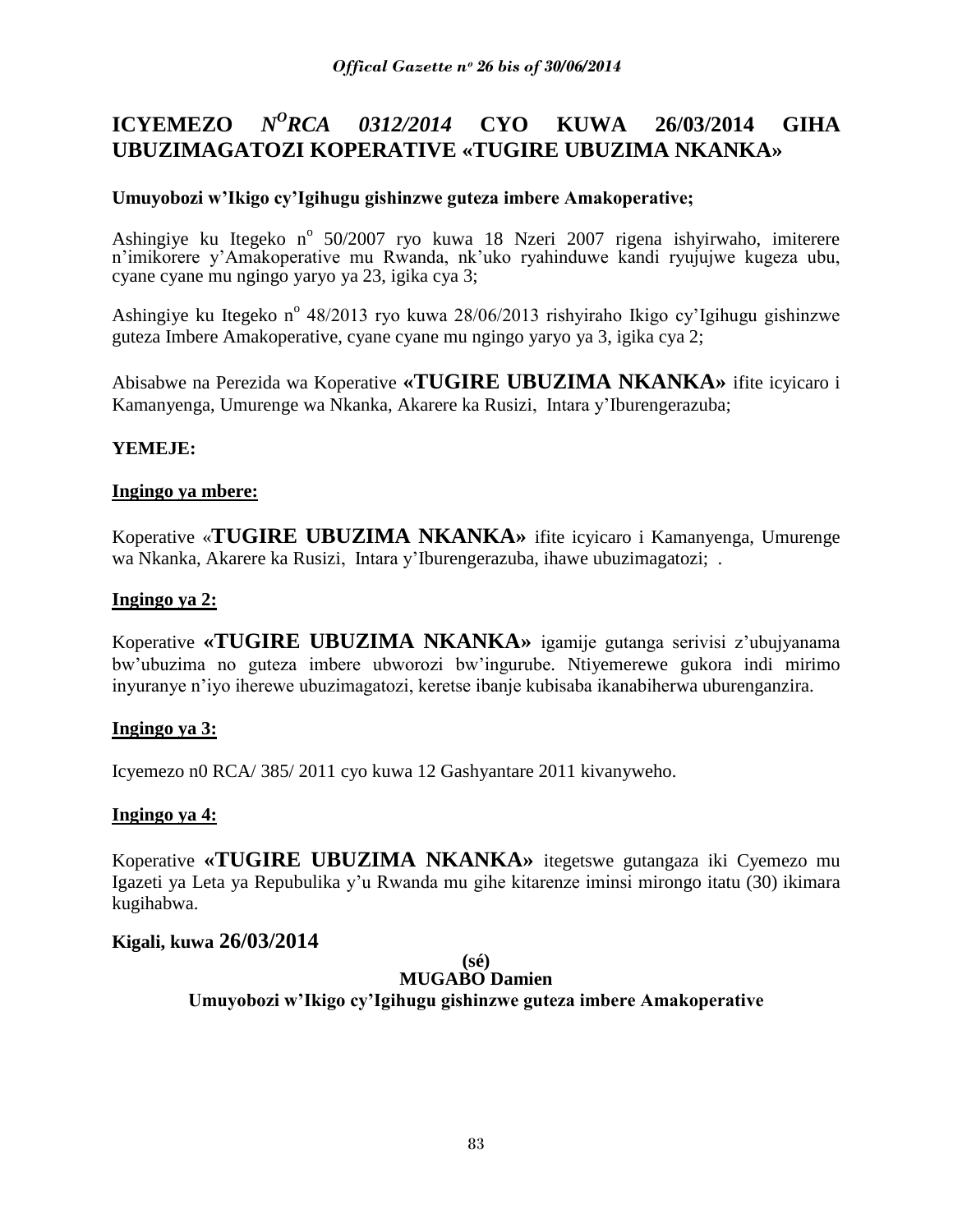#### **ICYEMEZO** *N <sup>O</sup>RCA 745/2013* **CYO KUWA 09/08/2013 GIHA UBUZIMAGATOZI « KOPERATIVE DUSHYIGIKIRE UBWOROZI BW'INKA MURI BUSUKU» (KODUIBU)**

### **Umuyobozi w'Ikigo cy'Igihugu gishinzwe guteza imbere Amakoperative;**

Ashingiye ku Itegeko n<sup>o</sup> 50/2007 ryo kuwa 18 Nzeri 2007 rigena ishyirwaho, imiterere n"imikorere y"Amakoperative mu Rwanda, nk"uko ryahinduwe kandi ryujujwe kugeza ubu, cyane cyane mu ngingo yaryo ya 23, igika cya 3;

Ashingiye ku Itegeko n<sup>o</sup> 16/2008 ryo kuwa 11/06/2008 rishyiraho Ikigo cy'Igihugu gishinzwe guteza Imbere Amakoperative, cyane cyane mu ngingo yaryo ya 3, igika cya 2;

Abisabwe na Perezida wa Koperative **«KODUIBU»** ifite icyicaro i Busuku, Umurenge wa Nyabirasi, Akarere ka Rutsiro, Intara y"Iburengerazuba;

### **YEMEJE:**

### **Ingingo ya mbere:**

Koperative «**KODUIBU»** ifite icyicaro i Busuku, Umurenge wa Nyabirasi, Akarere ka Rutsiro, Intara y"Iburengerazuba, ihawe ubuzimagatozi.

### **Ingingo ya 2:**

Koperative **«KODUIBU»** igamije guteza imbere ubworozi bw"inka za kijyambere zitanga umukamo. Ntiyemerewe gukora indi mirimo inyuranye n"iyo iherewe ubuzimagatozi, keretse ibanje kubisaba ikanabiherwa uburenganzira.

### **Ingingo ya 3:**

Koperative **«KODUIBU»** itegetswe gutangaza iki Cyemezo mu Igazeti ya Leta ya Repubulika y"u Rwanda mu gihe kitarenze iminsi mirongo itatu (30) ikimara kugihabwa.

### **Kigali, kuwa 09/08/2013**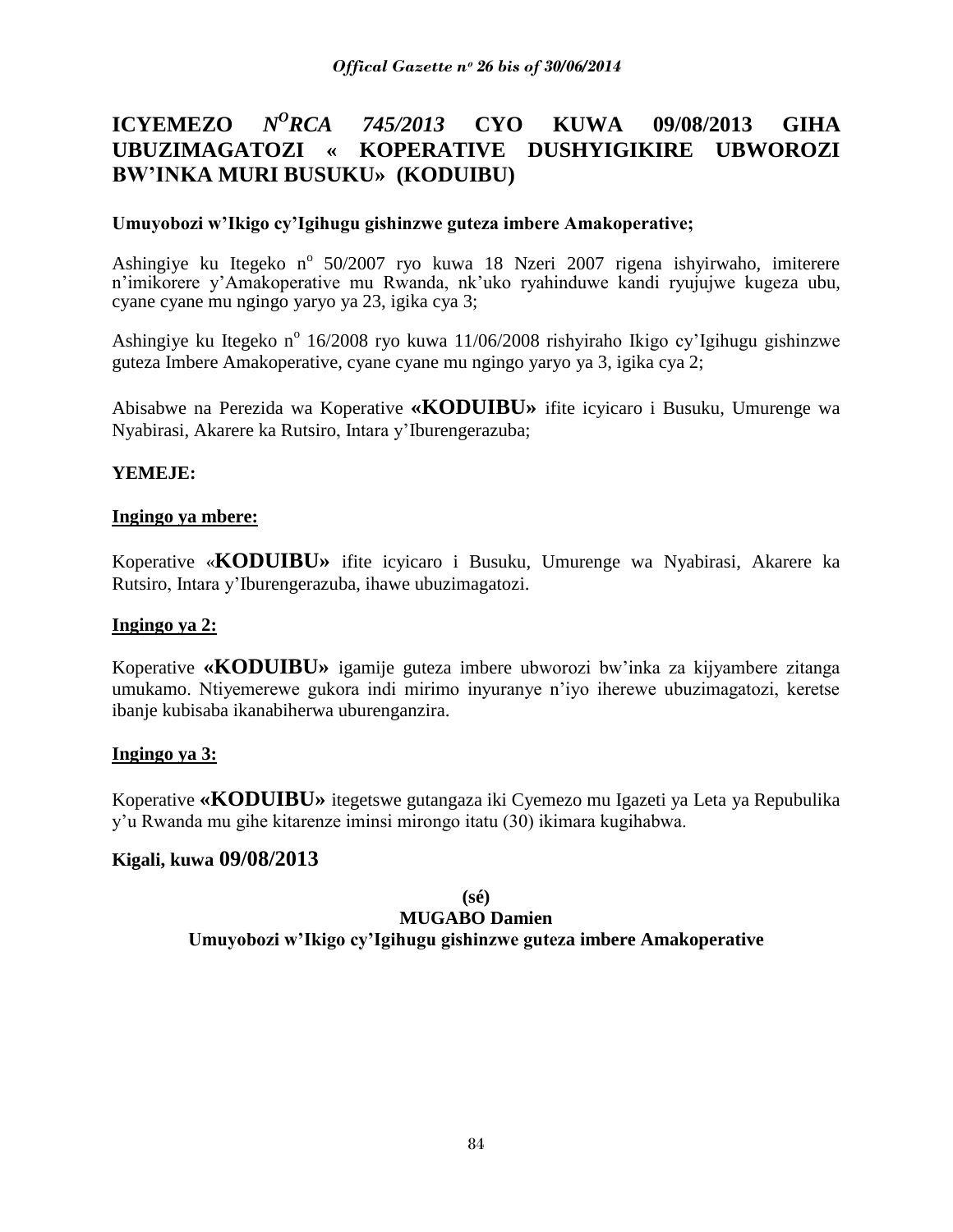#### **ICYEMEZO** *N <sup>O</sup>RCA 928/2010* **CYO KUWA 26/07/2010 GIHA UBUZIMAGATOZI « COOPERATIVE DE COMMERCE DE PETITS BETAILS» (COOCPB)**

### **Umuyobozi w'Ikigo cy'Igihugu gishinzwe guteza imbere Amakoperative;**

Ashingiye ku Itegeko n<sup>o</sup> 50/2007 ryo kuwa 18 Nzeri 2007 rigena ishyirwaho, imiterere n"imikorere y"Amakoperative mu Rwanda, nk"uko ryahinduwe kandi ryujujwe kugeza ubu, cyane cyane mu ngingo yaryo ya 23, igika cya 3;

Ashingiye ku Itegeko n<sup>o</sup> 16/2008 ryo kuwa 11/06/2008 rishyiraho Ikigo cy'Igihugu gishinzwe guteza Imbere Amakoperative, cyane cyane mu ngingo yaryo ya 3, igika cya 2;

Abisabwe na Perezida wa Koperative **«COOCPB»** ifite icyicaro i Cyangungu, Umurenge wa Kamembe, Akarere ka Rusizi, Intara y"Iburengerazuba, mu rwandiko rwe rwakiriwe kuwa 23 Kamena 2010;

### **YEMEJE:**

### **Ingingo ya mbere:**

Koperative «**COOCPB»** ifite icyicaro i Cyangungu, Umurenge wa Kamembe, Akarere ka Rusizi, Intara y"Iburengerazuba, ihawe ubuzimagatozi.

### **Ingingo ya 2:**

Koperative **«COOCPB»** igamije guteza imbere ubucuruzi bw"amatungo magufi (ihene, intama n"ingurube). Ntiyemerewe gukora indi mirimo inyuranye n"iyo iherewe ubuzimagatozi, keretse ibanje kubisaba ikanabiherwa uburenganzira.

### **Ingingo ya 3:**

Iki Cyemezo kigira agaciro guhera umunsi cyatangarijweho mu Igazeti ya Leta ya Repubulika y"u Rwanda.

### **Kigali, kuwa 26/07/2010**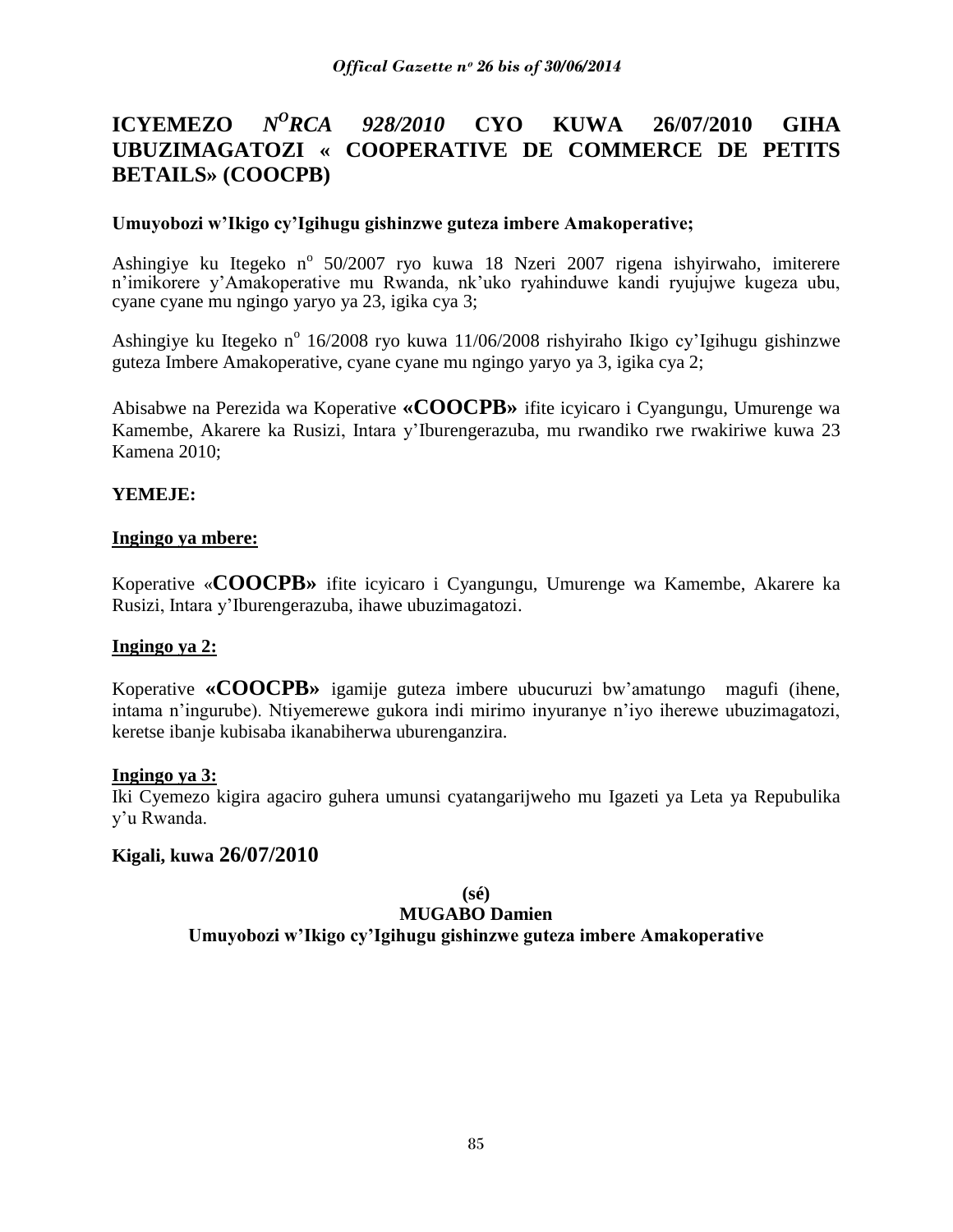#### **ICYEMEZO** *N <sup>O</sup>RCA 373/2013* **CYO KUWA 23/04/2013 GIHA UBUZIMAGATOZI KOPERATIVE « TWUBAKE UMUBIRI»**

# **Umuyobozi w'Ikigo cy'Igihugu gishinzwe guteza imbere Amakoperative;**

Ashingiye ku Itegeko n<sup>o</sup> 50/2007 ryo kuwa 18 Nzeri 2007 rigena ishyirwaho, imiterere n"imikorere y"Amakoperative mu Rwanda, nk"uko ryahinduwe kandi ryujujwe kugeza ubu, cyane cyane mu ngingo yaryo ya 23, igika cya 3;

Ashingiye ku Itegeko n<sup>o</sup> 16/2008 ryo kuwa 11/06/2008 rishyiraho Ikigo cy'Igihugu gishinzwe guteza Imbere Amakoperative, cyane cyane mu ngingo yaryo ya 3, igika cya 2;

Abisabwe na Perezida wa Koperative **«TWUBAKE UMUBIRI»** ifite icyicaro i Gakindo, Umurenge wa Janja, Akarere ka Gakenke, Intara y"Amajyaruguru;

# **YEMEJE:**

### **Ingingo ya mbere:**

Koperative «**TWUBAKE UMUBIRI»** ifite icyicaro i Gakindo, Umurenge wa Janja, Akarere ka Gakenke, Intara y"Amajyaruguru, ihawe ubuzimagatozi.

### **Ingingo ya 2:**

Koperative **«TWUBAKE UMUBIRI»** igamije guteza imbere ubucuruzi bw"inyama. Ntiyemerewe gukora indi mirimo inyuranye n"iyo iherewe ubuzimagatozi, keretse ibanje kubisaba ikanabiherwa uburenganzira.

### **Ingingo ya 3:**

Koperative **«TWUBAKE UMUBIRI»** itegetswe gutangaza iki Cyemezo mu Igazeti ya Leta ya Repubulika y"u Rwanda mu gihe kitarenze iminsi mirongo itatu (30) ikimara kugihabwa.

### **Kigali, kuwa 23/04/2013**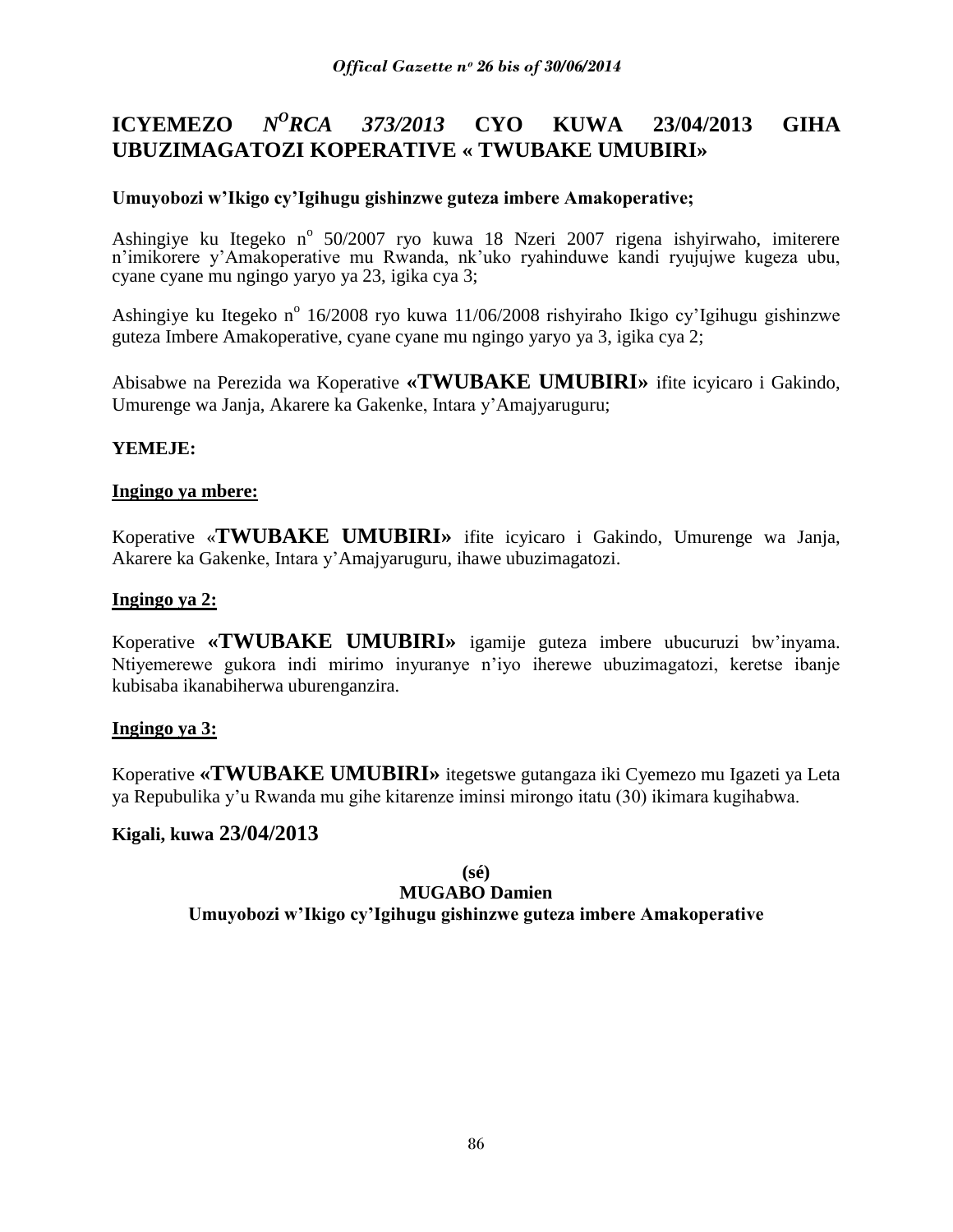#### **ICYEMEZO** *N <sup>O</sup>RCA 0234/2014* **CYO KUWA 03/03/2014 GIHA UBUZIMAGATOZI « MUKAMIRA BICYCLE TRAVEL SERVICE COOPERATIVE » (MUBTSC)**

### **Umuyobozi w'Ikigo cy'Igihugu gishinzwe guteza imbere Amakoperative;**

Ashingiye ku Itegeko n<sup>o</sup> 50/2007 ryo kuwa 18 Nzeri 2007 rigena ishyirwaho, imiterere n"imikorere y"Amakoperative mu Rwanda, nk"uko ryahinduwe kandi ryujujwe kugeza ubu, cyane cyane mu ngingo yaryo ya 23, igika cya 3;

Ashingiye ku Itegeko n<sup>o</sup> 48/2013 ryo kuwa 28/06/2013 rishyiraho Ikigo cy'Igihugu gishinzwe guteza Imbere Amakoperative, cyane cyane mu ngingo yaryo ya 3, igika cya 2;

Abisabwe na Perezida wa Koperative **«MUBTSC»** ifite icyicaro i Rugeshi, Umurenge wa Mukamira, Akarere ka Nyabihu, Intara y"Iburengerazuba;

### **YEMEJE:**

### **Ingingo ya mbere:**

Koperative «**MUBTSC»** ifite icyicaro i Rugeshi, Umurenge wa Mukamira, Akarere ka Nyabihu, Intara y"Iburengerazuba, ihawe ubuzimagatozi.

### **Ingingo ya 2:**

Koperative **«MUBTSC»** igamije gutanga serivisi zo gutwara abantu n"ibintu ku magare. Ntiyemerewe gukora indi mirimo inyuranye n"iyo iherewe ubuzimagatozi, keretse ibanje kubisaba ikanabiherwa uburenganzira.

### **Ingingo ya 3:**

Koperative **«MUBTSC»** itegetswe gutangaza iki Cyemezo mu Igazeti ya Leta ya Repubulika y"u Rwanda mu gihe kitarenze iminsi mirongo itatu (30) ikimara kugihabwa.

### **Kigali, kuwa 03/03/2014**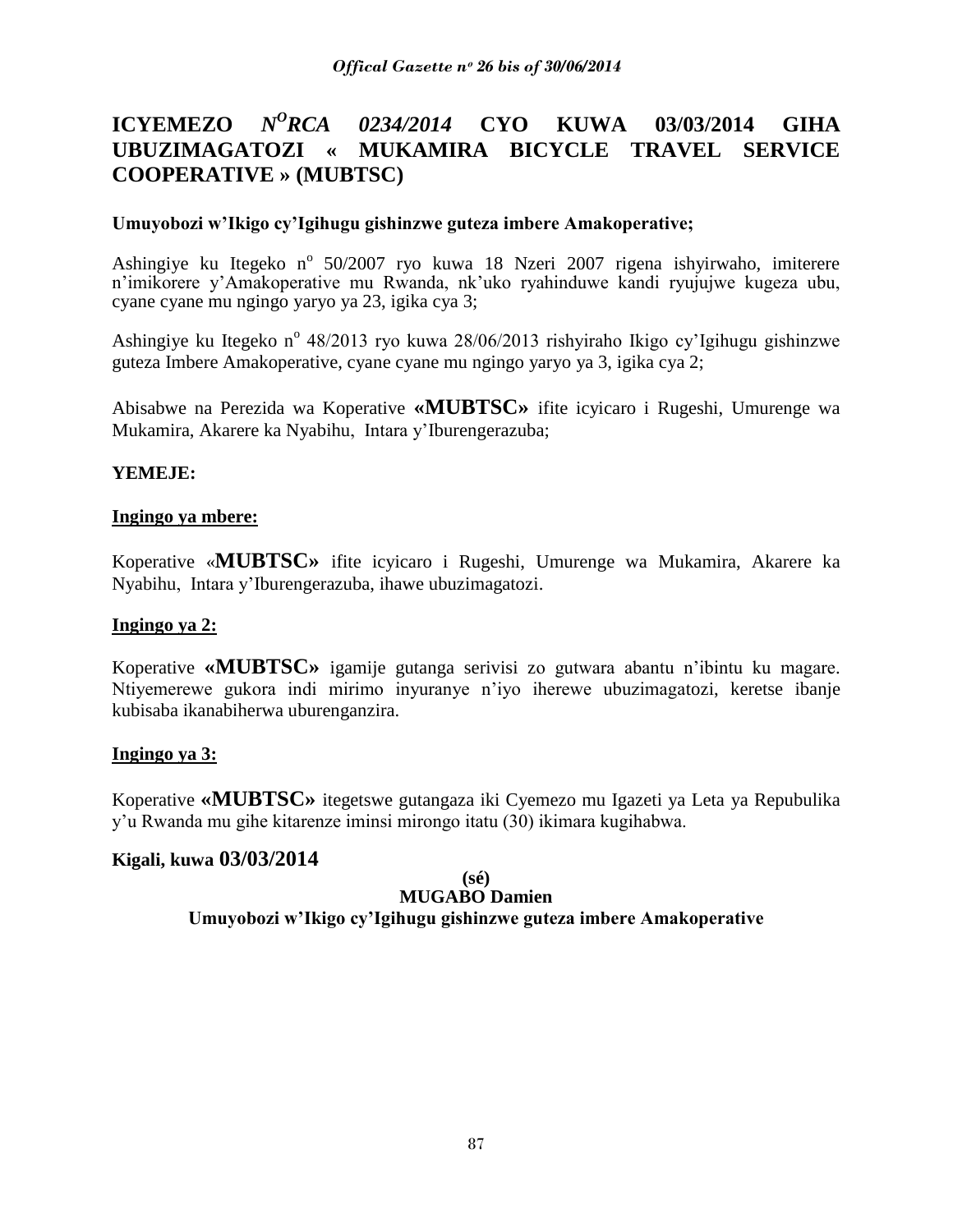#### **ICYEMEZO** *N <sup>O</sup>RCA 0078/2014* **CYO KUWA 28/01/2014 GIHA UBUZIMAGATOZI KOPERATIVE «RWANAKUBUZIMA SOVU» (KORWASO)**

### **Umuyobozi w'Ikigo cy'Igihugu gishinzwe guteza imbere Amakoperative;**

Ashingiye ku Itegeko n<sup>o</sup> 50/2007 ryo kuwa 18 Nzeri 2007 rigena ishyirwaho, imiterere n"imikorere y"Amakoperative mu Rwanda, nk"uko ryahinduwe kandi ryujujwe kugeza ubu, cyane cyane mu ngingo yaryo ya 23, igika cya 3;

Ashingiye ku Itegeko n<sup>o</sup> 48/2013 ryo kuwa 28/06/2013 rishyiraho Ikigo cy'Igihugu gishinzwe guteza Imbere Amakoperative, cyane cyane mu ngingo yaryo ya 3, igika cya 2;

Abisabwe na Perezida wa Koperative **«KORWASO»** ifite icyicaro i Kagano, Umurenge wa Sovu, Akarere ka Ngororero, Intara y"Iburengerazuba;

### **YEMEJE:**

### **Ingingo ya mbere:**

Koperative «**KORWASO»** ifite icyicaro i Kagano, Umurenge wa Sovu, Akarere ka Ngororero, Intara y"Iburengerazuba, ihawe ubuzimagatozi.

### **Ingingo ya 2:**

Koperative **«KORWASO»** igamije gutanga serivisi z"ubujyanama bw"ubuzima no guteza imbere ubworozi bw"ingurube. Ntiyemerewe gukora indi mirimo inyuranye n"iyo iherewe ubuzimagatozi, keretse ibanje kubisaba ikanabiherwa uburenganzira.

### **Ingingo ya 3:**

Icyemezo n0 RCA/ 073/ 2010 cyo kuwa 19/07/2010 gikuweho.

### **Ingingo ya 4:**

Koperative **«KORWASO»** itegetswe gutangaza iki Cyemezo mu Igazeti ya Leta ya Repubulika y"u Rwanda mu gihe kitarenze iminsi mirongo itatu (30) ikimara kugihabwa.

### **Kigali, kuwa 28/01/2014**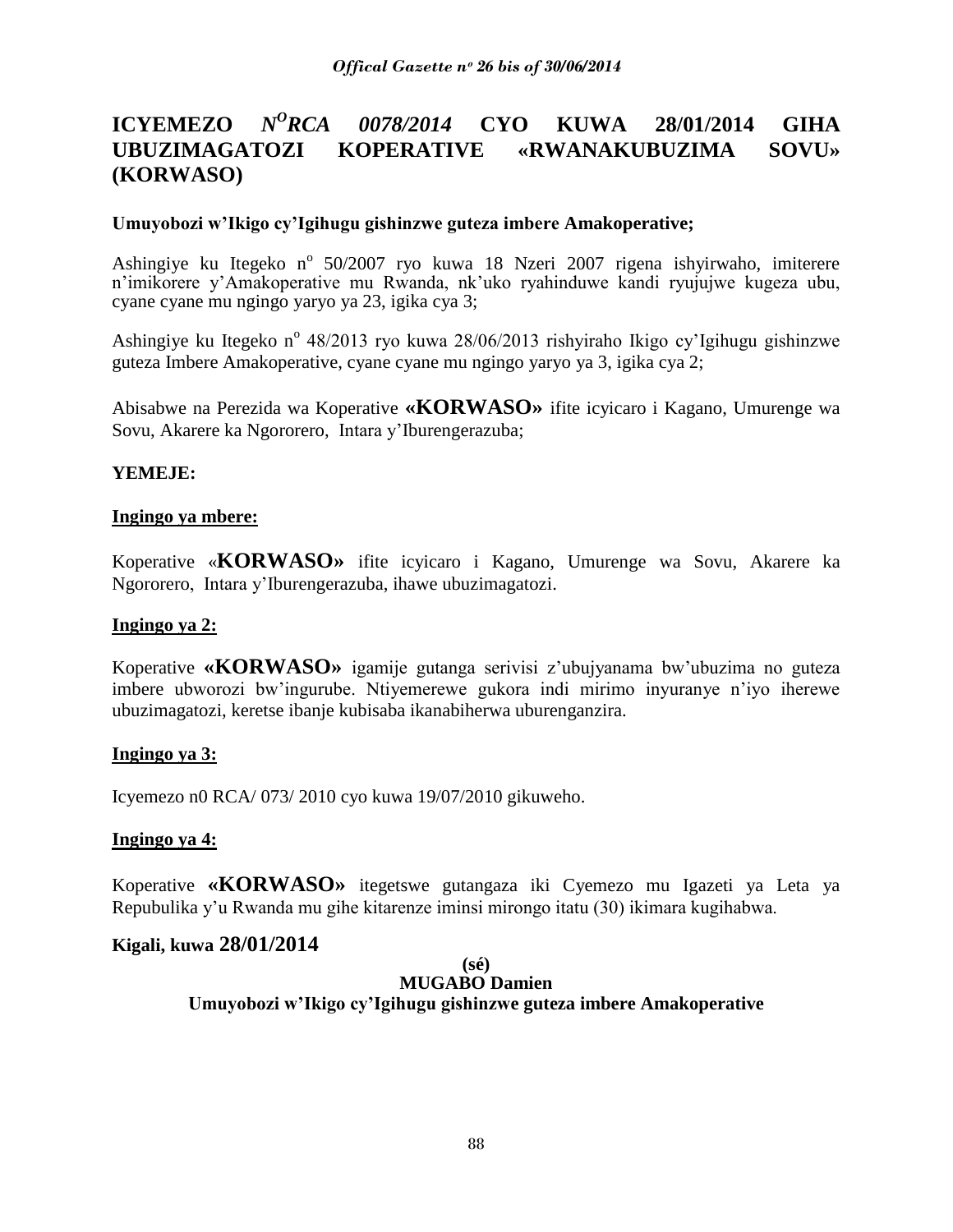#### **ICYEMEZO** *N <sup>O</sup>RCA 517/2010* **CYO KUWA 12/04/2010 GIHA UBUZIMAGATOZI « COOPERATIVE DES AGRICULTEURS POUR DEVELOPPER LE CAFE» (COADECA)**

# **Umuyobozi w'Ikigo cy'Igihugu gishinzwe guteza imbere Amakoperative;**

Ashingiye ku Itegeko n<sup>o</sup> 50/2007 ryo kuwa 18 Nzeri 2007 rigena ishyirwaho, imiterere n"imikorere y"Amakoperative mu Rwanda, nk"uko ryahinduwe kandi ryujujwe kugeza ubu, cyane cyane mu ngingo yaryo ya 23, igika cya 3;

Ashingiye ku Itegeko n<sup>o</sup> 16/2008 ryo kuwa 11/06/2008 rishyiraho Ikigo cy'Igihugu gishinzwe guteza Imbere Amakoperative, cyane cyane mu ngingo yaryo ya 3, igika cya 2;

Abisabwe na Perezida wa Koperative **«COADECA»** ifite icyicaro ku Mubuga, Umurenge wa Muzo, Akarere ka Gakenke, Intara y"Amajyaruguru, mu rwandiko rwe rwakiriwe kuwa 27 Mutarama 2010;

# **YEMEJE:**

# **Ingingo ya mbere:**

Koperative «**COADECA»** ifite icyicaro ku Mubuga, Umurenge wa Muzo, Akarere ka Gakenke, Intara y"Amajyaruguru, ihawe ubuzimagatozi.

### **Ingingo ya 2:**

Koperative **«COADECA»** igamije guteza imbere ubuhinzi bwa kawa no kongera umusaruro wayo mu bwinshi no mu bwiza. Ntiyemerewe gukora indi mirimo inyuranye n"iyo iherewe ubuzimagatozi, keretse ibanje kubisaba ikanabiherwa uburenganzira.

### **Ingingo ya 3:**

Iki Cyemezo kigira agaciro guhera umunsi cyatangarijweho mu Igazeti ya Leta ya Repubulika y"u Rwanda.

### **Kigali, kuwa 12/04/2010**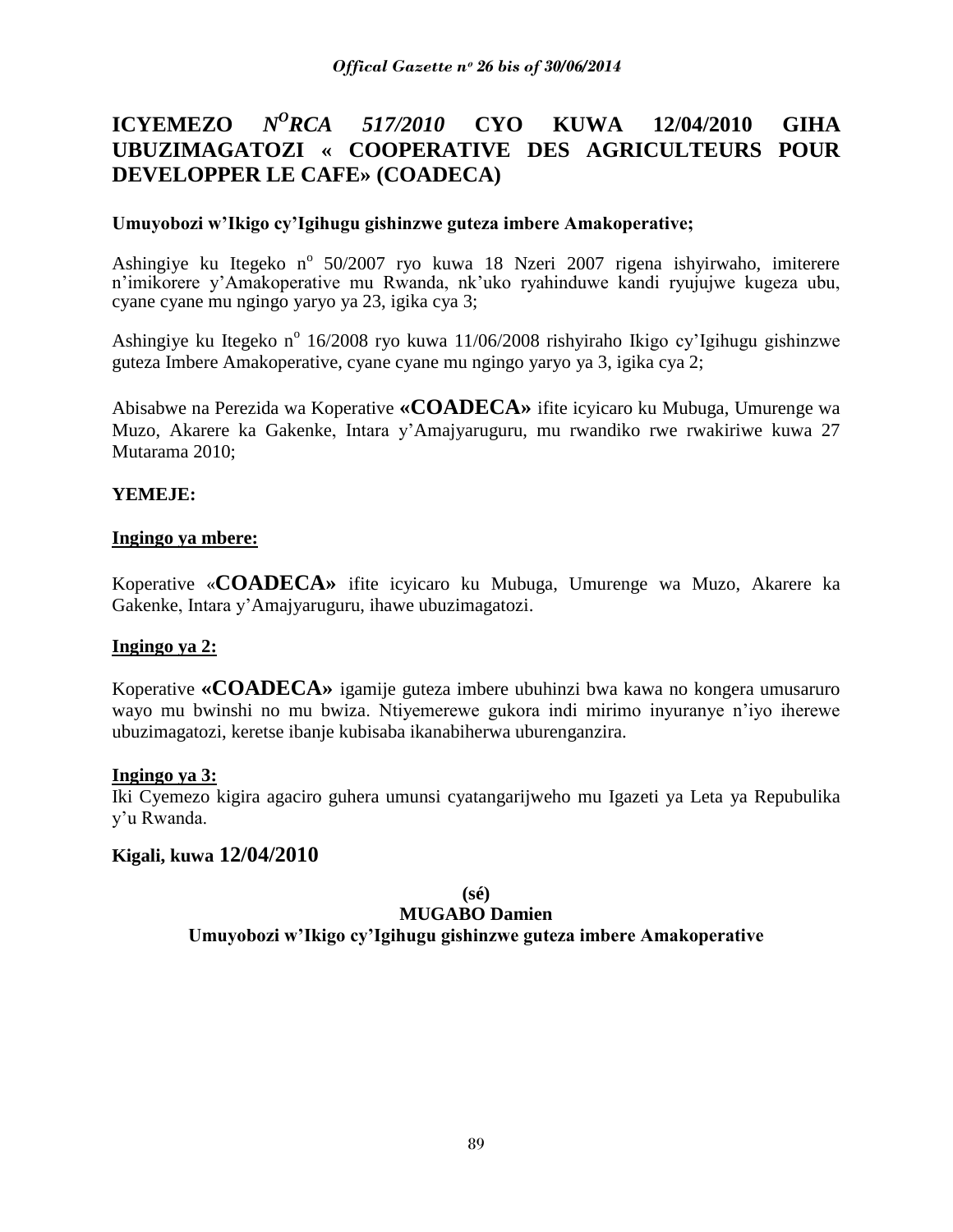### **ICYEMEZO** *N <sup>O</sup>RCA 0312/2014* **CYO KUWA 26/03/2014 GIHA UBUZIMAGATOZI KOPERATIVE «BUNGABUNGUBUZIMA MASHESHA»**

### **Umuyobozi w'Ikigo cy'Igihugu gishinzwe guteza imbere Amakoperative;**

Ashingiye ku Itegeko n<sup>o</sup> 50/2007 ryo kuwa 18 Nzeri 2007 rigena ishyirwaho, imiterere n"imikorere y"Amakoperative mu Rwanda, nk"uko ryahinduwe kandi ryujujwe kugeza ubu, cyane cyane mu ngingo yaryo ya 23, igika cya 3;

Ashingiye ku Itegeko n<sup>o</sup> 48/2013 ryo kuwa 28/06/2013 rishyiraho Ikigo cy'Igihugu gishinzwe guteza Imbere Amakoperative, cyane cyane mu ngingo yaryo ya 3, igika cya 2;

Abisabwe na Perezida wa Koperative **«BUNGABUNGUBUZIMA MASHESHA»** ifite icyicaro i Mashesha, Umurenge wa Gitambi, Akarere ka Rusizi, Intara y"Iburengerazuba;

### **YEMEJE:**

### **Ingingo ya mbere:**

Koperative «**BUNGABUNGUBUZIMA MASHESHA»** ifite icyicaro i Mashesha, Umurenge wa Gitambi, Akarere ka Rusizi, Intara y"Iburengerazuba, ihawe ubuzimagatozi;

### **Ingingo ya 2:**

Koperative **«BUNGABUNGUBUZIMA MASHESHA»** igamije gutanga serivisi z'ubujyanama bw'ubuzima no guteza imbere ubucuruzi bw'ifu y'ibigori. Ntiyemerewe gukora indi mirimo inyuranye n"iyo iherewe ubuzimagatozi, keretse ibanje kubisaba ikanabiherwa uburenganzira.

### **Ingingo ya 3:**

Koperative **«BUNGABUNGUBUZIMA MASHESHA»** itegetswe gutangaza iki Cyemezo mu Igazeti ya Leta ya Repubulika y"u Rwanda mu gihe kitarenze iminsi mirongo itatu (30) ikimara kugihabwa.

### **Kigali, kuwa 26/03/2014**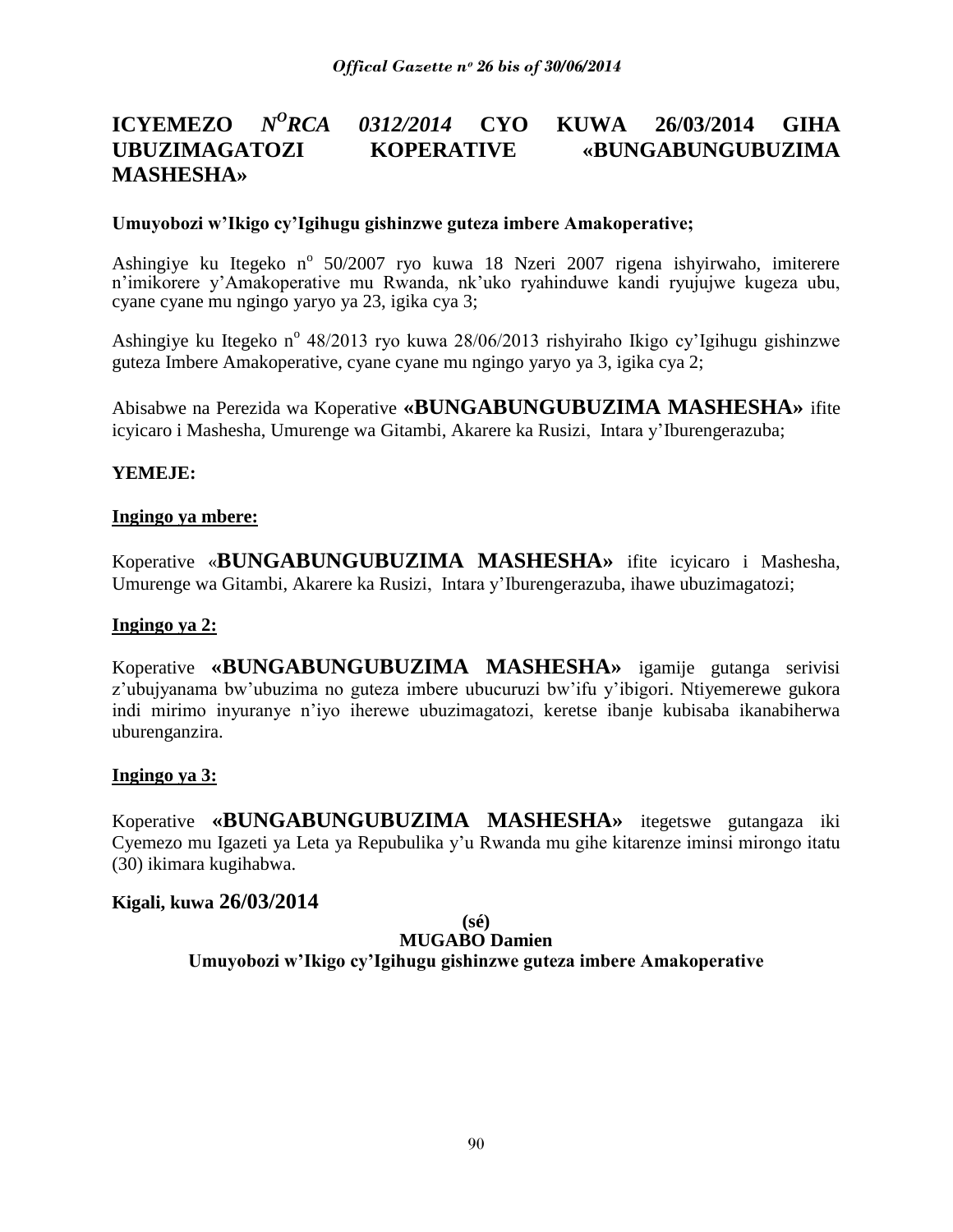#### **ICYEMEZO** *N <sup>O</sup>RCA 0153/2014* **CYO KUWA 10/02/2014 GIHA UBUZIMAGATOZI KOPERATIVE «DUSANE UBUZIMA TWORORA INZUKI KU NKOMBO» (CODUTINKO)**

### **Umuyobozi w'Ikigo cy'Igihugu gishinzwe guteza imbere Amakoperative;**

Ashingiye ku Itegeko n<sup>o</sup> 50/2007 ryo kuwa 18 Nzeri 2007 rigena ishyirwaho, imiterere n"imikorere y"Amakoperative mu Rwanda, nk"uko ryahinduwe kandi ryujujwe kugeza ubu, cyane cyane mu ngingo yaryo ya 23, igika cya 3;

Ashingiye ku Itegeko n<sup>o</sup> 48/2013 ryo kuwa 28/06/2013 rishyiraho Ikigo cy'Igihugu gishinzwe guteza Imbere Amakoperative, cyane cyane mu ngingo yaryo ya 3, igika cya 2;

Abisabwe na Perezida wa Koperative **«CODUTINKO»** ifite icyicaro i Bugarura, Umurenge wa Nkombo, Akarere ka Rusizi, Intara y"Iburengerazuba;

### **YEMEJE:**

### **Ingingo ya mbere:**

Koperative «**CODUTINKO»** ifite icyicaro i Bugarura, Umurenge wa Nkombo, Akarere ka Rusizi, Intara y"Iburengerazuba, ihawe ubuzimagatozi;

### **Ingingo ya 2:**

Koperative **«CODUTINKO»** igamije gutanga serivisi z"ubujyanama bw"ubuzima no guteza imbere ubworozi bw"inzuki. Ntiyemerewe gukora indi mirimo inyuranye n"iyo iherewe ubuzimagatozi, keretse ibanje kubisaba ikanabiherwa uburenganzira.

### **Ingingo ya 3:**

Koperative **«CODUTINKO»** itegetswe gutangaza iki Cyemezo mu Igazeti ya Leta ya Repubulika y"u Rwanda mu gihe kitarenze iminsi mirongo itatu (30) ikimara kugihabwa.

### **Kigali, kuwa 10/02/2014**